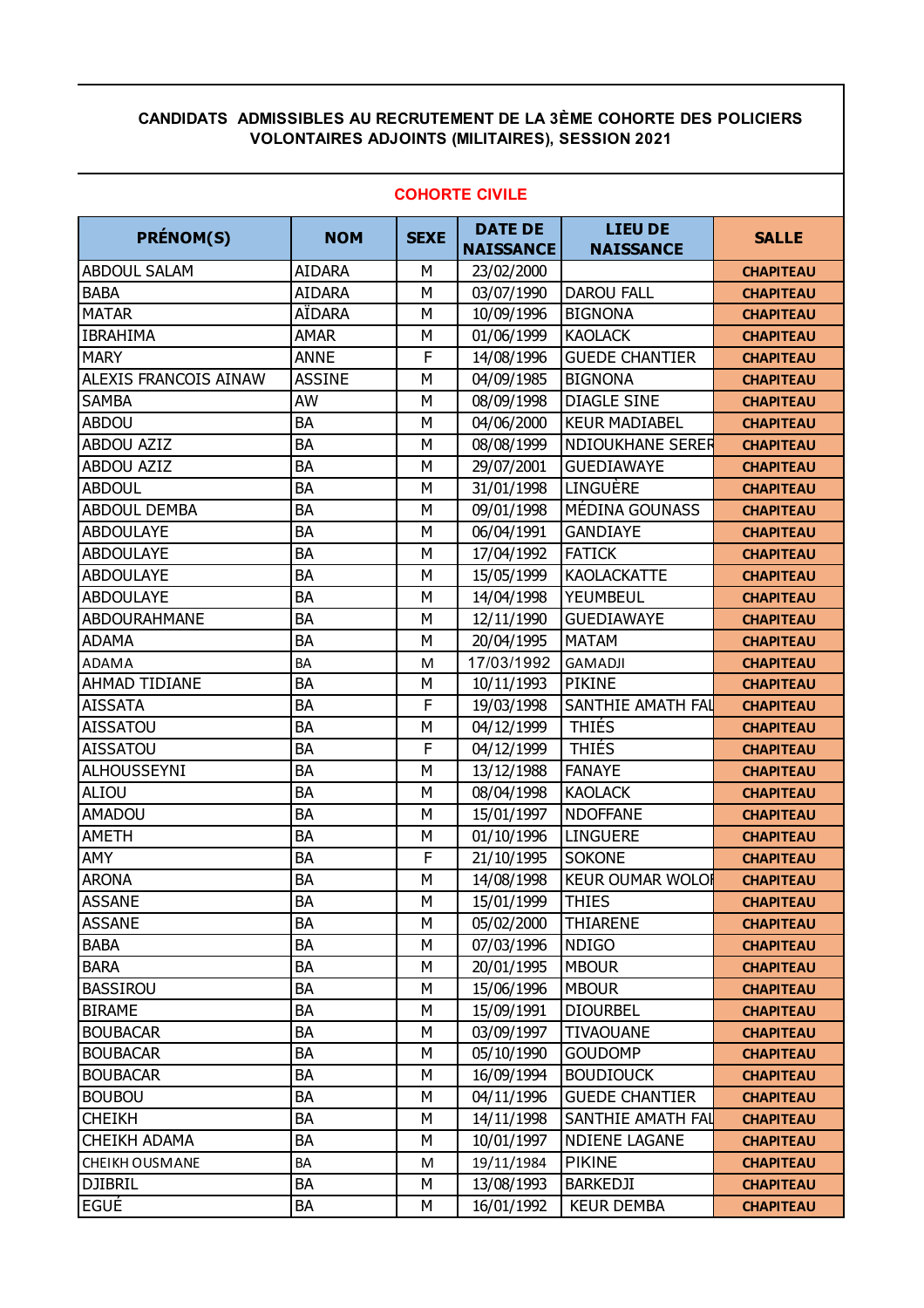| <b>FATIME</b>           | <b>BA</b>      | F | 15/07/1998 | <b>DIAOULÉ</b>           | <b>CHAPITEAU</b> |
|-------------------------|----------------|---|------------|--------------------------|------------------|
| <b>HAMADI</b>           | BA             | M | 11/03/2000 | <b>GAMADJI SARÉ</b>      | <b>CHAPITEAU</b> |
| <b>IBRAHIMA</b>         | BA             | M | 10/02/1997 | <b>NDOFFANE</b>          | <b>CHAPITEAU</b> |
| <b>IDRISSA</b>          | BA             | M | 13/05/1998 | NABADJI CIVOL            | <b>CHAPITEAU</b> |
| <b>INSA</b>             | BA             | M | 26/09/1995 | <b>BANDIOUL BANTE</b>    | <b>CHAPITEAU</b> |
| <b>ISMAILA</b>          | BA             | M | 10/06/1990 | <b>MEDINA GOUNASSE</b>   | <b>CHAPITEAU</b> |
| KALIDOU                 | BA             | M | 11/02/1993 | <b>DJILACOUNE</b>        | <b>CHAPITEAU</b> |
| KALIDOU                 | BA             | M | 04/05/1994 | <b>NDOFFANE</b>          | <b>CHAPITEAU</b> |
| <b>KALIDOU</b>          | BA             | M | 10/05/1995 | NDOULOU MADJI            | <b>CHAPITEAU</b> |
| KALIDOU SIDY            | BA             | M | 01/01/1999 | <b>GAMADJI SARÉ</b>      | <b>CHAPITEAU</b> |
| <b>KHALIFA</b>          | BA             | M | 11/08/1992 | <b>DAKAR</b>             | <b>CHAPITEAU</b> |
| <b>MALICK</b>           | BA             | M | 15/10/1995 | PIKINE                   | <b>CHAPITEAU</b> |
| <b>MAMADOU</b>          | BA             | M | 17/01/1991 | <b>DJILOR</b>            | <b>CHAPITEAU</b> |
| MAMADOU DEMBELE         | BA             | M | 03/08/1994 | <b>MERETO</b>            | <b>CHAPITEAU</b> |
| <b>MAMADOU LAMARANA</b> | BA             | M | 01/01/1998 | <b>KARANG POSTE</b>      | <b>CHAPITEAU</b> |
| <b>MAMADOU NIANG</b>    | BA             | M | 14/01/1997 | <b>KAHONE</b>            | <b>CHAPITEAU</b> |
| MAMADOU OUMAR           | BA             | M | 02/09/1998 | <b>LEONA THIAROYE</b>    | <b>CHAPITEAU</b> |
| MAMADOU SAIDOU          | BA             | M | 14/06/1993 | <b>DONAYE</b>            | <b>CHAPITEAU</b> |
| <b>MAME SOUKA</b>       | BA             | M | 02/06/1998 | <b>ARCELLES ASSAINIE</b> | <b>CHAPITEAU</b> |
| <b>MODY</b>             | BA             | M | 17/08/1994 | <b>MALEM THIALLENE</b>   | <b>CHAPITEAU</b> |
| <b>MOHAMETH</b>         | BA             | M | 19/05/2000 | <b>GUEDE</b>             | <b>CHAPITEAU</b> |
| MOUHAMADOU              | BA             | M | 01/01/1997 | <b>BAMBEYE</b>           | <b>CHAPITEAU</b> |
| MOUHAMADOU LAMINE       | BA             | M | 22/02/1989 | MÉDINA GOUNASS           | <b>CHAPITEAU</b> |
| MOUHAMADOU MANSOUR      | <b>BA</b>      | M | 02/04/1987 | <b>DAKAR</b>             | <b>CHAPITEAU</b> |
| <b>MOUHAMED</b>         | <b>BA</b>      | M | 01/10/1999 | <b>GOSSAS</b>            | <b>CHAPITEAU</b> |
| <b>MOUSSA</b>           | BA             | M | 04/12/1997 | DASSILAME SOCE           | <b>CHAPITEAU</b> |
| <b>MOUSSA</b>           | <b>BA</b>      | M | 02/10/1999 | <b>THIES</b>             | <b>CHAPITEAU</b> |
| <b>MOUSSA</b>           | <b>BA</b>      | M | 13/09/1993 | <b>PIKINE</b>            | <b>CHAPITEAU</b> |
| <b>MOUSTAPHA</b>        | BA             | M | 01/01/1991 | <b>TIVAOUANE</b>         | <b>CHAPITEAU</b> |
| MOUSTAPHA CISSE         | BA             | M | 02/10/1999 | <b>DAKAR</b>             | <b>CHAPITEAU</b> |
| <b>NDEYE YACINE</b>     | BA             | F | 30/08/1998 | <b>KEUR MASSAR</b>       | <b>CHAPITEAU</b> |
| NDIOGOU SAER            | <b>BA</b>      | M | 14/05/1995 | NIORO DU RIP             | <b>CHAPITEAU</b> |
| <b>OMAR</b>             | BA             | M | 21/08/1997 | <b>ZIGUINCHOR</b>        | <b>CHAPITEAU</b> |
| <b>OULEYE</b>           | BA             | F | 02/04/1985 | <b>PATAR LIA</b>         | <b>CHAPITEAU</b> |
| <b>OUMAR</b>            | BA             | M | 14/02/1995 | <b>DAGA SAMBARE</b>      | <b>CHAPITEAU</b> |
| <b>OUMAR</b>            | BA             | М | 12/12/1998 | <b>GUINGUINEO</b>        | <b>CHAPITEAU</b> |
| <b>OUMAR</b>            | BA             | M | 01/01/2001 | GAMADJI                  | <b>CHAPITEAU</b> |
| <b>OUSMANE</b>          | BA             | M | 18/07/1996 | <b>KAFFRINE</b>          | <b>CHAPITEAU</b> |
| <b>OUSSEYNOU</b>        | BA             | M | 09/05/1992 | <b>SABOYA</b>            | <b>CHAPITEAU</b> |
| SEYDOU WALY             | BA             | М | 13/02/1998 | PATHE GALLO              | <b>CHAPITEAU</b> |
| <b>SIRIFO</b>           | BA             | M | 24/06/1998 | <b>TAMBA</b>             | <b>CHAPITEAU</b> |
| SOULEYMANE              | BA             | M | 05/04/1998 | <b>THIES</b>             | <b>CHAPITEAU</b> |
| <b>TALLA</b>            | BA             | М | 08/10/1997 | <b>KOUNGHUEL</b>         | <b>CHAPITEAU</b> |
| <b>TALLA</b>            | BA             | F | 10/02/1997 | <b>PASSY</b>             | <b>CHAPITEAU</b> |
| OUMAR DIT SALIOU        | BA             | M | 25/05/1990 | <b>THIES</b>             | <b>CHAPITEAU</b> |
| CHEIKH ABDOU KH         | <b>BABOU</b>   | M | 04/06/1990 | <b>TIVAONE</b>           | <b>CHAPITEAU</b> |
| FATOUMATA BINETOU E     | <b>BABOU</b>   | F | 24/06/2000 | <b>BAMBEY</b>            | <b>CHAPITEAU</b> |
| <b>BABACAR</b>          | <b>BADIANE</b> | M | 22/11/1997 | <b>DJILOR</b>            | <b>CHAPITEAU</b> |
| <b>BACARY A</b>         | <b>BADIANE</b> | М | 06/07/1998 | THIAROYE/MER             | <b>CHAPITEAU</b> |
| CHEIKH AHMET TIDIANE    | <b>BADIANE</b> | M | 18/12/1997 | <b>GANDIAYE</b>          | <b>CHAPITEAU</b> |
| ELHADJI DEMBA           | <b>BADIANE</b> | M | 03/02/1995 | <b>MBACKE</b>            | <b>CHAPITEAU</b> |
| <b>FATOU</b>            | <b>BADIANE</b> | F | 05/04/1996 | PIKINE                   | <b>CHAPITEAU</b> |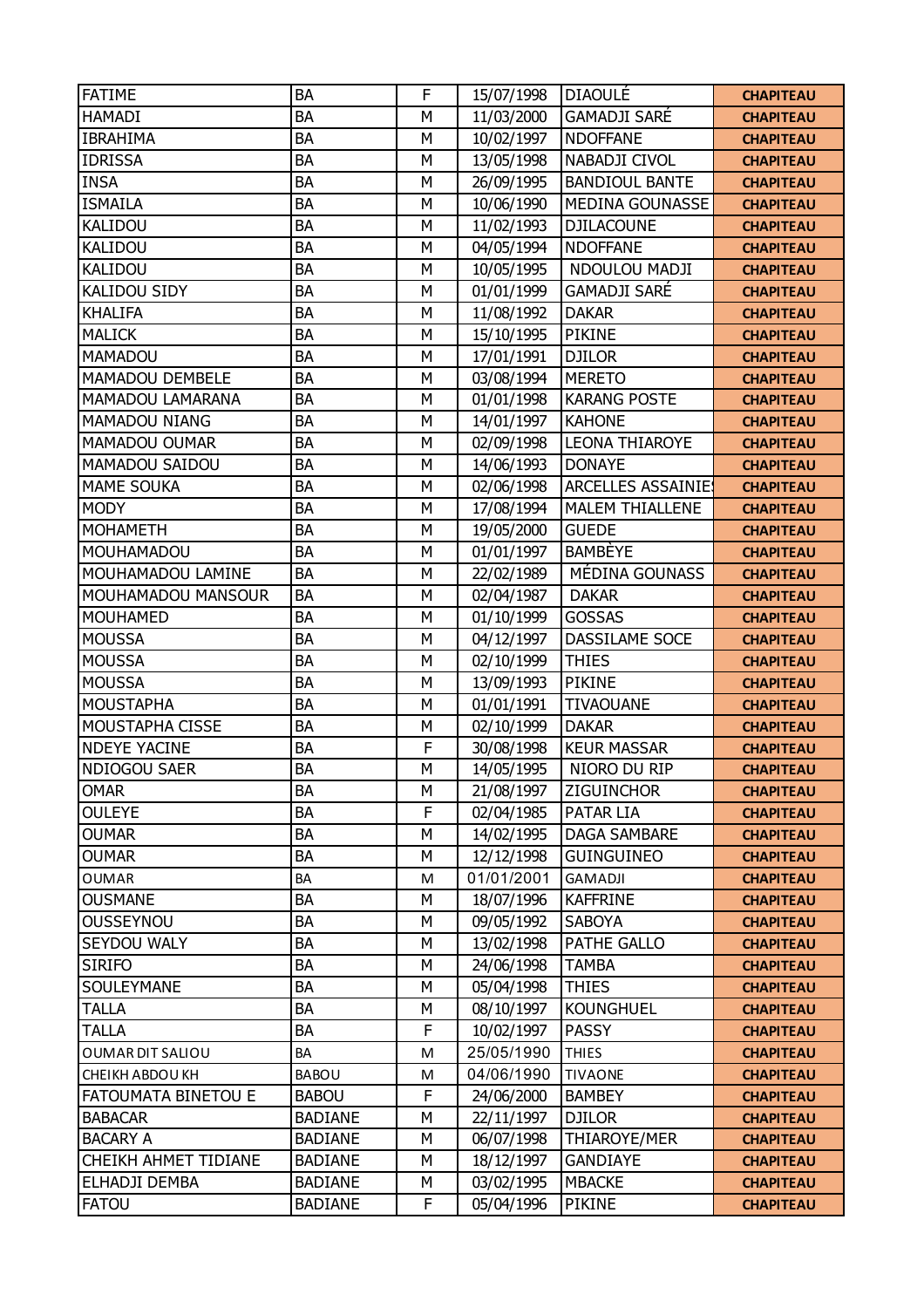| <b>IBRAHIMA</b>                | <b>BADIANE</b> | M            | 16/04/1995 | <b>WAKHALDIAME</b>    | <b>CHAPITEAU</b> |
|--------------------------------|----------------|--------------|------------|-----------------------|------------------|
| LAITY                          | <b>BADIANE</b> | M            | 06/06/1997 | ZIGUINCHOR            | <b>CHAPITEAU</b> |
| <b>LANSANA</b>                 | <b>BADIANE</b> | M            | 25/03/1989 | <b>MEDINA GOUNASS</b> | <b>CHAPITEAU</b> |
| MAGUETTE NDIAYE                | <b>BADIANE</b> | M            | 09/09/1994 | <b>RUFISQUE</b>       | <b>CHAPITEAU</b> |
| <b>MALANG</b>                  | <b>BADIANE</b> | M            | 29/01/1990 | <b>SANTACK</b>        | <b>CHAPITEAU</b> |
| <b>MANSOUR</b>                 | <b>BADIANE</b> | M            | 30/08/1991 | <b>KAOLACK</b>        | <b>CHAPITEAU</b> |
| NOUHA YAGUINDI<br>$\mathsf{T}$ | <b>BADIANE</b> | M            | 25/06/1997 | <b>BIGNONA</b>        | <b>CHAPITEAU</b> |
| <b>OUMAR</b>                   | <b>BADIANE</b> | M            | 26/10/1994 | <b>KAOLACK</b>        | <b>CHAPITEAU</b> |
| SOULEYMANE COUMBA NDOI BADIANE |                | M            | 12/07/1996 | <b>COUBALAN</b>       | <b>CHAPITEAU</b> |
| <b>ABBA</b>                    | <b>BADJI</b>   | M            | 01/01/1999 | <b>THIES</b>          | <b>CHAPITEAU</b> |
| <b>ABDOULAYE</b>               | <b>BADJI</b>   | M            | 02/05/1993 | <b>BALINGORE</b>      | <b>CHAPITEAU</b> |
| ABIBOU                         | <b>BADJI</b>   | M            | 12/01/1993 | <b>THIES</b>          | <b>CHAPITEAU</b> |
| <b>ALIOUNE BADARA</b>          | <b>BADJI</b>   | M            | 17/03/1998 | <b>KARTIACK</b>       | <b>CHAPITEAU</b> |
| ALPHOUSSEINI                   | <b>BADJI</b>   | M            | 02/02/1999 | <b>BIGNONA</b>        | <b>CHAPITEAU</b> |
| <b>AMADOU</b>                  | <b>BADJI</b>   | M            | 10/12/1992 | <b>BOUNKILING</b>     | <b>CHAPITEAU</b> |
| AMADOU SADIO                   | <b>BADJI</b>   | M            | 08/02/1993 | <b>DAKAR</b>          | <b>CHAPITEAU</b> |
| AMADOU SALIF                   | <b>BADJI</b>   | M            | 15/06/1997 | <b>BALINGHOR</b>      | <b>CHAPITEAU</b> |
| <b>AMADOU TALL</b>             | <b>BADJI</b>   | M            | 27/07/1998 | <b>KARTIACK</b>       | <b>CHAPITEAU</b> |
| <b>ATAB</b>                    | <b>BADJI</b>   | M            | 15/03/1996 | <b>TOUBACOUTA</b>     | <b>CHAPITEAU</b> |
| <b>ATAB</b>                    | <b>BADJI</b>   | M            | 15/01/1988 | <b>BIGNONA</b>        | <b>CHAPITEAU</b> |
| <b>BASSENE ANDRE</b>           | <b>BADJI</b>   | M            | 16/05/1998 | <b>NIOMOUNE</b>       | <b>CHAPITEAU</b> |
| <b>CHEIKH SARAMB</b>           | <b>BADJI</b>   | M            | 22/10/1992 | <b>DAKAR</b>          | <b>CHAPITEAU</b> |
| <b>CHEIKH TIDIANE</b>          | <b>BADJI</b>   | M            | 20/10/1994 | <b>BIGNONA</b>        | <b>CHAPITEAU</b> |
| <b>CHERIF</b>                  | <b>BADJI</b>   | M            | 13/09/2000 | <b>MBOUR</b>          | <b>CHAPITEAU</b> |
| <b>DELIANE</b>                 | <b>BADJI</b>   | F            | 16/03/1985 | BIGN779940867         | <b>CHAPITEAU</b> |
| <b>DIANKE</b>                  | <b>BADJI</b>   | $\mathsf{F}$ | 13/03/1998 | <b>YEMBEUL</b>        | <b>CHAPITEAU</b> |
| <b>DJIBRIL</b>                 | <b>BADJI</b>   | M            | 29/09/1998 | <b>DAKAR</b>          | <b>CHAPITEAU</b> |
| <b>FAMARA</b>                  | <b>BADJI</b>   | M            | 11/05/1998 | SINDIAN               | <b>CHAPITEAU</b> |
| <b>FATOU</b>                   | <b>BADJI</b>   | $\mathsf{F}$ | 15/01/1992 | <b>BITI BITI</b>      | <b>CHAPITEAU</b> |
| <b>FATOUMATA</b>               | <b>BADJI</b>   | $\mathsf F$  | 01/01/1991 | <b>ZIGUINCHOR</b>     | <b>CHAPITEAU</b> |
| <b>FATOUTAMA</b>               | <b>BADJI</b>   | F            | 04/04/1997 | <b>PIKINE</b>         | <b>CHAPITEAU</b> |
| <b>FREDERIC BEBETO</b>         | <b>BADJI</b>   | M            | 25/11/1994 | <b>BIGNONA</b>        | <b>CHAPITEAU</b> |
| <b>IBRAHIMA</b>                | <b>BADJI</b>   | M            | 01/04/1993 | <b>LEONA THIAROYE</b> | <b>CHAPITEAU</b> |
| <b>INSA</b>                    | <b>BADJI</b>   | M            | 28/08/1991 | <b>BOUNKILING</b>     | <b>CHAPITEAU</b> |
| <b>JACQUELINE</b>              | <b>BADJI</b>   | F            | 21/06/1987 | <b>DAKAR</b>          | <b>CHAPITEAU</b> |
| <b>KARFA</b>                   | <b>BADJI</b>   | M            | 11/11/1995 | <b>BANOUNGOUNE</b>    | <b>CHAPITEAU</b> |
| <b>KEMO</b>                    | <b>BADJI</b>   | М            | 04/02/1994 | SINDIAN               | <b>CHAPITEAU</b> |
| LANDING                        | <b>BADJI</b>   | M            | 04/06/1995 | <b>KOLDA</b>          | <b>CHAPITEAU</b> |
| LEUCORE SOPHIE                 | <b>BADJI</b>   | $\mathsf{F}$ | 15/10/1992 | THIONCK ESSYL         | <b>CHAPITEAU</b> |
| MAMADOU                        | <b>BADJI</b>   | M            | 04/02/1999 | <b>BALINGOR</b>       | <b>CHAPITEAU</b> |
| MAMADOU                        | <b>BADJI</b>   | M            | 07/03/1998 | <b>KAGNOBON</b>       | <b>CHAPITEAU</b> |
| MAMADOU LAMINE                 | <b>BADJI</b>   | M            | 14/12/1993 | <b>AGNACK</b>         | <b>CHAPITEAU</b> |
| <b>MAMADY</b>                  | <b>BADJI</b>   | M            | 25/01/1996 | <b>KARTIACK</b>       | <b>CHAPITEAU</b> |
| <b>MANSATA</b>                 | <b>BADJI</b>   | $\mathsf{F}$ | 16/12/1999 | <b>THIANGHOUTH</b>    | <b>CHAPITEAU</b> |
| <b>MARIETOU</b>                | <b>BADJI</b>   | $\mathsf{F}$ | 10/05/1998 | <b>SILINKINE</b>      | <b>CHAPITEAU</b> |
| <b>MOCTAR</b>                  | <b>BADJI</b>   | М            | 02/02/1996 | <b>SINDIAN</b>        | <b>CHAPITEAU</b> |
| MOUHAMADOU LAMINE ALMABADJI    |                | M            | 28/10/1997 | <b>BIGNONA</b>        | <b>CHAPITEAU</b> |
| MOUHAMADOU MOCTAR              | <b>BADJI</b>   | M            | 10/05/1991 | <b>THIONCK ESSYL</b>  | <b>CHAPITEAU</b> |
| MOUHAMED CHERIF                | <b>BADJI</b>   | М            | 14/10/1997 | <b>DIAMAGUENE</b>     | <b>CHAPITEAU</b> |
| <b>MOUSSA</b>                  | <b>BADJI</b>   | M            | 24/10/1994 | <b>MBAO</b>           | <b>CHAPITEAU</b> |
| <b>NARCISSE</b>                | <b>BADJI</b>   | М            | 10/02/1996 | <b>KAGUITTE</b>       | <b>CHAPITEAU</b> |
| <b>NFALLY</b>                  | <b>BADJI</b>   | М            | 01/01/2000 | <b>KARTIACK</b>       | <b>CHAPITEAU</b> |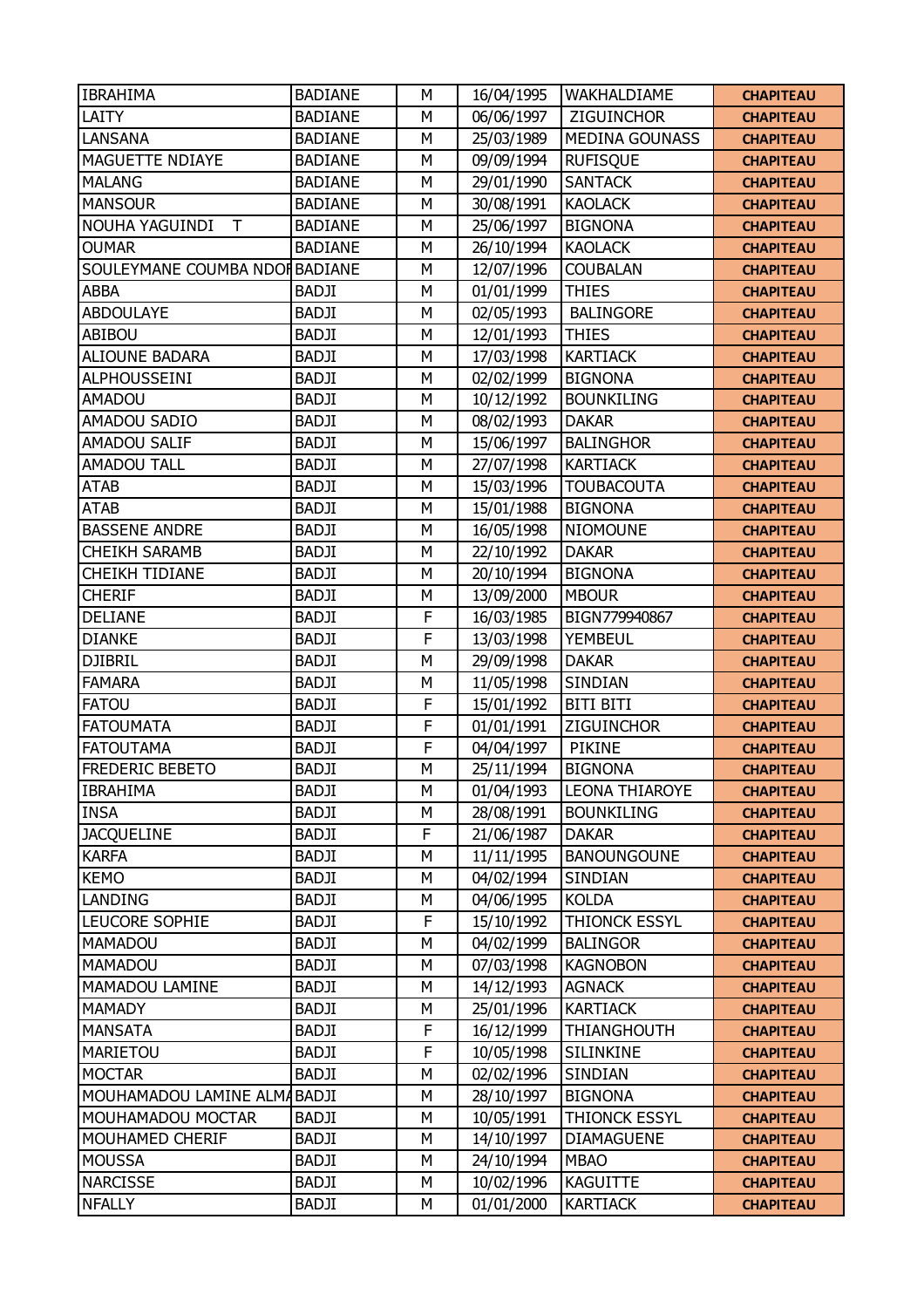| <b>OUMAR</b>             | <b>BADJI</b>      | M | 08/02/1997 | <b>BIGNONA</b>       | <b>CHAPITEAU</b> |
|--------------------------|-------------------|---|------------|----------------------|------------------|
| <b>OUSMANE</b>           | <b>BADJI</b>      | M | 30/01/1991 | <b>DIAMAGUENE</b>    | <b>CHAPITEAU</b> |
| <b>OUSMANE</b>           | <b>BADJI</b>      | M | 24/04/1995 | <b>DIAKINE</b>       | <b>CHAPITEAU</b> |
| <b>SALIF</b>             | <b>BADJI</b>      | M | 20/01/1992 | <b>BOUNKILING</b>    | <b>CHAPITEAU</b> |
| SARADING                 | <b>BADJI</b>      | M | 13/09/1994 | SINDIAN              | <b>CHAPITEAU</b> |
| <b>SEKOU</b>             | <b>BADJI</b>      | M | 08/08/2000 | <b>MAFONGO</b>       | <b>CHAPITEAU</b> |
| SOULEYMANE               | <b>BADJI</b>      | M | 25/04/1994 | MADINA WANDIFA       | <b>CHAPITEAU</b> |
| SOULEYMANE DJIAMIL       | <b>BADJI</b>      | M | 16/10/1998 | <b>KAOLACK</b>       | <b>CHAPITEAU</b> |
| <b>TIDJANE</b>           | <b>BADJI</b>      | M | 05/02/1998 | F- NDIMBELANE        | <b>CHAPITEAU</b> |
| <b>YOUSSOUPHA</b>        | <b>BADJI</b>      | M | 03/10/1990 | <b>KAGNOBON</b>      | <b>CHAPITEAU</b> |
| SOULEYMANE               | <b>BAHOUME</b>    | M | 14/02/1993 | <b>MBAM</b>          | <b>CHAPITEAU</b> |
| <b>IBRAHIMA</b>          | <b>BAKHAYOKHO</b> | M | 10/04/1998 | <b>LALOYE</b>        | <b>CHAPITEAU</b> |
| MOHAMADOU MORIBA         | <b>BAKHAYOKHO</b> | M | 24/06/1998 | <b>LALOYE</b>        | <b>CHAPITEAU</b> |
| <b>FATOU</b>             | <b>BAKHAYOTHE</b> | F | 26/03/1986 | P NGUETHIE           | <b>CHAPITEAU</b> |
| <b>ALLASSANE</b>         | <b>BAKHOUM</b>    | M | 06/04/2002 | <b>K,K,SERRERE</b>   | <b>CHAPITEAU</b> |
| <b>CHEIKH IBRA</b>       | <b>BAKHOUM</b>    | M | 10/02/1995 | <b>KHELCOM</b>       | <b>CHAPITEAU</b> |
| <b>DIBOCOR</b>           | <b>BAKHOUM</b>    | M | 24/01/1993 | <b>SANGHARE</b>      | <b>CHAPITEAU</b> |
| ELISABETH DIAKHERE       | <b>BAKHOUM</b>    | F | 30/08/1993 | YAYEME               | <b>CHAPITEAU</b> |
| <b>IBRAHIMA</b>          | <b>BAKHOUM</b>    | M | 07/04/1988 | <b>BANJUL</b>        | <b>CHAPITEAU</b> |
| <b>IDRISSA</b>           | <b>BAKHOUM</b>    | M | 10/01/2000 | GANDIAYE             | <b>CHAPITEAU</b> |
| <b>JEAN PAUL</b>         | <b>BAKHOUM</b>    | M | 19/02/1998 | <b>DIOB NDOFFENE</b> | <b>CHAPITEAU</b> |
| <b>MAME DIAGA</b>        | <b>BAKHOUM</b>    | M | 18/01/1992 | <b>MBAM</b>          | <b>CHAPITEAU</b> |
| <b>MARIE BIGUE</b>       | <b>BAKHOUM</b>    | F | 15/01/1991 | <b>NIAKHAR</b>       | <b>CHAPITEAU</b> |
| <b>NGOR</b>              | <b>BAKHOUM</b>    | M | 20/07/1989 | <b>DIOUROUP</b>      | <b>CHAPITEAU</b> |
| <b>NGOR PIERRE</b>       | <b>BAKHOUM</b>    | M | 04/05/1998 | <b>LOUL SESSENE</b>  | <b>CHAPITEAU</b> |
| PAPE MODOU               | <b>BAKHOUM</b>    | M | 28/12/2000 | <b>NGAYOKHENE</b>    |                  |
| <b>SAMBOU</b>            | <b>BAKHOUM</b>    | M |            | <b>FIMELA</b>        | <b>CHAPITEAU</b> |
|                          |                   |   | 21/10/1999 |                      | <b>CHAPITEAU</b> |
| <b>MAMADOU</b>           | <b>BAL</b>        | M | 05/01/1999 | <b>MALIKA</b>        | <b>CHAPITEAU</b> |
| <b>EVARISTE FRANCOIS</b> | <b>BALACOUNE</b>  | M | 27/04/1994 | <b>BIGNONA</b>       | <b>CHAPITEAU</b> |
| <b>ABDOUL</b>            | <b>BALDE</b>      | M | 25/08/1987 | <b>PIKINE</b>        | <b>CHAPITEAU</b> |
| AMADOU                   | <b>BALDE</b>      | M | 10/05/1989 | <b>FAFACOUROU</b>    | <b>CHAPITEAU</b> |
| <b>IBRA ALMAMY</b>       | <b>BALDE</b>      | M | 01/02/1991 | <b>BAMBEY</b>        | <b>CHAPITEAU</b> |
| <b>IBRAHIMA DIA</b>      | <b>BALDE</b>      | M | 25/02/1995 | MEDINA ABDOULAYE     | <b>CHAPITEAU</b> |
| <b>KARIM</b>             | <b>BALDE</b>      | M | 28/02/1995 | MADINA SAMBAROU      | <b>CHAPITEAU</b> |
| KHADIDIATOU              | <b>BALDE</b>      | F | 10/02/1994 | <b>BOUBEREL</b>      | <b>CHAPITEAU</b> |
| MAMADOU                  | <b>BALDE</b>      | M | 31/12/1992 | <b>KOLDA</b>         | <b>CHAPITEAU</b> |
| MOUHAMADOU M             | <b>BALDE</b>      | М | 20/03/1995 | <b>KOUNKANE</b>      | <b>CHAPITEAU</b> |
| <b>MOUSSA</b>            | <b>BALDE</b>      | M | 14/08/1994 | NIANDIAYE            | <b>CHAPITEAU</b> |
| <b>OUMAR SAMBA</b>       | <b>BALDE</b>      | M | 18/12/1999 | <b>DIOULACOLON</b>   | <b>CHAPITEAU</b> |
| SAIKOU OUMAR             | <b>BALDE</b>      | М | 15/09/1995 | <b>VELINGARA</b>     | <b>CHAPITEAU</b> |
| SAMBAROU                 | <b>BALDE</b>      | M | 16/05/1988 | <b>DAKAR</b>         | <b>CHAPITEAU</b> |
| SOULEYMANE               | <b>BALDE</b>      | M | 18/07/1996 | <b>KOLDA</b>         | <b>CHAPITEAU</b> |
| MOUHAMED BASSIROU        | <b>BALL</b>       | M | 11/02/1992 | <b>THIES</b>         | <b>CHAPITEAU</b> |
| <b>SIMON</b>             | <b>BANDAGNY</b>   | M | 04/12/1988 | <b>KOLDA</b>         | <b>CHAPITEAU</b> |
| <b>FATOU DIOP</b>        | <b>BANE</b>       | F | 14/08/1995 | <b>DAKAR</b>         | <b>CHAPITEAU</b> |
| <b>JEROME</b>            | <b>BARAYE</b>     | M | 02/10/1997 | <b>BIGNONA</b>       | <b>CHAPITEAU</b> |
| <b>MOUSSA</b>            | <b>BARRO</b>      | М | 18/10/1995 | <b>KEUR NGOR</b>     | <b>CHAPITEAU</b> |
| <b>ABDOULAYE</b>         | <b>BARRY</b>      | M | 15/09/1998 | <b>SINDIA</b>        | <b>CHAPITEAU</b> |
| <b>ABDOULAYE</b>         | <b>BARRY</b>      | M | 30/12/1998 | <b>FOUNDIOUGNE</b>   | <b>CHAPITEAU</b> |
| AMADOU DIOULDE           | <b>BARRY</b>      | М | 17/02/1994 | <b>KAHENE</b>        | <b>CHAPITEAU</b> |
| MARIAME                  | <b>BARRY</b>      | F | 10/10/1994 | <b>BOKHOL</b>        | <b>CHAPITEAU</b> |
| <b>SALIF</b>             | <b>BARRY</b>      | М | 04/03/1995 | <b>DIAMAGUEUNE</b>   |                  |
|                          |                   |   |            |                      | <b>CHAPITEAU</b> |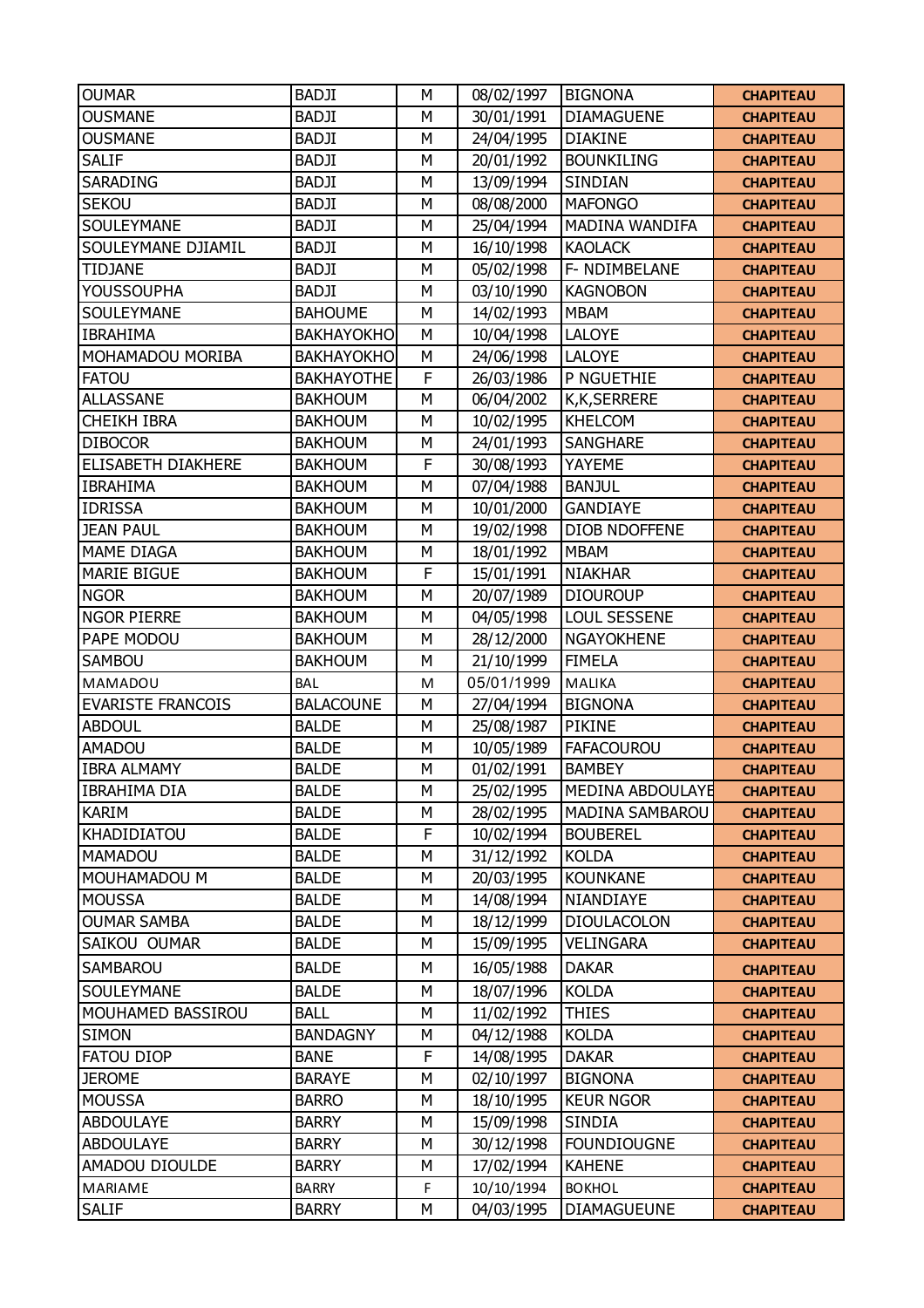| <b>SALIOU</b>               | <b>BARRY</b>   | M            | 10/02/1998 | <b>ZIGUINCHOR</b>       | <b>CHAPITEAU</b> |
|-----------------------------|----------------|--------------|------------|-------------------------|------------------|
| SOULEYMANE KORCA            | <b>BARRY</b>   | M            | 15/03/1994 | <b>KOLDA</b>            | <b>CHAPITEAU</b> |
| THIERNO MOUHAMADOU L        | <b>BARRY</b>   | M            | 10/06/1986 |                         | <b>CHAPITEAU</b> |
| <b>AMINATA</b>              | <b>BASSE</b>   | F            | 02/01/2000 | YAYEME                  | <b>CHAPITEAU</b> |
| <b>AROUNA</b>               | <b>BASSE</b>   | M            | 08/09/1993 | <b>KOLDA</b>            | <b>CHAPITEAU</b> |
| <b>IBRAHIMA</b>             | <b>BASSE</b>   | M            | 11/04/2000 | <b>PIKINE</b>           | <b>CHAPITEAU</b> |
| <b>NGOR</b>                 | <b>BASSE</b>   | M            | 08/06/1996 | <b>FAOYE</b>            | <b>CHAPITEAU</b> |
| <b>ABDOU KARIM</b>          | <b>BASSENE</b> | M            | 02/01/1998 | <b>ETAMA</b>            | <b>CHAPITEAU</b> |
| <b>ALBERT</b>               | <b>BASSENE</b> | M            | 17/01/1990 | <b>DIANTENE</b>         | <b>CHAPITEAU</b> |
| <b>ALINA ANKELAW NOELIE</b> | <b>BASSENE</b> | F            | 30/03/1998 | <b>MBORO</b>            | <b>CHAPITEAU</b> |
| <b>BACARY</b>               | <b>BASSENE</b> | M            | 01/02/1996 | <b>ETAMA</b>            | <b>CHAPITEAU</b> |
| <b>CHARLINE KOULINOLE</b>   | <b>BASSENE</b> | F            | 04/04/1999 | <b>EMAYE</b>            | <b>CHAPITEAU</b> |
| <b>CHEIKH SAMUEL</b>        | <b>BASSENE</b> | M            | 18/01/1998 | <b>KAOLACK</b>          | <b>CHAPITEAU</b> |
| <b>EMMANUEL</b>             | <b>BASSENE</b> | M            | 21/03/1991 | <b>PIKINE</b>           | <b>CHAPITEAU</b> |
| <b>FATOU</b>                | <b>BASSENE</b> | $\mathsf F$  | 04/12/1997 | <b>BANDIALE</b>         | <b>CHAPITEAU</b> |
| <b>FATOU SEYDI</b>          | <b>BASSENE</b> | F            | 06/07/1999 | <b>ZIGUINCHOR</b>       | <b>CHAPITEAU</b> |
| <b>GUILLAUME</b>            | <b>BASSENE</b> | M            | 16/01/1997 | <b>DIANKE DIOLA</b>     | <b>CHAPITEAU</b> |
| <b>IDRISSA VINCENT</b>      | <b>BASSENE</b> | M            | 24/12/1991 | <b>KOLDA</b>            | <b>CHAPITEAU</b> |
| <b>INSA ATENDENG</b>        | <b>BASSENE</b> | M            | 03/03/1996 | <b>DAKAR</b>            | <b>CHAPITEAU</b> |
| <b>JACQUES</b>              | <b>BASSENE</b> | M            | 14/04/1992 | <b>DJILAPAOR</b>        | <b>CHAPITEAU</b> |
| <b>JEANNOT</b>              | <b>BASSENE</b> | M            | 12/12/1993 | <b>SELEKY BAHIMBANE</b> | <b>CHAPITEAU</b> |
| JOSEPH BOUTAPOU             | <b>BASSENE</b> | M            | 16/09/1986 | <b>ETAMA</b>            | <b>CHAPITEAU</b> |
| <b>MAMI ASTOU</b>           | <b>BASSENE</b> | $\mathsf{F}$ | 10/04/1999 | <b>COLOMBA</b>          | <b>CHAPITEAU</b> |
| <b>MOUSTAPHA</b>            | <b>BASSENE</b> | M            | 10/06/1999 | <b>ETAMA</b>            | <b>CHAPITEAU</b> |
| <b>THEODORE</b>             | <b>BASSENE</b> | M            | 18/05/1992 | <b>ELOUBALINE</b>       | <b>CHAPITEAU</b> |
| LASSANA                     | <b>BATHILY</b> | M            | 25/01/1994 | <b>AROUNDOU</b>         | <b>CHAPITEAU</b> |
| <b>JONAS</b>                | <b>BATIGA</b>  | M            | 06/02/1991 | <b>DIALANG</b>          | <b>CHAPITEAU</b> |
| ROBERT DIEUDONNE            | <b>BAYE</b>    | M            | 05/12/1999 | <b>DIEMBERING</b>       | <b>CHAPITEAU</b> |
| <b>ABDOULAYE</b>            | <b>BAYO</b>    | M            | 12/03/1987 | <b>DARSALAM</b>         | <b>CHAPITEAU</b> |
| <b>ALASSANE</b>             | <b>BAYO</b>    | M            | 28/11/1990 | <b>FATICK</b>           | <b>CHAPITEAU</b> |
| <b>SECKOU</b>               | <b>BAYO</b>    | M            | 11/04/1992 | <b>GOUDOMP</b>          | <b>CHAPITEAU</b> |
| <b>BAUDOUIN KOULAL</b>      | <b>BESSANE</b> | M            | 13/01/1992 | <b>EDIOUNGOU</b>        | <b>CHAPITEAU</b> |
| ABDOULAYE GUEYE             | <b>BEYE</b>    | M            | 10/08/1990 | <b>GUEDIAWAYE</b>       | <b>CHAPITEAU</b> |
| <b>ABLAYE YAKHINE</b>       | <b>BEYE</b>    | М            | 17/09/1996 | <b>THIES</b>            | <b>CHAPITEAU</b> |
| AHMADOU BAMBA               | <b>BEYE</b>    | M            | 25/10/1991 | <b>GUEDIAWAYE</b>       | <b>CHAPITEAU</b> |
| <b>MBAYE</b>                | <b>BEYE</b>    | M            | 14/10/1996 | <b>KEUR BAKARY MANE</b> | <b>CHAPITEAU</b> |
| <b>MOR SENE</b>             | <b>BEYE</b>    | М            | 07/01/1998 | <b>OUARKHOKH</b>        | <b>CHAPITEAU</b> |
| <b>MOUSTAPHA</b>            | <b>BEYE</b>    | M            | 10/05/1991 | <b>SAINT LOUIS</b>      | <b>CHAPITEAU</b> |
| <b>MOUSTAPHA</b>            | <b>BEYE</b>    | M            | 26/02/1997 | <b>THIES</b>            | <b>CHAPITEAU</b> |
| <b>FLORENCE DOROTHEE</b>    | <b>BIAGUI</b>  | F            | 24/12/1992 | <b>BRIN</b>             | <b>CHAPITEAU</b> |
| <b>JEAN BERNARD</b>         | <b>BIAGUI</b>  | M            | 23/06/1995 | <b>DJIBONKEER</b>       | <b>CHAPITEAU</b> |
| <b>ABDOULAYE BILAL</b>      | <b>BIAYE</b>   | M            | 03/02/1991 | <b>PIKINE</b>           | <b>CHAPITEAU</b> |
| ALIOU                       | <b>BIAYE</b>   | M            | 31/12/1999 | <b>KAOLACK</b>          | <b>CHAPITEAU</b> |
| <b>IBRAHIMA</b>             | <b>BIAYE</b>   | M            | 14/12/1996 | <b>KAOLACK</b>          | <b>CHAPITEAU</b> |
| MAMADOU ALIOU               | <b>BIDIAR</b>  | М            | 10/01/1996 | <b>BANDAFASSI</b>       | <b>CHAPITEAU</b> |
| <b>BASSIROU</b>             | <b>BINDIA</b>  | М            | 24/12/1996 | <b>DAKAR</b>            | <b>CHAPITEAU</b> |
| <b>DEMBA</b>                | <b>BINDIA</b>  | M            | 09/03/1995 | <b>KOLDA</b>            | <b>CHAPITEAU</b> |
| <b>JEAN LUC KALY</b>        | <b>BINDIA</b>  | M            | 07/01/1994 | EGNISSARA               | <b>CHAPITEAU</b> |
| <b>ABLAYE</b>               | <b>BITEYE</b>  | М            | 03/02/1995 | <b>PASSY MBITEYENE</b>  | <b>CHAPITEAU</b> |
| <b>ALY</b>                  | <b>BITEYE</b>  | M            | 12/08/1995 | <b>GUINEE</b>           | <b>CHAPITEAU</b> |
| <b>BABACAR</b>              | <b>BITEYE</b>  | М            | 07/09/1995 | <b>LEONA THIAROYE</b>   | <b>CHAPITEAU</b> |
| <b>BAYE</b>                 | <b>BITEYE</b>  | М            | 25/02/1994 | <b>KARANG POSTE</b>     | <b>CHAPITEAU</b> |
|                             |                |              |            |                         |                  |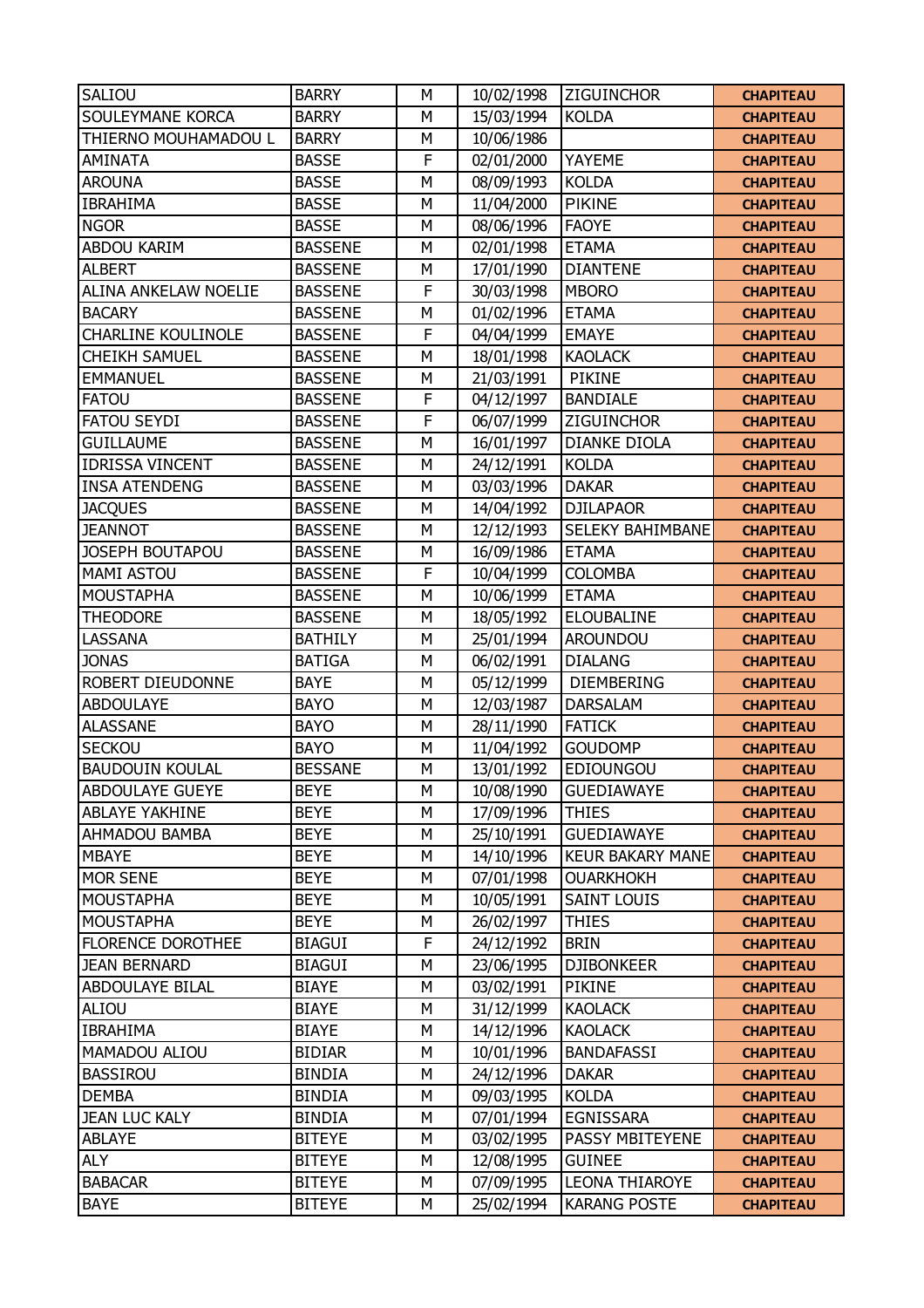| <b>MOHAMETH</b>      | <b>BITEYE</b>  | M            | 12/11/1998 | <b>PASSY</b>             | <b>CHAPITEAU</b> |
|----------------------|----------------|--------------|------------|--------------------------|------------------|
| <b>NDEYE FATOU</b>   | <b>BITEYE</b>  | $\mathsf{F}$ | 02/02/1998 | <b>KAOLACK</b>           | <b>CHAPITEAU</b> |
| <b>OUSMANE</b>       | <b>BITEYE</b>  | M            | 04/08/1995 | <b>PASSY MBITEYENE</b>   | <b>CHAPITEAU</b> |
| <b>DIOMBO</b>        | <b>BOB</b>     | M            | 28/03/1992 | <b>BANDOULOU SERERE</b>  | <b>CHAPITEAU</b> |
| <b>NGOUDA</b>        | <b>BOB</b>     | M            | 14/01/1996 | <b>NGOTHIE</b>           | <b>CHAPITEAU</b> |
| <b>ABDOU</b>         | <b>BODIAN</b>  | M            | 10/01/1994 | <b>BALINGORE</b>         | <b>CHAPITEAU</b> |
| ABIBATOU             | <b>BODIAN</b>  | F            | 01/01/1999 | <b>KANDIADOU</b>         | <b>CHAPITEAU</b> |
| <b>AMADOU</b>        | <b>BODIAN</b>  | M            | 11/04/1996 | <b>BOUTOUTE</b>          | <b>CHAPITEAU</b> |
| AMIDOU               | <b>BODIAN</b>  | M            | 04/03/1999 | <b>BOUCOTT SUD</b>       | <b>CHAPITEAU</b> |
| <b>ANSOUMANA</b>     | <b>BODIAN</b>  | M            | 05/01/1994 | <b>MBAO</b>              | <b>CHAPITEAU</b> |
| <b>ARONA</b>         | <b>BODIAN</b>  | M            | 03/12/1993 | <b>KAOLACK</b>           | <b>CHAPITEAU</b> |
| <b>AWA</b>           | <b>BODIAN</b>  | F            | 03/03/1995 | LATY                     | <b>CHAPITEAU</b> |
| <b>BOUBACAR</b>      | <b>BODIAN</b>  | M            | 01/01/1996 | <b>BASSIRE</b>           | <b>CHAPITEAU</b> |
| <b>FAMARA</b>        | <b>BODIAN</b>  | M            | 30/08/1992 | <b>DIEGOUNE</b>          | <b>CHAPITEAU</b> |
| KALILOU              | <b>BODIAN</b>  | M            | 15/01/1990 | <b>DIÉGOUNE</b>          | <b>CHAPITEAU</b> |
| <b>MOHAMET</b>       | <b>BODIAN</b>  | M            | 27/03/1996 | <b>DIEGOUNE</b>          | <b>CHAPITEAU</b> |
| MOUHAMED LAMINE      | <b>BODIAN</b>  | M            | 29/01/1990 | SEDHIOU                  | <b>CHAPITEAU</b> |
| <b>OMAR</b>          | <b>BODIAN</b>  | M            | 03/01/1994 | <b>BALINGORE</b>         | <b>CHAPITEAU</b> |
| SECOU                | <b>BODIAN</b>  | M            | 16/08/1987 | 16/08/1987               | <b>CHAPITEAU</b> |
| <b>AMADOU SALIOU</b> | <b>BODIAN</b>  | M            | 02/02/1998 | <b>DIATTANG</b>          | <b>CHAPITEAU</b> |
| <b>DJIBRIL</b>       | <b>BODIANG</b> | M            | 02/03/1997 | <b>COULAR SARAKHOLE</b>  | <b>CHAPITEAU</b> |
| PAPA MALANG          | <b>BODIANG</b> | M            | 03/10/1993 | SAINT-LOUIS              | <b>CHAPITEAU</b> |
| ANGE GABRIEL         | <b>BOISSY</b>  | M            | 28/02/1996 | <b>GUINAW RAIL</b>       | <b>CHAPITEAU</b> |
| <b>CLEMENT</b>       | <b>BONANG</b>  | M            | 08/08/1988 | <b>TAMBACOUDA</b>        | <b>CHAPITEAU</b> |
| <b>ANDRE</b>         | <b>BOP</b>     | M            | 02/01/1997 | <b>SOUM</b>              | <b>CHAPITEAU</b> |
| <b>BIRAME</b>        | <b>BOP</b>     | M            | 05/02/1995 | <b>FATICK</b>            | <b>CHAPITEAU</b> |
| <b>BIRAME</b>        | <b>BOP</b>     | M            | 24/05/1991 | <b>KHODABA</b>           | <b>CHAPITEAU</b> |
| <b>IBRAHIMA</b>      | <b>BOP</b>     | M            | 04/04/1998 | <b>MBISSEL</b>           | <b>CHAPITEAU</b> |
| <b>OUSMANE</b>       | <b>BOP</b>     | M            | 29/01/1997 | <b>DIOURBEL</b>          | <b>CHAPITEAU</b> |
| SALIOU               | <b>BOP</b>     | M            | 27/10/1995 | <b>PASSY</b>             | <b>CHAPITEAU</b> |
| <b>ASSANE</b>        | <b>BOYE</b>    | M            | 03/06/1995 | <b>NGATHIE NAOUDE</b>    | <b>CHAPITEAU</b> |
| <b>MOUSTAPHA</b>     | <b>BOYE</b>    | M            | 20/12/1995 | <b>GUINGUINEO</b>        | <b>CHAPITEAU</b> |
| <b>THIALIS</b>       | <b>BOYE</b>    | M            | 10/12/1994 | <b>NIAGUIS</b>           | <b>CHAPITEAU</b> |
| ABDOU BAKHE          | <b>CAMARA</b>  | M            | 20/09/1988 | <b>TAMBA GOUREL DIAI</b> | <b>CHAPITEAU</b> |
| <b>ABDOULAYE</b>     | <b>CAMARA</b>  | M            | 15/05/1987 | <b>MAKHANA</b>           | <b>CHAPITEAU</b> |
| <b>ABDOULAYE</b>     | <b>CAMARA</b>  | M            | 03/06/1999 | <b>PIKINE</b>            | <b>CHAPITEAU</b> |
| <b>ADAMA</b>         | <b>CAMARA</b>  | М            | 06/09/1995 | <b>MBOUR</b>             | <b>CHAPITEAU</b> |
| <b>AISSATOU</b>      | <b>CAMARA</b>  | F            | 20/05/1989 | <b>TAMBACOUNDA</b>       | <b>CHAPITEAU</b> |
| <b>ALIOU BADARA</b>  | <b>CAMARA</b>  | M            | 15/07/1996 | <b>KAOLACK</b>           | <b>CHAPITEAU</b> |
| <b>AMADOU</b>        | <b>CAMARA</b>  | M            | 08/12/1989 | <b>DIAGUETTE COOPE</b>   | <b>CHAPITEAU</b> |
| AMADOU TIDIANE       | <b>CAMARA</b>  | M            | 25/03/1998 | SEDHIOU                  | <b>CHAPITEAU</b> |
| <b>AMBROISE</b>      | <b>CAMARA</b>  | М            | 12/12/1998 | <b>KAFFRINE</b>          | <b>CHAPITEAU</b> |
| <b>BABA</b>          | <b>CAMARA</b>  | M            | 18/07/1996 | <b>KEDOUGOU</b>          | <b>CHAPITEAU</b> |
| <b>BACARY</b>        | <b>CAMARA</b>  | M            | 22/06/1991 | <b>ZIGUINCHOR</b>        | <b>CHAPITEAU</b> |
| <b>DJIBRIL</b>       | <b>CAMARA</b>  | M            | 20/08/1983 | <b>KEUR NDIAYE LO</b>    | <b>CHAPITEAU</b> |
| EL HADJI MAMADOU     | <b>CAMARA</b>  | М            | 17/05/1998 | ZIGUINCHOR               | <b>CHAPITEAU</b> |
| ELHADJI BIRGADIE     | <b>CAMARA</b>  | M            | 10/04/1995 | <b>DAGA DAOUR</b>        | <b>CHAPITEAU</b> |
| <b>IBRAHIMA</b>      | <b>CAMARA</b>  | М            | 29/05/1996 | <b>DAKAR</b>             | <b>CHAPITEAU</b> |
| <b>KATY</b>          | <b>CAMARA</b>  | F            | 17/08/1997 | <b>DAKAR YOFF</b>        | <b>CHAPITEAU</b> |
| <b>MAGOR</b>         | <b>CAMARA</b>  | M            | 01/03/2000 | <b>NDOMOR</b>            | <b>CHAPITEAU</b> |
| MAIMOUNA             | <b>CAMARA</b>  | F            | 10/05/1997 | <b>DIAS</b>              | <b>CHAPITEAU</b> |
| <b>MALANG</b>        | <b>CAMARA</b>  | М            | 10/02/1998 | <b>TAMBACOUNDA</b>       | <b>CHAPITEAU</b> |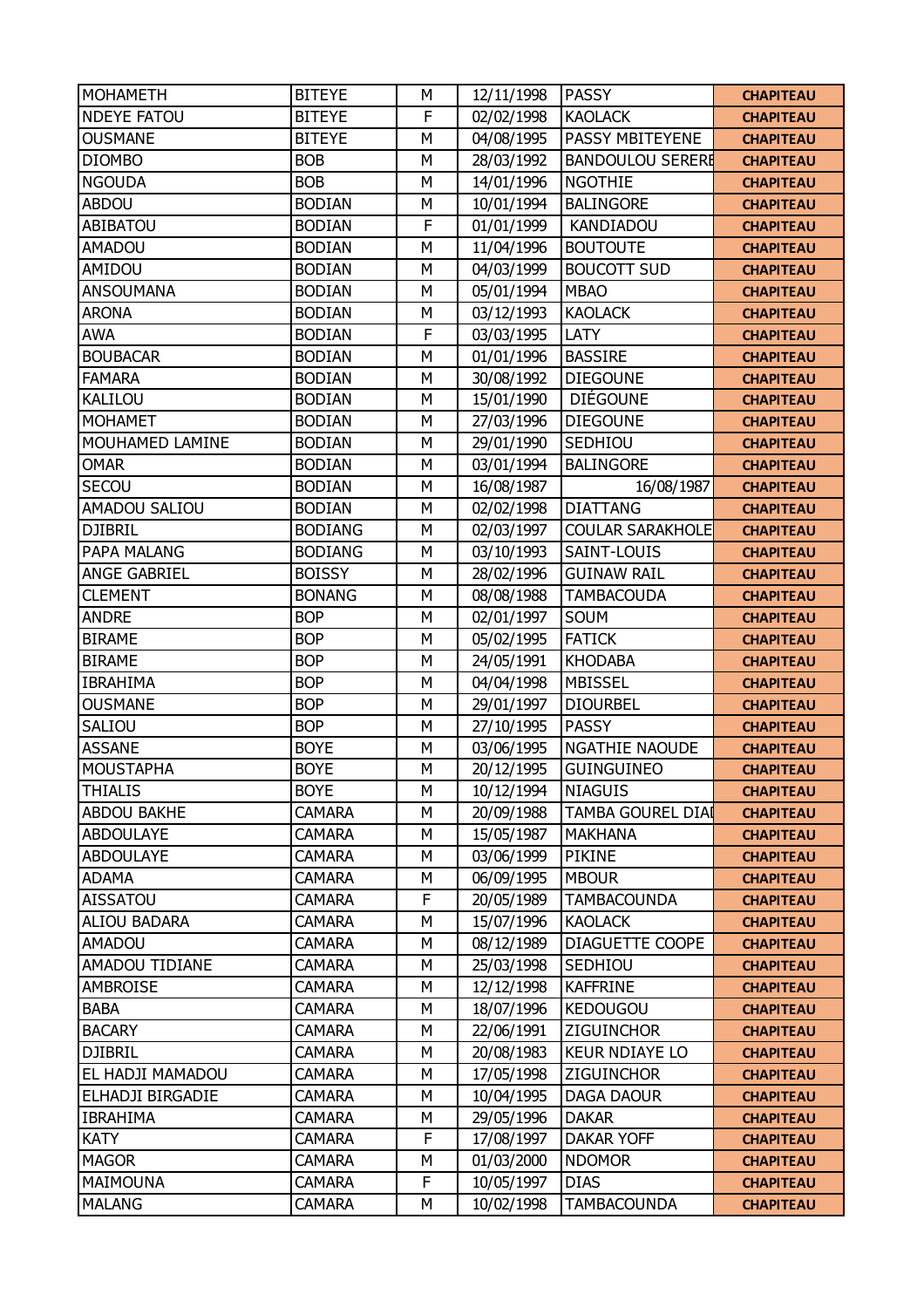| MAMADOU                    | <b>CAMARA</b> | M | 12/08/1995 | SAINT-LOUIS             | <b>CHAPITEAU</b> |
|----------------------------|---------------|---|------------|-------------------------|------------------|
| <b>MANDOGALE</b>           | <b>CAMARA</b> | M | 10/11/1990 | <b>PIKINE</b>           | <b>CHAPITEAU</b> |
| <b>MARIAMA</b>             | <b>CAMARA</b> | F | 17/07/1997 | <b>TAMBACOUNDA</b>      | <b>CHAPITEAU</b> |
| MOHAMADOU MOUSTAPHA        | <b>CAMARA</b> | М | 10/05/1997 | <b>TATENE TOUCOULEU</b> | <b>CHAPITEAU</b> |
| MOHAMED LAMINE             | <b>CAMARA</b> | M | 08/03/1991 | <b>MBOUR</b>            | <b>CHAPITEAU</b> |
| <b>MOUSSA</b>              | <b>CAMARA</b> | M | 16/06/1989 | SINKERE BOUDHIE         | <b>CHAPITEAU</b> |
| <b>NDEYE THIORO</b>        | <b>CAMARA</b> | F | 15/02/1995 | <b>GOREE</b>            | <b>CHAPITEAU</b> |
| <b>OUMOU</b>               | <b>CAMARA</b> | F | 03/10/1985 | <b>LOUGA</b>            | <b>CHAPITEAU</b> |
| <b>OUSMANE</b>             | <b>CAMARA</b> | M | 16/01/1994 | <b>TIVAOUANE</b>        | <b>CHAPITEAU</b> |
| SOULEYMANE                 | <b>CAMARA</b> | M | 21/01/1996 | COUMBA DIOUMA           | <b>CHAPITEAU</b> |
| <b>YANKOBA</b>             | <b>CAMARA</b> | M | 14/05/1992 | <b>TENDOUCK</b>         | <b>CHAPITEAU</b> |
| <b>ELIMANE</b>             | CAMARA        | M | 16/08/1999 | RICHARD TOLL            | <b>CHAPITEAU</b> |
| <b>ABABACAR</b>            | <b>CISS</b>   | M | 05/02/1996 | <b>DAKAR</b>            | <b>CHAPITEAU</b> |
| <b>ABABACAR</b>            | <b>CISS</b>   | M | 05/02/1996 | <b>DAKAR</b>            | <b>CHAPITEAU</b> |
| <b>ABDOU</b>               | <b>CISS</b>   | M | 13/09/1998 | <b>KEUR YORO</b>        | <b>CHAPITEAU</b> |
| <b>ADAMA</b>               | <b>CISS</b>   | M | 10/04/1994 | <b>KINIABOUR</b>        | <b>CHAPITEAU</b> |
| <b>DJIBY</b>               | <b>CISS</b>   | M | 30/09/1997 | <b>MBOMBOYE</b>         | <b>CHAPITEAU</b> |
| EL HADJI MALICK            | <b>CISS</b>   | M | 10/04/1995 | <b>POUT</b>             | <b>CHAPITEAU</b> |
| <b>IBRAHIMA</b>            | <b>CISS</b>   | M | 16/11/1995 | <b>HAY SERERE</b>       | <b>CHAPITEAU</b> |
| <b>IBRAHIMA</b>            | <b>CISS</b>   | M | 01/05/1997 | <b>KESSOUKHATT</b>      | <b>CHAPITEAU</b> |
| <b>MALICK</b>              | <b>CISS</b>   | M | 28/09/1999 | <b>GUEREO</b>           | <b>CHAPITEAU</b> |
| MAMADOU LAMINE             | <b>CISS</b>   | M | 11/12/1999 | <b>THICKY</b>           | <b>CHAPITEAU</b> |
| <b>MOHAMET</b>             | <b>CISS</b>   | M | 26/08/2000 | <b>POPOGUINE</b>        | <b>CHAPITEAU</b> |
| <b>OMAR</b>                | <b>CISS</b>   | M | 15/01/2000 | MBIRDIAM                | <b>CHAPITEAU</b> |
| <b>OUMAR</b>               | <b>CISS</b>   | M | 22/03/1991 | <b>MBOUR</b>            | <b>CHAPITEAU</b> |
| <b>OUMAR</b>               | <b>CISS</b>   | M | 10/03/1994 | <b>THIES</b>            | <b>CHAPITEAU</b> |
| <b>ROKHAYA</b>             | <b>CISS</b>   | F | 26/10/1998 | <b>SINDIA</b>           | <b>CHAPITEAU</b> |
| SOULEYMANE                 | <b>CISS</b>   | M | 23/06/1998 | <b>LOUGA</b>            | <b>CHAPITEAU</b> |
| YATMA                      | <b>CISS</b>   | M | 31/07/2000 | <b>BARGNY</b>           | <b>CHAPITEAU</b> |
| <b>ABDOULAYE</b>           | <b>CISSE</b>  | M | 12/03/1996 | <b>NDIEFFOUNE PALL</b>  | <b>CHAPITEAU</b> |
| <b>ABDOURAHMANE</b>        | <b>CISSE</b>  | M | 02/10/1990 | <b>DAKAR</b>            | <b>CHAPITEAU</b> |
| <b>ALIOU</b>               | <b>CISSE</b>  | M | 23/03/1999 | <b>PIRE</b>             | <b>CHAPITEAU</b> |
| <b>ALIOUNE</b>             | <b>CISSE</b>  | M | 01/07/1993 | <b>THIES</b>            | <b>CHAPITEAU</b> |
| AMADOU BAMBA               | <b>CISSE</b>  | M | 25/09/1984 | <b>DAKAR</b>            | <b>CHAPITEAU</b> |
| AMADOU BAMBA               | <b>CISSE</b>  | M | 25/09/1984 | <b>DAKAR</b>            | <b>CHAPITEAU</b> |
| <b>BINETOU</b>             | <b>CISSE</b>  | F | 21/09/1998 | <b>PASSY</b>            | <b>CHAPITEAU</b> |
| <b>BOUBACAR</b>            | <b>CISSE</b>  | М | 01/01/1993 | <b>TAMBACOUNDA</b>      | <b>CHAPITEAU</b> |
| <b>CLAIRE PAUL EUGENIE</b> | <b>CISSE</b>  | F | 12/10/1996 | <b>LOUKHOUSS</b>        | <b>CHAPITEAU</b> |
| <b>DOUDOU</b>              | <b>CISSE</b>  | M | 13/08/1997 | <b>FOUNDIOUGNE</b>      | <b>CHAPITEAU</b> |
| ELHADJI MALICK             | <b>CISSE</b>  | М | 15/07/1992 | <b>KEUR NGOR</b>        | <b>CHAPITEAU</b> |
| <b>IBRAHIMA</b>            | <b>CISSE</b>  | M | 12/11/1992 | <b>KOLDA</b>            | <b>CHAPITEAU</b> |
| <b>MALICK</b>              | <b>CISSE</b>  | M | 19/02/1992 | <b>KAMATANE MBAR</b>    | <b>CHAPITEAU</b> |
| <b>MAMOUR OUMY</b>         | <b>CISSE</b>  | M | 12/04/1998 | NDIAO BAMBALY           | <b>CHAPITEAU</b> |
| <b>MODOU</b>               | <b>CISSE</b>  | M | 12/04/1997 | <b>TIVAOUANE</b>        | <b>CHAPITEAU</b> |
| <b>MOHAMED</b>             | <b>CISSE</b>  | М | 10/09/197  | DAROU WANAR             | <b>CHAPITEAU</b> |
| <b>MOMATH</b>              | <b>CISSE</b>  | М | 24/01/1992 | MEDIMA SABAKH           | <b>CHAPITEAU</b> |
| <b>MOUSSA</b>              | <b>CISSE</b>  | M | 15/04/1998 | <b>KEUR SAMBA GUEYE</b> | <b>CHAPITEAU</b> |
| <b>MOUSTAPHA</b>           | <b>CISSE</b>  | M | 12/11/1994 | <b>NDIAO BAMBALY</b>    | <b>CHAPITEAU</b> |
| <b>OMAR</b>                | <b>CISSE</b>  | M | 01/02/2000 | <b>KAOLACK</b>          | <b>CHAPITEAU</b> |
| PAPE MALICK                | <b>CISSE</b>  | M | 10/11/1995 | MEDINA SABAKH           | <b>CHAPITEAU</b> |
| SADIO                      | <b>CISSE</b>  | М | 08/11/1999 | <b>DAGA NDOUP</b>       | <b>CHAPITEAU</b> |
| <b>SAMBA RACINE</b>        | <b>CISSE</b>  | М | 29/11/1998 | <b>SOKONE</b>           | <b>CHAPITEAU</b> |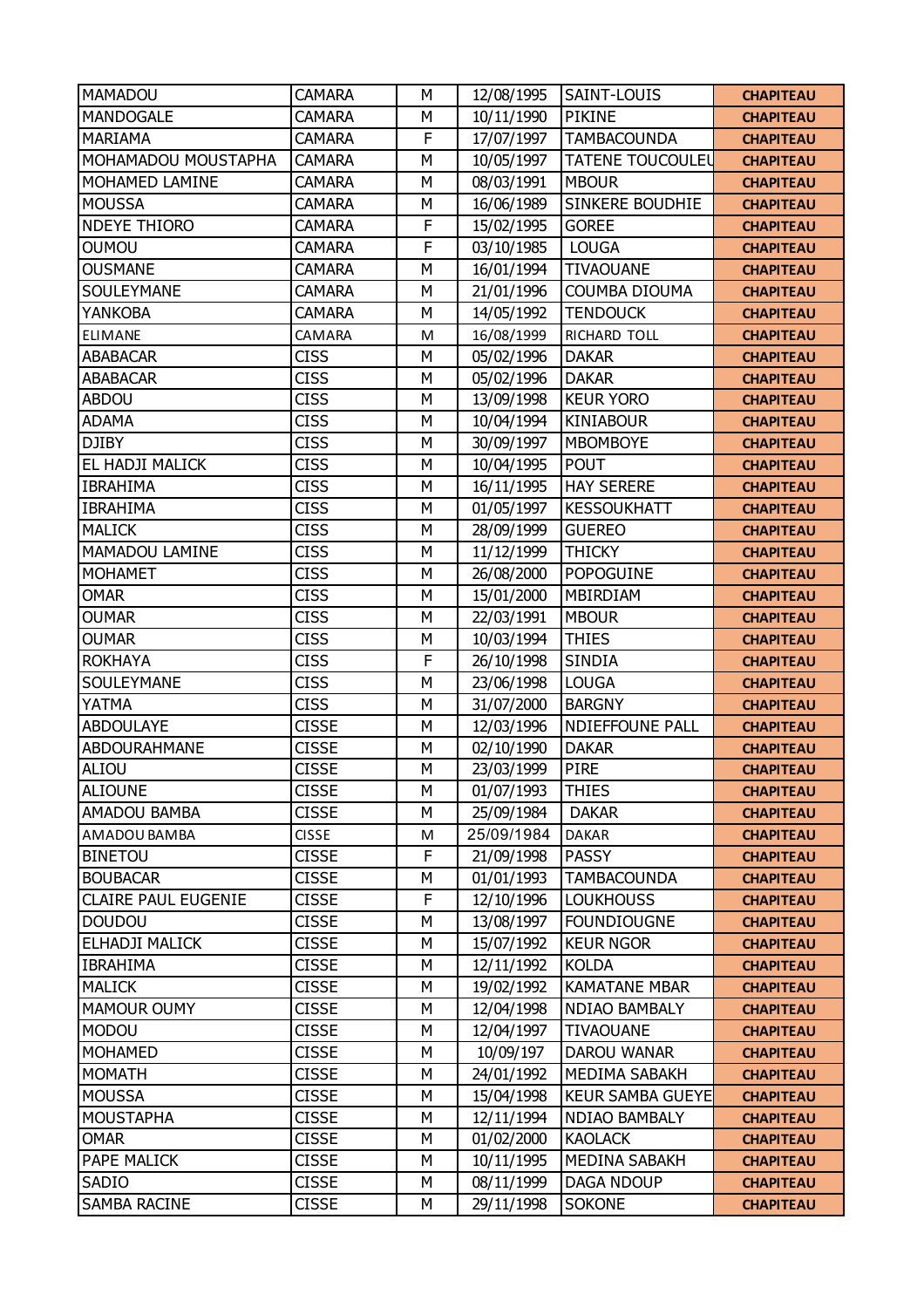| SOULEYMANE             | <b>CISSE</b>     | M | 23/05/1994 | <b>MAKA</b>           | <b>CHAPITEAU</b>                     |
|------------------------|------------------|---|------------|-----------------------|--------------------------------------|
| <b>THIANE</b>          | <b>CISSE</b>     | F | 18/05/1999 | SONKORONG             | <b>CHAPITEAU</b>                     |
| <b>BILAL</b>           | <b>CISSOKHO</b>  | M | 26/01/1997 | <b>NDANDE</b>         | <b>CHAPITEAU</b>                     |
| <b>PATHE</b>           | <b>CISSOKHO</b>  | М | 09/02/1997 | <b>KIDIRA</b>         | <b>CHAPITEAU</b>                     |
| <b>MARIE THERESE</b>   | <b>CLARICE</b>   | F | 14/03/1997 | <b>BIGNONA</b>        | <b>CHAPITEAU</b>                     |
| <b>MALICK</b>          | <b>COBAR</b>     | M | 20/02/1994 | LINGUÈRE              | <b>CHAPITEAU</b>                     |
| <b>ABBA</b>            | <b>COLY</b>      | M | 05/03/1990 | <b>KARONGUE</b>       | <b>CHAPITEAU</b>                     |
| <b>ABDOU AZIZ</b>      | <b>COLY</b>      | M | 02/01/1993 | <b>DIEGOUNE</b>       | <b>CHAPITEAU</b>                     |
| <b>ADAMA</b>           | <b>COLY</b>      | M | 25/08/1992 | <b>KOBA AINOUMANE</b> | <b>CHAPITEAU</b>                     |
| <b>ALASSANE</b>        | <b>COLY</b>      | M | 12/02/1998 | <b>DIABOUDIOR</b>     | <b>CHAPITEAU</b>                     |
| <b>ALIOUNE</b>         | <b>COLY</b>      | M | 29/09/1992 | <b>KOLDA</b>          | <b>CHAPITEAU</b>                     |
| <b>AMINATA</b>         | <b>COLY</b>      | F | 21/01/1996 | <b>DIENGUE</b>        | <b>CHAPITEAU</b>                     |
| <b>BABACAR</b>         | <b>COLY</b>      | M | 26/03/1998 | <b>GUEDIAWAYE</b>     | <b>CHAPITEAU</b>                     |
| <b>BABACAR SADIKH</b>  | <b>COLY</b>      | M | 10/09/1997 | SEDHIOU               | <b>CHAPITEAU</b>                     |
| <b>BABOUCAR</b>        | <b>COLY</b>      | M | 16/09/1990 | <b>ADEANE</b>         | <b>CHAPITEAU</b>                     |
| <b>BERNADETTE</b>      | <b>COLY</b>      | F | 12/07/1985 | SOUTOU                | <b>CHAPITEAU</b>                     |
| <b>BOUBACAR</b>        | <b>COLY</b>      | M | 14/03/1988 | <b>DABO</b>           | <b>CHAPITEAU</b>                     |
| <b>BOURAMA</b>         | <b>COLY</b>      | M | 18/07/1991 | <b>DJILONGUIA</b>     | <b>CHAPITEAU</b>                     |
| <b>CHRISTIAN PAUL</b>  | <b>COLY</b>      | M | 21/04/1993 | <b>DJIFANGHOR</b>     | <b>CHAPITEAU</b>                     |
| DAVI JOFFROY           | <b>COLY</b>      | M | 30/11/1994 | RICHARD-TOLL          | <b>CHAPITEAU</b>                     |
| <b>DOUDOU</b>          | <b>COLY</b>      | M | 18/09/1998 | <b>DIATTANG</b>       | <b>CHAPITEAU</b>                     |
| <b>FAMARA</b>          | <b>COLY</b>      | M | 22/07/1994 | <b>DJINAKI</b>        | <b>CHAPITEAU</b>                     |
| <b>FANTA FIFI</b>      | <b>COLY</b>      | F | 21/10/1997 | YEUMBEUL              | <b>CHAPITEAU</b>                     |
| <b>IBRAHIMA</b>        | <b>COLY</b>      | M | 23/07/1998 | YEUMBEUL              | <b>CHAPITEAU</b>                     |
| <b>IBRAHIMA</b>        | <b>COLY</b>      | M | 15/05/1998 | <b>DIANKI</b>         | <b>CHAPITEAU</b>                     |
| <b>IBRAHIMA DIALLO</b> | <b>COLY</b>      | M | 05/10/1998 | <b>PIKINE</b>         | <b>CHAPITEAU</b>                     |
| <b>JEROME</b>          | <b>COLY</b>      | M | 13/12/1995 | THIONCK ESSYL         | <b>CHAPITEAU</b>                     |
| <b>JUNIOR NOËL</b>     | <b>COLY</b>      | M | 25/12/1996 | <b>MBAO</b>           | <b>CHAPITEAU</b>                     |
| <b>KALILOU</b>         | <b>COLY</b>      | M | 15/06/1995 | <b>DIATTANG</b>       | <b>CHAPITEAU</b>                     |
| KHALIFA DIT SEKOU      | <b>COLY</b>      | M | 24/08/1991 | <b>KAOLACK</b>        | <b>CHAPITEAU</b>                     |
| <b>LANDING</b>         | <b>COLY</b>      | M | 12/02/1987 | <b>BADIANA</b>        | <b>CHAPITEAU</b>                     |
| LANSANA                | <b>COLY</b>      | M | 10/03/1996 | <b>BIGNONA</b>        | <b>CHAPITEAU</b>                     |
| <b>MALANG</b>          | <b>COLY</b>      | M | 14/01/1993 | BALINGORE             | <b>CHAPITEAU</b>                     |
| MAMADOU LAMINE         | <b>COLY</b>      | M | 15/11/1995 | <b>DIANKI</b>         | <b>CHAPITEAU</b>                     |
| MAMODOU SAMBA          | <b>COLY</b>      | M | 01/12/1992 | <b>KARTHIACK</b>      | <b>CHAPITEAU</b>                     |
| <b>MARIAMA</b>         | <b>COLY</b>      | F | 21/02/1999 | <b>DAKAR</b>          | <b>CHAPITEAU</b>                     |
| <b>MARIETOU</b>        | <b>COLY</b>      | F | 15/08/1998 | ZIGUINCHOR            | <b>CHAPITEAU</b>                     |
| <b>MASSATA</b>         | <b>COLY</b>      | F | 12/04/1991 | <b>BIGNONA</b>        | <b>CHAPITEAU</b>                     |
| <b>MOMAR GARY</b>      | <b>COLY</b>      | M | 08/01/1999 | <b>KOLDA</b>          | <b>CHAPITEAU</b>                     |
| MOUHAMADOU             | <b>COLY</b>      | M | 18/06/1994 | <b>DJILACOUNE</b>     | <b>CHAPITEAU</b>                     |
| <b>MOUSSA</b>          | <b>COLY</b>      | M | 18/11/1991 | SEDHIOU               | <b>CHAPITEAU</b>                     |
| PAPE SHEIKHOU          | <b>COLY</b>      | M | 30/12/1992 | PIKINE                | <b>CHAPITEAU</b>                     |
| SADIA                  | <b>COLY</b>      | M | 06/09/1991 | <b>DAKAR</b>          | <b>CHAPITEAU</b>                     |
| SAFIETOU               | <b>COLY</b>      | F | 16/10/1995 | <b>EBINKINE</b>       | <b>CHAPITEAU</b>                     |
| <b>SANA FOUFANE</b>    | <b>COLY</b>      | M | 02/10/1991 | <b>DAKAR</b>          | <b>CHAPITEAU</b>                     |
| <b>SIAKA</b>           | <b>COLY</b>      | M | 11/03/1988 | <b>KAGNOBON</b>       | <b>CHAPITEAU</b>                     |
| <b>YOUSSOUPHA</b>      | <b>COLY</b>      | M | 20/10/1993 | <b>BRINDIAGO</b>      | <b>CHAPITEAU</b>                     |
| EL HADJI FALLILOU      | CONDE            | M | 28/11/1998 | <b>LEONA THIAROYE</b> |                                      |
| PHILIPE GASTON         | <b>CORREA</b>    | M | 15/10/1992 | <b>DIAMAGUENE</b>     | <b>CHAPITEAU</b><br><b>CHAPITEAU</b> |
| <b>BOU</b>             | <b>COULIBALY</b> | M | 10/10/1996 | <b>NDIMBERE</b>       |                                      |
|                        |                  |   |            |                       | <b>CHAPITEAU</b>                     |
| FODE IBRAHIMA          | <b>COULIBALY</b> | М | 28/01/1996 | <b>DAKAR</b>          | <b>CHAPITEAU</b>                     |
| MOHAMETH SEGA          | <b>COULIBALY</b> | М | 26/02/1994 | <b>FATICK</b>         | <b>CHAPITEAU</b>                     |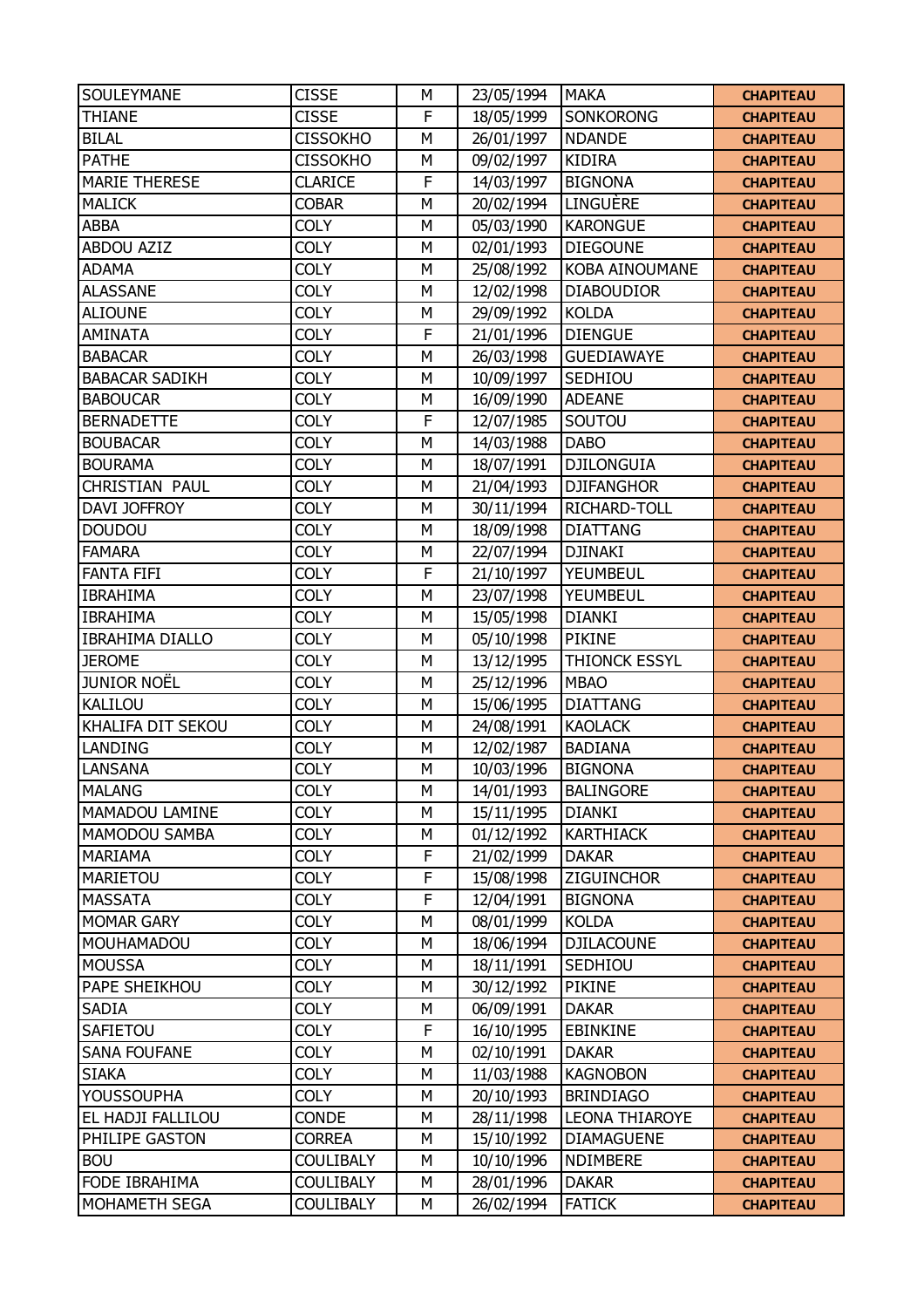| <b>PAPA</b>           | <b>COULIBALY</b> | М            | 20/09/1991 | <b>DIAMAGUENE</b>         | <b>CHAPITEAU</b> |
|-----------------------|------------------|--------------|------------|---------------------------|------------------|
| PAPA LAMINE           | <b>COULIBALY</b> | M            | 08/06/1997 | <b>KEBEMER</b>            | <b>CHAPITEAU</b> |
| <b>NDEYE MAGUETTE</b> | <b>COUNDOUL</b>  | $\mathsf{F}$ | 10/10/1999 | <b>DAKAR</b>              | <b>CHAPITEAU</b> |
| <b>ABDOUL KARIM</b>   | <b>DABO</b>      | M            | 27/11/1995 | COLIBANTAN                | <b>CHAPITEAU</b> |
| <b>ABDOULAYE</b>      | <b>DABO</b>      | M            | 15/01/1999 | <b>NDOFFANE</b>           | <b>CHAPITEAU</b> |
| <b>BOUBACAR</b>       | <b>DABO</b>      | M            | 26/07/1989 | <b>FRANCOUNDA</b>         | <b>CHAPITEAU</b> |
| <b>FAMARA</b>         | <b>DABO</b>      | M            | 26/04/1989 | <b>SUELLE</b>             | <b>CHAPITEAU</b> |
| <b>IBRAHIMA</b>       | <b>DABO</b>      | M            | 10/08/1989 | <b>GANDIAYE</b>           | <b>CHAPITEAU</b> |
| MAMADOU-B             | <b>DABO</b>      | M            | 18/07/1984 | <b>KOLDA</b>              | <b>CHAPITEAU</b> |
| OUSMANE BABADING      | <b>DABO</b>      | M            | 12/03/1998 | <b>VELINGARA</b>          | <b>CHAPITEAU</b> |
| <b>SALIOU</b>         | <b>DABO</b>      | M            | 03/04/2000 | <b>MBACKE</b>             | <b>CHAPITEAU</b> |
| YALISSA               | <b>DABO</b>      | M            | 10/07/1997 | <b>KAOLACK</b>            | <b>CHAPITEAU</b> |
| ALIOU                 | <b>DAHABA</b>    | M            | 19/10/2000 | <b>ZIGUINCHOR</b>         | <b>CHAPITEAU</b> |
| <b>MOUSSA BALLA</b>   | <b>DAHABA</b>    | M            | 30/04/1999 | <b>TIVAOUNE</b>           | <b>CHAPITEAU</b> |
| YOUSSOUPH DEMBA       | <b>DAHABA</b>    | M            | 08/09/1999 | <b>OUONCK</b>             | <b>CHAPITEAU</b> |
| <b>ABDOU KHADIR</b>   | <b>DANFA</b>     | M            | 14/04/1999 | <b>BABACK SERERES</b>     | <b>CHAPITEAU</b> |
| <b>ELHADJI MALICK</b> | <b>DANFA</b>     | M            | 18/03/2001 | <b>BIGNONA</b>            | <b>CHAPITEAU</b> |
| SAÏBA                 | <b>DANFAKHA</b>  | M            | 31/10/1995 | <b>DAKAR</b>              | <b>CHAPITEAU</b> |
| SAIBO                 | <b>DANSOKHO</b>  | M            | 05/02/1997 | <b>NAFADJI</b>            | <b>CHAPITEAU</b> |
| <b>EMIRALDO</b>       | <b>DASYLVA</b>   | M            | 12/02/1998 | <b>SANSAMBA</b>           | <b>CHAPITEAU</b> |
| <b>EVARISTE</b>       | <b>DASYLVA</b>   | M            | 12/03/1990 | <b>DAKAR</b>              | <b>CHAPITEAU</b> |
| <b>ANTOINE</b>        | <b>DEMBA</b>     | M            | 17/10/1998 | SINDIAN                   | <b>CHAPITEAU</b> |
| LAM                   | <b>DEMBA</b>     | M            | 10/09/1998 | <b>RICHARD TOLL</b>       | <b>CHAPITEAU</b> |
| MAIMOUNA              | <b>DEMBELE</b>   | F            | 28/02/1997 | <b>KAFFRINE</b>           | <b>CHAPITEAU</b> |
| <b>ABDOUL</b>         | <b>DEME</b>      | M            | 20/12/1998 | <b>NDOULOUMADJI</b>       | <b>CHAPITEAU</b> |
| <b>ADAMA</b>          | <b>DEME</b>      | M            | 15/01/1998 | <b>PODAR</b>              | <b>CHAPITEAU</b> |
| <b>ADAMA</b>          | <b>DEME</b>      | M            | 21/11/1999 | NDOULOUMADJI              | <b>CHAPITEAU</b> |
| ALIOU                 | <b>DEME</b>      | М            | 16/05/1997 | <b>KAFFRINE</b>           | <b>CHAPITEAU</b> |
| <b>MALICK</b>         | <b>DEME</b>      | M            | 15/12/1986 | <b>THIARE</b>             | <b>CHAPITEAU</b> |
| <b>MAMADOU</b>        | <b>DEME</b>      | M            | 14/02/2000 | <b>MATAM</b>              | <b>CHAPITEAU</b> |
| <b>MOUSSA</b>         | <b>DEME</b>      | M            | 17/06/1998 | <b>DAKAR</b>              | <b>CHAPITEAU</b> |
| <b>OUMAR</b>          | <b>DEME</b>      | M            | 19/08/1992 | <b>KOLDA</b>              | <b>CHAPITEAU</b> |
| <b>OUMAR</b>          | <b>DEME</b>      | M            | 18/10/1998 | <b>GUEDE CHANTIER</b>     | <b>CHAPITEAU</b> |
| <b>OUMAR MAMADOU</b>  | <b>DEME</b>      | M            | 15/06/1995 | <b>MATAM</b>              | <b>CHAPITEAU</b> |
| <b>UONUO</b>          | <b>DEME</b>      | F            | 18/07/1991 | <b>DIAMAGUENE</b>         | <b>CHAPITEAU</b> |
| <b>OUSMANE SAMBA</b>  | <b>DEME</b>      | M            | 31/01/1990 | <b>THIES</b>              | <b>CHAPITEAU</b> |
| PAPA SAMBA            | <b>DEME</b>      | М            | 01/12/1999 | <b>NDIOSMONE</b>          | <b>CHAPITEAU</b> |
| <b>ABDOU</b>          | <b>DIA</b>       | M            | 29/07/1988 | <b>KAOLACK</b>            | <b>CHAPITEAU</b> |
| <b>ALASSANE</b>       | DIA              | M            | 15/08/1988 | <b>RICHARD TOLL</b>       | <b>CHAPITEAU</b> |
| ANTA                  | <b>DIA</b>       | F            | 30/10/1995 | <b>SALIF DIALLO GUEDI</b> | <b>CHAPITEAU</b> |
| <b>IBRAHIMA</b>       | <b>DIA</b>       | M            | 07/09/1998 | <b>TAMBACOUNDA</b>        | <b>CHAPITEAU</b> |
| <b>IBRAHIMA</b>       | <b>DIA</b>       | M            | 30/03/1998 | <b>BODE LAO</b>           | <b>CHAPITEAU</b> |
| <b>IDRISSA</b>        | <b>DIA</b>       | М            | 12/02/1989 | <b>DIAMEL</b>             | <b>CHAPITEAU</b> |
| LAMINE                | <b>DIA</b>       | M            | 20/05/1998 | <b>THIAROYE GARE</b>      | <b>CHAPITEAU</b> |
| MAMADOU               | <b>DIA</b>       | M            | 05/09/1994 | <b>NDIOUM</b>             | <b>CHAPITEAU</b> |
| MAMADOU               | DIA              | M            | 06/08/1994 | NDIOUM                    | <b>CHAPITEAU</b> |
| <b>MAMADOU SECK</b>   | <b>DIA</b>       | M            | 04/09/1990 | <b>RUFISQUE</b>           | <b>CHAPITEAU</b> |
| <b>MOUSSA</b>         | <b>DIA</b>       | M            | 19/01/1999 | <b>SANGHAYE</b>           | <b>CHAPITEAU</b> |
| <b>PATHE</b>          | <b>DIA</b>       | M            | 08/02/1997 | <b>LINGUERE</b>           | <b>CHAPITEAU</b> |
| SILEYMANE             | <b>DIA</b>       | M            | 01/10/1988 | <b>DIATAR</b>             | <b>CHAPITEAU</b> |
| <b>GEORGES</b>        | <b>DIABANG</b>   | М            | 15/01/1999 | <b>BOUMOUDA</b>           | <b>CHAPITEAU</b> |
| <b>ABDOU KHADRE</b>   | <b>DIABATE</b>   | М            | 20/08/1996 | <b>THIES</b>              | <b>CHAPITEAU</b> |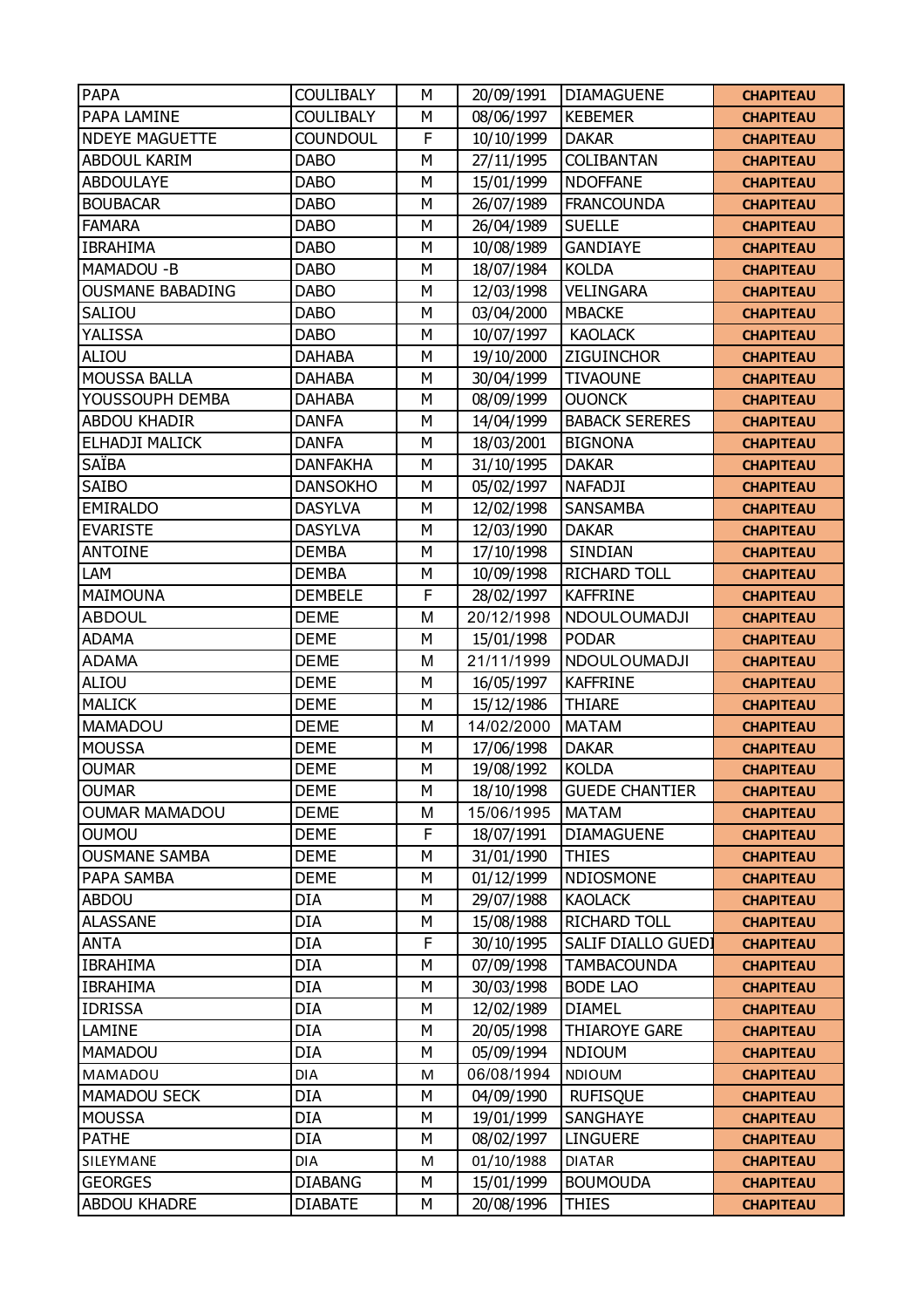| <b>BOUBACAR</b>              | <b>DIABONG</b>  | M           | 20/05/1993 | <b>ILATMINGUE</b>       | <b>CHAPITEAU</b> |
|------------------------------|-----------------|-------------|------------|-------------------------|------------------|
| <b>MALANG</b>                | <b>DIABOULA</b> | M           | 18/11/1996 | <b>LEONA THIAROYE</b>   | <b>CHAPITEAU</b> |
| <b>ABDOURAHMANE</b>          | <b>DIABY</b>    | M           | 18/06/1997 | KOUTAL OUOLOF           | <b>CHAPITEAU</b> |
| <b>IBRAHIMA</b>              | <b>DIABY</b>    | M           | 15/04/1997 | <b>KAOLACK</b>          | <b>CHAPITEAU</b> |
| <b>ABDOULAHAT</b>            | <b>DIAGNE</b>   | M           | 10/01/1993 | <b>FATICK</b>           | <b>CHAPITEAU</b> |
| <b>ALIOUNE</b>               | <b>DIAGNE</b>   | M           | 24/07/1995 | <b>THIES</b>            | <b>CHAPITEAU</b> |
| <b>ALIOUNE BADARA</b>        | <b>DIAGNE</b>   | M           | 15/01/1995 | <b>GOSSAS</b>           | <b>CHAPITEAU</b> |
| <b>ASSANE</b>                | <b>DIAGNE</b>   | M           | 16/12/1999 | <b>GUINAW RAIL</b>      | <b>CHAPITEAU</b> |
| <b>BABACAR</b>               | <b>DIAGNE</b>   | M           | 10/11/2000 | <b>FOUNDIOUGNE</b>      | <b>CHAPITEAU</b> |
| <b>BRUNO ISIDORE PATRICE</b> | <b>DIAGNE</b>   | M           | 15/10/1997 | <b>SAKHOR</b>           | <b>CHAPITEAU</b> |
| <b>CHEIKH</b>                | <b>DIAGNE</b>   | M           | 03/02/1998 | <b>DIOURBEL</b>         | <b>CHAPITEAU</b> |
| <b>CHEIKH TIDIANE</b>        | <b>DIAGNE</b>   | M           | 13/02/1986 | <b>MECKHE</b>           | <b>CHAPITEAU</b> |
| <b>CHERIF MOULAYE</b>        | <b>DIAGNE</b>   | M           | 07/05/1985 | <b>DIAKHAO</b>          | <b>CHAPITEAU</b> |
| <b>DETHIE</b>                | <b>DIAGNE</b>   | M           | 24/09/1997 | <b>BACK</b>             | <b>CHAPITEAU</b> |
| <b>EL HADJI</b>              | <b>DIAGNE</b>   | M           | 12/03/1996 | <b>SIMAL</b>            | <b>CHAPITEAU</b> |
| EL HADJI MADIOP              | <b>DIAGNE</b>   | M           | 11/11/1994 | <b>NGAPAROU</b>         | <b>CHAPITEAU</b> |
| <b>FAMARA TAMBA</b>          | <b>DIAGNE</b>   | M           | 20/01/2001 | <b>TAMBACOUNDA</b>      | <b>CHAPITEAU</b> |
| <b>FATOU</b>                 | <b>DIAGNE</b>   | $\mathsf F$ | 18/01/1989 | <b>DAKAR</b>            | <b>CHAPITEAU</b> |
| <b>FATOU</b>                 | <b>DIAGNE</b>   | F           | 15/01/1997 | <b>BOOF MBALENE</b>     | <b>CHAPITEAU</b> |
| <b>HABIB</b>                 | <b>DIAGNE</b>   | M           | 06/10/1997 | <b>PAKH</b>             | <b>CHAPITEAU</b> |
| <b>IBRAHIMA</b>              | <b>DIAGNE</b>   | M           | 22/11/1998 | <b>KAOLACK</b>          | <b>CHAPITEAU</b> |
| <b>JEAN</b>                  | <b>DIAGNE</b>   | M           | 11/07/1998 | NDIAGAMBA               | <b>CHAPITEAU</b> |
| <b>KHALIL</b>                | <b>DIAGNE</b>   | M           | 13/05/1992 | <b>DAKAR</b>            | <b>CHAPITEAU</b> |
| LADIOUGANE                   | <b>DIAGNE</b>   | M           | 10/05/1995 | <b>THIOMBY</b>          | <b>CHAPITEAU</b> |
| <b>MAME DIARRA</b>           | <b>DIAGNE</b>   | F           | 01/01/2000 | <b>MBACKE</b>           | <b>CHAPITEAU</b> |
| <b>MARC</b>                  | <b>DIAGNE</b>   | M           | 09/06/1998 | <b>DIOUROUP</b>         | <b>CHAPITEAU</b> |
| <b>MARIE</b>                 | <b>DIAGNE</b>   | F           | 03/12/2000 | ROSSO SENEGAL           | <b>CHAPITEAU</b> |
| <b>MBAYE</b>                 | <b>DIAGNE</b>   | M           | 12/12/1997 | <b>NDOFFANE</b>         | <b>CHAPITEAU</b> |
| <b>MOR TALLA</b>             | <b>DIAGNE</b>   | M           | 31/12/1998 | THIADIAYE               | <b>CHAPITEAU</b> |
| MOUHAMADOU MANSOUR           | <b>DIAGNE</b>   | M           | 26/08/2000 | <b>THIÈS</b>            | <b>CHAPITEAU</b> |
| SAIDOU                       | <b>DIAGNE</b>   | M           | 09/09/1998 | <b>AGNAM TONGUEL</b>    | <b>CHAPITEAU</b> |
| <b>SERIGNE THIERNO</b>       | <b>DIAGNE</b>   | M           | 21/01/1992 | <b>KAOLACK</b>          | <b>CHAPITEAU</b> |
| <b>TEO FAYE</b>              | <b>DIAGNE</b>   | М           | 29/08/1997 | <b>DIAKHAO</b>          | <b>CHAPITEAU</b> |
| <b>YIRMA</b>                 | <b>DIAGNE</b>   | F           | 12/11/1989 | <b>SAINT LOUIS</b>      | <b>CHAPITEAU</b> |
| YOUSSOU                      | <b>DIAGNE</b>   | M           | 03/07/1999 | <b>DAGANA</b>           | <b>CHAPITEAU</b> |
| <b>INSA</b>                  | <b>DIAGO</b>    | M           | 02/03/1992 | <b>KARCIA</b>           | <b>CHAPITEAU</b> |
| ELHADJI MALICK               | <b>DIAHAM</b>   | М           | 23/08/1999 | <b>THIARE</b>           | <b>CHAPITEAU</b> |
| <b>ADAMA</b>                 | <b>DIAKHATE</b> | M           | 31/07/1998 | <b>THIES</b>            | <b>CHAPITEAU</b> |
| <b>BAHA</b>                  | <b>DIAKHATE</b> | M           | 07/07/1998 | <b>GAMADJI SARE</b>     | <b>CHAPITEAU</b> |
| <b>BIRAHIME</b>              | <b>DIAKHATE</b> | М           | 15/03/1994 | <b>THIES</b>            | <b>CHAPITEAU</b> |
| MAMADOU                      | <b>DIAKHATE</b> | M           | 20/03/1999 | <b>THIES</b>            | <b>CHAPITEAU</b> |
| <b>OMAR</b>                  | <b>DIAKHATE</b> | M           | 01/01/1989 | <b>KHOMBOLE</b>         | <b>CHAPITEAU</b> |
| <b>SILEYMANE</b>             | <b>DIAKHATE</b> | M           | 11/12/1993 | <b>GUEUM YALLA</b>      | <b>CHAPITEAU</b> |
| ELHADJI BOUBACAR             | <b>DIAKITE</b>  | M           | 04/04/1995 | <b>KORKY BAMBARA</b>    | <b>CHAPITEAU</b> |
| <b>ABDOUL A</b>              | <b>DIALLO</b>   | M           | 20/05/1996 | NGUISSAMA               | <b>CHAPITEAU</b> |
| <b>ABDOULAYE</b>             | <b>DIALLO</b>   | М           | 13/06/1999 | <b>KEUR GALLO COUME</b> | <b>CHAPITEAU</b> |
| <b>ABDOULAYE</b>             | <b>DIALLO</b>   | M           | 10/02/1996 | <b>BOUDHIE</b>          | <b>CHAPITEAU</b> |
| <b>ABDOURAHMANE</b>          | <b>DIALLO</b>   | M           | 25/10/1995 | <b>DIMBOLI</b>          | <b>CHAPITEAU</b> |
| <b>ADAMA</b>                 | <b>DIALLO</b>   | М           | 19/11/1995 | <b>TENDIEME</b>         | <b>CHAPITEAU</b> |
| AHMEDOU                      | <b>DIALLO</b>   | M           | 07/06/1997 | <b>MBERAYE</b>          | <b>CHAPITEAU</b> |
| <b>AISSATA ABDOULAYE</b>     | <b>DIALLO</b>   | F           | 18/11/1993 | <b>DEMETTE</b>          | <b>CHAPITEAU</b> |
| <b>AISSATOU</b>              | <b>DIALLO</b>   | F           | 26/12/1991 | <b>DAKAR</b>            | <b>CHAPITEAU</b> |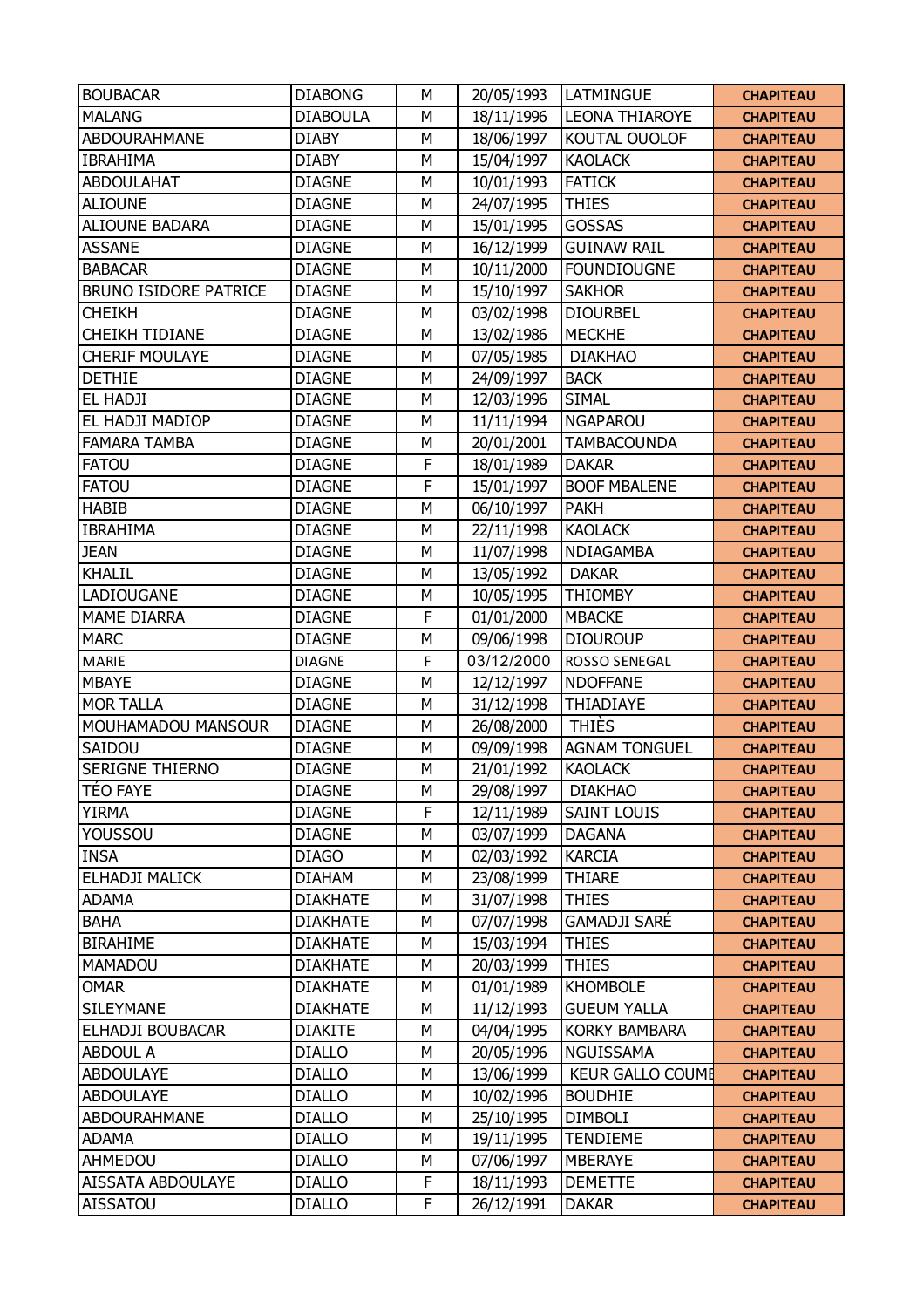| <b>AISSATOU</b>          | <b>DIALLO</b> | F            | 19/06/1985 | <b>THIES</b>             | <b>CHAPITEAU</b> |
|--------------------------|---------------|--------------|------------|--------------------------|------------------|
| AISSATOU                 | <b>DIALLO</b> | F            | 02/02/1991 | <b>GUEDIAWAYE</b>        | <b>CHAPITEAU</b> |
| <b>AISSATOU LAMARANA</b> | <b>DIALLO</b> | F            | 28/03/1993 | <b>TAMBACOUNDA</b>       | <b>CHAPITEAU</b> |
| <b>AMADOU</b>            | <b>DIALLO</b> | M            | 04/03/1996 | NIORO DU RIP             | <b>CHAPITEAU</b> |
| <b>AMADOU</b>            | <b>DIALLO</b> | M            | 17/08/1998 | <b>CAMPEMENT IBOU D</b>  | <b>CHAPITEAU</b> |
| <b>AMADOU</b>            | <b>DIALLO</b> | M            | 22/12/1999 | <b>KOLDA</b>             | <b>CHAPITEAU</b> |
| AMADOU DIOULDE           | <b>DIALLO</b> | M            | 17/08/1991 | <b>BIGNONA</b>           | <b>CHAPITEAU</b> |
| AMADOU SADIO             | <b>DIALLO</b> | M            | 15/01/1990 | <b>KOLDA</b>             | <b>CHAPITEAU</b> |
| AMADOU SEKOU             | <b>DIALLO</b> | M            | 12/04/1992 | <b>LESFALO</b>           | <b>CHAPITEAU</b> |
| AMADOU WOURY             | <b>DIALLO</b> | M            | 15/12/1997 | <b>GUINGUINEO</b>        | <b>CHAPITEAU</b> |
| AMI                      | <b>DIALLO</b> | F            | 18/10/1997 | <b>G MODY</b>            | <b>CHAPITEAU</b> |
| <b>ASSANATOU</b>         | <b>DIALLO</b> | F            | 31/12/1998 | <b>PASSY</b>             | <b>CHAPITEAU</b> |
| <b>ASSANATOU</b>         | <b>DIALLO</b> | F            | 02/01/1999 | <b>KAOLACK</b>           | <b>CHAPITEAU</b> |
| <b>ASSANE</b>            | <b>DIALLO</b> | M            | 06/05/1990 | <b>SENOBA</b>            | <b>CHAPITEAU</b> |
| <b>BASSIROU</b>          | <b>DIALLO</b> | M            | 01/01/1993 | <b>NDIOURBEL</b>         | <b>CHAPITEAU</b> |
| <b>BASSIROU</b>          | <b>DIALLO</b> | M            | 10/01/1989 | <b>DAGA MIGNANE</b>      | <b>CHAPITEAU</b> |
| <b>BILALY</b>            | <b>DIALLO</b> | M            | 19/01/2000 | <b>PODOR</b>             | <b>CHAPITEAU</b> |
| <b>BINTA</b>             | <b>DIALLO</b> | F            | 13/06/1994 | <b>WALALDE</b>           | <b>CHAPITEAU</b> |
| <b>DIEYNABA</b>          | <b>DIALLO</b> | $\mathsf{F}$ | 31/12/1999 | <b>NDIAPTO</b>           | <b>CHAPITEAU</b> |
| ELHADJI AMIDOU           | <b>DIALLO</b> | M            | 10/02/1995 | <b>MBAM</b>              | <b>CHAPITEAU</b> |
| <b>FATOU</b>             | <b>DIALLO</b> | $\mathsf{F}$ | 20/06/1990 | <b>NDOFFANE</b>          | <b>CHAPITEAU</b> |
| <b>GALLO</b>             | <b>DIALLO</b> | M            | 17/03/1996 | <b>WACK NGOUNA</b>       | <b>CHAPITEAU</b> |
| <b>IBRAHIMA</b>          | <b>DIALLO</b> | M            | 01/04/1992 | <b>KARAKOTO</b>          | <b>CHAPITEAU</b> |
| <b>IBRAHIMA</b>          | <b>DIALLO</b> | M            | 07/10/1995 | <b>DAKAR</b>             | <b>CHAPITEAU</b> |
| KHADYATOU                | <b>DIALLO</b> | F            | 05/02/1991 | <b>KOLDA</b>             | <b>CHAPITEAU</b> |
| MAGUETT DIOUF            | <b>DIALLO</b> | M            | 12/02/1999 | <b>DAKAR</b>             | <b>CHAPITEAU</b> |
| <b>MALICK</b>            | <b>DIALLO</b> | M            | 05/02/1997 | <b>MBAMBARA</b>          | <b>CHAPITEAU</b> |
| <b>MALICK</b>            | <b>DIALLO</b> | M            | 22/11/1997 | <b>SARE ALKALY</b>       | <b>CHAPITEAU</b> |
| <b>MALICK</b>            | <b>DIALLO</b> | M            | 20/07/1997 | <b>SONKORONG</b>         | <b>CHAPITEAU</b> |
| <b>MAMADOU</b>           | <b>DIALLO</b> | M            | 27/07/1991 | <b>MEDINA GOUNASS</b>    | <b>CHAPITEAU</b> |
| MAMADOU BOBO             | <b>DIALLO</b> | M            | 03/05/1992 | SAMINE                   | <b>CHAPITEAU</b> |
| MAMADOU BOYE             | <b>DIALLO</b> | M            | 10/01/1996 | <b>SEGOU</b>             | <b>CHAPITEAU</b> |
| MAMADOU DIARRA           | <b>DIALLO</b> | М            | 10/11/1991 | <b>KOLDA</b>             | <b>CHAPITEAU</b> |
| MAMADOU LAMARANA         | <b>DIALLO</b> | М            | 26/06/1998 | <b>THIAROYE SUR MER</b>  | <b>CHAPITEAU</b> |
| MAMADOU LAMINE           | <b>DIALLO</b> | M            | 05/10/1996 | <b>KOLDA</b>             | <b>CHAPITEAU</b> |
| <b>MATY</b>              | <b>DIALLO</b> | M            | 27/05/1998 | <b>KAOLACK</b>           | <b>CHAPITEAU</b> |
| MOHAMADOU DIOUKHE        | <b>DIALLO</b> | M            | 06/01/1998 | <b>KOLDA</b>             | <b>CHAPITEAU</b> |
| MOHAMED AIDARA           | <b>DIALLO</b> | M            | 14/01/1993 | <b>THIES</b>             | <b>CHAPITEAU</b> |
| MOUHAMADOU BAILO         | <b>DIALLO</b> | M            | 20/10/1997 | <b>KOUTHIABA</b>         | <b>CHAPITEAU</b> |
| MOUSSA                   | <b>DIALLO</b> | F            | 24/12/1986 | LABGAR                   | <b>CHAPITEAU</b> |
| <b>OMAR</b>              | <b>DIALLO</b> | M            | 11/10/1995 | <b>KOLDA</b>             | <b>CHAPITEAU</b> |
| <b>OMAR</b>              | <b>DIALLO</b> | M            | 05/04/1996 | <b>NDALLANE K MASSAI</b> | <b>CHAPITEAU</b> |
| <b>OUSMANE</b>           | <b>DIALLO</b> | M            | 20/08/1990 | <b>KOLDA</b>             | <b>CHAPITEAU</b> |
| <b>OUSMANE</b>           | <b>DIALLO</b> | M            | 04/11/2000 | <b>KAOLACK</b>           | <b>CHAPITEAU</b> |
| <b>OUSMANE</b>           | <b>DIALLO</b> | M            | 10/12/1990 | SEDHIOU                  | <b>CHAPITEAU</b> |
| OUSMANE                  | <b>DIALLO</b> | M            | 07/03/1988 | <b>TIGUERE</b>           | <b>CHAPITEAU</b> |
| SADIBOU                  | <b>DIALLO</b> | M            | 11/05/1997 | SAINT-LOUIS              | <b>CHAPITEAU</b> |
| <b>SAMBA</b>             | <b>DIALLO</b> | M            | 06/09/1998 | <b>AGNACK PETIT</b>      | <b>CHAPITEAU</b> |
| SERIGNE ABIB SY          | <b>DIALLO</b> | M            | 11/10/1988 | <b>DAKAR</b>             | <b>CHAPITEAU</b> |
| <b>TAAMBA</b>            | <b>DIALLO</b> | M            | 08/01/1996 | <b>SEORO</b>             | <b>CHAPITEAU</b> |
| <b>TABARA</b>            | <b>DIALLO</b> | F            | 10/09/1987 | TAMBACOUNDA              | <b>CHAPITEAU</b> |
| <b>THIERNO SAMBA</b>     | <b>DIALLO</b> | М            | 02/10/1997 | <b>DAKAR</b>             | <b>CHAPITEAU</b> |
|                          |               |              |            |                          |                  |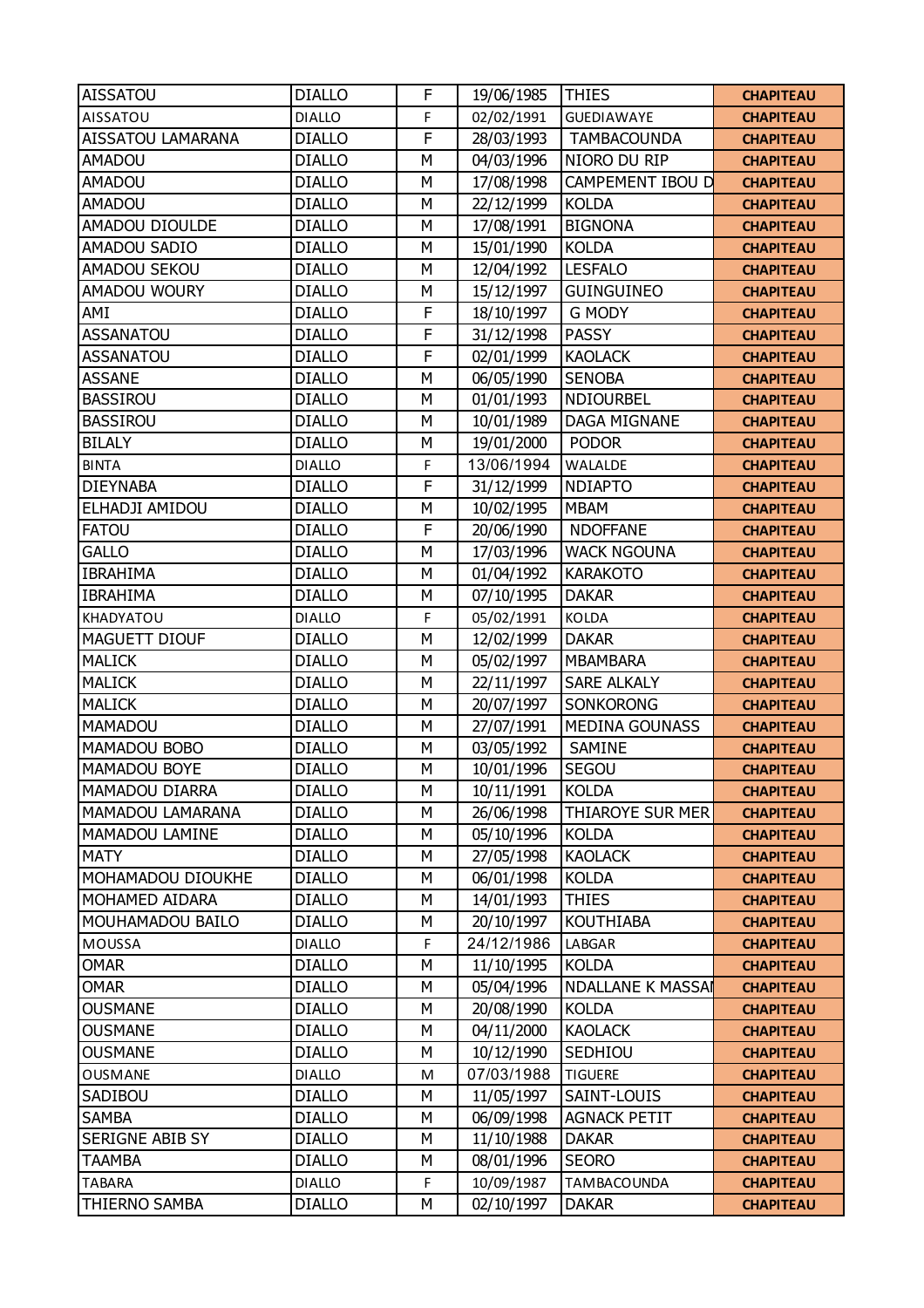| <b>THIETRNO SAMBA</b>         | <b>DIALLO</b>     | M | 02/10/1997 | <b>DAKAR</b>          | <b>CHAPITEAU</b> |
|-------------------------------|-------------------|---|------------|-----------------------|------------------|
| <b>ABDOULAYE</b>              | <b>DIALLO</b>     | M | 13/05/1999 | <b>GUEDE CHANTIER</b> | <b>CHAPITEAU</b> |
| SOULEYEMANE GALLO             | <b>DIALLO</b>     | M | 10/03/1999 | <b>DIAMBO</b>         | <b>CHAPITEAU</b> |
| <b>ABDOULAYE SARR</b>         | <b>DIAM</b>       | М | 20/08/1996 | <b>DIOFIOR</b>        | <b>CHAPITEAU</b> |
| <b>HELENE EMILIE</b>          | <b>DIAM</b>       | F | 06/09/1994 | <b>FOUNDIOUGNE</b>    | <b>CHAPITEAU</b> |
| <b>FABIENNE</b>               | <b>DIAMACOUNE</b> | F | 30/11/1997 | <b>SENGHALENE</b>     | <b>CHAPITEAU</b> |
| <b>ABDOU</b>                  | <b>DIAMANKA</b>   | M | 21/03/1994 | <b>SARE BOCAR</b>     | <b>CHAPITEAU</b> |
| <b>MAMADOU</b>                | <b>DIAMANKA</b>   | M | 06/06/1994 | <b>TAMBACOUNDA</b>    | <b>CHAPITEAU</b> |
| <b>MOHAMED</b>                | <b>DIANE</b>      | M | 25/07/1995 | KOUNAYAN AN MANI      | <b>CHAPITEAU</b> |
| <b>OUSMANE</b>                | <b>DIANE</b>      | M | 11/04/1996 | YEUMBEUL              | <b>CHAPITEAU</b> |
| <b>OUSMANE</b>                | <b>DIANE</b>      | M | 25/12/1995 | YEUMBEUL              | <b>CHAPITEAU</b> |
| <b>ABDOULAYE</b>              | <b>DIANGAR</b>    | M | 16/11/1995 | <b>DIOFIOR</b>        | <b>CHAPITEAU</b> |
| <b>GORGUI</b>                 | <b>DIANGAR</b>    | M | 22/06/1990 | <b>DIOFIOR</b>        | <b>CHAPITEAU</b> |
| MAMADOU                       | <b>DIANGAR</b>    | M | 10/12/1992 | <b>DIOFIOR</b>        | <b>CHAPITEAU</b> |
| <b>MOUSSA</b>                 | <b>DIANGNOKHO</b> | M | 12/04/1994 | <b>FONGOLIMI</b>      | <b>CHAPITEAU</b> |
| <b>DEMBA</b>                  | <b>DIAO</b>       | M | 12/06/1994 | <b>TAMBACOUNDA</b>    | <b>CHAPITEAU</b> |
| <b>KADY</b>                   | <b>DIAO</b>       | F | 17/11/1999 | <b>NIANAO</b>         | <b>CHAPITEAU</b> |
| <b>MAMADOU FARBA</b>          | <b>DIAO</b>       | M | 11/11/1994 | SEDHIOU               | <b>CHAPITEAU</b> |
| <b>AWA</b>                    | <b>DIARRA</b>     | F | 16/06/1995 | <b>DAKAR</b>          | <b>CHAPITEAU</b> |
| <b>MAMECOR</b>                | <b>DIASSE</b>     | M | 18/10/1998 | <b>SAKHAO SERERE</b>  | <b>CHAPITEAU</b> |
| <b>ABDOULAYE NAZAIRE</b>      | <b>DIATTA</b>     | M | 18/11/1987 | <b>BIGNONA</b>        | <b>CHAPITEAU</b> |
| <b>ADAMA</b>                  | <b>DIATTA</b>     | F | 17/05/1993 | <b>TENDOUCK</b>       | <b>CHAPITEAU</b> |
| <b>AHMED</b>                  | <b>DIATTA</b>     | M | 20/12/1993 | <b>BOUGOUTOUB</b>     | <b>CHAPITEAU</b> |
| <b>ANTOINE LAURENT</b>        | <b>DIATTA</b>     | M | 03/08/1995 | NIORO DU RIP          | <b>CHAPITEAU</b> |
| <b>AUGUSTIN</b>               | <b>DIATTA</b>     | M | 07/04/1995 | <b>EDIAMATE</b>       | <b>CHAPITEAU</b> |
| <b>AWA</b>                    | <b>DIATTA</b>     | F | 17/02/1990 | <b>BIGNONA</b>        | <b>CHAPITEAU</b> |
| <b>BASSIROU</b>               | <b>DIATTA</b>     | M | 17/10/1998 | <b>TENDOUCK</b>       | <b>CHAPITEAU</b> |
| <b>CESAR ARMAND</b>           | <b>DIATTA</b>     | M | 24/01/1993 | <b>KAFOUNTINE</b>     | <b>CHAPITEAU</b> |
| <b>CHAR ATAKEUX</b>           | <b>DIATTA</b>     | M | 11/06/1995 | <b>ADEANE</b>         | <b>CHAPITEAU</b> |
| <b>CHARLES</b>                | <b>DIATTA</b>     | M | 04/11/1993 | <b>ZIGUINCHOR</b>     | <b>CHAPITEAU</b> |
| <b>CHARLES SCANDA</b>         | <b>DIATTA</b>     | M | 19/04/1994 | <b>GUEDIAWAYE</b>     | <b>CHAPITEAU</b> |
| <b>CHEICK SADIBOU</b>         | <b>DIATTA</b>     | M | 06/04/1996 | AFFINIAM              | <b>CHAPITEAU</b> |
| DAMAS SIRONKANI               | <b>DIATTA</b>     | М | 06/08/1992 | <b>BOUGNACK</b>       | <b>CHAPITEAU</b> |
| <b>DYENABA</b>                | <b>DIATTA</b>     | F | 08/04/1991 | <b>BOUTEGOL</b>       | <b>CHAPITEAU</b> |
| <b>EDMOND</b>                 | <b>DIATTA</b>     | M | 13/05/1996 | <b>HITOU</b>          | <b>CHAPITEAU</b> |
| <b>ELHADJI</b>                | <b>DIATTA</b>     | M | 10/07/1998 | <b>NIAMONE</b>        | <b>CHAPITEAU</b> |
| ELHADJI MOUHIDDINE            | <b>DIATTA</b>     | М | 13/01/1998 | <b>SAFANE</b>         | <b>CHAPITEAU</b> |
| <b>EMILIE VAESSA</b>          | <b>DIATTA</b>     | F | 05/05/1998 | <b>KALEME</b>         | <b>CHAPITEAU</b> |
| <b>IBOU</b>                   | <b>DIATTA</b>     | M | 15/01/1991 | THIONCK ESSYL         | <b>CHAPITEAU</b> |
| <b>IBRAHIMA</b>               | <b>DIATTA</b>     | М | 14/02/1997 | <b>MAFONGO</b>        | <b>CHAPITEAU</b> |
| <b>IBRAHIMA</b>               | <b>DIATTA</b>     | M | 27/05/2000 | <b>TAMBACOUNDA</b>    | <b>CHAPITEAU</b> |
| <b>IBRAHIMA</b>               | <b>DIATTA</b>     | M | 17/02/1997 | <b>DIANKI</b>         | <b>CHAPITEAU</b> |
| IBRAHIMA KALILOU DIABY        | <b>DIATTA</b>     | M | 06/01/1996 | <b>INOR</b>           | <b>CHAPITEAU</b> |
| IBRAHIMA M DIT EDOUARD        | <b>DIATTA</b>     | M | 14/04/1990 | <b>VELINGARA</b>      | <b>CHAPITEAU</b> |
| <b>IBRAHIMA SAMBA</b>         | <b>DIATTA</b>     | M | 14/01/1995 | <b>DIANKI</b>         | <b>CHAPITEAU</b> |
| <b>IBRAHIMA SOLO</b>          | <b>DIATTA</b>     | M | 12/03/1994 | THIONCK ESSYL         | <b>CHAPITEAU</b> |
| <b>JEAN BAPTISTE</b>          | <b>DIATTA</b>     | M | 23/10/1994 | MADINA BIRASSOU       | <b>CHAPITEAU</b> |
| JEAN GABRIEL ASSINABO         | <b>DIATTA</b>     | M | 12/02/1996 | <b>BOUTEGOL</b>       | <b>CHAPITEAU</b> |
| <b>JEAN MARIE</b>             | <b>DIATTA</b>     | M | 01/06/1999 | <b>ZIGUINCHOR</b>     | <b>CHAPITEAU</b> |
| <b>JULES DANIEL BARAMOKHO</b> | <b>DIATTA</b>     | M | 28/02/1999 | <b>DIAMAGUENE</b>     | <b>CHAPITEAU</b> |
| <b>KHADY</b>                  | <b>DIATTA</b>     | F | 15/04/1999 | <b>BOUTEGOL</b>       | <b>CHAPITEAU</b> |
| LAMINE                        | <b>DIATTA</b>     | М | 07/09/1998 | <b>KAFFRINE</b>       | <b>CHAPITEAU</b> |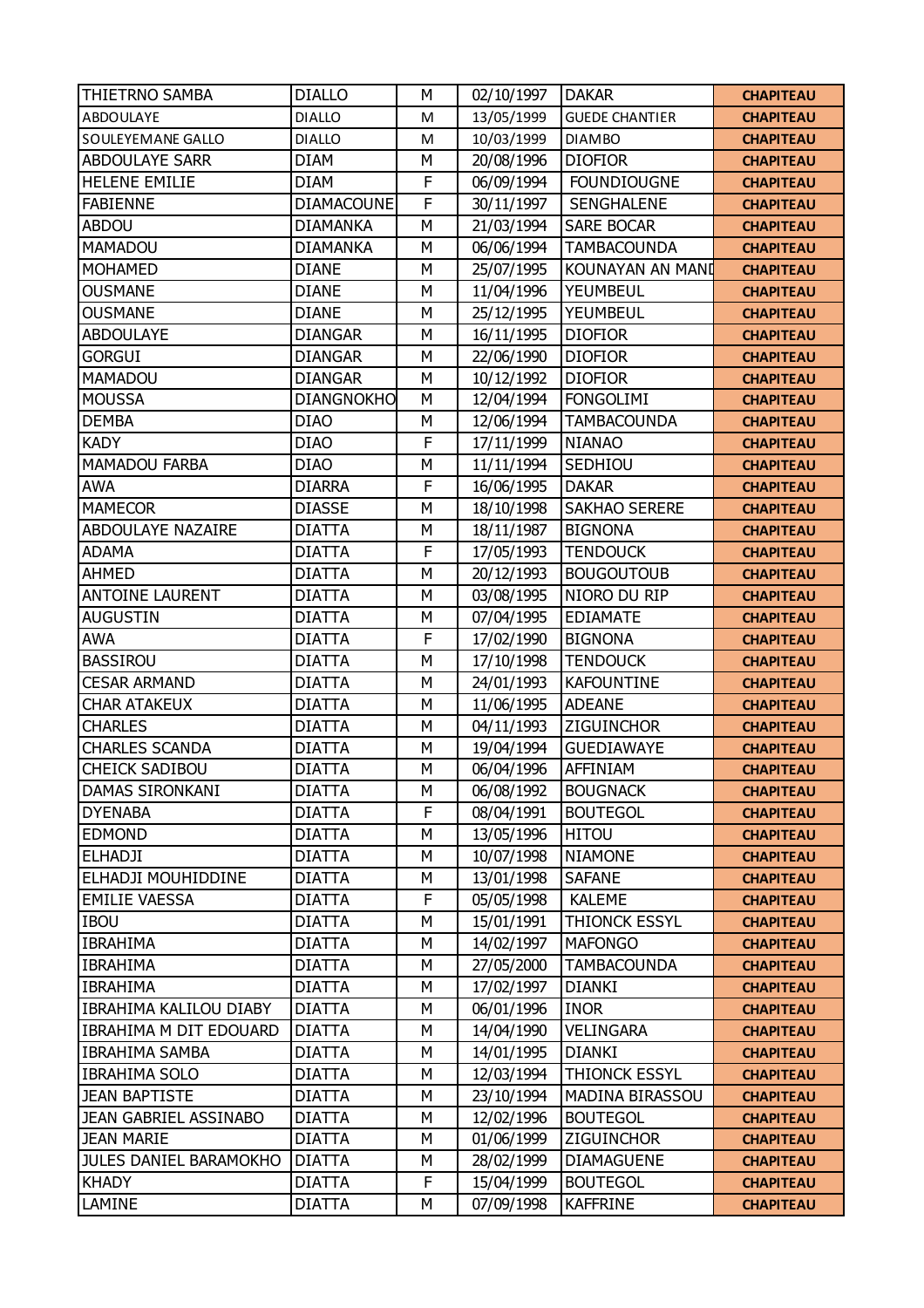| LAMINE                      | <b>DIATTA</b>  | M | 01/01/1997 | <b>KAGNOBON</b>         | <b>CHAPITEAU</b> |
|-----------------------------|----------------|---|------------|-------------------------|------------------|
| <b>LANDING SAMBOU</b>       | <b>DIATTA</b>  | M | 25/09/1993 | <b>BIGNONA</b>          | <b>CHAPITEAU</b> |
| <b>MAMA ADAMA</b>           | <b>DIATTA</b>  | F | 14/08/1999 | <b>THIES</b>            | <b>CHAPITEAU</b> |
| <b>MAMADOU</b>              | <b>DIATTA</b>  | M | 10/03/1995 | <b>MLOMP</b>            | <b>CHAPITEAU</b> |
| <b>MAMADOU</b>              | <b>DIATTA</b>  | M | 25/08/1996 | <b>THIONK ESSYL</b>     | <b>CHAPITEAU</b> |
| MAMADOU LAMINE              | <b>DIATTA</b>  | M | 18/02/1993 | <b>THIONCK ESSYL</b>    | <b>CHAPITEAU</b> |
| <b>MARCEL</b>               | <b>DIATTA</b>  | M | 05/02/1998 | <b>EFFOC EGHINA</b>     | <b>CHAPITEAU</b> |
| <b>MARCEL</b>               | <b>DIATTA</b>  | M | 18/04/1986 |                         | <b>CHAPITEAU</b> |
| <b>MARIAMA</b>              | <b>DIATTA</b>  | F | 02/12/1995 | <b>DAKAR</b>            | <b>CHAPITEAU</b> |
| MARIAMA ACOLY               | <b>DIATTA</b>  | F | 10/01/1995 | <b>THIONCK ESSYL</b>    | <b>CHAPITEAU</b> |
| MARIETOU                    | <b>DIATTA</b>  | F | 26/04/1998 | <b>DAKAR</b>            | <b>CHAPITEAU</b> |
| <b>MATHIAS SIBIBO</b>       | <b>DIATTA</b>  | M | 18/07/1997 | <b>DIAKENE DIOLA</b>    | <b>CHAPITEAU</b> |
| <b>MOHAMED</b>              | <b>DIATTA</b>  | M | 26/01/1997 | <b>BIGNONA</b>          | <b>CHAPITEAU</b> |
| MOUHAMADOU                  | <b>DIATTA</b>  | M | 08/04/1998 | <b>GNAGUIS</b>          | <b>CHAPITEAU</b> |
| <b>MOUSSA FAYE</b>          | <b>DIATTA</b>  | M | 14/02/1989 | NIAMBALANG              | <b>CHAPITEAU</b> |
| <b>MOUSTAPHA</b>            | <b>DIATTA</b>  | M | 12/12/1993 | <b>TAMBACOUNDA</b>      | <b>CHAPITEAU</b> |
| <b>NDEYE AWA</b>            | <b>DIATTA</b>  | F | 09/06/1992 | YEUMBEUL                | <b>CHAPITEAU</b> |
| <b>OULIMATA ASSOUNDOUCK</b> | <b>DIATTA</b>  | F | 02/01/1997 | <b>TENDOUCK</b>         | <b>CHAPITEAU</b> |
| <b>OUSMANE</b>              | <b>DIATTA</b>  | M | 10/10/1995 | <b>MBAO</b>             | <b>CHAPITEAU</b> |
| <b>OUSMANE</b>              | <b>DIATTA</b>  | M | 19/03/2000 | <b>BIGNONA</b>          | <b>CHAPITEAU</b> |
| PIERRE LANSANA              | <b>DIATTA</b>  | M | 28/01/2000 | <b>BOUCOTTE SONARD</b>  | <b>CHAPITEAU</b> |
| <b>RAHMATOULLAH</b>         | <b>DIATTA</b>  | F | 24/10/1992 | THIONCK ESSYL           | <b>CHAPITEAU</b> |
| <b>REINE</b>                | <b>DIATTA</b>  | F | 24/06/1993 | <b>KABADIO</b>          | <b>CHAPITEAU</b> |
| SADIA                       | <b>DIATTA</b>  | M | 07/08/1994 | <b>TOUBA</b>            | <b>CHAPITEAU</b> |
| <b>SANA SAGNA</b>           | <b>DIATTA</b>  | M | 11/10/1993 | <b>NIAFOR</b>           | <b>CHAPITEAU</b> |
| SECKOU SIDATE               | <b>DIATTA</b>  | M | 17/09/1988 | <b>KAGNOBON</b>         | <b>CHAPITEAU</b> |
| <b>SERAPHIN</b>             | <b>DIATTA</b>  | M | 20/12/1996 | <b>NIOMOUNE</b>         | <b>CHAPITEAU</b> |
| SIDY                        | <b>DIATTA</b>  | M | 01/10/1990 | <b>BOUGNACK</b>         | <b>CHAPITEAU</b> |
| <b>SONA</b>                 | <b>DIATTA</b>  | F | 08/05/1997 | <b>KOLDA</b>            | <b>CHAPITEAU</b> |
| SOULEYMANE                  | <b>DIATTA</b>  | M | 29/01/1988 | SEDHIOU                 | <b>CHAPITEAU</b> |
| SOULEYMANE                  | <b>DIATTA</b>  | M | 30/12/1996 | DOUMASSOU GOUDO         | <b>CHAPITEAU</b> |
| <b>SUZANNE NOELIA</b>       | <b>DIATTA</b>  | F | 20/12/1997 | <b>SOKONE</b>           | <b>CHAPITEAU</b> |
| <b>VICTOIRE BEATRICE</b>    | <b>DIATTA</b>  | F | 29/04/1991 | <b>BIGNONA</b>          | <b>CHAPITEAU</b> |
| <b>VICTOR</b>               | <b>DIATTA</b>  | М | 03/10/1993 | <b>SOKONE</b>           | <b>CHAPITEAU</b> |
| <b>VICTOR</b>               | <b>DIATTA</b>  | M | 23/12/1994 | <b>NYASSIA</b>          | <b>CHAPITEAU</b> |
| YOLLANDE                    | <b>DIATTA</b>  | F | 11/09/2000 | <b>KOLDA</b>            | <b>CHAPITEAU</b> |
| <b>YVES</b>                 | <b>DIATTA</b>  | М | 15/11/1994 | GUEDIAWAYE              | <b>CHAPITEAU</b> |
| <b>ABDOU</b>                | <b>DIAW</b>    | M | 01/09/1999 | <b>MBOBENE</b>          | <b>CHAPITEAU</b> |
| ABDOULAYE DETHIE            | <b>DIAW</b>    | M | 25/10/1994 | <b>SAGATTA</b>          | <b>CHAPITEAU</b> |
| <b>ALASSANE</b>             | <b>DIAW</b>    | М | 22/05/1996 | CAS CAS                 | <b>CHAPITEAU</b> |
| AMADOU LAMINE               | <b>DIAW</b>    | M | 11/11/1997 | <b>MBILOR</b>           | <b>CHAPITEAU</b> |
| AMADY                       | <b>DIAW</b>    | М | 06/08/1991 | <b>GUEDIAWAYE</b>       | <b>CHAPITEAU</b> |
| <b>BASSIROU</b>             | <b>DIAW</b>    | M | 08/11/1991 | <b>TOUBA</b>            | <b>CHAPITEAU</b> |
| <b>BASSIROU</b>             | <b>DIAW</b>    | M | 08/11/1991 | <b>TOUBA</b>            | <b>CHAPITEAU</b> |
| <b>MOR</b>                  | <b>DIAW</b>    | М | 17/10/1995 | <b>KHOMBOLE</b>         | <b>CHAPITEAU</b> |
| MOUHAMET SEMOU              | <b>DIAW</b>    | М | 02/12/1996 | <b>BOULEL</b>           | <b>CHAPITEAU</b> |
| <b>NGAL</b>                 | <b>DIAW</b>    | M | 25/09/1991 | <b>BOKHOL</b>           | <b>CHAPITEAU</b> |
| <b>OUSEYNOU</b>             | <b>DIAW</b>    | M | 10/08/1994 | <b>RICHARD TOLL</b>     | <b>CHAPITEAU</b> |
| <b>OUSMANE</b>              | <b>DIAW</b>    | М | 20/09/1994 | <b>MEDINA GOUNASS</b>   | <b>CHAPITEAU</b> |
| <b>SOKHNA</b>               | <b>DIAW</b>    | F | 22/06/1999 | NIORO DU RIP            | <b>CHAPITEAU</b> |
| <b>MOHAMED</b>              | <b>DIAWARA</b> | М | 15/06/1999 | <b>NIAGUIS</b>          | <b>CHAPITEAU</b> |
| <b>DEMBA</b>                | <b>DIAWO</b>   | М | 05/01/1991 | <b>KEUR SAMBA GUEYE</b> | <b>CHAPITEAU</b> |
|                             |                |   |            |                         |                  |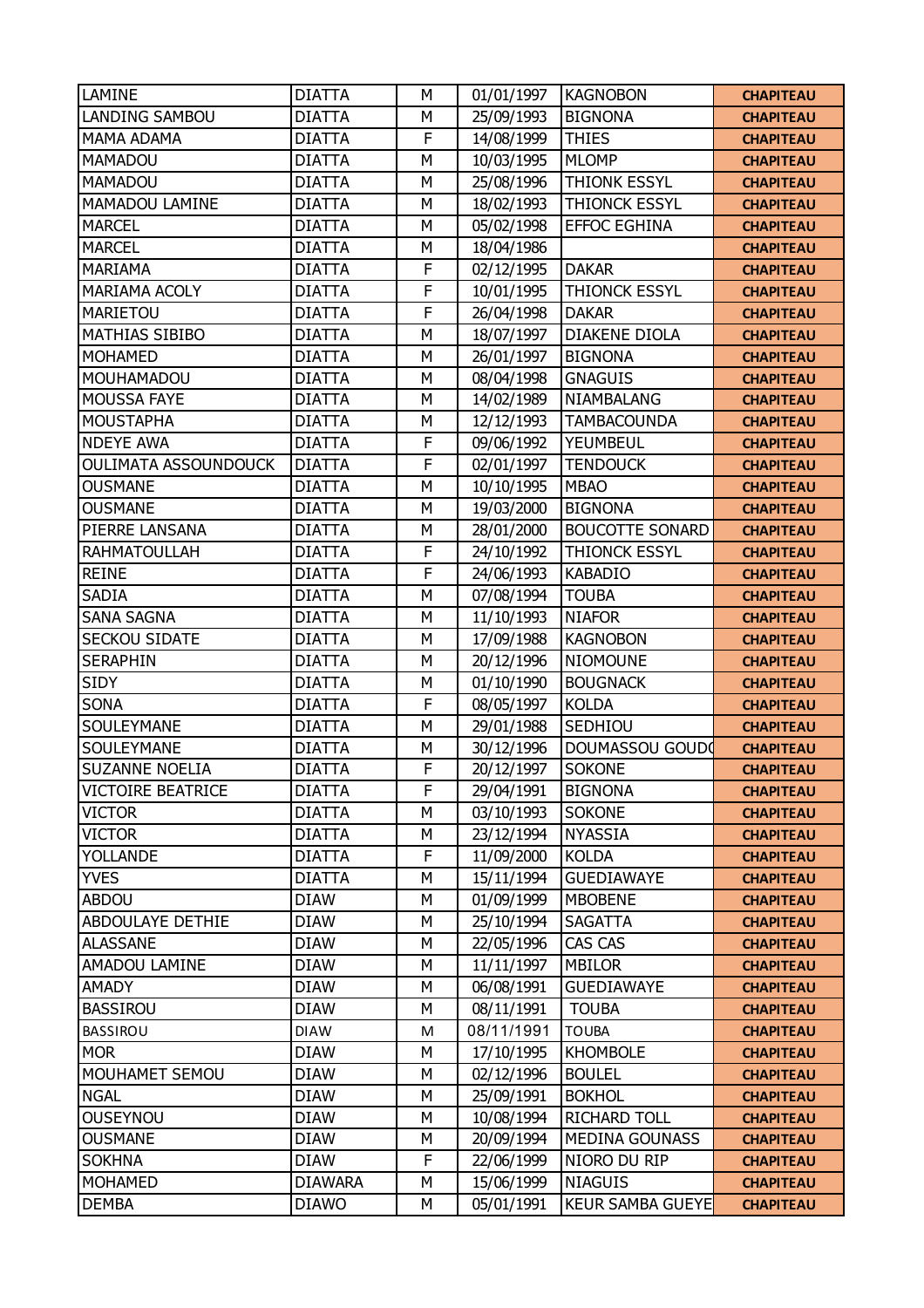| <b>THIERNO</b>                  | <b>DIAWO</b>    | M            | 25/10/1998 | <b>BARKEWEL</b>         | <b>CHAPITEAU</b> |
|---------------------------------|-----------------|--------------|------------|-------------------------|------------------|
| <b>WALY</b>                     | <b>DIAWO</b>    | M            | 28/01/1999 | <b>KEUR SAMBA GUEYE</b> | <b>CHAPITEAU</b> |
| <b>CHEIKH AHMED TIDIANE</b>     | <b>DIAYE</b>    | M            | 08/01/1992 | <b>TAVAOUANE</b>        | <b>CHAPITEAU</b> |
| <b>ALIOU</b>                    | <b>DICKO</b>    | M            | 11/12/1999 | NIORO DU RIP            | <b>CHAPITEAU</b> |
| ABA                             | DIEDHIOU        | M            | 04/04/1994 | <b>BIGNONA</b>          | <b>CHAPITEAU</b> |
| <b>ABBA</b>                     | DIEDHIOU        | M            | 06/03/1989 | EBINKINE/DJINAKY        | <b>CHAPITEAU</b> |
| <b>ABDOULAYE</b>                | DIEDHIOU        | M            | 21/05/1997 | <b>KOLDA</b>            | <b>CHAPITEAU</b> |
| <b>ADAMA</b>                    | <b>DIEDHIOU</b> | $\mathsf{F}$ | 20/01/1994 | <b>DIAGOUR</b>          | <b>CHAPITEAU</b> |
| AISSATOU AIDA AYA BADJI         | DIEDHIOU        | F            | 25/05/1996 | <b>BIGNONA</b>          | <b>CHAPITEAU</b> |
| <b>ALASSANE</b>                 | DIEDHIOU        | M            | 17/12/1989 | ZIGUINCHOR              | <b>CHAPITEAU</b> |
| ALIOU                           | DIEDHIOU        | M            | 13/12/1994 | MARSASSOUM              | <b>CHAPITEAU</b> |
| <b>ALIOU BADOU</b>              | DIEDHIOU        | M            | 15/04/1999 | <b>DIEGOUNE</b>         | <b>CHAPITEAU</b> |
| AMINATA                         | DIEDHIOU        | F            | 07/06/1999 | <b>BANDJIKAKY</b>       | <b>CHAPITEAU</b> |
| <b>ANNA</b>                     | DIEDHIOU        | F            | 05/01/1994 | <b>DIAKINE</b>          | <b>CHAPITEAU</b> |
| <b>ARONA</b>                    | DIEDHIOU        | M            | 29/10/1993 | <b>KAFFRINE</b>         | <b>CHAPITEAU</b> |
| <b>ASSANE</b>                   | DIEDHIOU        | M            | 09/08/1997 | <b>MEDEGANE</b>         | <b>CHAPITEAU</b> |
| <b>BABOU DAFFE</b>              | DIEDHIOU        | M            | 15/12/1995 | <b>BIGNONA</b>          | <b>CHAPITEAU</b> |
| <b>BACARY</b>                   | DIEDHIOU        | M            | 10/10/1999 | <b>KATABA 2</b>         | <b>CHAPITEAU</b> |
| <b>BECAYE</b>                   | DIEDHIOU        | M            | 26/01/1996 | <b>DIAMAGUENE</b>       | <b>CHAPITEAU</b> |
| CHEIKH AMADOU TIDIANE           | <b>DIEDHIOU</b> | M            | 10/03/1996 | <b>KAGNABON</b>         | <b>CHAPITEAU</b> |
| <b>CLEDOR</b>                   | DIEDHIOU        | M            | 04/02/1989 | <b>CAGNOUT</b>          | <b>CHAPITEAU</b> |
| <b>DADY</b>                     | DIEDHIOU        | M            | 25/07/1992 | SINGANAR                | <b>CHAPITEAU</b> |
| <b>DIOMBIYAN</b>                | DIEDHIOU        | M            | 20/01/1997 | <b>TENDOUCK</b>         | <b>CHAPITEAU</b> |
| EL HADJI MAMADOU                | DIEDHIOU        | M            | 12/10/1992 | ZIGUINCHOR              | <b>CHAPITEAU</b> |
| <b>FADILA</b>                   | DIEDHIOU        | F            | 16/03/1993 | <b>BARANLIR</b>         | <b>CHAPITEAU</b> |
| <b>FATOUMATA</b>                | DIEDHIOU        | F            | 09/03/1990 | <b>THIONCK ESSYL</b>    | <b>CHAPITEAU</b> |
| <b>FRANCOIS ELAURE</b>          | DIEDHIOU        | M            | 06/12/1997 | YOUTOU BOUHEME          | <b>CHAPITEAU</b> |
| <b>IBOU DIENG</b>               | DIEDHIOU        | M            | 15/10/1997 | <b>BIGNONA</b>          | <b>CHAPITEAU</b> |
| <b>IDRISSA</b>                  | DIEDHIOU        | M            | 23/09/1999 | <b>BIGNONA</b>          | <b>CHAPITEAU</b> |
| <b>INSA</b>                     | DIEDHIOU        | M            | 08/01/1995 | <b>TAKEME</b>           | <b>CHAPITEAU</b> |
| <b>KHADY</b>                    | DIEDHIOU        | F            | 03/03/1996 | <b>GUETHIE</b>          | <b>CHAPITEAU</b> |
| <b>MAMADOU</b>                  | DIEDHIOU        | M            | 05/05/1988 | <b>BADIANA</b>          | <b>CHAPITEAU</b> |
| MAMADOU KEBA                    | DIEDHIOU        | М            | 14/09/1996 | <b>MLOMP</b>            | <b>CHAPITEAU</b> |
| <b>MARCELIN</b>                 | DIEDHIOU        | М            | 20/03/1995 | <b>SIGANAR</b>          | <b>CHAPITEAU</b> |
| MISS AISSATOU.A                 | <b>DIEDHIOU</b> | $\mathsf F$  | 01/12/1999 | <b>TENDOUCK</b>         | <b>CHAPITEAU</b> |
| <b>MOHAMED</b>                  | DIEDHIOU        | M            | 23/09/1989 | <b>THIOBON</b>          | <b>CHAPITEAU</b> |
| <b>MOUHAMED</b>                 | DIEDHIOU        | M            | 25/12/1998 | <b>MBAO</b>             | <b>CHAPITEAU</b> |
| <b>NATHALIE</b>                 | <b>DIEDHIOU</b> | $\mathsf{F}$ | 03/03/1995 | <b>JOAL</b>             | <b>CHAPITEAU</b> |
| <b>NICOLE</b>                   | DIEDHIOU        | F            | 03/05/1994 | <b>DIANTENE</b>         | <b>CHAPITEAU</b> |
| PAPE BOURAMA                    | DIEDHIOU        | М            | 27/05/1992 | <b>SOUDA</b>            | <b>CHAPITEAU</b> |
| PHILIBERT MAXIM                 | DIEDHIOU        | M            | 04/09/1997 | <b>BIGNONA</b>          | <b>CHAPITEAU</b> |
| <b>SEKOU</b>                    | DIEDHIOU        | M            | 15/12/1996 | <b>DIEGOUNE</b>         | <b>CHAPITEAU</b> |
| <b>SENY</b>                     | DIEDHIOU        | M            | 30/06/1999 | <b>MAHMOUDA CHERIF</b>  | <b>CHAPITEAU</b> |
| SEYDOU                          | <b>DIEDHIOU</b> | M            | 20/08/1991 | <b>TABI</b>             | <b>CHAPITEAU</b> |
| SOULEYMANE ADIONSE              | DIEDHIOU        | M            | 24/10/1990 | <b>GUEDIENE</b>         | <b>CHAPITEAU</b> |
| SOULEYMANE TOMBON SANE DIEDHIOU |                 | M            | 07/10/1996 | <b>THIAROYE SUR MER</b> | <b>CHAPITEAU</b> |
| <b>YOUNOUSS</b>                 | DIEDHIOU        | M            | 03/11/1998 | <b>SOKONE</b>           | <b>CHAPITEAU</b> |
| <b>YOUSSOUPH</b>                | <b>DIEDHIOU</b> | M            | 04/01/1994 | <b>KAFOUNTINE</b>       | <b>CHAPITEAU</b> |
| <b>SIAKA</b>                    | DIEDIOU         | M            | 10/12/1998 | <b>BIGNONA</b>          | <b>CHAPITEAU</b> |
| <b>ABDOU KARIM</b>              | <b>DIEME</b>    | M            | 06/11/1997 | <b>BIGNONA</b>          | <b>CHAPITEAU</b> |
| <b>ABLAYE</b>                   | <b>DIEME</b>    | М            | 06/06/1996 | <b>DJILACOUNE</b>       | <b>CHAPITEAU</b> |
| <b>ABOUBACRY</b>                | <b>DIEME</b>    | М            | 20/09/1992 | <b>YEUMBEUL</b>         | <b>CHAPITEAU</b> |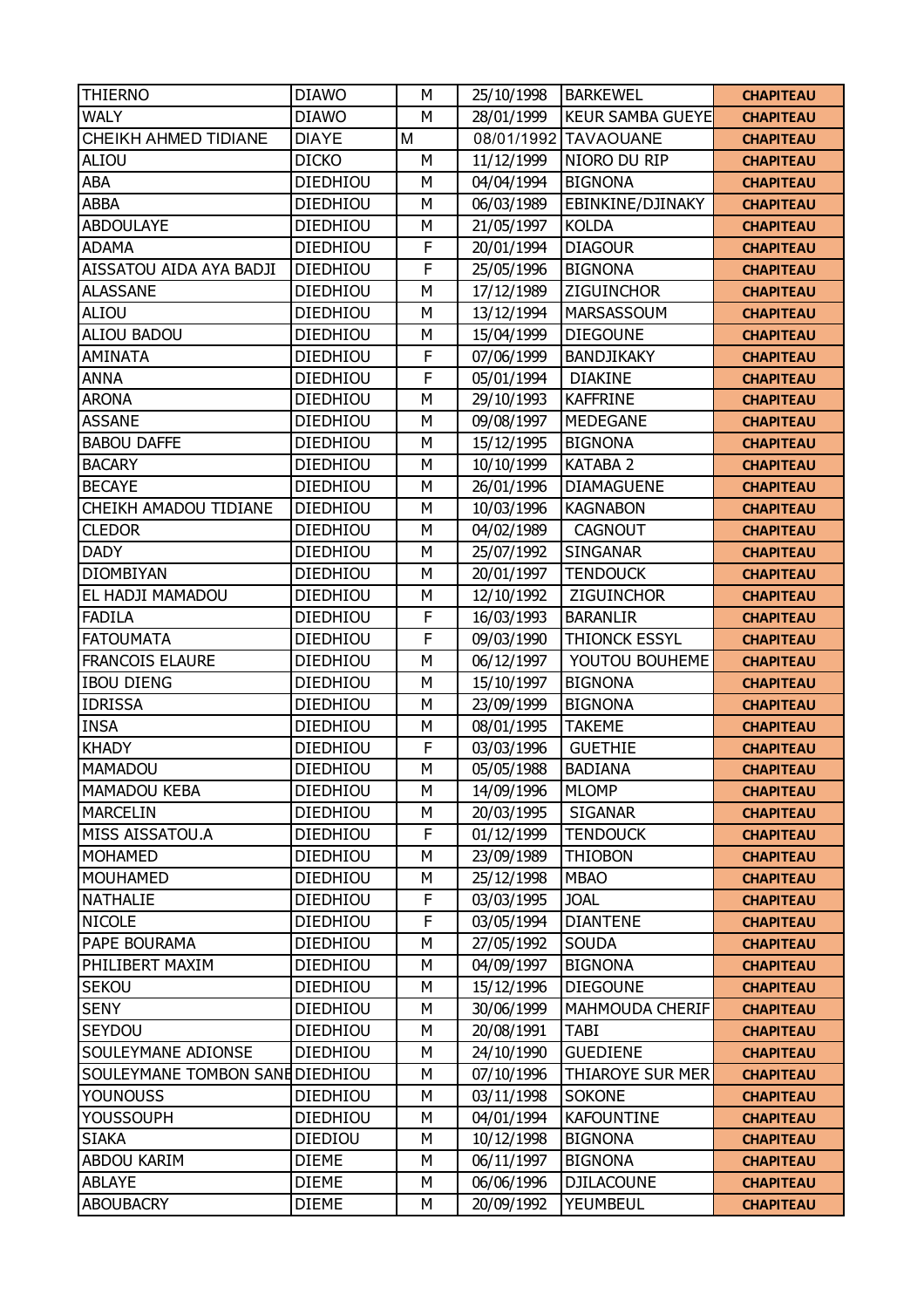| <b>ALIOU</b>              | <b>DIEME</b> | M            | 12/09/1996 | <b>BALINGORE</b>       | <b>CHAPITEAU</b> |
|---------------------------|--------------|--------------|------------|------------------------|------------------|
| <b>ALIOU BADARA</b>       | <b>DIEME</b> | M            | 20/02/1991 | <b>BADIANA</b>         | <b>CHAPITEAU</b> |
| <b>AMINATA</b>            | <b>DIEME</b> | F            | 03/03/1989 | <b>THIONBON</b>        | <b>CHAPITEAU</b> |
| <b>AWA</b>                | <b>DIEME</b> | $\mathsf{F}$ | 02/04/1994 | <b>KOLDA</b>           | <b>CHAPITEAU</b> |
| <b>BABACAR</b>            | <b>DIEME</b> | M            | 12/03/1992 | <b>GANDIAYE</b>        | <b>CHAPITEAU</b> |
| <b>BINETA</b>             | <b>DIEME</b> | F            | 10/10/1997 | KANDIADIOU             | <b>CHAPITEAU</b> |
| <b>BINTA</b>              | <b>DIEME</b> | $\mathsf{F}$ | 01/12/1994 | <b>TENDOUCK</b>        | <b>CHAPITEAU</b> |
| <b>CHEIKH</b>             | <b>DIEME</b> | M            | 17/11/1998 | <b>BIGNONA</b>         | <b>CHAPITEAU</b> |
| <b>CLAVERE</b>            | <b>DIEME</b> | M            | 11/03/1993 | <b>DAKAR</b>           | <b>CHAPITEAU</b> |
| <b>DIALAMA</b>            | <b>DIEME</b> | M            | 16/07/1997 | <b>BOULIGHOYE</b>      | <b>CHAPITEAU</b> |
| <b>DIANATOU</b>           | <b>DIEME</b> | $\mathsf{F}$ | 08/07/1991 | <b>BADIANA</b>         | <b>CHAPITEAU</b> |
| <b>DJIBRIL</b>            | <b>DIEME</b> | M            | 18/11/1998 | <b>TENDOUCK</b>        | <b>CHAPITEAU</b> |
| <b>ELHADJI</b>            | <b>DIEME</b> | M            | 04/05/1996 | <b>KAFESSE</b>         | <b>CHAPITEAU</b> |
| <b>FAMATA</b>             | <b>DIEME</b> | $\mathsf{F}$ | 03/01/1996 | <b>SELETY</b>          | <b>CHAPITEAU</b> |
| <b>FELIXE</b>             | <b>DIEME</b> | M            | 19/04/1993 | <b>KARTIACK</b>        | <b>CHAPITEAU</b> |
| <b>GEORGES VINCENT</b>    | <b>DIEME</b> | M            | 28/11/1999 | <b>DAKAR</b>           | <b>CHAPITEAU</b> |
| <b>GNIMA</b>              | <b>DIEME</b> | F            | 13/10/1998 | <b>DIAGONGUE</b>       | <b>CHAPITEAU</b> |
| <b>IBOU THIBIS BATIGA</b> | <b>DIEME</b> | M            | 20/01/1995 | <b>DJIFANGHOR</b>      | <b>CHAPITEAU</b> |
| LANDING                   | <b>DIEME</b> | M            | 29/05/1995 | YEUMBEUL               | <b>CHAPITEAU</b> |
| <b>MALANG</b>             | <b>DIEME</b> | M            | 16/03/1996 | <b>DIEGOUNE</b>        | <b>CHAPITEAU</b> |
| MAMADOU LAMINE            | <b>DIEME</b> | M            | 03/03/1996 | <b>THIONCK ESSYL</b>   | <b>CHAPITEAU</b> |
| <b>MARIE ANTOINETTE</b>   | <b>DIEME</b> | $\mathsf{F}$ | 30/12/1993 | <b>SELEKY</b>          | <b>CHAPITEAU</b> |
| <b>MOHAMED</b>            | <b>DIEME</b> | M            | 13/01/1997 | <b>DAKAR</b>           | <b>CHAPITEAU</b> |
| <b>MOUSSA BA</b>          | <b>DIEME</b> | M            | 20/07/1992 | <b>EBINKINE</b>        | <b>CHAPITEAU</b> |
| <b>NAFI</b>               | <b>DIEME</b> | F            | 16/12/1999 | <b>DIONJI</b>          | <b>CHAPITEAU</b> |
| <b>NDENE NGOM</b>         | <b>DIEME</b> | M            | 21/10/1989 | <b>THIONCK ESSYL</b>   | <b>CHAPITEAU</b> |
| <b>NDEYE SATOU</b>        | <b>DIEME</b> | F            | 28/11/1992 | <b>BOUTEGOL</b>        | <b>CHAPITEAU</b> |
| <b>OUSMANE</b>            | <b>DIEME</b> | M            | 10/11/1995 | <b>BIGNONA</b>         | <b>CHAPITEAU</b> |
| <b>OUSMANE</b>            | <b>DIEME</b> | M            | 08/06/1997 | <b>DIACOYE BANGA</b>   | <b>CHAPITEAU</b> |
| PHILOMENE ANGELIQUE       | <b>DIEME</b> | $\mathsf{F}$ | 08/03/1993 | <b>SELEKY</b>          | <b>CHAPITEAU</b> |
| <b>RENE PIERRE</b>        | <b>DIEME</b> | M            | 03/12/1999 | <b>TENDIEME</b>        | <b>CHAPITEAU</b> |
| <b>VIEUX FAMARA</b>       | <b>DIEME</b> | M            | 10/02/1993 | <b>AGNAK PETIT</b>     | <b>CHAPITEAU</b> |
| <b>MOHAMED</b>            | <b>DIENA</b> | М            | 10/02/1999 | <b>THIES</b>           | <b>CHAPITEAU</b> |
| <b>BAYE SAMBALA</b>       | <b>DIENE</b> | М            | 17/10/1997 | <b>GUEDIAWAYE</b>      | <b>CHAPITEAU</b> |
| <b>GEORGES PAPE CLAIR</b> | <b>DIENE</b> | M            | 24/12/1996 | <b>THIES</b>           | <b>CHAPITEAU</b> |
| <b>IBRAHIMA</b>           | <b>DIENE</b> | M            | 29/02/1988 | MISSIRAH               | <b>CHAPITEAU</b> |
| <b>OMAR</b>               | <b>DIENE</b> | M            | 02/06/1988 | <b>MECKHE</b>          | <b>CHAPITEAU</b> |
| <b>ADAMA</b>              | <b>DIENG</b> | M            | 12/02/1992 | <b>KALOME</b>          | <b>CHAPITEAU</b> |
| <b>ARONA</b>              | <b>DIENG</b> | M            | 15/07/1993 | <b>MBOUR</b>           | <b>CHAPITEAU</b> |
| <b>ASSANE</b>             | <b>DIENG</b> | М            | 27/10/1998 | <b>PIKINE</b>          | <b>CHAPITEAU</b> |
| <b>BABACAR</b>            | <b>DIENG</b> | M            | 07/04/1998 | <b>THIES</b>           | <b>CHAPITEAU</b> |
| <b>BAIDY</b>              | <b>DIENG</b> | M            | 17/04/1994 | <b>NDIAMBOUR</b>       | <b>CHAPITEAU</b> |
| <b>BALLA</b>              | <b>DIENG</b> | M            | 10/10/1994 | <b>GUINGUINEO</b>      | <b>CHAPITEAU</b> |
| <b>BIRANE</b>             | <b>DIENG</b> | M            | 15/03/1994 | <b>POMBANE</b>         | <b>CHAPITEAU</b> |
| <b>DAOUDA SARR</b>        | <b>DIENG</b> | M            | 04/01/1985 | <b>KÉBÉMER</b>         | <b>CHAPITEAU</b> |
| EL HADJI MAMADOU          | <b>DIENG</b> | M            | 10/01/1999 | <b>TAMBACOUNDA</b>     | <b>CHAPITEAU</b> |
| <b>FAMA</b>               | <b>DIENG</b> | $\mathsf{F}$ | 25/01/1997 | <b>KEUR DEMBA ANTA</b> | <b>CHAPITEAU</b> |
| <b>FATOU</b>              | <b>DIENG</b> | F            | 14/05/1997 | <b>KEUR MODY SALLA</b> | <b>CHAPITEAU</b> |
| <b>GAIKY</b>              | <b>DIENG</b> | M            | 21/09/1998 | <b>GODAGUENE</b>       | <b>CHAPITEAU</b> |
| <b>HAMADY</b>             | <b>DIENG</b> | M            | 16/01/1999 | <b>NDIEDIENG</b>       | <b>CHAPITEAU</b> |
| <b>IBRAHIMA</b>           | <b>DIENG</b> | M            | 01/01/1998 | NGUÉDIANE              | <b>CHAPITEAU</b> |
| <b>IBRAHIMA</b>           | <b>DIENG</b> | М            | 01/01/1993 | <b>BAMBEY SERERE</b>   | <b>CHAPITEAU</b> |
|                           |              |              |            |                        |                  |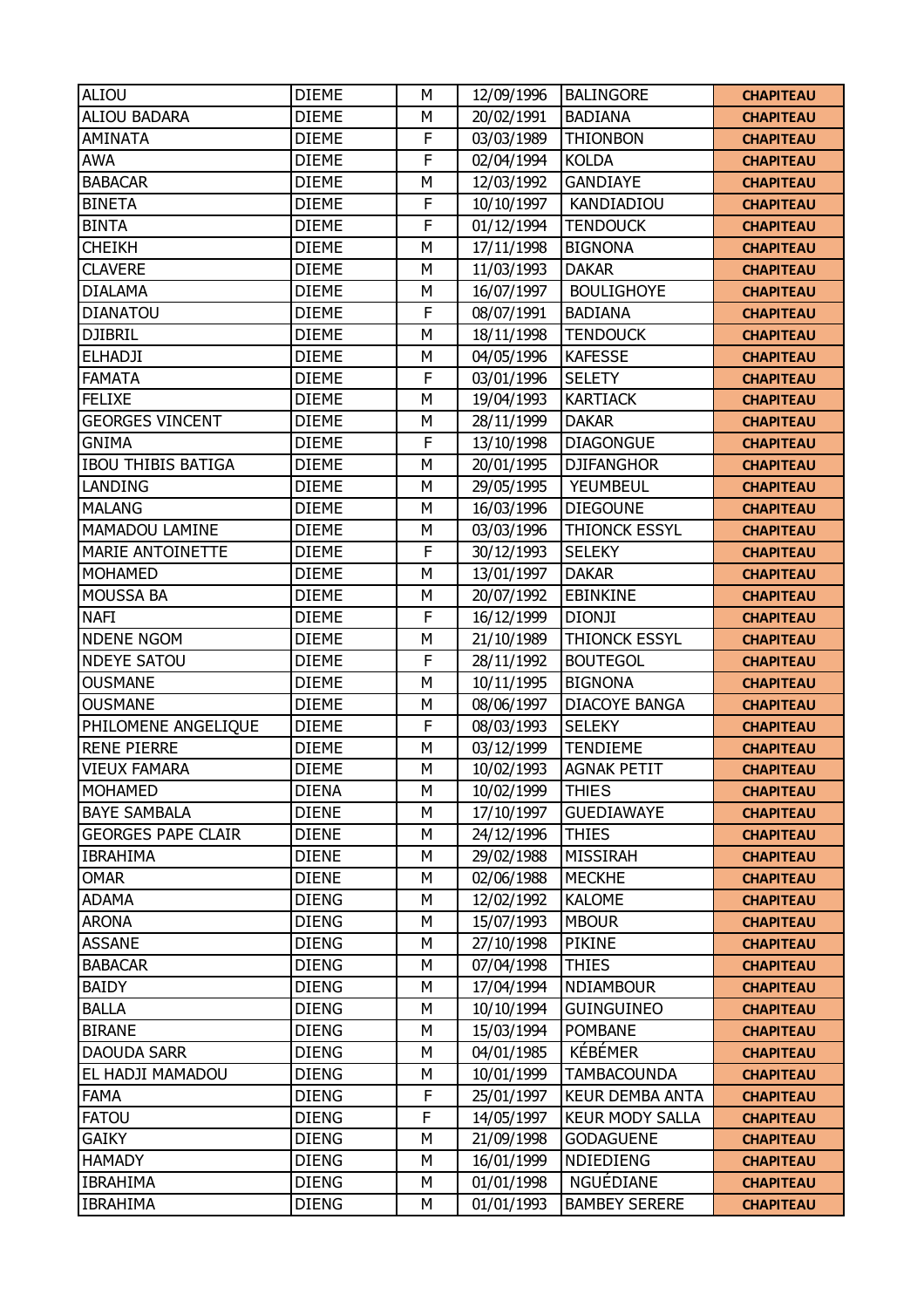| <b>ISSA</b>              | <b>DIENG</b>  | M | 06/07/1998 | <b>TOCKY TOUCOULEUR</b>    | <b>CHAPITEAU</b> |
|--------------------------|---------------|---|------------|----------------------------|------------------|
| <b>JEAN MARIE</b>        | <b>DIENG</b>  | M | 10/01/1998 | <b>MBEDAP</b>              | <b>CHAPITEAU</b> |
| <b>KHADIME</b>           | <b>DIENG</b>  | M |            | 06/06/1998 KEUR MANBAYE KH | <b>CHAPITEAU</b> |
| LAMINE                   | <b>DIENG</b>  | M | 23/02/1996 | <b>GUINGUINEO</b>          | <b>CHAPITEAU</b> |
| <b>MAMADOU MANSOUR</b>   | <b>DIENG</b>  | M | 15/03/1997 | <b>DAKAR</b>               | <b>CHAPITEAU</b> |
| MAME THIERNO BIRAHIMA    | <b>DIENG</b>  | M | 15/02/1998 | <b>DAHRA</b>               | <b>CHAPITEAU</b> |
| <b>MAODO</b>             | <b>DIENG</b>  | M | 10/05/1996 | <b>GUINGUINEO</b>          | <b>CHAPITEAU</b> |
| <b>MBAYE BABACAR</b>     | <b>DIENG</b>  | M | 30/11/1999 | <b>DIENG</b>               | <b>CHAPITEAU</b> |
| MOHAMED EL BACHIR        | <b>DIENG</b>  | M | 15/11/1994 | <b>PIKINE</b>              | <b>CHAPITEAU</b> |
| <b>MOR</b>               | <b>DIENG</b>  | M | 14/08/1996 | <b>GADE</b>                | <b>CHAPITEAU</b> |
| <b>MOUSSA</b>            | <b>DIENG</b>  | M | 01/01/1993 | <b>KEUR NDIOGOU NDI</b>    | <b>CHAPITEAU</b> |
| <b>MOUSTAPHA</b>         | <b>DIENG</b>  | M | 01/02/2000 | <b>GANDIAYE</b>            | <b>CHAPITEAU</b> |
| <b>OUMY</b>              | <b>DIENG</b>  | F | 16/06/1999 | SAOKOM                     | <b>CHAPITEAU</b> |
| PAPA SAMBA               | <b>DIENG</b>  | M | 01/04/1995 | <b>RICHARD TOLL</b>        | <b>CHAPITEAU</b> |
| SALIOU                   | <b>DIENG</b>  | M | 10/04/1995 | <b>NIAKHENE</b>            | <b>CHAPITEAU</b> |
| SALIOU                   | <b>DIENG</b>  | M | 07/12/1993 | <b>GUEDIAWAYE</b>          | <b>CHAPITEAU</b> |
| <b>SERIGNE</b>           | <b>DIENG</b>  | M | 14/12/1999 | <b>NGHADIOR</b>            | <b>CHAPITEAU</b> |
| SERIGNE BASSIROU         | <b>DIENG</b>  | M | 06/07/1995 | <b>GOLF SUD</b>            | <b>CHAPITEAU</b> |
| <b>SOKHNA</b>            | <b>DIENG</b>  | F | 06/06/1997 | <b>NDIEYENE SIRAKH</b>     | <b>CHAPITEAU</b> |
| <b>SOULEMANE</b>         | <b>DIENG</b>  | M | 20/11/1997 | <b>DAKAR</b>               | <b>CHAPITEAU</b> |
| <b>SOULEYE</b>           | <b>DIENG</b>  | M | 02/04/1996 | <b>DIOUROUP</b>            | <b>CHAPITEAU</b> |
| <b>WALLY</b>             | <b>DIENG</b>  | M | 17/01/1997 | <b>MBELONGUITH</b>         | <b>CHAPITEAU</b> |
| <b>MOLO</b>              | <b>DIENG</b>  | F | 12/11/1997 | CAS CAS                    | <b>CHAPITEAU</b> |
| <b>ADAMA</b>             | <b>DIEYE</b>  | M | 17/11/1998 | <b>REFANE</b>              | <b>CHAPITEAU</b> |
| <b>MADIAWAR</b>          | <b>DIEYE</b>  | M | 10/12/1997 | <b>MEDINA GOUNASS</b>      | <b>CHAPITEAU</b> |
| <b>MAMADOU</b>           | <b>DIEYE</b>  | M | 11/09/1998 | <b>THIES</b>               | <b>CHAPITEAU</b> |
| <b>ABLAYE</b>            | <b>DIOME</b>  | M | 23/06/1993 | <b>TATTAGUINE ESCALI</b>   | <b>CHAPITEAU</b> |
| <b>ATAB</b>              | <b>DIOME</b>  | M | 25/02/1986 | <b>KANDIOU</b>             | <b>CHAPITEAU</b> |
| LAMINE                   | <b>DIOME</b>  | M | 07/07/1998 | <b>DIOFIOR</b>             | <b>CHAPITEAU</b> |
| <b>MALICK NDENE</b>      | <b>DIOME</b>  | M | 09/02/1996 | <b>FOUNDIOUGNE</b>         | <b>CHAPITEAU</b> |
| <b>MOUHAMED</b>          | <b>DIOME</b>  | M | 01/01/1992 | <b>NDORONG MALICK</b>      | <b>CHAPITEAU</b> |
| <b>CLARICE PASCALINE</b> | <b>DIOMPY</b> | F | 11/04/1998 | <b>ZIGUINCHOR</b>          | <b>CHAPITEAU</b> |
| <b>ABDOU</b>             | <b>DIONE</b>  | M | 28/09/1997 | <b>GANDAL</b>              | <b>CHAPITEAU</b> |
| <b>AISSATOU</b>          | <b>DIONE</b>  | F | 23/01/2001 | <b>MAKA KAHONE</b>         | <b>CHAPITEAU</b> |
| <b>ALPHA</b>             | <b>DIONE</b>  | M | 27/05/1999 | <b>MBASSIS</b>             | <b>CHAPITEAU</b> |
| AMIE                     | <b>DIONE</b>  | F | 15/03/1999 | <b>FATICK</b>              | <b>CHAPITEAU</b> |
| <b>AWA</b>               | <b>DIONE</b>  | F | 14/02/1995 | <b>NDOFFANE COLY</b>       | <b>CHAPITEAU</b> |
| <b>BABACAR</b>           | <b>DIONE</b>  | M | 28/01/1997 | SAINT-LOUIS                | <b>CHAPITEAU</b> |
| <b>BOUGAR</b>            | <b>DIONE</b>  | M | 20/03/1999 | NDJILASSEME                | <b>CHAPITEAU</b> |
| <b>CHEIKH</b>            | <b>DIONE</b>  | M | 22/11/1998 | <b>LAKHAR</b>              | <b>CHAPITEAU</b> |
| <b>DIBOCOR</b>           | <b>DIONE</b>  | M | 28/11/1998 | <b>FATICK</b>              | <b>CHAPITEAU</b> |
| <b>ELHADJI</b>           | <b>DIONE</b>  | M | 19/12/1996 | <b>FOUNDIOUGNE</b>         | <b>CHAPITEAU</b> |
| <b>IBOU</b>              | <b>DIONE</b>  | M | 13/04/1991 | <b>NDIOB THIARENE</b>      | <b>CHAPITEAU</b> |
| <b>IBRAHIMA</b>          | <b>DIONE</b>  | M | 04/01/2000 | <b>FATICK</b>              | <b>CHAPITEAU</b> |
| <b>IBRAHIMA</b>          | <b>DIONE</b>  | M | 02/03/1995 | <b>KAOLACK</b>             | <b>CHAPITEAU</b> |
| <b>IBRAHIMA MEISSA</b>   | <b>DIONE</b>  | M | 08/01/1989 | <b>DAKAR</b>               | <b>CHAPITEAU</b> |
| <b>IBRAHIMA MEISSA</b>   | <b>DIONE</b>  | M | 08/01/1989 | <b>DAKAR</b>               | <b>CHAPITEAU</b> |
| <b>KHEMESSE</b>          | <b>DIONE</b>  | F | 10/11/1996 | <b>DIARRERE</b>            | <b>CHAPITEAU</b> |
| <b>MAMADOU</b>           | <b>DIONE</b>  | М | 06/05/1996 | <b>OULY SANDE SERERI</b>   | <b>CHAPITEAU</b> |
| <b>MAURICE</b>           | <b>DIONE</b>  | M | 02/01/1998 | <b>MBEDAP</b>              | <b>CHAPITEAU</b> |
| <b>MBAYE</b>             | <b>DIONE</b>  | М | 14/08/1995 | <b>NGINTH TOUCOULEL</b>    | <b>CHAPITEAU</b> |
| <b>MODOU</b>             | <b>DIONE</b>  | М | 11/01/1991 | <b>MBASSIS</b>             | <b>CHAPITEAU</b> |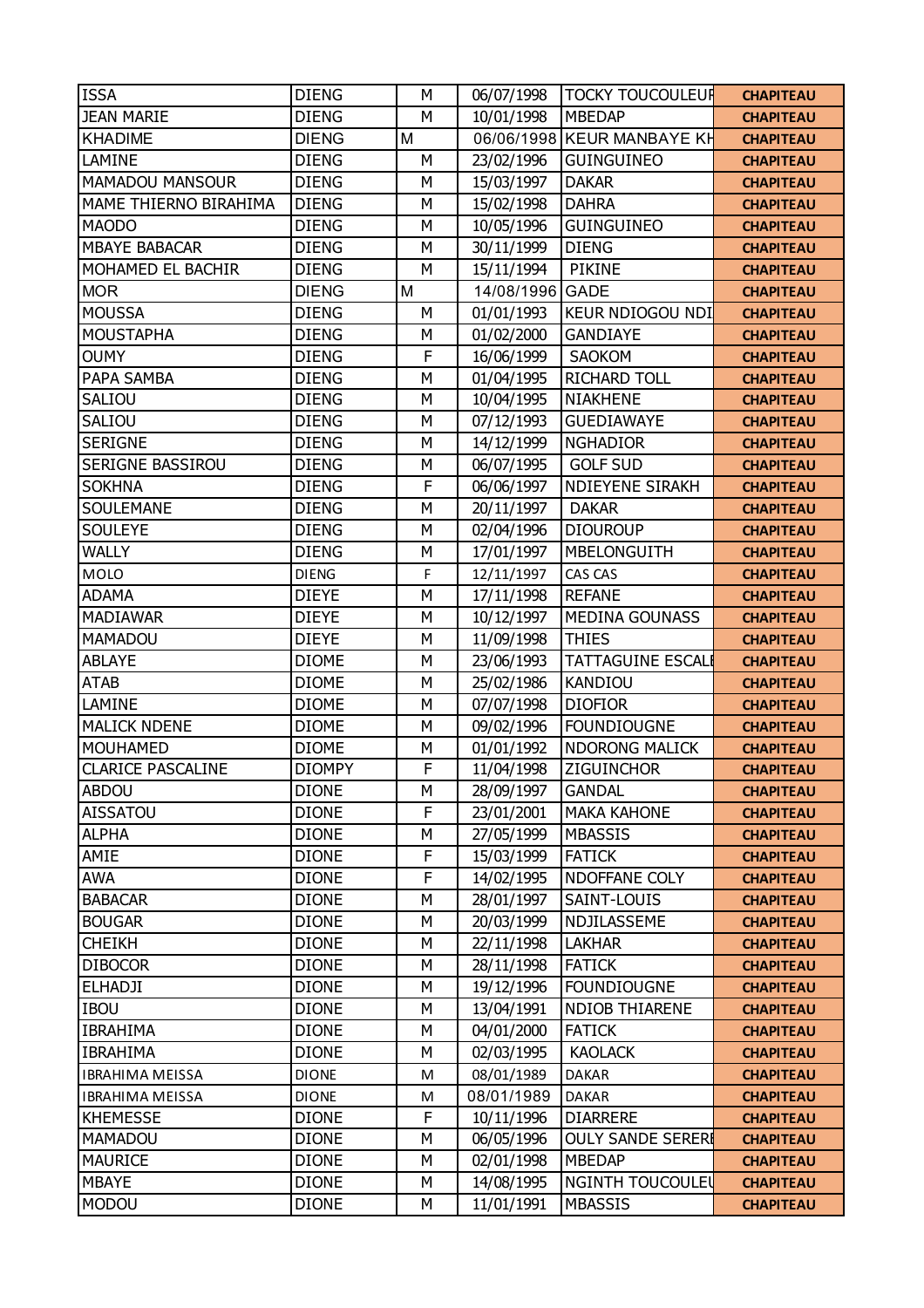| <b>MOUSSA</b>         | <b>DIONE</b>   | M            | 25/11/1993 | <b>DIARRERE</b>          | <b>CHAPITEAU</b> |
|-----------------------|----------------|--------------|------------|--------------------------|------------------|
| NDIANKOU              | <b>DIONE</b>   | M            | 10/01/1994 | <b>DIAMAGUEN S MBAC</b>  | <b>CHAPITEAU</b> |
| <b>NGOR</b>           | <b>DIONE</b>   | M            | 14/09/1999 | <b>NDIAFFATE</b>         | <b>CHAPITEAU</b> |
| <b>NGOR AMIE</b>      | <b>DIONE</b>   | M            | 24/08/1996 | <b>THIOMBY</b>           | <b>CHAPITEAU</b> |
| <b>OMAR</b>           | <b>DIONE</b>   | M            | 13/12/1996 | <b>BABACK SERERES</b>    | <b>CHAPITEAU</b> |
| <b>OUSMANE</b>        | <b>DIONE</b>   | M            | 15/01/2000 | <b>MBODIENE</b>          | <b>CHAPITEAU</b> |
| <b>OUSMANNE</b>       | <b>DIONE</b>   | M            | 25/10/1997 | <b>ZIGUINCHOR</b>        | <b>CHAPITEAU</b> |
| PAPE SALIOU           | <b>DIONE</b>   | M            | 07/12/1996 | <b>DIARRERE</b>          | <b>CHAPITEAU</b> |
| PHILOMENE             | <b>DIONE</b>   | $\mathsf{F}$ | 03/02/1997 | <b>NDIEMENE</b>          | <b>CHAPITEAU</b> |
| SALIOU                | <b>DIONE</b>   | M            | 10/02/1994 | <b>SOKONE</b>            | <b>CHAPITEAU</b> |
| <b>SIMON</b>          | <b>DIONE</b>   | M            | 02/10/1991 | <b>LOUL SESSENE</b>      | <b>CHAPITEAU</b> |
| <b>FAOZIE</b>         | <b>DIONGUE</b> | $\mathsf{F}$ | 25/09/1995 | <b>ZIGUINCHOR</b>        | <b>CHAPITEAU</b> |
| RICHARD OLIVIER       | <b>DIONOU</b>  | M            | 01/10/1993 | <b>GUEDIAWAYE</b>        | <b>CHAPITEAU</b> |
| <b>ABDOU</b>          | <b>DIOP</b>    | M            | 12/03/2000 | <b>NDOFFANE</b>          | <b>CHAPITEAU</b> |
| <b>ABDOU</b>          | <b>DIOP</b>    | M            | 14/03/1995 | <b>TOUBA</b>             | <b>CHAPITEAU</b> |
| <b>ABDOU</b>          | <b>DIOP</b>    | M            | 23/01/1989 | <b>FOUNDIOUGNE</b>       | <b>CHAPITEAU</b> |
| <b>ABDOU</b>          | <b>DIOP</b>    | M            | 01/12/1991 | <b>KEUR PATHE MALICK</b> | <b>CHAPITEAU</b> |
| <b>ABDOU</b>          | <b>DIOP</b>    | M            | 27/06/1999 | <b>MBAO</b>              | <b>CHAPITEAU</b> |
| ABDOU ABASS L DIOR    | <b>DIOP</b>    | M            | 17/05/1999 | <b>THIES</b>             | <b>CHAPITEAU</b> |
| <b>ABDOULAYE</b>      | <b>DIOP</b>    | M            | 18/07/1999 | <b>SANGUE</b>            | <b>CHAPITEAU</b> |
| <b>ABDOULAYE</b>      | <b>DIOP</b>    | M            | 10/11/1992 | <b>SAINT LOUIS</b>       | <b>CHAPITEAU</b> |
| <b>ABDOULAYE</b>      | <b>DIOP</b>    | M            | 08/10/1996 | <b>DAGA MIGNANE</b>      | <b>CHAPITEAU</b> |
| ABIB                  | <b>DIOP</b>    | M            | 24/11/1998 | <b>PIKINE</b>            | <b>CHAPITEAU</b> |
| <b>ABLAYE</b>         | <b>DIOP</b>    | M            | 18/07/1997 | <b>NDIENGUENE MADY</b>   | <b>CHAPITEAU</b> |
| <b>ADAMA</b>          | <b>DIOP</b>    | M            | 03/03/1997 | <b>MEDINA GOUNASS</b>    | <b>CHAPITEAU</b> |
| <b>ADAMA</b>          | <b>DIOP</b>    | $\mathsf{F}$ | 23/03/1991 | <b>SAINT LOUIS</b>       | <b>CHAPITEAU</b> |
| AL SEYNI MOUSSA       | <b>DIOP</b>    | M            | 19/09/1989 | <b>THIES</b>             | <b>CHAPITEAU</b> |
| <b>ALIOUNE</b>        | <b>DIOP</b>    | M            | 22/03/1988 | SAINT-LOUIS              | <b>CHAPITEAU</b> |
| <b>ALIOUNE B</b>      | <b>DIOP</b>    | M            | 09/11/1999 | <b>RUFISQUE</b>          | <b>CHAPITEAU</b> |
| <b>ALIOUNE MBAR</b>   | <b>DIOP</b>    | M            | 16/12/1998 | <b>GUEDIAWAYE</b>        | <b>CHAPITEAU</b> |
| <b>AMADOU</b>         | <b>DIOP</b>    | M            | 26/10/1999 | <b>SALY</b>              | <b>CHAPITEAU</b> |
| AMADOU MOCTAR         | <b>DIOP</b>    | M            | 10/03/1999 | <b>NGANDA</b>            | <b>CHAPITEAU</b> |
| <b>AMATH</b>          | <b>DIOP</b>    | M            | 16/05/1987 | <b>DAKAR</b>             | <b>CHAPITEAU</b> |
| <b>AMATH PASCAL</b>   | <b>DIOP</b>    | M            | 06/06/1998 | <b>NGUINDOR</b>          | <b>CHAPITEAU</b> |
| AMETH                 | <b>DIOP</b>    | M            | 10/06/2000 | <b>MBEULEUKHE</b>        | <b>CHAPITEAU</b> |
| <b>ARFANG MANE</b>    | <b>DIOP</b>    | M            | 06/08/1999 | <b>KAOALACK</b>          | <b>CHAPITEAU</b> |
| <b>ASSANE</b>         | <b>DIOP</b>    | М            | 10/04/2000 | <b>KEUR MOUSSA FRON</b>  | <b>CHAPITEAU</b> |
| <b>AWA</b>            | <b>DIOP</b>    | $\mathsf F$  | 31/01/2000 | <b>LINGUERE</b>          | <b>CHAPITEAU</b> |
| <b>BABA</b>           | <b>DIOP</b>    | M            | 18/11/1989 | <b>DABAYE SARR</b>       | <b>CHAPITEAU</b> |
| <b>BABACAR</b>        | <b>DIOP</b>    | M            | 17/09/1996 | <b>KAOLACK</b>           | <b>CHAPITEAU</b> |
| <b>BABACAR</b>        | <b>DIOP</b>    | M            | 13/04/1993 | <b>SABOYA</b>            | <b>CHAPITEAU</b> |
| <b>BABACAR</b>        | <b>DIOP</b>    | M            | 16/10/1996 | <b>ROSSO SENEGAL</b>     | <b>CHAPITEAU</b> |
| <b>BARA</b>           | <b>DIOP</b>    | M            | 04/12/1998 | SANGALCAM                | <b>CHAPITEAU</b> |
| <b>BASSIROU</b>       | <b>DIOP</b>    | M            | 25/04/2001 | SOUSSANE                 | <b>CHAPITEAU</b> |
| <b>BERNARD</b>        | <b>DIOP</b>    | M            | 26/11/1998 | <b>FAYIL</b>             | <b>CHAPITEAU</b> |
| <b>BOUNAMA</b>        | <b>DIOP</b>    | M            | 29/12/1992 | SAINT G. EN LAYE         | <b>CHAPITEAU</b> |
| <b>CHEIKH</b>         | <b>DIOP</b>    | M            | 10/12/1998 | <b>TOUBA</b>             | <b>CHAPITEAU</b> |
| <b>CHEIKH</b>         | <b>DIOP</b>    | M            | 11/08/1991 | <b>PIKINE</b>            | <b>CHAPITEAU</b> |
| CHEIKH AHMED TIDIANE  | <b>DIOP</b>    | M            |            | 10/10/2000 TAIBA SANTHIE | <b>CHAPITEAU</b> |
| <b>CHEIKH BABA</b>    | <b>DIOP</b>    | M            | 15/02/1997 | <b>NDIAFFATE SOCE</b>    | <b>CHAPITEAU</b> |
| CHEIKH S              | <b>DIOP</b>    | М            | 03/01/1996 | <b>D LALEM</b>           | <b>CHAPITEAU</b> |
| <b>CHEIKH TIDIANE</b> | <b>DIOP</b>    | М            | 10/05/1996 | <b>GANDOUL</b>           | <b>CHAPITEAU</b> |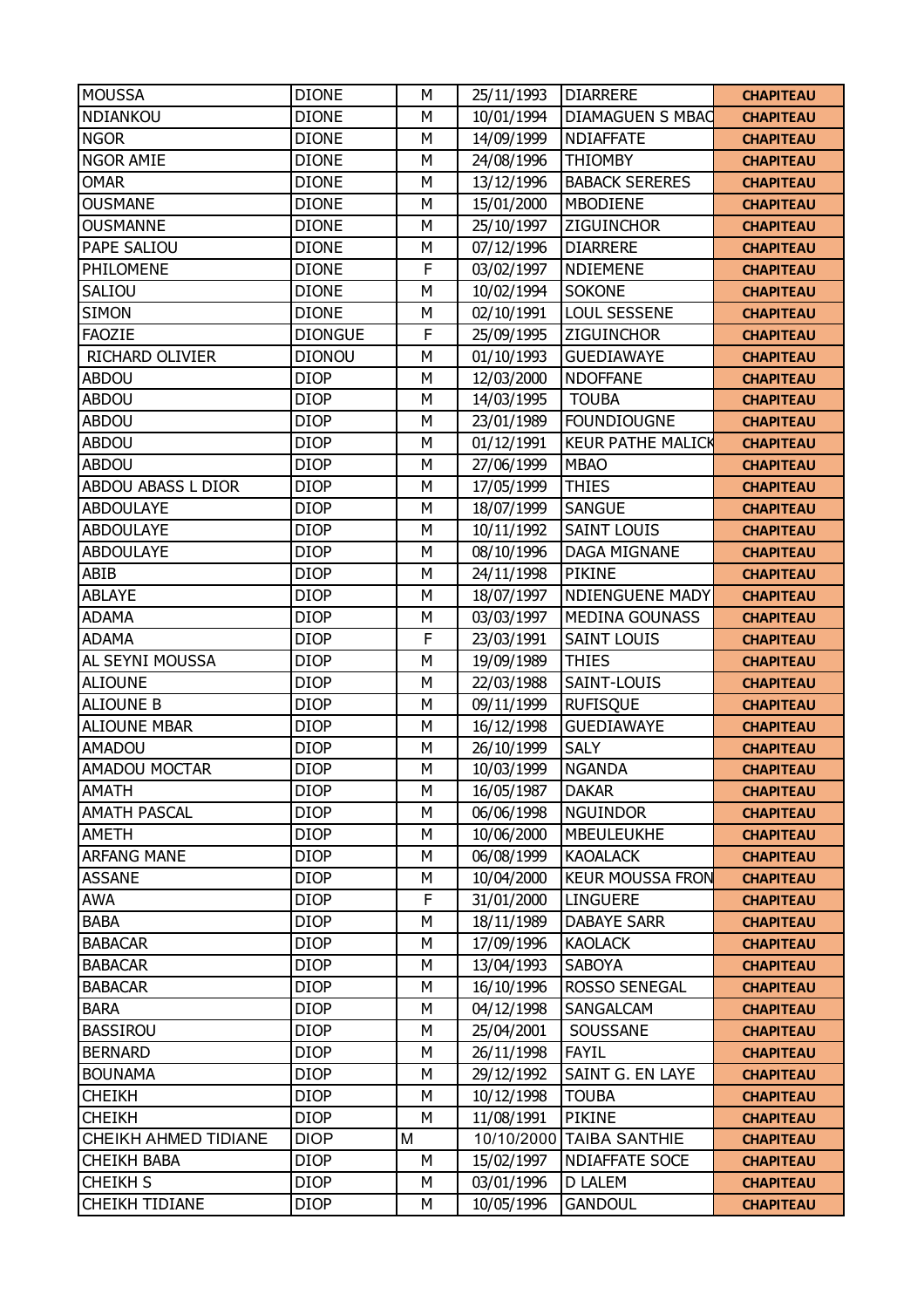| <b>CISSE</b>               | <b>DIOP</b> | M           | 24/12/1993 | <b>LENE</b>              | <b>CHAPITEAU</b> |
|----------------------------|-------------|-------------|------------|--------------------------|------------------|
| <b>DABA</b>                | <b>DIOP</b> | F           | 02/03/1995 | <b>TOURCAR</b>           | <b>CHAPITEAU</b> |
| <b>DAME</b>                | <b>DIOP</b> | M           | 05/10/1989 | <b>PARBA</b>             | <b>CHAPITEAU</b> |
| <b>DAME</b>                | <b>DIOP</b> | M           | 24/01/1998 | <b>KEUR MADOUMBE</b>     | <b>CHAPITEAU</b> |
| <b>DAME</b>                | <b>DIOP</b> | M           | 22/09/1994 | <b>MEDINA GOUNASS</b>    | <b>CHAPITEAU</b> |
| <b>DAME</b>                | <b>DIOP</b> | M           | 16/03/2000 | <b>KEUR MATAR</b>        | <b>CHAPITEAU</b> |
| <b>DEMBA</b>               | <b>DIOP</b> | M           | 27/08/1995 | MALICOUNDA               | <b>CHAPITEAU</b> |
| <b>DEMBA</b>               | <b>DIOP</b> | M           | 18/06/1989 | <b>DAGANA</b>            | <b>CHAPITEAU</b> |
| <b>DIAGA</b>               | <b>DIOP</b> | M           | 13/01/1999 | <b>NDOFFANE BOURE</b>    | <b>CHAPITEAU</b> |
| <b>DIAL</b>                | <b>DIOP</b> | F           | 10/09/1997 | <b>MEOUNE</b>            | <b>CHAPITEAU</b> |
| <b>DIAWDINE</b>            | <b>DIOP</b> | M           | 26/01/1999 | <b>MBOUR</b>             | <b>CHAPITEAU</b> |
| <b>DIEYNABA</b>            | <b>DIOP</b> | F           | 27/10/1994 | <b>PIKINE</b>            | <b>CHAPITEAU</b> |
| <b>DJIBRIL</b>             | <b>DIOP</b> | M           | 06/10/1996 | <b>DIOFIOR</b>           | <b>CHAPITEAU</b> |
| <b>DJIBY</b>               | <b>DIOP</b> | M           | 21/10/1994 | <b>TOULY</b>             | <b>CHAPITEAU</b> |
| EL HADJI                   | <b>DIOP</b> | M           | 19/06/1987 | <b>GANDOR</b>            | <b>CHAPITEAU</b> |
| <b>FALLOU</b>              | <b>DIOP</b> | M           |            | 13/07/1989 TAIBA SANTHIE | <b>CHAPITEAU</b> |
| <b>FAOZIE</b>              | <b>DIOP</b> | F           | 12/08/1997 | <b>GUEDE CHANTIER</b>    | <b>CHAPITEAU</b> |
| <b>FARMATA</b>             | <b>DIOP</b> | F           | 13/06/1995 | <b>FIMELA</b>            | <b>CHAPITEAU</b> |
| <b>FATIM</b>               | <b>DIOP</b> | F           | 06/06/1998 | <b>PIKINE</b>            | <b>CHAPITEAU</b> |
| <b>FATOU</b>               | <b>DIOP</b> | $\mathsf F$ | 02/03/1993 | <b>THIES</b>             | <b>CHAPITEAU</b> |
| <b>FATOU BINTOU</b>        | <b>DIOP</b> | F           | 15/04/1994 | <b>WADANE</b>            | <b>CHAPITEAU</b> |
| GAHI                       | <b>DIOP</b> | M           | 12/01/1995 | EL MOUHAMED AMAI         | <b>CHAPITEAU</b> |
| <b>GALAYE</b>              | <b>DIOP</b> | M           | 28/10/1998 | RICHARD TOLL             | <b>CHAPITEAU</b> |
| <b>GANA</b>                | <b>DIOP</b> | M           | 30/10/1994 | <b>NDAYANE</b>           | <b>CHAPITEAU</b> |
| <b>HAWOLY</b>              | <b>DIOP</b> | F           | 07/02/1992 | <b>DIMAT</b>             | <b>CHAPITEAU</b> |
| <b>IBRAHIMA</b>            | <b>DIOP</b> | M           | 09/02/1996 | <b>DIAKHAO</b>           | <b>CHAPITEAU</b> |
| <b>IBRAHIMA</b>            | <b>DIOP</b> | M           | 03/08/1989 | <b>MAR FAFACO</b>        | <b>CHAPITEAU</b> |
| <b>IBRAHIMA</b>            | <b>DIOP</b> | M           | 07/11/1998 | NIORO DU RIP             | <b>CHAPITEAU</b> |
| <b>IBRAHIMA</b>            | <b>DIOP</b> | M           | 25/08/1995 | NDONONG LOG              | <b>CHAPITEAU</b> |
| <b>IBRAHIMA SAER</b>       | <b>DIOP</b> | M           | 05/02/1995 | <b>DAKAR</b>             | <b>CHAPITEAU</b> |
| <b>ISSAGHA</b>             | <b>DIOP</b> | M           | 10/12/1994 | DIAKENE OUOLOFF          | <b>CHAPITEAU</b> |
| <b>JEAN THOMAS GANOUTH</b> | <b>DIOP</b> | M           | 11/09/1991 | <b>LALANE</b>            | <b>CHAPITEAU</b> |
| LAMINE                     | <b>DIOP</b> | M           | 30/06/1998 | <b>MBAMBARA</b>          | <b>CHAPITEAU</b> |
| <b>MA SALLA</b>            | <b>DIOP</b> | M           | 18/07/1992 | <b>DAKAR</b>             | <b>CHAPITEAU</b> |
| <b>MADICKE</b>             | <b>DIOP</b> | M           | 17/11/1991 | RICHARD TOLL             | <b>CHAPITEAU</b> |
| <b>MAFAMA</b>              | <b>DIOP</b> | М           | 01/01/1998 | <b>DAKAR</b>             | <b>CHAPITEAU</b> |
| <b>MAGUETTE</b>            | <b>DIOP</b> | F           | 04/02/2000 | <b>PIKINE</b>            | <b>CHAPITEAU</b> |
| <b>MAGUETTE</b>            | <b>DIOP</b> | M           | 26/09/1995 | <b>KAOLACK</b>           | <b>CHAPITEAU</b> |
| <b>MALICK</b>              | <b>DIOP</b> | M           | 01/02/1991 | <b>PIRE</b>              | <b>CHAPITEAU</b> |
| <b>MALICK</b>              | <b>DIOP</b> | M           | 15/08/1999 | <b>KANENE NDIOB</b>      | <b>CHAPITEAU</b> |
| MAMADOU                    | <b>DIOP</b> | M           | 01/01/1991 | <b>SAINT LOUIS</b>       | <b>CHAPITEAU</b> |
| MAMADOU                    | <b>DIOP</b> | M           | 12/01/1990 | NDOUMBOUDJI              | <b>CHAPITEAU</b> |
| <b>MAMADOU</b>             | <b>DIOP</b> | М           | 28/06/1991 | <b>DAKAR</b>             | <b>CHAPITEAU</b> |
| MAMADOU                    | <b>DIOP</b> | M           | 10/11/1991 | THICATH NDONGO           | <b>CHAPITEAU</b> |
| MAMADOU MOUSTAPHA MBA DIOP |             | M           | 10/10/1994 | <b>NDIOBENE</b>          | <b>CHAPITEAU</b> |
| MAME D. BOUSSO             | <b>DIOP</b> | F           | 01/02/1999 | <b>THIES</b>             | <b>CHAPITEAU</b> |
| MAME DIARRA                | <b>DIOP</b> | F           | 28/07/1993 | <b>KOLDA</b>             | <b>CHAPITEAU</b> |
| MAME MOT MOHAMED           | <b>DIOP</b> | M           | 07/03/1990 | <b>DAKAR</b>             | <b>CHAPITEAU</b> |
| <b>MARE</b>                | <b>DIOP</b> | М           | 06/07/1998 | <b>GANDIAYE</b>          | <b>CHAPITEAU</b> |
| <b>MAREME</b>              | <b>DIOP</b> | F           | 26/05/1997 | <b>PIKINE</b>            | <b>CHAPITEAU</b> |
| <b>MARIAMA</b>             | <b>DIOP</b> | F           | 08/07/1999 | SOUM                     | <b>CHAPITEAU</b> |
| <b>MARIE MADELEINE</b>     | <b>DIOP</b> | F           | 18/02/1994 | <b>NGUETHIE</b>          | <b>CHAPITEAU</b> |
|                            |             |             |            |                          |                  |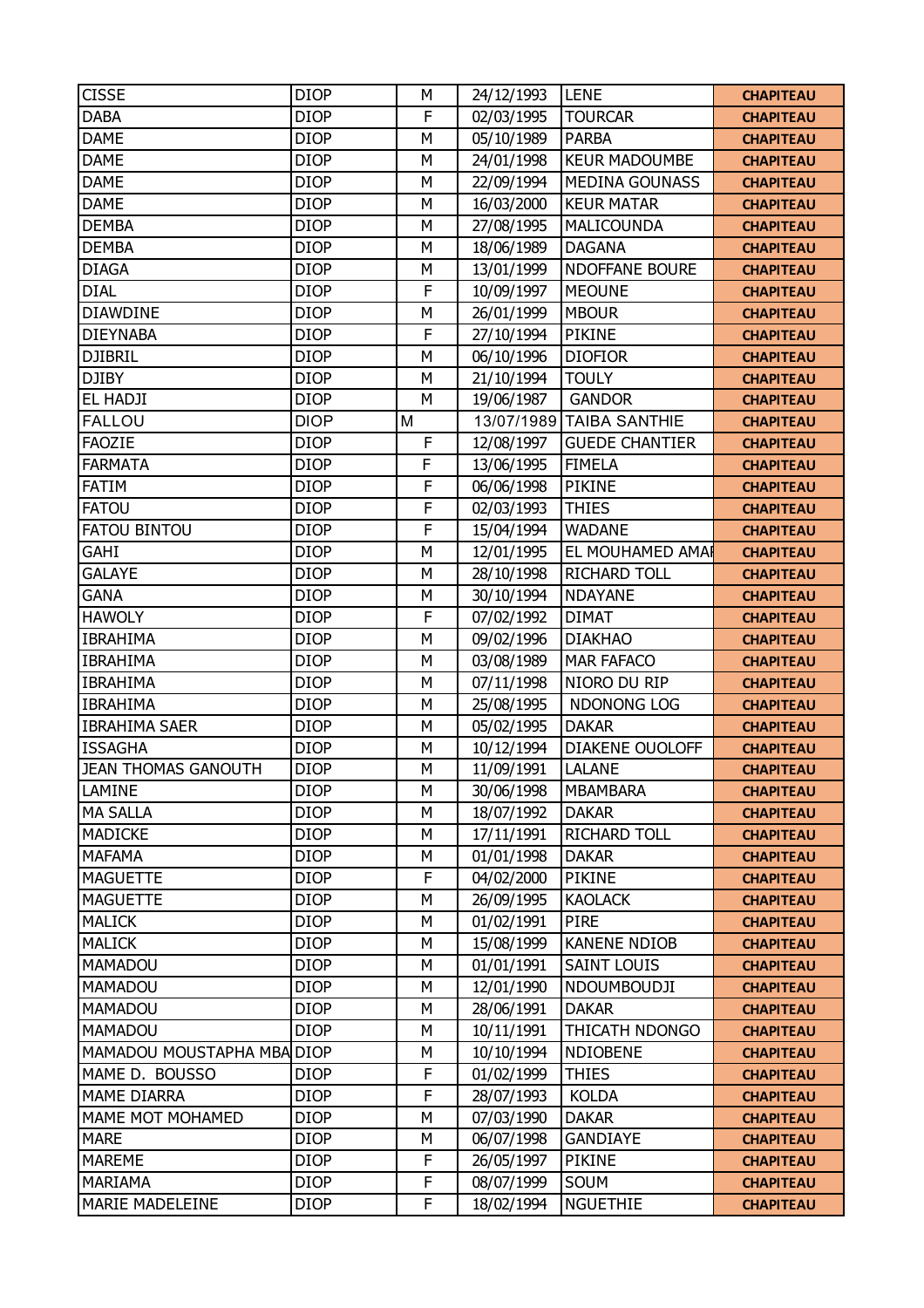| <b>MARIETOU</b>         | <b>DIOP</b> | F | 13/10/2000 | <b>PIKINE</b>           | <b>CHAPITEAU</b> |
|-------------------------|-------------|---|------------|-------------------------|------------------|
| <b>MASSAER</b>          | <b>DIOP</b> | M |            | 10/06/1996 TAIBA MBAYE  | <b>CHAPITEAU</b> |
| <b>MATY</b>             | <b>DIOP</b> | F | 10/10/1994 | WARDIAKHAL              | <b>CHAPITEAU</b> |
| <b>MBAYE</b>            | <b>DIOP</b> | М | 20/08/1995 | <b>SAKAL</b>            | <b>CHAPITEAU</b> |
| <b>MBAYE</b>            | <b>DIOP</b> | M | 11/02/1991 | <b>KAFFRINE</b>         | <b>CHAPITEAU</b> |
| <b>MBAYE</b>            | <b>DIOP</b> | M | 11/02/1991 | <b>KAFFRINE</b>         | <b>CHAPITEAU</b> |
| <b>MODOU</b>            | <b>DIOP</b> | M | 20/09/1987 | MBIRKIFANE              | <b>CHAPITEAU</b> |
| <b>MODOU NDIAYE</b>     | <b>DIOP</b> | M | 14/02/1996 | <b>KEUR MADY YACINE</b> | <b>CHAPITEAU</b> |
| <b>MOMAR</b>            | <b>DIOP</b> | M | 12/09/1999 | <b>SAINT LOUIS</b>      | <b>CHAPITEAU</b> |
| <b>MOR</b>              | <b>DIOP</b> | М | 25/11/1996 | <b>NGUEKOKH</b>         | <b>CHAPITEAU</b> |
| MOUHAMADOU OUMAR        | <b>DIOP</b> | M | 16/09/1999 | <b>MBAO</b>             | <b>CHAPITEAU</b> |
| <b>MOUHAMED</b>         | <b>DIOP</b> | M | 23/11/1998 | PARCELLES ASSAINI       | <b>CHAPITEAU</b> |
| <b>MOUSSA</b>           | <b>DIOP</b> | M | 07/01/1993 | <b>NDOFFANE</b>         | <b>CHAPITEAU</b> |
| <b>MOUSSA</b>           | <b>DIOP</b> | M | 18/04/1996 | <b>RUFISQUE</b>         | <b>CHAPITEAU</b> |
| <b>MOUSTAPHA</b>        | <b>DIOP</b> | М | 26/07/1986 | <b>DAKAR</b>            | <b>CHAPITEAU</b> |
| <b>NAFI</b>             | <b>DIOP</b> | F | 06/01/1994 | <b>SAINT LOUIS</b>      | <b>CHAPITEAU</b> |
| <b>NDEYE</b>            | <b>DIOP</b> | F | 07/08/1997 | LOULY SINDIANE          | <b>CHAPITEAU</b> |
| <b>NDEYE FATOU</b>      | <b>DIOP</b> | F | 26/06/1992 | <b>THIES</b>            | <b>CHAPITEAU</b> |
| <b>NDEYE KHADY</b>      | <b>DIOP</b> | F | 22/07/1997 | YEUMBEUL                | <b>CHAPITEAU</b> |
| <b>NDEYE KHADY</b>      | <b>DIOP</b> | F | 21/02/1992 | NDORONG LOG             | <b>CHAPITEAU</b> |
| <b>NDEYE MAREME</b>     | <b>DIOP</b> | F | 27/12/1991 | <b>THIES</b>            | <b>CHAPITEAU</b> |
| <b>NDEYE PENDA</b>      | <b>DIOP</b> | F | 20/10/1988 | <b>PIKINE</b>           | <b>CHAPITEAU</b> |
| <b>NDEYE SOKHNA</b>     | <b>DIOP</b> | F | 29/08/1997 | <b>MBEDIENE</b>         | <b>CHAPITEAU</b> |
| <b>NOGOYE</b>           | <b>DIOP</b> | F | 04/04/1994 | PIDJI                   | <b>CHAPITEAU</b> |
| NOGOYE MBAYE            | <b>DIOP</b> | F | 02/01/2000 | <b>MBOUR</b>            | <b>CHAPITEAU</b> |
| <b>OUMAR</b>            | <b>DIOP</b> | M | 17/12/1999 | <b>THIES</b>            | <b>CHAPITEAU</b> |
| <b>OUMAR</b>            | <b>DIOP</b> | M | 04/02/1987 | <b>PIKINE</b>           | <b>CHAPITEAU</b> |
| <b>OUMOU DICKO</b>      | <b>DIOP</b> | F | 29/03/1983 | SAINT-LOUIS             | <b>CHAPITEAU</b> |
| <b>OUMOUR</b>           | <b>DIOP</b> | F | 18/04/1997 | YEUMBEUL                | <b>CHAPITEAU</b> |
| <b>OUSMANE</b>          | <b>DIOP</b> | М | 05/06/1985 | <b>DIAMAGUENE</b>       | <b>CHAPITEAU</b> |
| OUSSEYNOU               | <b>DIOP</b> | М | 02/11/1996 | <b>MBOUROKH</b>         | <b>CHAPITEAU</b> |
| PAPA AMADOU             | <b>DIOP</b> | M | 17/06/1990 | <b>DAGANA</b>           | <b>CHAPITEAU</b> |
| <b>PENDA</b>            | <b>DIOP</b> | F | 11/10/1993 | <b>KAOLACK</b>          | <b>CHAPITEAU</b> |
| <b>ROKHAYA</b>          | <b>DIOP</b> | F | 19/09/1997 | <b>DAKAR</b>            | <b>CHAPITEAU</b> |
| <b>SALIF</b>            | <b>DIOP</b> | М | 17/05/1986 | <b>PIKINE</b>           | <b>CHAPITEAU</b> |
| <b>SAMBA</b>            | <b>DIOP</b> | М | 20/06/1997 | <b>THIÈS</b>            | <b>CHAPITEAU</b> |
| <b>SAMBA FARY LECOR</b> | <b>DIOP</b> | М | 21/03/1997 | <b>THIES</b>            | <b>CHAPITEAU</b> |
| SASSY                   | <b>DIOP</b> | M | 10/01/1996 | <b>DAGA DAOUR</b>       | <b>CHAPITEAU</b> |
| <b>SERIGNE</b>          | <b>DIOP</b> | М | 16/09/1994 | <b>NGHASS</b>           | <b>CHAPITEAU</b> |
| SERIGNE SALIOU          | <b>DIOP</b> | М | 03/10/1990 | <b>MBOUR</b>            | <b>CHAPITEAU</b> |
| SEYDINA MOUHAMED        | <b>DIOP</b> | M | 17/03/2000 |                         | <b>CHAPITEAU</b> |
| <b>SILEYE</b>           | <b>DIOP</b> | М | 12/04/1989 | <b>LABGAR</b>           | <b>CHAPITEAU</b> |
| <b>SOCE</b>             | <b>DIOP</b> | F | 03/04/2000 | <b>KOLDA</b>            | <b>CHAPITEAU</b> |
| <b>SOKHNA</b>           | <b>DIOP</b> | F | 02/08/1996 | YEUMBEUL                | <b>CHAPITEAU</b> |
| <b>SOKHNA KHADY</b>     | <b>DIOP</b> | F | 11/02/1989 | <b>MEDINA GOUNASS</b>   | <b>CHAPITEAU</b> |
| SOULEYMANE              | <b>DIOP</b> | М | 16/03/1999 | PIKINE                  | <b>CHAPITEAU</b> |
| SOUNKAROU               | <b>DIOP</b> | М | 03/01/1991 | <b>DIOHER</b>           | <b>CHAPITEAU</b> |
| <b>TAPSIR</b>           | <b>DIOP</b> | М | 26/02/1996 | DAKAR HANN DALIFO       | <b>CHAPITEAU</b> |
| <b>TOUTANE</b>          | <b>DIOP</b> | F | 06/06/1990 | <b>RUFISQUE</b>         | <b>CHAPITEAU</b> |
| <b>TOUTY</b>            | <b>DIOP</b> | F | 04/01/1999 | <b>DIAMAGUENE</b>       | <b>CHAPITEAU</b> |
| <b>YABA</b>             | <b>DIOP</b> | М | 16/03/2000 | <b>KEUR YABA DIOP</b>   | <b>CHAPITEAU</b> |
| OUMOU KOURSOUM          | <b>DIOP</b> | F | 14/01/1998 | RICHARD TOLL            | <b>CHAPITEAU</b> |
|                         |             |   |            |                         |                  |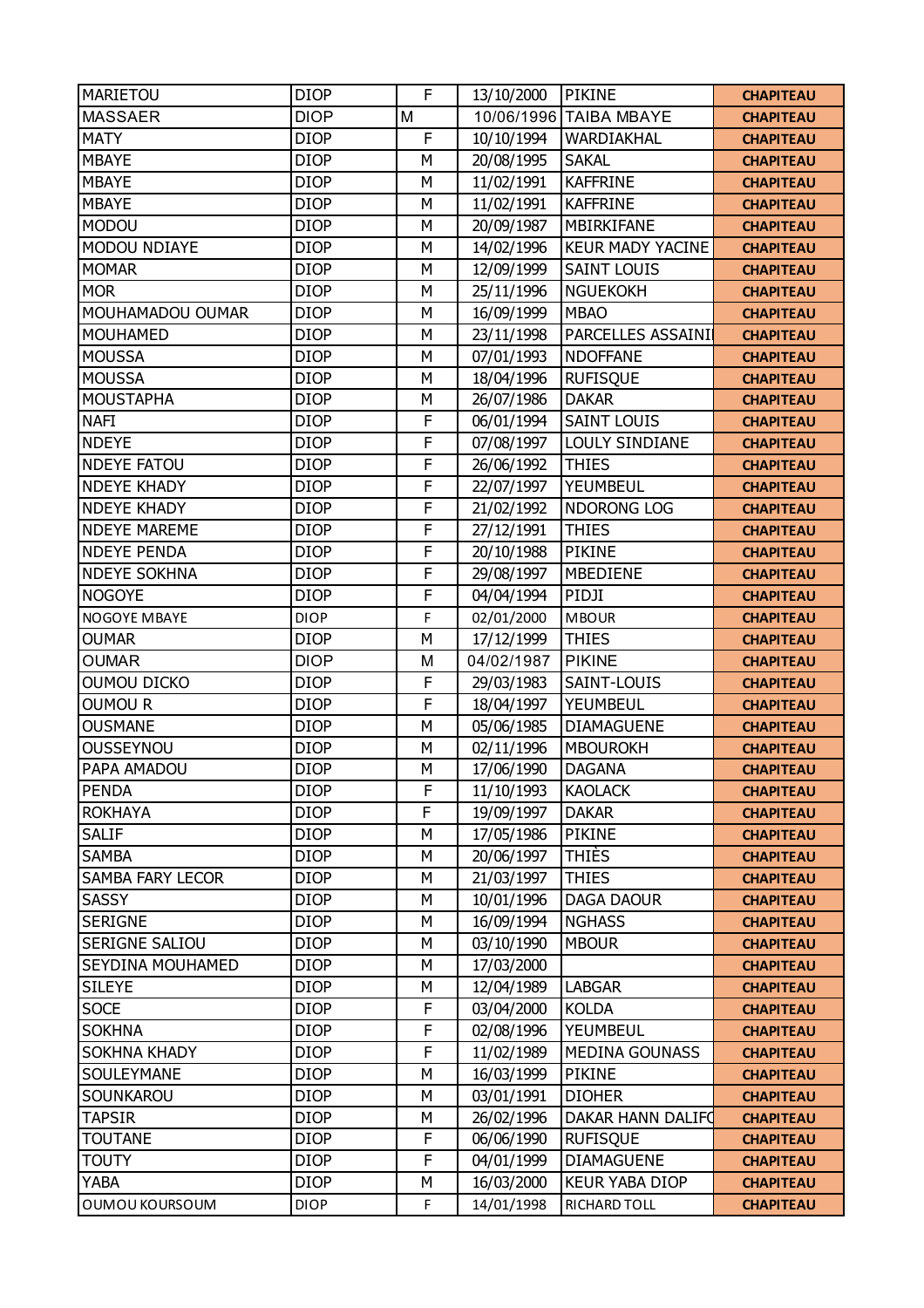| <b>FATOU NIANG</b>   | <b>DIOUCK</b> | F            | 19/03/1998 | <b>SAINT-LOUIS</b>      | <b>CHAPITEAU</b> |
|----------------------|---------------|--------------|------------|-------------------------|------------------|
| <b>ABDOU</b>         | <b>DIOUF</b>  | M            | 03/10/1993 | <b>DIOFIOR</b>          | <b>CHAPITEAU</b> |
| <b>ABDOU</b>         | <b>DIOUF</b>  | M            | 20/02/1998 | <b>KOULOUCK SERERE</b>  | <b>CHAPITEAU</b> |
| <b>ABDOU</b>         | <b>DIOUF</b>  | M            | 12/01/1999 | <b>MALEM HODAR</b>      | <b>CHAPITEAU</b> |
| <b>ABDOU</b>         | <b>DIOUF</b>  | M            | 08/01/1995 | <b>LAKHAR</b>           | <b>CHAPITEAU</b> |
| <b>ABDOU AZIZ</b>    | <b>DIOUF</b>  | M            | 10/04/1996 | NDOFFANE COLY           | <b>CHAPITEAU</b> |
| ABDOU KARIM          | <b>DIOUF</b>  | M            | 11/11/1986 | <b>BARGNY</b>           | <b>CHAPITEAU</b> |
| <b>ABDOUL AZIZ</b>   | <b>DIOUF</b>  | M            | 15/04/1994 | <b>DIAMAGUENE</b>       | <b>CHAPITEAU</b> |
| <b>ABDOULAYE</b>     | <b>DIOUF</b>  | M            | 13/01/1999 | <b>THIES</b>            | <b>CHAPITEAU</b> |
| <b>ABDOULAYE</b>     | <b>DIOUF</b>  | M            | 18/05/1988 | <b>THIARE</b>           | <b>CHAPITEAU</b> |
| <b>ABDOULAYE</b>     | <b>DIOUF</b>  | M            | 14/09/1994 | <b>NGOHE</b>            | <b>CHAPITEAU</b> |
| <b>ABDOULAYE</b>     | <b>DIOUF</b>  | M            | 01/01/1991 | <b>FATICK</b>           | <b>CHAPITEAU</b> |
| <b>ABLAYE</b>        | <b>DIOUF</b>  | M            | 15/04/1997 | <b>BARISIM</b>          | <b>CHAPITEAU</b> |
| <b>ABLAYE</b>        | <b>DIOUF</b>  | M            | 10/10/1992 | NGANDIAYE               | <b>CHAPITEAU</b> |
| <b>ADAMA</b>         | <b>DIOUF</b>  | $\mathsf{F}$ | 07/10/1996 | <b>DIADIAKH</b>         | <b>CHAPITEAU</b> |
| <b>ADAMA</b>         | <b>DIOUF</b>  | M            | 28/10/1998 | NDIEULBERT1             | <b>CHAPITEAU</b> |
| <b>ADAMA</b>         | <b>DIOUF</b>  | $\mathsf{F}$ | 01/01/1997 | <b>BOULEL</b>           | <b>CHAPITEAU</b> |
| <b>ADAMA</b>         | <b>DIOUF</b>  | M            | 06/01/1994 | <b>MBAM</b>             | <b>CHAPITEAU</b> |
| <b>ADAMA</b>         | <b>DIOUF</b>  | F            | 08/10/1999 | <b>KHAOUL GODAGUEN</b>  | <b>CHAPITEAU</b> |
| <b>ADIOMA</b>        | <b>DIOUF</b>  | M            | 12/03/1997 | <b>NDONDOL SESSENE</b>  | <b>CHAPITEAU</b> |
| <b>AISSATOU</b>      | <b>DIOUF</b>  | $\mathsf F$  | 03/02/1996 | <b>DIAMSIRA</b>         | <b>CHAPITEAU</b> |
| <b>AISSATOU</b>      | <b>DIOUF</b>  | $\mathsf{F}$ | 05/02/1999 | <b>SOUKHEME</b>         | <b>CHAPITEAU</b> |
| <b>ALEXANDRE</b>     | <b>DIOUF</b>  | M            | 08/02/1991 | <b>BOOF LOULOUM</b>     | <b>CHAPITEAU</b> |
| ALIOU                | <b>DIOUF</b>  | M            | 15/02/1998 | <b>SANGUE</b>           | <b>CHAPITEAU</b> |
| ALIOU                | <b>DIOUF</b>  | M            | 05/01/1991 | <b>KHALAMBASSE</b>      | <b>CHAPITEAU</b> |
| ALIOU                | <b>DIOUF</b>  | M            | 10/03/1991 | YEUMBEUL                | <b>CHAPITEAU</b> |
| <b>ALIOU BADARA</b>  | <b>DIOUF</b>  | M            | 05/12/1995 | <b>DOUDAME</b>          | <b>CHAPITEAU</b> |
| <b>ALIOU NDAO</b>    | <b>DIOUF</b>  | M            | 20/01/1997 | <b>DIAKHAO</b>          | <b>CHAPITEAU</b> |
| <b>ALIOUNE</b>       | <b>DIOUF</b>  | M            | 30/03/1994 | <b>DIAMAGUENE 1 GAN</b> | <b>CHAPITEAU</b> |
| <b>ALPHA</b>         | <b>DIOUF</b>  | M            | 20/09/1986 | <b>GUÉDIAWAYE</b>       | <b>CHAPITEAU</b> |
| <b>AMAD</b>          | <b>DIOUF</b>  | M            | 10/02/1984 | <b>NG DIARAF</b>        | <b>CHAPITEAU</b> |
| AMAD                 | <b>DIOUF</b>  | M            | 17/03/1998 | <b>GODAGUENE</b>        | <b>CHAPITEAU</b> |
| AMADE                | <b>DIOUF</b>  | M            | 10/02/1984 | <b>BIBANE</b>           | <b>CHAPITEAU</b> |
| <b>AMADOU</b>        | <b>DIOUF</b>  | M            | 07/01/1992 | <b>MBOUR</b>            | <b>CHAPITEAU</b> |
| <b>AMADOU</b>        | <b>DIOUF</b>  | M            | 14/03/1990 | <b>KOUTAL</b>           | <b>CHAPITEAU</b> |
| AMADOU TIDIANE       | <b>DIOUF</b>  | M            | 24/06/1987 | MADINA KOKOUM           | <b>CHAPITEAU</b> |
| AMADY YANDÉ          | <b>DIOUF</b>  | M            | 06/07/1996 | SOMB                    | <b>CHAPITEAU</b> |
| <b>AMATH</b>         | <b>DIOUF</b>  | M            | 06/05/1999 | <b>GOUDEME</b>          | <b>CHAPITEAU</b> |
| <b>AMATH</b>         | <b>DIOUF</b>  | M            | 05/03/1995 | <b>GANDIAYE</b>         | <b>CHAPITEAU</b> |
| AMATH BABOU          | <b>DIOUF</b>  | M            | 25/07/1997 | <b>FATICK</b>           | <b>CHAPITEAU</b> |
| AMI                  | <b>DIOUF</b>  | F            | 21/11/1993 | <b>KAOLACK</b>          | <b>CHAPITEAU</b> |
| <b>AMINATA CISSE</b> | <b>DIOUF</b>  | $\mathsf F$  | 25/10/1987 | <b>THIES</b>            | <b>CHAPITEAU</b> |
| <b>AMSATOU</b>       | <b>DIOUF</b>  | F            | 10/08/1996 | WARDIAKHAL              | <b>CHAPITEAU</b> |
| AMY                  | <b>DIOUF</b>  | $\mathsf{F}$ | 25/09/1993 | SOUM                    | <b>CHAPITEAU</b> |
| <b>ARONA</b>         | <b>DIOUF</b>  | M            | 08/06/1994 | <b>TOULY</b>            | <b>CHAPITEAU</b> |
| <b>ASSANE</b>        | <b>DIOUF</b>  | M            | 14/02/1990 | <b>MBOULOUM</b>         | <b>CHAPITEAU</b> |
| <b>ASTOU</b>         | <b>DIOUF</b>  | F            | 03/03/1996 | <b>BAMBEY</b>           | <b>CHAPITEAU</b> |
| <b>AWA</b>           | <b>DIOUF</b>  | $\mathsf F$  | 03/02/1991 | <b>KAOLACK</b>          | <b>CHAPITEAU</b> |
| <b>AWA</b>           | <b>DIOUF</b>  | F            | 26/08/1990 | <b>DAKAR</b>            | <b>CHAPITEAU</b> |
| <b>AWA</b>           | <b>DIOUF</b>  | $\mathsf{F}$ | 05/06/1995 | <b>KAOLACK</b>          | <b>CHAPITEAU</b> |
| <b>BABACAR</b>       | <b>DIOUF</b>  | M            | 05/03/1993 | <b>TANGUISS</b>         | <b>CHAPITEAU</b> |
| <b>BABACAR</b>       | <b>DIOUF</b>  | М            | 20/07/1988 | <b>PIKINE</b>           | <b>CHAPITEAU</b> |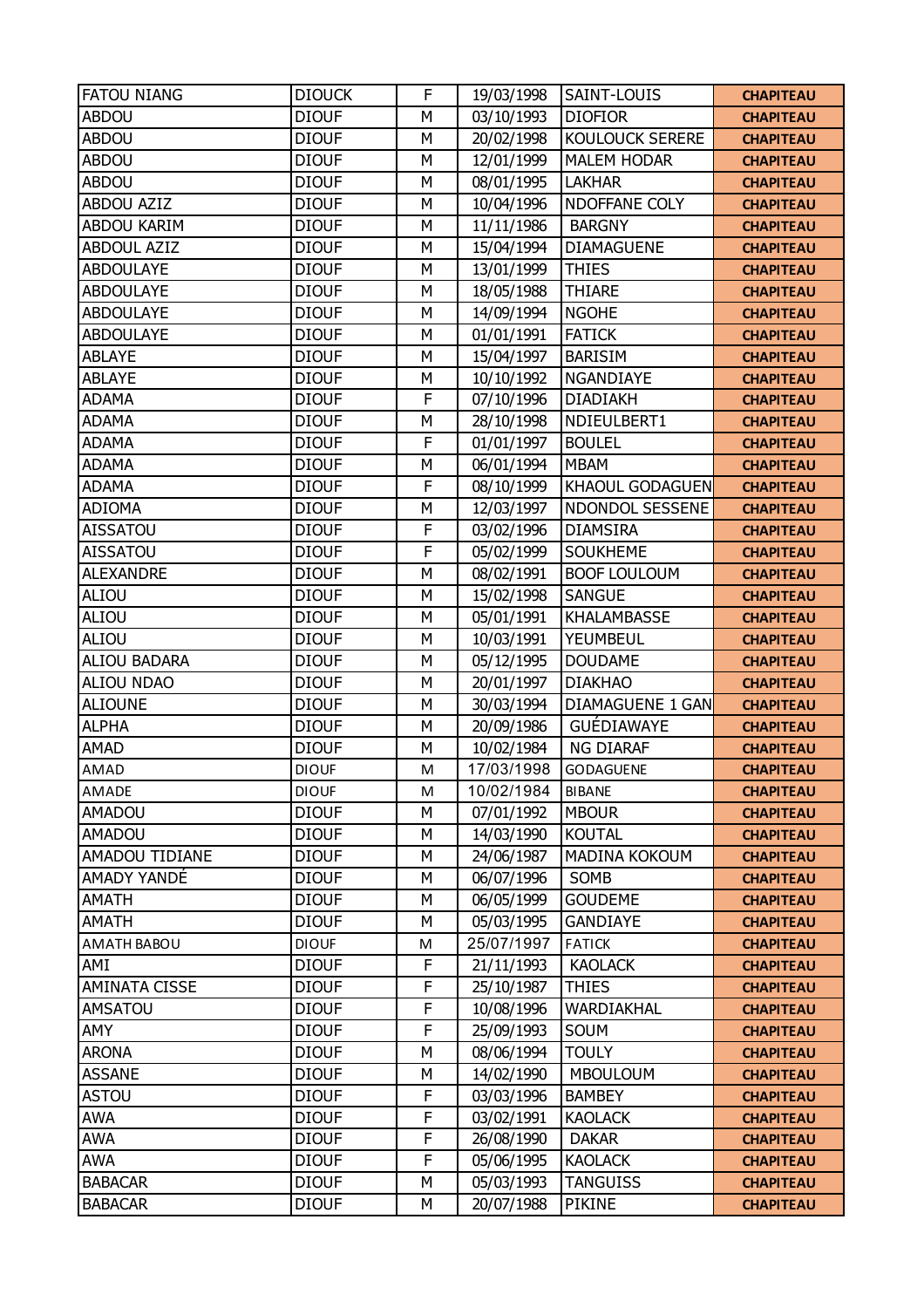| <b>BABACAR</b>           | <b>DIOUF</b> | M | 18/11/1992  | SANGHAIE              | <b>CHAPITEAU</b> |
|--------------------------|--------------|---|-------------|-----------------------|------------------|
| <b>BABACAR</b>           | <b>DIOUF</b> | M | 15/06/1998  | <b>DIADIEL</b>        | <b>CHAPITEAU</b> |
| <b>BABACAR</b>           | <b>DIOUF</b> | M | 08/04/1992  | SOMB                  | <b>CHAPITEAU</b> |
| <b>BABACAR CHERIF</b>    | <b>DIOUF</b> | M | 05/01/1999  | <b>NIAKHAR</b>        | <b>CHAPITEAU</b> |
| <b>BABACAR DIOMBO</b>    | <b>DIOUF</b> | M | 19/02/1995  | YAYEME                | <b>CHAPITEAU</b> |
| <b>BABACAR NGOR</b>      | <b>DIOUF</b> | M | 13/06/1994  | <b>FOUNDIOUGNE</b>    | <b>CHAPITEAU</b> |
| <b>BABOU</b>             | <b>DIOUF</b> | M | 11/05/1994  | <b>FATICK</b>         | <b>CHAPITEAU</b> |
| <b>BABOU</b>             | <b>DIOUF</b> | M | 01/001/1995 | <b>FATICK</b>         | <b>CHAPITEAU</b> |
| <b>BASSIROU</b>          | <b>DIOUF</b> | M | 28/09/1998  | NDIOULBETH            | <b>CHAPITEAU</b> |
| <b>BASSIROU</b>          | <b>DIOUF</b> | M | 18/02/1997  | <b>SENGHOR</b>        | <b>CHAPITEAU</b> |
| <b>BAYE</b>              | <b>DIOUF</b> | M | 10/03/1997  | <b>BATAMAR</b>        | <b>CHAPITEAU</b> |
| <b>BENOIT</b>            | <b>DIOUF</b> | M | 10/02/1993  | <b>FAYIL</b>          | <b>CHAPITEAU</b> |
| <b>BENOIT OUSMANE</b>    | <b>DIOUF</b> | M | 22/01/1991  | <b>DIOURBEL</b>       | <b>CHAPITEAU</b> |
| <b>BIRAME</b>            | <b>DIOUF</b> | M | 30/10/1996  | <b>NGOUYE</b>         | <b>CHAPITEAU</b> |
| <b>BIRAME</b>            | <b>DIOUF</b> | M | 07/09/1997  | <b>DJILOR</b>         | <b>CHAPITEAU</b> |
| <b>BOUBACAR</b>          | <b>DIOUF</b> | M | 10/06/1999  | <b>DIAOULE</b>        | <b>CHAPITEAU</b> |
| <b>BOUCAR KORY</b>       | <b>DIOUF</b> | M | 30/08/2000  | <b>MBASSIS</b>        | <b>CHAPITEAU</b> |
| <b>BOURE</b>             | <b>DIOUF</b> | M | 21/07/2000  | <b>MAKA KAHOURE</b>   | <b>CHAPITEAU</b> |
| <b>CHEIKH</b>            | <b>DIOUF</b> | M | 10/01/1993  | <b>GAGNICK MACK</b>   | <b>CHAPITEAU</b> |
| <b>CHEIKH</b>            | <b>DIOUF</b> | M | 23/04/1998  | <b>BOTIL NDONE</b>    | <b>CHAPITEAU</b> |
| <b>CLARISSE DIBOR</b>    | <b>DIOUF</b> | F | 04/04/2000  | <b>SANGHARE</b>       | <b>CHAPITEAU</b> |
| <b>COUMBA</b>            | <b>DIOUF</b> | F | 19/07/1999  | <b>NDIANDA</b>        | <b>CHAPITEAU</b> |
| <b>COUMBA</b>            | <b>DIOUF</b> | M | 17/05/1998  | <b>GOUDEM SIDY</b>    | <b>CHAPITEAU</b> |
| <b>COUMBA MAMECOR</b>    | <b>DIOUF</b> | F | 10/03/1993  | NDIOULBETH            | <b>CHAPITEAU</b> |
| <b>DABA</b>              | <b>DIOUF</b> | F | 10/06/1998  | <b>DIOUROUP</b>       | <b>CHAPITEAU</b> |
| <b>DABA</b>              | <b>DIOUF</b> | F | 08/11/1990  | <b>TIVAOUANE</b>      | <b>CHAPITEAU</b> |
| <b>DAOUDA</b>            | <b>DIOUF</b> | M | 04/04/1996  | NIORO DU RIP          | <b>CHAPITEAU</b> |
| <b>DAOUDA</b>            | <b>DIOUF</b> | M | 05/04/1993  | <b>FATICK</b>         | <b>CHAPITEAU</b> |
| <b>DAOUDA</b>            | <b>DIOUF</b> | M | 30/06/1999  | NDIEMOU               | <b>CHAPITEAU</b> |
| <b>DETHIE</b>            | <b>DIOUF</b> | M | 25/08/1997  | <b>NDIDOR</b>         | <b>CHAPITEAU</b> |
| <b>DIAGA</b>             | <b>DIOUF</b> | M | 06/04/1996  | <b>NGOTHIE</b>        | <b>CHAPITEAU</b> |
| <b>DIAGA</b>             | <b>DIOUF</b> | M | 04/05/1999  | NGOKHE NDOFFONG       | <b>CHAPITEAU</b> |
| <b>DIEGANE</b>           | <b>DIOUF</b> | М | 02/06/1996  | <b>NIAKHAR</b>        | <b>CHAPITEAU</b> |
| <b>DIENE</b>             | <b>DIOUF</b> | M | 01/01/2000  | <b>FATICK</b>         | <b>CHAPITEAU</b> |
| <b>DIOGOYE</b>           | <b>DIOUF</b> | M | 04/05/1997  | <b>NOBANDANE</b>      | <b>CHAPITEAU</b> |
| <b>DIOMAYE</b>           | <b>DIOUF</b> | М | 25/07/1994  | <b>DACK</b>           | <b>CHAPITEAU</b> |
| DIOUMA AGATH             | <b>DIOUF</b> | F | 12/03/1997  | <b>DIOFIOR</b>        | <b>CHAPITEAU</b> |
| <b>DJIBRIL</b>           | <b>DIOUF</b> | M | 10/02/1994  | <b>GUEDIAWAYE</b>     | <b>CHAPITEAU</b> |
| <b>DJIDE</b>             | <b>DIOUF</b> | F | 18/05/1988  | <b>VELOR SERERE</b>   | <b>CHAPITEAU</b> |
| EL HADJI                 | <b>DIOUF</b> | М | 20/01/1997  | <b>MBALLING</b>       | <b>CHAPITEAU</b> |
| EL HADJI MAMADOU         | <b>DIOUF</b> | M | 13/09/1993  | <b>MBELLOU GUITH</b>  | <b>CHAPITEAU</b> |
| ELHADJI COLY             | <b>DIOUF</b> | M | 23/08/1998  | <b>NDORONG SERERE</b> |                  |
| ELHADJI DEMBA            | <b>DIOUF</b> | М |             | THIANDENE             | <b>CHAPITEAU</b> |
| EMIL                     |              | M | 22/02/1995  |                       | <b>CHAPITEAU</b> |
|                          | <b>DIOUF</b> |   | 25/05/1994  | DIOLOFIRA SERERE      | <b>CHAPITEAU</b> |
| <b>EMMANUEL DIOGOYE</b>  | <b>DIOUF</b> | M | 05/01/1997  | GANDIGAL              | <b>CHAPITEAU</b> |
| <b>ERNEST DJIRE</b>      | <b>DIOUF</b> | М | 01/03/1993  | THIADIAYE             | <b>CHAPITEAU</b> |
| <b>ERNEST RENE</b>       | <b>DIOUF</b> | M | 18/11/1999  | <b>LOUL SESSENE</b>   | <b>CHAPITEAU</b> |
| <b>FARBA</b>             | <b>DIOUF</b> | М | 23/07/1998  | <b>MALIKA</b>         | <b>CHAPITEAU</b> |
| <b>FATOU BINETA</b>      | <b>DIOUF</b> | F | 06/08/1992  | <b>BICOLE</b>         | <b>CHAPITEAU</b> |
| <b>GABRIEL LAT DEMBA</b> | <b>DIOUF</b> | M | 29/12/1993  | <b>DAKAR</b>          | <b>CHAPITEAU</b> |
| <b>GALANDOU</b>          | <b>DIOUF</b> | М | 10/02/1992  | <b>THIES</b>          | <b>CHAPITEAU</b> |
| <b>GNILANE</b>           | <b>DIOUF</b> | F | 10/12/1999  | <b>FOUNDIOUGNE</b>    | <b>CHAPITEAU</b> |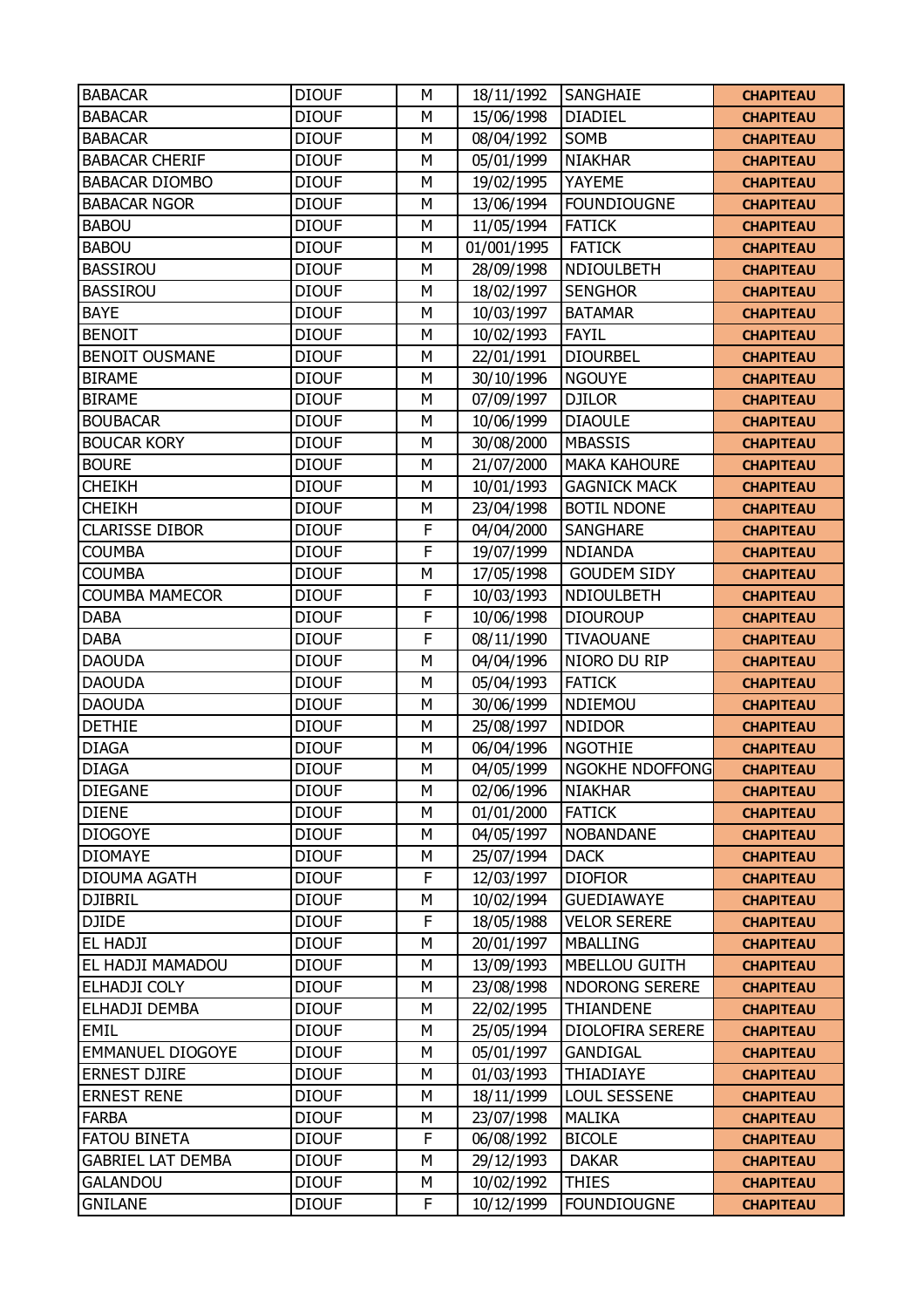| <b>GORGUI</b>            | <b>DIOUF</b> | M | 17/03/1993 | <b>NGOTHIE</b>         | <b>CHAPITEAU</b> |
|--------------------------|--------------|---|------------|------------------------|------------------|
| <b>IBRAHIMA</b>          | <b>DIOUF</b> | M | 10/01/1997 | <b>KAOLACK</b>         | <b>CHAPITEAU</b> |
| <b>IBRAHIMA</b>          | <b>DIOUF</b> | M | 08/05/1998 | SANGHAIE               | <b>CHAPITEAU</b> |
| <b>IBRAHIMA</b>          | <b>DIOUF</b> | M | 28/11/1991 | <b>DIAMAGUENE</b>      | <b>CHAPITEAU</b> |
| <b>IBRAHIMA</b>          | <b>DIOUF</b> | M | 04/06/1995 | <b>NDOSS MBADIOCK</b>  | <b>CHAPITEAU</b> |
| <b>IBRAHIMA</b>          | <b>DIOUF</b> | M | 28/12/1996 | THIADIAYE              | <b>CHAPITEAU</b> |
| <b>IBRAHIMA</b>          | <b>DIOUF</b> | M | 20/12/1998 | <b>KAOLACK</b>         | <b>CHAPITEAU</b> |
| <b>IBRAHIMA</b>          | <b>DIOUF</b> | M | 14/02/1992 | <b>LOUMBEL SAYE</b>    | <b>CHAPITEAU</b> |
| <b>IBRAHIMA</b>          | <b>DIOUF</b> | M | 18/02/1993 | <b>FATICK</b>          | <b>CHAPITEAU</b> |
| <b>IBRAHIMA</b>          | <b>DIOUF</b> | M | 01/01/1998 | <b>THICKY</b>          | <b>CHAPITEAU</b> |
| <b>IBRAHIMA</b>          | <b>DIOUF</b> | M | 01/01/1993 | <b>BOLY</b>            | <b>CHAPITEAU</b> |
| <b>IBRAHIMA</b>          | <b>DIOUF</b> | M | 18/07/1996 | <b>NGOUYE</b>          | <b>CHAPITEAU</b> |
| <b>IBRAHIMA</b>          | <b>DIOUF</b> | M | 05/10/1989 | <b>NIAKHAR</b>         | <b>CHAPITEAU</b> |
| <b>IBRAHIMA CHEIKHOU</b> | <b>DIOUF</b> | M | 06/02/1993 | <b>RAO</b>             | <b>CHAPITEAU</b> |
| <b>IBRAHIMA MBOW</b>     | <b>DIOUF</b> | M | 15/03/1997 | <b>KAFFRINE</b>        | <b>CHAPITEAU</b> |
| <b>INSA</b>              | <b>DIOUF</b> | M | 19/03/1990 | <b>DAGA NGUIDALDY</b>  | <b>CHAPITEAU</b> |
| <b>JEAN MARIE DIAGA</b>  | <b>DIOUF</b> | M | 08/01/1999 | NGOHE NDOFFONGO        | <b>CHAPITEAU</b> |
| <b>JEAN PAUL</b>         | <b>DIOUF</b> | M | 11/01/1993 | <b>MBASSIS</b>         | <b>CHAPITEAU</b> |
| JEAN PIERRE DIOGOYE      | <b>DIOUF</b> | M | 14/01/1998 | <b>DIOUROUP</b>        | <b>CHAPITEAU</b> |
| <b>JULES NGOR</b>        | <b>DIOUF</b> | M | 28/06/1997 | NGOHE POFFINE          | <b>CHAPITEAU</b> |
| <b>KABIR</b>             | <b>DIOUF</b> | M | 16/06/1995 | <b>GAGNICK KHODJIL</b> | <b>CHAPITEAU</b> |
| <b>KHADY</b>             | <b>DIOUF</b> | F | 18/05/1999 | <b>NOBANDANE</b>       | <b>CHAPITEAU</b> |
| <b>KHADY FATOU</b>       | <b>DIOUF</b> | F | 29/03/1992 | <b>MBASSIS</b>         | <b>CHAPITEAU</b> |
| <b>LAITY ALASSANE</b>    | <b>DIOUF</b> | M | 15/06/1990 | <b>KAOLACK</b>         | <b>CHAPITEAU</b> |
| LATYR                    | <b>DIOUF</b> | M | 20/02/1996 | <b>NDIDOR</b>          | <b>CHAPITEAU</b> |
| LATYR                    | <b>DIOUF</b> | M | 10/02/2000 | <b>BIBANE</b>          | <b>CHAPITEAU</b> |
| <b>LEON WALY</b>         | <b>DIOUF</b> | M | 10/02/1995 | SOBEME                 | <b>CHAPITEAU</b> |
| <b>MAISSA</b>            | <b>DIOUF</b> | M | 09/02/1995 | <b>GANDIAYE</b>        | <b>CHAPITEAU</b> |
| <b>MALICK</b>            | <b>DIOUF</b> | M | 01/01/1993 | <b>NIAKHAR</b>         | <b>CHAPITEAU</b> |
| <b>MALICK</b>            | <b>DIOUF</b> | M | 12/05/1996 | <b>FAYIL</b>           | <b>CHAPITEAU</b> |
| <b>MAMA NGOR</b>         | <b>DIOUF</b> | M | 16/02/1999 | <b>DIOFIOR</b>         | <b>CHAPITEAU</b> |
| MAMADOU                  | <b>DIOUF</b> | M | 03/05/1992 | NDIOULBETH             | <b>CHAPITEAU</b> |
| MAMADOU L GANE           | <b>DIOUF</b> | M | 13/04/1996 | <b>MBADATTE</b>        | <b>CHAPITEAU</b> |
| MAMADOU LEYTI            | <b>DIOUF</b> | M | 12/04/1998 | <b>SOKONE</b>          | <b>CHAPITEAU</b> |
| MAMADOU MOUSTAPHA        | <b>DIOUF</b> | M | 10/01/1998 | <b>FATICK</b>          | <b>CHAPITEAU</b> |
| MAME CHEIKH              | <b>DIOUF</b> | M | 30/01/2000 | <b>LAKHAR</b>          | <b>CHAPITEAU</b> |
| <b>MAME DIALE</b>        | <b>DIOUF</b> | F | 02/01/1900 | <b>NDIEYENE SIRAKH</b> | <b>CHAPITEAU</b> |
| <b>MAME DIENE</b>        | <b>DIOUF</b> | M | 16/01/1999 | <b>NGOUNGOUL</b>       | <b>CHAPITEAU</b> |
| <b>MAME NGOR</b>         | <b>DIOUF</b> | M | 12/03/1993 | <b>NASROU</b>          | <b>CHAPITEAU</b> |
| MAME THIERNO BIRAHIM     | <b>DIOUF</b> | М | 26/11/1996 | <b>NGOTHIE</b>         | <b>CHAPITEAU</b> |
| <b>MANSOR</b>            | <b>DIOUF</b> | M | 10/09/1986 | <b>TOULY</b>           | <b>CHAPITEAU</b> |
| <b>MANSOUR</b>           | <b>DIOUF</b> | М | 16/10/1999 | <b>FARABOUGOU</b>      | <b>CHAPITEAU</b> |
| <b>MARIE</b>             | <b>DIOUF</b> | F | 12/03/1999 | <b>MBOUMA</b>          | <b>CHAPITEAU</b> |
| <b>MARIE NGOUDA</b>      | <b>DIOUF</b> | F | 22/09/1996 | <b>THIOUTIOUNE</b>     | <b>CHAPITEAU</b> |
| <b>MARIEME</b>           | <b>DIOUF</b> | F | 05/01/1985 | POUT DIACK             | <b>CHAPITEAU</b> |
| <b>MASSAMBA</b>          | <b>DIOUF</b> | M | 15/12/1997 | <b>MBALAMSONE</b>      | <b>CHAPITEAU</b> |
| <b>MASSENE</b>           | <b>DIOUF</b> | M | 16/04/1997 | SOMB                   | <b>CHAPITEAU</b> |
| MASSI                    | <b>DIOUF</b> | M | 15/02/1996 | <b>NGUECOKH</b>        | <b>CHAPITEAU</b> |
| <b>MBOUGAR</b>           | <b>DIOUF</b> | M | 21/03/2000 | <b>GAGUE MODY</b>      | <b>CHAPITEAU</b> |
| MICHEL                   | <b>DIOUF</b> | M | 10/01/1993 | <b>FAYIL</b>           | <b>CHAPITEAU</b> |
| <b>MODOU</b>             | <b>DIOUF</b> | M | 11/04/1985 | <b>ZIGUINCHOR</b>      | <b>CHAPITEAU</b> |
| <b>MOHAMED</b>           | <b>DIOUF</b> | М | 21/05/1997 | SAINT-LOUIS            | <b>CHAPITEAU</b> |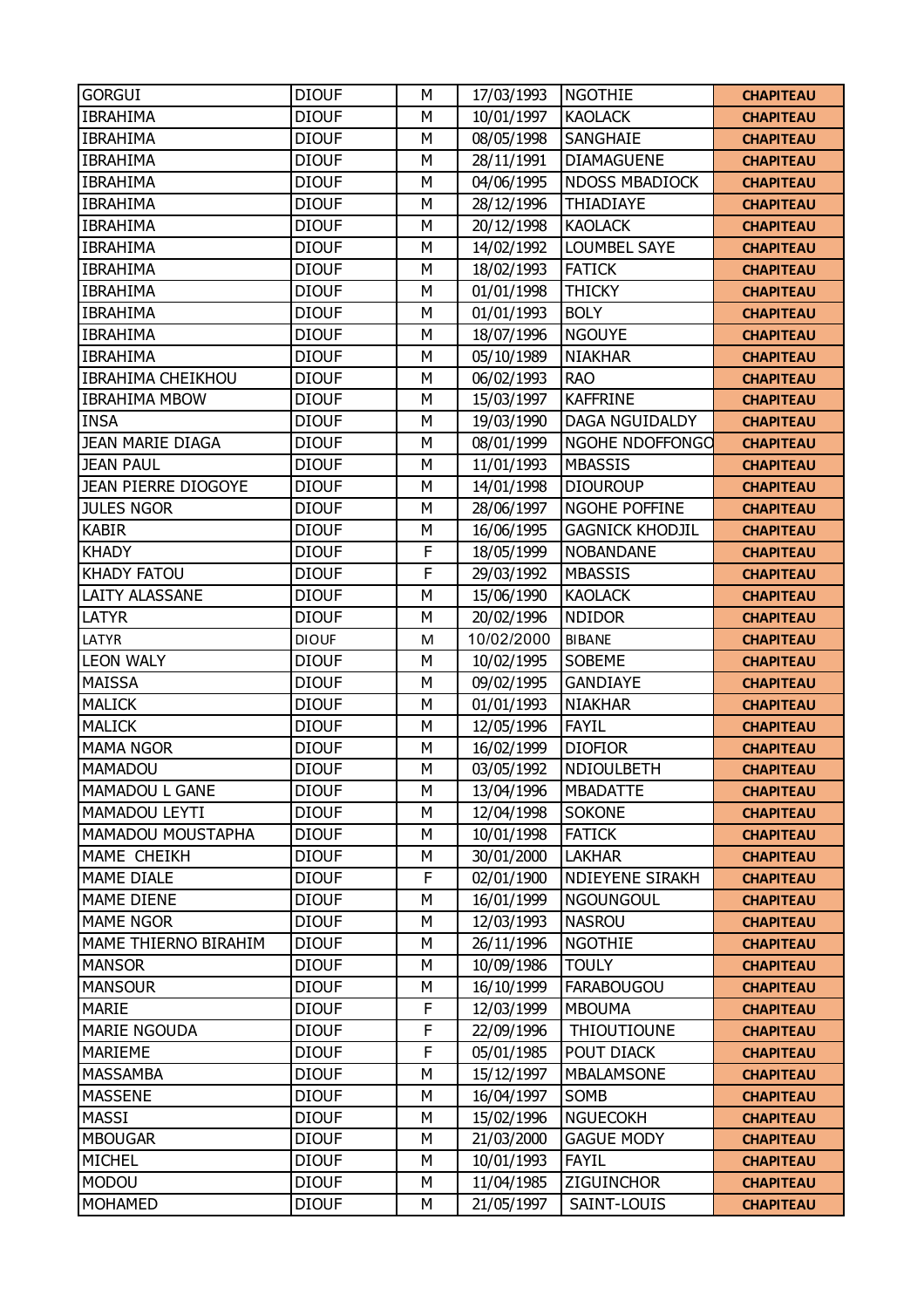| MOUHAMADOU B             | <b>DIOUF</b> | M | 29/08/1993 | <b>GUEDIEWAYE</b>      | <b>CHAPITEAU</b> |
|--------------------------|--------------|---|------------|------------------------|------------------|
| MOUHAMADOU BAMBA         | <b>DIOUF</b> | M | 29/08/1993 | <b>GUEDIAWAYE</b>      | <b>CHAPITEAU</b> |
| <b>MOUHAMED</b>          | <b>DIOUF</b> | M | 06/01/2000 | <b>DJILOR</b>          | <b>CHAPITEAU</b> |
| MOUHAMED MOUSTAPHA       | <b>DIOUF</b> | M | 08/04/2000 | <b>KIRENE</b>          | <b>CHAPITEAU</b> |
| <b>MOUSSA</b>            | <b>DIOUF</b> | M | 07/02/1996 | NDIEMOU                | <b>CHAPITEAU</b> |
| <b>MOUSSA</b>            | <b>DIOUF</b> | M | 28/09/1998 | <b>YEUMBEUL</b>        | <b>CHAPITEAU</b> |
| <b>MOUSSA</b>            | <b>DIOUF</b> | M | 12/08/1998 | <b>KAOLACK</b>         | <b>CHAPITEAU</b> |
| <b>MOUSSA</b>            | <b>DIOUF</b> | M | 22/06/1996 | <b>DIOFIOR</b>         | <b>CHAPITEAU</b> |
| <b>MOUSTAPHA</b>         | <b>DIOUF</b> | M | 20/01/1998 | <b>DIARRERE</b>        | <b>CHAPITEAU</b> |
| <b>NDELLA</b>            | <b>DIOUF</b> | F | 28/07/1998 | <b>LAKHAR</b>          | <b>CHAPITEAU</b> |
| <b>NDENE</b>             | <b>DIOUF</b> | M | 15/10/1998 | MBADAKHOUNE            | <b>CHAPITEAU</b> |
| <b>NDEYE COUMBA</b>      | <b>DIOUF</b> | F | 13/01/1998 | <b>NDIELEME SOUP</b>   | <b>CHAPITEAU</b> |
| <b>NDEYE FANTA</b>       | <b>DIOUF</b> | F | 13/04/1999 | <b>DIOUROUP</b>        | <b>CHAPITEAU</b> |
| <b>NDEYE FATOU</b>       | <b>DIOUF</b> | F | 16/10/1993 | <b>NDIAMBOUR</b>       | <b>CHAPITEAU</b> |
| <b>NDEYE MADJIGUENE</b>  | <b>DIOUF</b> | F | 15/06/1998 | <b>THIES</b>           | <b>CHAPITEAU</b> |
| <b>NDIAO</b>             | <b>DIOUF</b> | M | 27/05/1997 | <b>DIARRERE</b>        | <b>CHAPITEAU</b> |
| <b>NDOFFENE</b>          | <b>DIOUF</b> | M | 01/07/1999 | SAOKOM2                | <b>CHAPITEAU</b> |
| <b>NDONGO</b>            | <b>DIOUF</b> | M | 11/05/1994 | <b>KAOLACK</b>         | <b>CHAPITEAU</b> |
| <b>NGOR</b>              | <b>DIOUF</b> | M | 10/12/1990 | <b>MBOUDAYE SERERE</b> | <b>CHAPITEAU</b> |
| <b>NGOR</b>              | <b>DIOUF</b> | M | 14/1997 À  | <b>MBAM</b>            | <b>CHAPITEAU</b> |
| <b>OMAR</b>              | <b>DIOUF</b> | M | 18/02/1994 | <b>THIES</b>           | <b>CHAPITEAU</b> |
| <b>OMAR</b>              | <b>DIOUF</b> | M | 01/02/1992 | <b>DOUGAR</b>          | <b>CHAPITEAU</b> |
| <b>OMAR</b>              | <b>DIOUF</b> | M | 10/03/2000 | <b>TOCOMACK</b>        | <b>CHAPITEAU</b> |
| <b>OUSMANE</b>           | <b>DIOUF</b> | M | 07/01/1996 | <b>DANTAKHOUNE</b>     | <b>CHAPITEAU</b> |
| <b>OUSMANE</b>           | <b>DIOUF</b> | M | 22/01/1998 | <b>MBOUDAYE</b>        | <b>CHAPITEAU</b> |
| <b>OUSMANE</b>           | <b>DIOUF</b> | M | 20/05/1996 | <b>SOUMBEL</b>         | <b>CHAPITEAU</b> |
| <b>OUSMANE</b>           | <b>DIOUF</b> | M | 09/09/1996 | <b>SOKONE</b>          | <b>CHAPITEAU</b> |
| <b>OUSMANE CORA</b>      | <b>DIOUF</b> | M | 08/07/1999 | NDOFFANE COLY          | <b>CHAPITEAU</b> |
| <b>OUSMANE DANIEL</b>    | <b>DIOUF</b> | M | 02/03/1995 | <b>LOUL SESSENE</b>    | <b>CHAPITEAU</b> |
| <b>OUSSEYNOU DIALANE</b> | <b>DIOUF</b> | M | 01/07/1996 | <b>DIOFIOR</b>         | <b>CHAPITEAU</b> |
| <b>PAPA</b>              | <b>DIOUF</b> | M | 15/07/1998 | <b>THIES</b>           | <b>CHAPITEAU</b> |
| PAPA CHEIKH ND           | <b>DIOUF</b> | M | 06/09/1994 | <b>DIAKHAO</b>         | <b>CHAPITEAU</b> |
| <b>PAPE</b>              | <b>DIOUF</b> | M | 13/05/1999 | <b>LAMARAME</b>        | <b>CHAPITEAU</b> |
| PAPE AIDAR               | <b>DIOUF</b> | M | 17/04/1993 | <b>THIOMBY</b>         | <b>CHAPITEAU</b> |
| PAPE AMADY CISSE         | <b>DIOUF</b> | M | 03/04/1998 | <b>MBAFAYE</b>         | <b>CHAPITEAU</b> |
| PAPE BENJAMIN            | <b>DIOUF</b> | M | 22/02/1999 | PALMARIN NGUETHI       | <b>CHAPITEAU</b> |
| PAPE ISSA                | <b>DIOUF</b> | M | 02/03/1993 | <b>DIOFIOR</b>         | <b>CHAPITEAU</b> |
| PASCAL NDANE             | <b>DIOUF</b> | M | 08/05/1996 | NDIAGAMBA              | <b>CHAPITEAU</b> |
| <b>PIERRE</b>            | <b>DIOUF</b> | M | 24/10/1998 | <b>NDIOL MANGANE</b>   | <b>CHAPITEAU</b> |
| ROKHEYA DABA             | <b>DIOUF</b> | F | 10/01/1988 | <b>TAGDIAM</b>         | <b>CHAPITEAU</b> |
| ROSALIE ABY              | <b>DIOUF</b> | F | 30/09/1994 | <b>NIAKHAR</b>         | <b>CHAPITEAU</b> |
| ROSALIE DABA             | <b>DIOUF</b> | F | 05/04/1996 | <b>DAKAR</b>           | <b>CHAPITEAU</b> |
| <b>SADY</b>              | <b>DIOUF</b> | М | 21/03/1994 | <b>DIOFIOR</b>         | <b>CHAPITEAU</b> |
| <b>SAER</b>              | <b>DIOUF</b> | M | 05/02/1989 | THIADIAYE              | <b>CHAPITEAU</b> |
| <b>SALIF</b>             | <b>DIOUF</b> | M | 23/03/1998 | <b>NDOUBOUKH</b>       | <b>CHAPITEAU</b> |
| SALIOU                   | <b>DIOUF</b> | М | 15/03/1996 | SOB                    | <b>CHAPITEAU</b> |
| SALIOU                   | <b>DIOUF</b> | M | 14/04/1990 | <b>KOUMARE</b>         | <b>CHAPITEAU</b> |
| <b>SALY</b>              | <b>DIOUF</b> | F | 10/03/1992 | <b>BOULEL</b>          | <b>CHAPITEAU</b> |
| <b>SAMBA</b>             | <b>DIOUF</b> | M | 10/03/1994 | <b>KOTHIOKH</b>        | <b>CHAPITEAU</b> |
| <b>SAMBA</b>             | <b>DIOUF</b> | M | 18/02/1995 | <b>SOKONE</b>          | <b>CHAPITEAU</b> |
| SAMBA AISSA              | <b>DIOUF</b> | М | 07/01/1996 | <b>MBAMB</b>           |                  |
|                          |              | F |            |                        | <b>CHAPITEAU</b> |
| SANOU                    | <b>DIOUF</b> |   | 06/10/1995 | <b>PATAR</b>           | <b>CHAPITEAU</b> |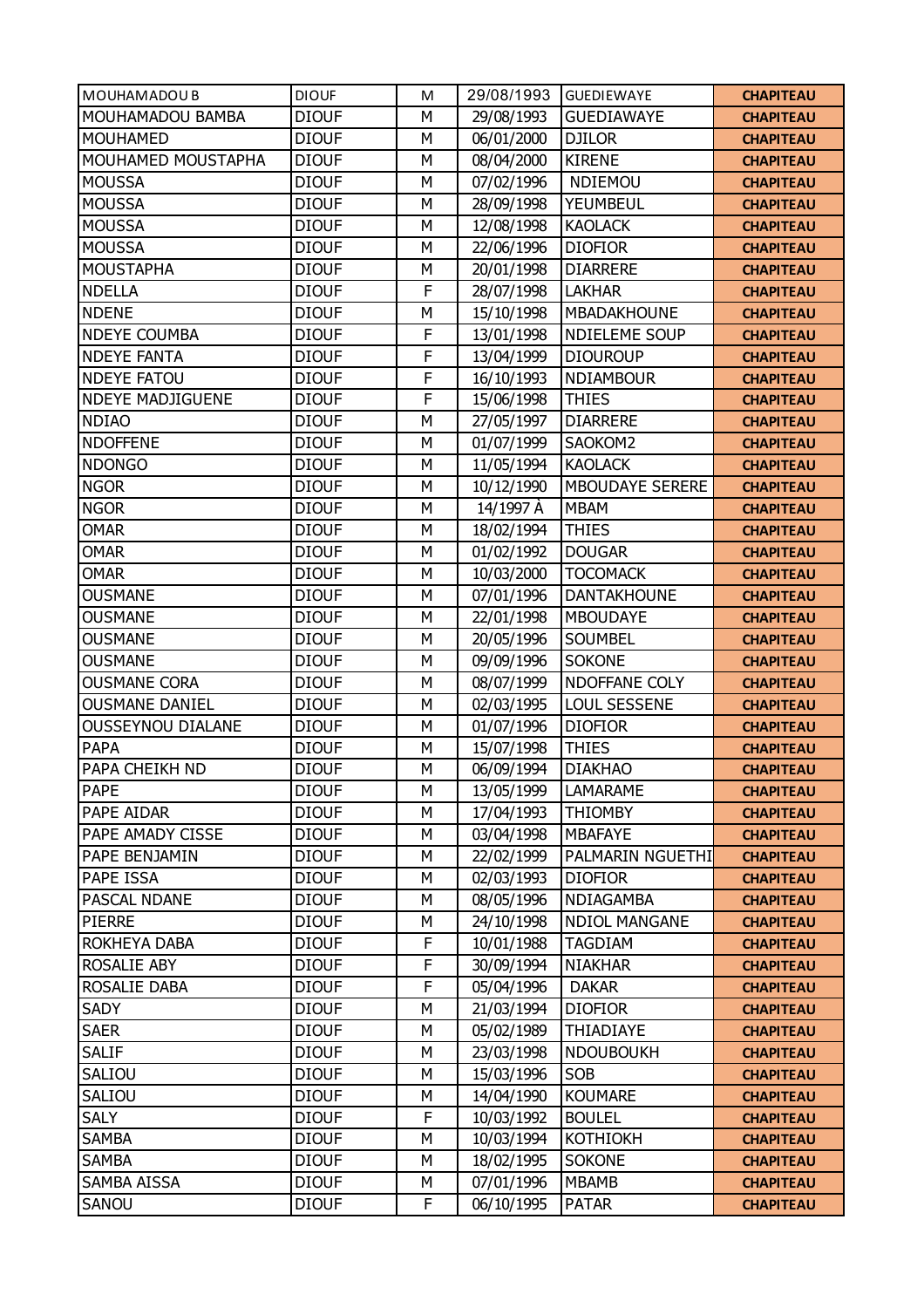| <b>SAYE</b>            | <b>DIOUF</b>    | F              | 10/02/1988 | <b>NDONDOL</b>           | <b>CHAPITEAU</b> |
|------------------------|-----------------|----------------|------------|--------------------------|------------------|
| <b>SEMOU</b>           | <b>DIOUF</b>    | M              | 07/03/1997 | <b>GAGNICK</b>           | <b>CHAPITEAU</b> |
| <b>SEMOU</b>           | <b>DIOUF</b>    | M              | 07/01/1999 | <b>BICOLE</b>            | <b>CHAPITEAU</b> |
| <b>SEMOU</b>           | <b>DIOUF</b>    | M              | 12/03/1999 | <b>MBAFAYE</b>           | <b>CHAPITEAU</b> |
| <b>SEMOU</b>           | <b>DIOUF</b>    | M              | 15/02/1999 | <b>BOOF MBALEME</b>      | <b>CHAPITEAU</b> |
| <b>SERIGNE</b>         | <b>DIOUF</b>    | M              | 08/01/1994 | <b>MBACKE</b>            | <b>CHAPITEAU</b> |
| SERIGNE ABDOUL AHAD    | <b>DIOUF</b>    | M              | 05/01/1990 | <b>NIAKHAR</b>           | <b>CHAPITEAU</b> |
| SERIGNE DJIBRIL        | <b>DIOUF</b>    | M              | 27/06/1997 | MBODIENE                 | <b>CHAPITEAU</b> |
| <b>SERIGNE MODOU</b>   | <b>DIOUF</b>    | M              | 21/04/1998 | <b>GODAGUENE</b>         | <b>CHAPITEAU</b> |
| SEYDOU                 | <b>DIOUF</b>    | M              | 15/03/1993 | <b>BOLTOGNE</b>          | <b>CHAPITEAU</b> |
| <b>SEYNABOU MALICK</b> | <b>DIOUF</b>    | F              | 30/12/1995 | <b>FATICK</b>            | <b>CHAPITEAU</b> |
| <b>SEYNI</b>           | <b>DIOUF</b>    | M              | 23/01/1994 | <b>KOUNGHEUL</b>         | <b>CHAPITEAU</b> |
| <b>SING</b>            | <b>DIOUF</b>    | M              | 03/07/1993 | <b>BACOBOF</b>           | <b>CHAPITEAU</b> |
| <b>SODA</b>            | <b>DIOUF</b>    | F              | 06/09/1999 | <b>DIADIEL</b>           | <b>CHAPITEAU</b> |
| <b>SOKHNA</b>          | <b>DIOUF</b>    | F              | 32891      | <b>DAKAR</b>             | <b>CHAPITEAU</b> |
| <b>SOKHNA KENE</b>     | <b>DIOUF</b>    | F              | 06/12/1997 | <b>NDEREPPE</b>          | <b>CHAPITEAU</b> |
| <b>SOPHIE</b>          | <b>DIOUF</b>    | F              | 05/10/1989 | <b>FATICK</b>            | <b>CHAPITEAU</b> |
| <b>TAFSIR</b>          | <b>DIOUF</b>    | M              | 23/08/1998 | <b>KISSANE</b>           | <b>CHAPITEAU</b> |
| <b>TALLA</b>           | <b>DIOUF</b>    | M              | 06/02/2000 | <b>MBASSIS</b>           | <b>CHAPITEAU</b> |
| <b>TENING</b>          | <b>DIOUF</b>    | F              | 31/12/1995 | <b>MBOUDAYE SERERE</b>   | <b>CHAPITEAU</b> |
| <b>TENING</b>          | <b>DIOUF</b>    | F              | 30/12/1995 | <b>TANDA MBOUDAYE</b>    | <b>CHAPITEAU</b> |
| <b>TIDIANE</b>         | <b>DIOUF</b>    | M              | 06/03/1994 | <b>DJIROMAITH</b>        | <b>CHAPITEAU</b> |
| VERONIQUE              | <b>DIOUF</b>    | F              | 01/02/2000 | <b>SANKAGNE</b>          | <b>CHAPITEAU</b> |
| <b>VIVIANE</b>         | <b>DIOUF</b>    | F              | 26/02/1999 | NGOHE POFFINE            | <b>CHAPITEAU</b> |
| <b>WALY</b>            | <b>DIOUF</b>    | M              | 10/03/1999 | LOUSSESENE               | <b>CHAPITEAU</b> |
| <b>YACINE</b>          | <b>DIOUF</b>    | F              | 21/10/1993 | <b>PIKINE</b>            | <b>CHAPITEAU</b> |
| <b>YACINE</b>          | <b>DIOUF</b>    | F              | 01/01/1989 | <b>THIÈS</b>             | <b>CHAPITEAU</b> |
| YAMAR                  | <b>DIOUF</b>    | M              | 21/11/2000 | <b>PIKINE</b>            | <b>CHAPITEAU</b> |
| <b>YANDE</b>           | <b>DIOUF</b>    | F              | 13/02/1995 | <b>NDIEMANE</b>          | <b>CHAPITEAU</b> |
| <b>ZENANT</b>          | <b>DIOUF</b>    | $\overline{F}$ | 08/03/1992 | <b>DIOUROUP</b>          | <b>CHAPITEAU</b> |
| ABDOULAYE              | <b>DIOUM</b>    | M              | 20/04/1998 | <b>DONAYE</b>            | <b>CHAPITEAU</b> |
| <b>YACINE</b>          | <b>DIOUM</b>    | F              | 12/03/1996 | <b>KARANG POSTE</b>      | <b>CHAPITEAU</b> |
| <b>ALIOUNE</b>         | <b>DJIBA</b>    | M              | 17/10/1993 | <b>MBAO</b>              | <b>CHAPITEAU</b> |
| AMIE MOUSKEBA          | <b>DJIBA</b>    | F              | 24/03/1994 | <b>THIONCKESSYL</b>      | <b>CHAPITEAU</b> |
| <b>ARAMATA</b>         | <b>DJIBA</b>    | F              | 17/09/1997 | <b>DJILONGUIA</b>        | <b>CHAPITEAU</b> |
| <b>BABACAR</b>         | <b>DJIBA</b>    | M              | 09/03/1998 | <b>NDOSS DIARAF</b>      | <b>CHAPITEAU</b> |
| <b>EUGENE</b>          | <b>DJIBA</b>    | M              | 07/02/1991 | <b>DJILAPAO</b>          | <b>CHAPITEAU</b> |
| MOUSTAPHA POULOTTE     | <b>DJIBA</b>    | M              | 23/10/1999 | <b>DAKAR</b>             | <b>CHAPITEAU</b> |
| <b>SENEBOU</b>         | <b>DJIBA</b>    | F              | 16/04/1997 | <b>BIGNONA</b>           | <b>CHAPITEAU</b> |
| <b>EMMANUEL</b>        | <b>DJIBOUNE</b> | М              | 24/06/1998 | <b>CAGNOUT</b>           | <b>CHAPITEAU</b> |
| ABDOURAHMANE           | <b>DJIMERA</b>  | M              | 12/04/1997 | YEUMBEUL                 | <b>CHAPITEAU</b> |
| <b>ELHADJI FODE</b>    | <b>DJITE</b>    | M              | 28/10/1988 | THIAROYE SUR MER         | <b>CHAPITEAU</b> |
| <b>ISMAILA</b>         | <b>DJITE</b>    | M              | 25/07/1992 | <b>MEDINA GOUNASS</b>    | <b>CHAPITEAU</b> |
| <b>ABDOU</b>           | <b>DJITTE</b>   | M              | 12/06/1994 | NDJITTE                  | <b>CHAPITEAU</b> |
| <b>ABDOULAYE</b>       | <b>DJITTE</b>   | М              | 10/06/1999 | <b>YADE</b>              | <b>CHAPITEAU</b> |
| <b>NDEYE ROKHAYA</b>   | <b>DJITTE</b>   | F              | 01/12/1993 | <b>GUEDIAWAYE</b>        | <b>CHAPITEAU</b> |
| AMIDOU                 | <b>DOUCOURE</b> | M              | 10/08/1989 | <b>FAYE MASSE</b>        | <b>CHAPITEAU</b> |
| <b>MOHAMED</b>         | <b>DOUCOURE</b> | M              | 26/11/1997 | <b>GUINGUINEO</b>        | <b>CHAPITEAU</b> |
| <b>OUSMANE</b>         | <b>DOUCOURE</b> | M              | 15/09/1999 | <b>MBAFAYE</b>           | <b>CHAPITEAU</b> |
| <b>CHEIKH SADIBOU</b>  | <b>DOUMBYA</b>  | M              | 15/10/1998 | ZIGUINCHOR               | <b>CHAPITEAU</b> |
| <b>BACHIR</b>          | <b>DRAME</b>    | M              | 02/02/1994 | <b>TATTAGUINE SERERI</b> |                  |
|                        |                 |                |            |                          | <b>CHAPITEAU</b> |
| DAME                   | <b>DRAME</b>    | М              | 16/08/1998 | PORT NDRAME              | <b>CHAPITEAU</b> |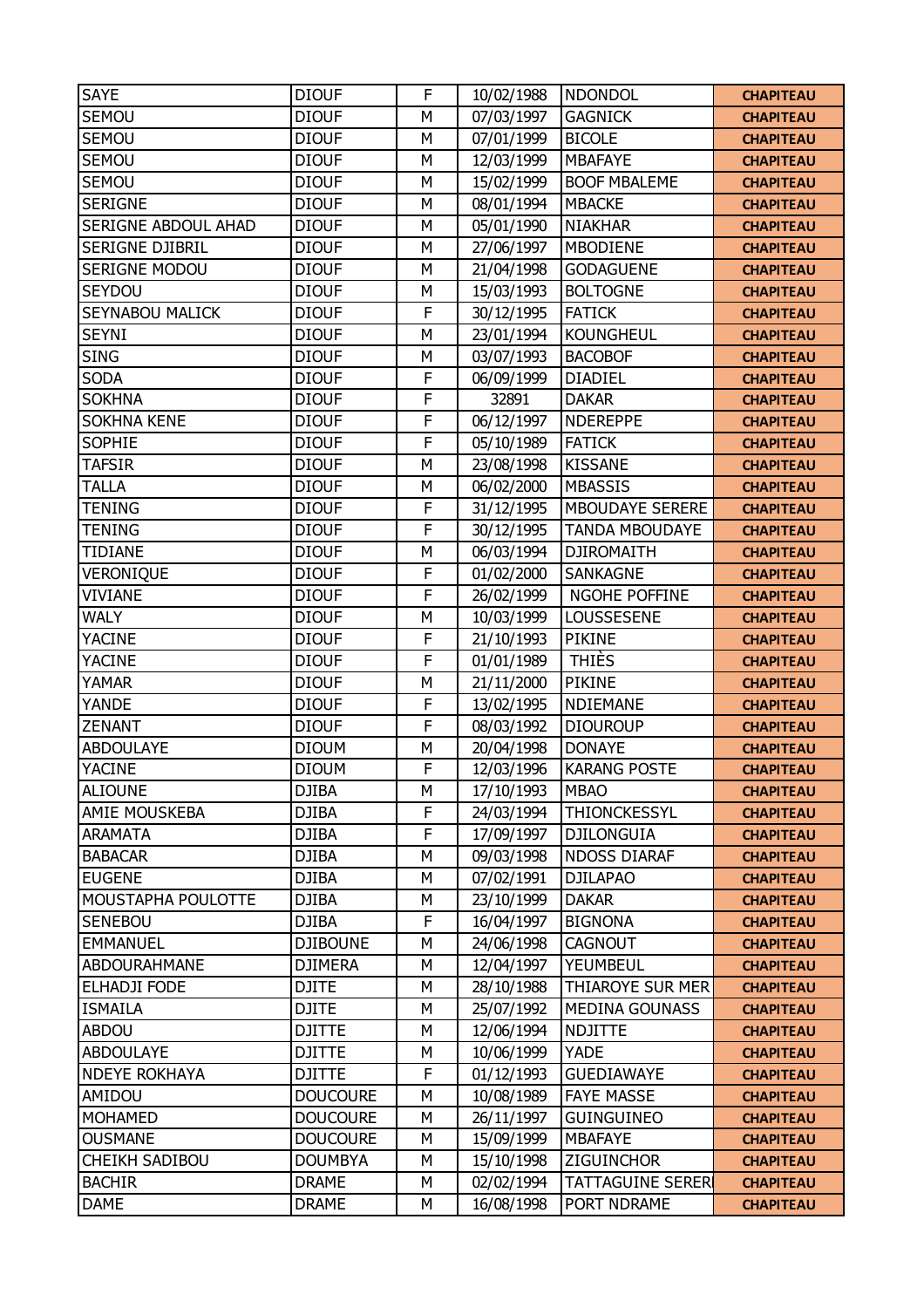| <b>DAOUDA</b>            | <b>DRAME</b>      | M | 10/11/1995 | MISSARA BACODAYE         | <b>CHAPITEAU</b> |
|--------------------------|-------------------|---|------------|--------------------------|------------------|
| MAMADOU LAMINE           | <b>DRAME</b>      | M | 13/07/1999 | <b>SITABA</b>            | <b>CHAPITEAU</b> |
| <b>OUMAR</b>             | <b>DRAME</b>      | M | 08/05/1998 | <b>KOLDA</b>             | <b>CHAPITEAU</b> |
| <b>BABOUCAR</b>          | <b>FABOURE</b>    | M | 04/03/1993 | <b>DIATTANG</b>          | <b>CHAPITEAU</b> |
| <b>ERIC KOFFI</b>        | <b>FADONOUGBE</b> | M | 30/07/1999 | <b>DAKAR</b>             | <b>CHAPITEAU</b> |
| AHMADOU BAMBA            | <b>FALL</b>       | M | 10/09/1999 | <b>MBAMPANARE</b>        | <b>CHAPITEAU</b> |
| <b>ABDOUL AZIZ</b>       | <b>FALL</b>       | M | 03/02/1993 | <b>TIVAOUANE</b>         | <b>CHAPITEAU</b> |
| <b>ABDOUL KADER</b>      | <b>FALL</b>       | M | 20/12/1996 | <b>THIES</b>             | <b>CHAPITEAU</b> |
| <b>ABDOULAYE</b>         | <b>FALL</b>       | M | 06/12/1999 | <b>GAE</b>               | <b>CHAPITEAU</b> |
| <b>ABDOULAYE</b>         | <b>FALL</b>       | M | 05/01/1997 | <b>MEKHE</b>             | <b>CHAPITEAU</b> |
| <b>ADAMA</b>             | <b>FALL</b>       | M | 02/01/1998 | <b>DIAGANE SEN</b>       | <b>CHAPITEAU</b> |
| <b>ADJI FATOU</b>        | <b>FALL</b>       | F | 07/01/1986 | <b>NGUICK FALL</b>       | <b>CHAPITEAU</b> |
| <b>ALIOUN</b>            | <b>FALL</b>       | M | 04/12/1998 | SEBIKOTANE               | <b>CHAPITEAU</b> |
| AMADOU BOUNA             | <b>FALL</b>       | M | 04/11/1987 | <b>TAMBACOUNDA</b>       | <b>CHAPITEAU</b> |
| AMADOU LAMINE            | <b>FALL</b>       | M | 22/05/1989 | <b>DIOKOUL FALL</b>      | <b>CHAPITEAU</b> |
| <b>AMINATA</b>           | <b>FALL</b>       | F | 18/05/1999 | <b>THIARENE MOMATH</b>   | <b>CHAPITEAU</b> |
| <b>AMINETOU</b>          | <b>FALL</b>       | F | 11/05/1988 | <b>THILENE</b>           | <b>CHAPITEAU</b> |
| <b>ASSANE</b>            | <b>FALL</b>       | M | 28/04/1998 | <b>KAOLACK</b>           | <b>CHAPITEAU</b> |
| <b>AWA</b>               | <b>FALL</b>       | F | 06/07/1993 | <b>NDIEFFOUNE KEUR N</b> | <b>CHAPITEAU</b> |
| <b>AWA</b>               | <b>FALL</b>       | F | 22/04/1998 | <b>NGOUNOUL SERERE</b>   | <b>CHAPITEAU</b> |
| <b>BABACAR</b>           | <b>FALL</b>       | M | 16/06/1994 | YEUMBEUL                 | <b>CHAPITEAU</b> |
| <b>BABACAR</b>           | <b>FALL</b>       | M | 10/04/1992 | <b>MONE</b>              | <b>CHAPITEAU</b> |
| <b>BAKARY</b>            | <b>FALL</b>       | M | 04/01/1993 | <b>NDIAFFATE</b>         | <b>CHAPITEAU</b> |
| <b>BARDY</b>             | <b>FALL</b>       | M | 10/07/1994 | <b>KEUR SAMBA K</b>      | <b>CHAPITEAU</b> |
| <b>BAYE CHEIKH</b>       | <b>FALL</b>       | M | 05/11/1999 | <b>KEUR MASSAR</b>       | <b>CHAPITEAU</b> |
| <b>BAYE SADIO</b>        | <b>FALL</b>       | M | 07/05/1998 | <b>THIES</b>             | <b>CHAPITEAU</b> |
| <b>BINETA</b>            | <b>FALL</b>       | F | 01/01/2000 | YEUMBEUL                 | <b>CHAPITEAU</b> |
| <b>BINTA</b>             | <b>FALL</b>       | F | 02/01/1999 | <b>DAKAR</b>             | <b>CHAPITEAU</b> |
| <b>BINTOU</b>            | <b>FALL</b>       | F | 01/06/1996 | <b>KEUR BAKA</b>         | <b>CHAPITEAU</b> |
| <b>BOUH</b>              | <b>FALL</b>       | M | 15/12/1999 | <b>TABATACHE</b>         | <b>CHAPITEAU</b> |
| <b>CHEIKH</b>            | <b>FALL</b>       | M | 13/05/1997 | <b>PAFFE</b>             | <b>CHAPITEAU</b> |
| <b>CHEIKH</b>            | <b>FALL</b>       | M | 15/03/1997 | <b>THIES</b>             | <b>CHAPITEAU</b> |
| <b>CHEIKH</b>            | <b>FALL</b>       | M | 13/03/1994 | <b>NDOFFENE</b>          | <b>CHAPITEAU</b> |
| CHEIKH ABDOU AZIZ        | <b>FALL</b>       | M | 23/02/1999 | <b>MBACKE</b>            | <b>CHAPITEAU</b> |
| <b>CHEIKH SADIBOU</b>    | <b>FALL</b>       | M | 18/02/1999 | ZIGUINCHOR               | <b>CHAPITEAU</b> |
| <b>DAOUDA</b>            | <b>FALL</b>       | M | 18/07/1997 | NIORO DU RIP             | <b>CHAPITEAU</b> |
| <b>DAOUDA</b>            | <b>FALL</b>       | M | 11/05/1995 | <b>FATICK</b>            | <b>CHAPITEAU</b> |
| DIOME NDIAYE             | <b>FALL</b>       | M | 01/01/1997 | <b>THIES</b>             | <b>CHAPITEAU</b> |
| <b>DJIBY SAMBOU</b>      | <b>FALL</b>       | M | 10/10/1996 | <b>THIES</b>             | <b>CHAPITEAU</b> |
| EL HADJ OMAR             | <b>FALL</b>       | M | 19/01/2001 |                          | <b>CHAPITEAU</b> |
| EL HADJI AMADOU          | <b>FALL</b>       | M | 08/02/1996 | <b>DIAKHAO</b>           | <b>CHAPITEAU</b> |
| ELHADJI MAMADOU          | <b>FALL</b>       | M | 21/09/1988 | <b>THIES</b>             | <b>CHAPITEAU</b> |
| <b>IBRA</b>              | <b>FALL</b>       | М | 05/01/1993 | PIKINE                   | <b>CHAPITEAU</b> |
| <b>IBRA</b>              | <b>FALL</b>       | M | 01/01/1998 | SAWILA                   | <b>CHAPITEAU</b> |
| <b>IBRAHIMA</b>          | <b>FALL</b>       | M | 21/10/1995 | <b>NIAKHENE</b>          | <b>CHAPITEAU</b> |
| <b>IBRAHIMA</b>          | <b>FALL</b>       | M | 03/05/1997 | <b>BOUNE</b>             | <b>CHAPITEAU</b> |
| <b>IBRAHIMA</b>          | <b>FALL</b>       | M | 26/10/1997 | <b>TIVAOUANE</b>         | <b>CHAPITEAU</b> |
| <b>IBRAHIMA</b>          | <b>FALL</b>       | M | 10/03/1997 |                          | <b>CHAPITEAU</b> |
| <b>IBRAHIMA</b>          | <b>FALL</b>       | M | 04/04/1986 | <b>MECKHE</b>            | <b>CHAPITEAU</b> |
| <b>IBRAHIMA HOUMOUNA</b> | <b>FALL</b>       | M | 01/04/1991 | PIKINE                   | <b>CHAPITEAU</b> |
| <b>KANKOU</b>            | <b>FALL</b>       | F | 15/01/1998 | <b>DAKAR</b>             | <b>CHAPITEAU</b> |
| <b>KHADY</b>             | <b>FALL</b>       | F | 20/07/1997 | <b>KEBEMER</b>           | <b>CHAPITEAU</b> |
|                          |                   |   |            |                          |                  |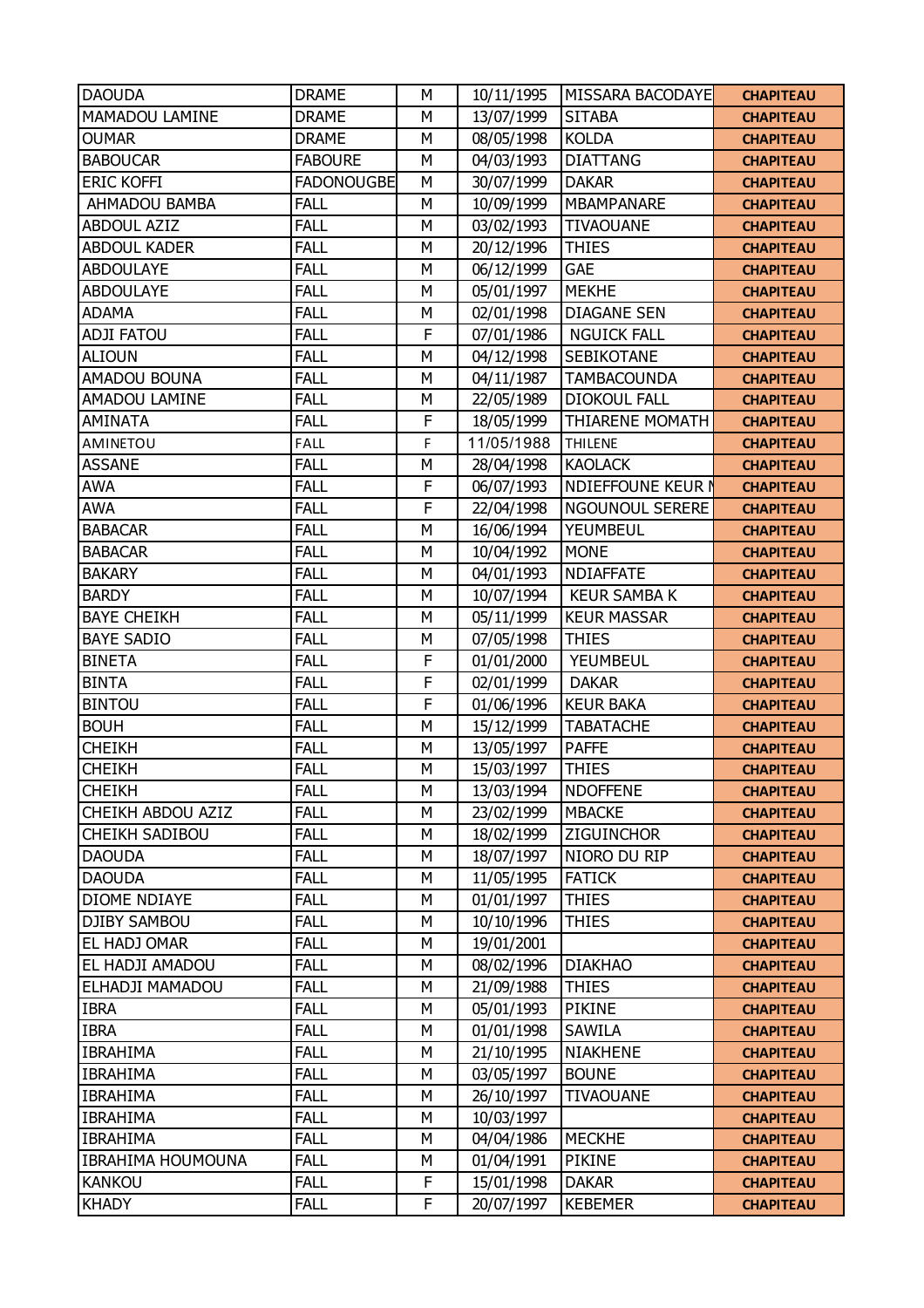| <b>KHADY</b>             | <b>FALL</b> | F | 16/02/1997 | <b>LABGAR</b>           | <b>CHAPITEAU</b> |
|--------------------------|-------------|---|------------|-------------------------|------------------|
| <b>KHASSOUM</b>          | <b>FALL</b> | M | 20/10/1989 | <b>KEUR MOMAR SARR</b>  | <b>CHAPITEAU</b> |
| <b>MAGUETTE</b>          | <b>FALL</b> | F | 20/09/1999 | <b>KAOLACK</b>          | <b>CHAPITEAU</b> |
| <b>MAISSA MOUSTAPHA</b>  | <b>FALL</b> | M | 03/12/1994 | <b>DIEMBERING</b>       | <b>CHAPITEAU</b> |
| <b>MAKHOUTH</b>          | <b>FALL</b> | M | 22/02/1999 | <b>NDIAFFATE</b>        | <b>CHAPITEAU</b> |
| <b>MALADO</b>            | <b>FALL</b> | F | 07/03/1998 | <b>BAMBEY</b>           | <b>CHAPITEAU</b> |
| MAMADOU                  | <b>FALL</b> | M | 25/05/1996 | <b>NGUINDOR</b>         | <b>CHAPITEAU</b> |
| <b>MAME ADAMA</b>        | <b>FALL</b> | F | 06/12/1998 | <b>PIKINE</b>           | <b>CHAPITEAU</b> |
| <b>MAME THIERNO</b>      | <b>FALL</b> | M | 21/06/1992 | <b>GUI GUI WO</b>       | <b>CHAPITEAU</b> |
| <b>MASS</b>              | <b>FALL</b> | M | 31/12/1997 | <b>THIES</b>            | <b>CHAPITEAU</b> |
| <b>MASSAER</b>           | <b>FALL</b> | M | 12/06/1998 | <b>BOURNDOU</b>         | <b>CHAPITEAU</b> |
| <b>MASSAMBA</b>          | <b>FALL</b> | M | 05/01/2000 | <b>KEUR PATHE KHEWE</b> | <b>CHAPITEAU</b> |
| <b>MATY</b>              | <b>FALL</b> | F | 12/03/1994 | <b>GUEDE CHANTIER</b>   | <b>CHAPITEAU</b> |
| <b>MATY DIONE</b>        | <b>FALL</b> | F | 12/10/1996 | <b>PIKINE</b>           | <b>CHAPITEAU</b> |
| <b>MONDOR</b>            | <b>FALL</b> | M | 05/07/1997 | <b>FATICK</b>           | <b>CHAPITEAU</b> |
| <b>MOR</b>               | <b>FALL</b> | M | 07/08/1986 | <b>NIAKHAR</b>          | <b>CHAPITEAU</b> |
| <b>MOUSTAPHA</b>         | <b>FALL</b> | M | 18/06/1996 | YAYEME                  | <b>CHAPITEAU</b> |
| <b>MOUSTAPHA</b>         | <b>FALL</b> | M | 01/04/1991 | <b>DIOUNGANE</b>        | <b>CHAPITEAU</b> |
| <b>MOUTAR</b>            | <b>FALL</b> | M | 14/02/1998 | <b>GUEDE CHANTIER</b>   | <b>CHAPITEAU</b> |
| <b>NDEYE KEWE</b>        | FALL        | F | 13/01/1993 | <b>DIARIGNE</b>         | <b>CHAPITEAU</b> |
| <b>NGOSSE</b>            | <b>FALL</b> | F | 17/01/1999 | <b>PIRE</b>             | <b>CHAPITEAU</b> |
| OUSSEYNOU                | <b>FALL</b> | M | 01/03/1995 | <b>BAMBEY</b>           | <b>CHAPITEAU</b> |
| <b>PENDA</b>             | <b>FALL</b> | F | 10/09/1987 | <b>DIOURBEL</b>         | <b>CHAPITEAU</b> |
| SERIGNE SALIOU           | <b>FALL</b> | M | 04/04/1997 | PIKINE                  | <b>CHAPITEAU</b> |
| <b>SOKHNA</b>            | <b>FALL</b> | F | 01/01/1998 | <b>BAMBEY</b>           | <b>CHAPITEAU</b> |
| SOULEYMANE BABOUNA       | <b>FALL</b> | M | 02/06/1995 | <b>GOUDOMP</b>          | <b>CHAPITEAU</b> |
| <b>TANOR</b>             | <b>FALL</b> | M | 10/04/1992 | <b>KEUR PATHE KHEWE</b> | <b>CHAPITEAU</b> |
| <b>WOLIMATA</b>          | <b>FALL</b> | F | 04/01/1991 | <b>THIES</b>            | <b>CHAPITEAU</b> |
| <b>ABDOULAYE GUSTAVE</b> | FAM         | M | 05/01/1992 | <b>THIÈS</b>            | <b>CHAPITEAU</b> |
| <b>FABOURAMA</b>         | <b>FATY</b> | M | 27/02/1997 | <b>LINGUETTO</b>        | <b>CHAPITEAU</b> |
| <b>KEBA</b>              | <b>FATY</b> | M | 10/05/1993 | SANSANCOUTOTO           | <b>CHAPITEAU</b> |
| <b>OUSMANE</b>           | <b>FATY</b> | M | 07/02/1996 | <b>MBOUR</b>            | <b>CHAPITEAU</b> |
| <b>ABASS</b>             | <b>FAYE</b> | M | 06/10/1994 | <b>DAKAR</b>            | <b>CHAPITEAU</b> |
| <b>ABDOU</b>             | <b>FAYE</b> | M | 22/04/1994 | <b>GOMONE</b>           | <b>CHAPITEAU</b> |
| <b>ABDOU</b>             | <b>FAYE</b> | M | 02/01/1999 | <b>POLECK</b>           | <b>CHAPITEAU</b> |
| <b>ABDOULAYE</b>         | <b>FAYE</b> | M | 30/05/1986 | <b>FATICK</b>           | <b>CHAPITEAU</b> |
| <b>ABDOULAYE</b>         | <b>FAYE</b> | M | 25/10/1998 | <b>FATICK</b>           | <b>CHAPITEAU</b> |
| ABDOURAHMANE             | <b>FAYE</b> | M | 07/03/1992 | <b>MBAFAYE</b>          | <b>CHAPITEAU</b> |
| <b>ABLAYE</b>            | <b>FAYE</b> | М | 10/10/1988 | <b>DJOUROUP</b>         | <b>CHAPITEAU</b> |
| <b>AISSATOU</b>          | <b>FAYE</b> | F | 11/08/1988 | <b>SAGNE</b>            | <b>CHAPITEAU</b> |
| AISSATOU                 | <b>FAYE</b> | F | 13/09/1995 | <b>BAMBEYE</b>          | <b>CHAPITEAU</b> |
| <b>ALASSANE</b>          | <b>FAYE</b> | M | 30/11/1994 | <b>NDOCK SARE</b>       | <b>CHAPITEAU</b> |
| ALIOU                    | <b>FAYE</b> | М | 17/03/1998 | MLOMP DJICOMOL          | <b>CHAPITEAU</b> |
| ALIOUNE BADARA           | <b>FAYE</b> | M | 18/07/2000 | <b>NGOYENE</b>          | <b>CHAPITEAU</b> |
| AMADE DIOUF              | <b>FAYE</b> | M | 12/05/1990 | MANDE K MIGNAN          | <b>CHAPITEAU</b> |
| AMADOU                   | <b>FAYE</b> | М | 20/02/2000 | <b>KAHONE</b>           | <b>CHAPITEAU</b> |
| AMY                      | <b>FAYE</b> | F | 04/01/1998 | LINGUÈRE                | <b>CHAPITEAU</b> |
| ANNA                     | <b>FAYE</b> | F | 23/10/2000 | <b>DIOUROUP</b>         | <b>CHAPITEAU</b> |
| <b>AWA</b>               | <b>FAYE</b> | F | 02/02/1995 | <b>MBAYENE NDIACK</b>   | <b>CHAPITEAU</b> |
| <b>BABACAR</b>           | <b>FAYE</b> | M | 10/07/1996 | <b>NDOSS MBADIOCK</b>   | <b>CHAPITEAU</b> |
| <b>BABACAR</b>           | <b>FAYE</b> | M | 03/12/1997 | <b>SAGNE</b>            | <b>CHAPITEAU</b> |
| <b>BABACAR</b>           | <b>FAYE</b> | М | 28/07/1999 | KHALAMBASSE             | <b>CHAPITEAU</b> |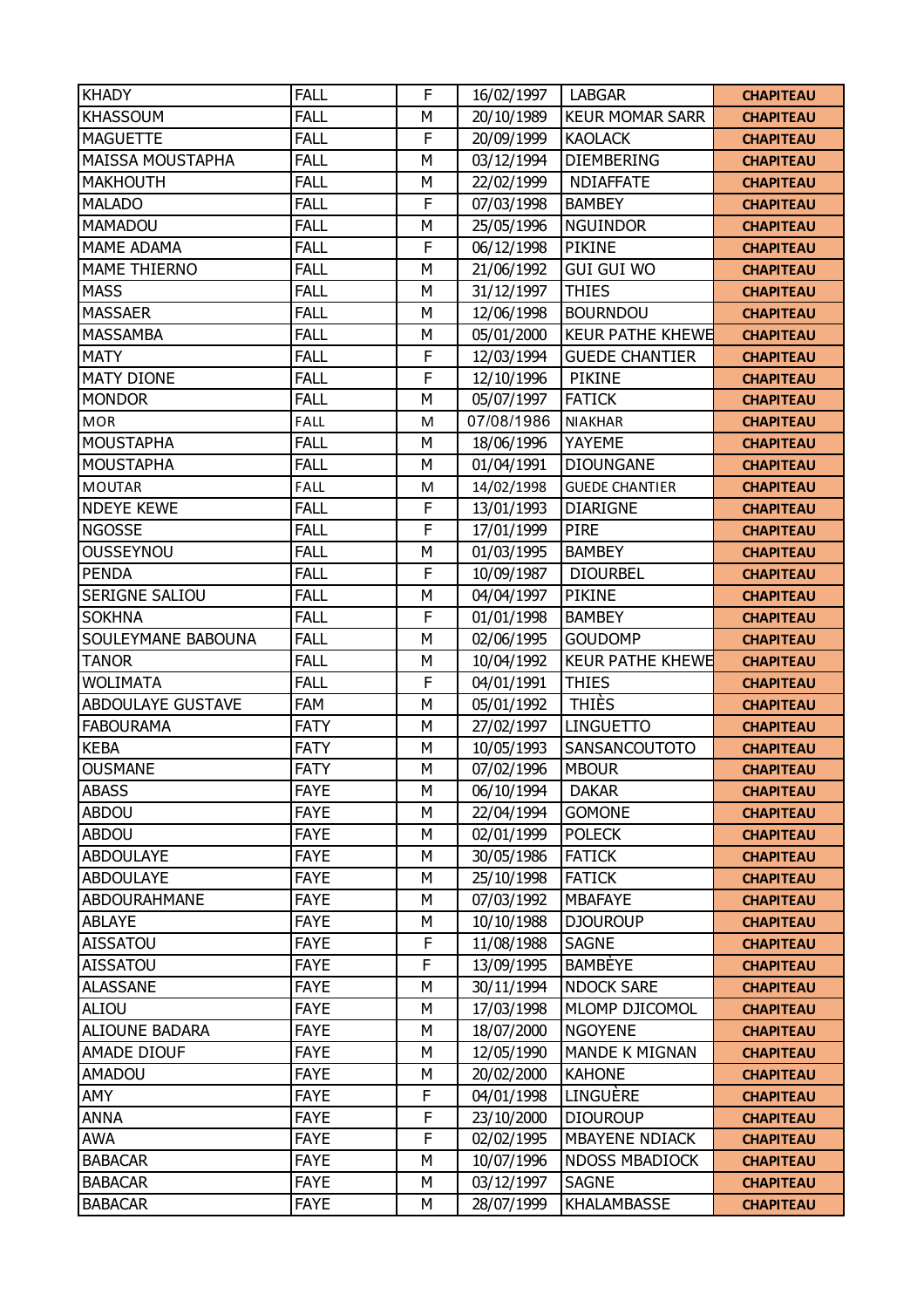| <b>BABACAR KOLOU</b>    | <b>FAYE</b> | M | 16/05/1987 | <b>SAGNE</b>             | <b>CHAPITEAU</b> |
|-------------------------|-------------|---|------------|--------------------------|------------------|
| <b>BAKARY</b>           | <b>FAYE</b> | M | 11/01/1997 | <b>TATTAGUINE ESCALI</b> | <b>CHAPITEAU</b> |
| <b>BALLE</b>            | <b>FAYE</b> | M | 02/11/1996 | <b>SAGNE</b>             | <b>CHAPITEAU</b> |
| <b>BARA</b>             | <b>FAYE</b> | M | 01/01/1988 | <b>FATICK</b>            | <b>CHAPITEAU</b> |
| <b>BAYE</b>             | <b>FAYE</b> | M | 01/01/1995 | <b>DIOURBEL</b>          | <b>CHAPITEAU</b> |
| <b>BAYE CHEIKH</b>      | <b>FAYE</b> | M | 15/02/1993 | <b>BARGNY</b>            | <b>CHAPITEAU</b> |
| BERTRAND DIEGANE        | <b>FAYE</b> | M | 06/09/1995 | <b>PIKINE</b>            | <b>CHAPITEAU</b> |
| <b>BINETA</b>           | <b>FAYE</b> | F | 12/06/1996 | <b>NOHAMDANE</b>         | <b>CHAPITEAU</b> |
| <b>CHEIKH</b>           | <b>FAYE</b> | M | 12/06/1997 | <b>DIORAL</b>            | <b>CHAPITEAU</b> |
| <b>CHEIKH</b>           | <b>FAYE</b> | M | 03/04/1995 | <b>NDOSS MBADIOCK</b>    | <b>CHAPITEAU</b> |
| <b>CHEIKH</b>           | <b>FAYE</b> | M | 18/03/1997 | <b>DIAMBEYE</b>          | <b>CHAPITEAU</b> |
| <b>CHEIKH</b>           | <b>FAYE</b> | M | 10/04/1998 | <b>KAOLACK</b>           | <b>CHAPITEAU</b> |
| <b>CHEIKH</b>           | <b>FAYE</b> | M | 26/03/1994 | <b>NDIONGOLOR</b>        | <b>CHAPITEAU</b> |
| <b>CHEIKH OUMAR</b>     | <b>FAYE</b> | M | 16/01/1999 | COLOBANE                 | <b>CHAPITEAU</b> |
| CODOU DITE YAMOUNDAO    | <b>FAYE</b> | F | 19/03/1999 | <b>SOKONE</b>            | <b>CHAPITEAU</b> |
| <b>COUMBA</b>           | <b>FAYE</b> | F | 10/11/1996 | NDIANDIAYE               | <b>CHAPITEAU</b> |
| <b>DABA</b>             | <b>FAYE</b> | F | 01/03/1995 | <b>DIOUROUP</b>          | <b>CHAPITEAU</b> |
| <b>DABA</b>             | <b>FAYE</b> | F | 09/02/1996 | <b>MBADATTE</b>          | <b>CHAPITEAU</b> |
| <b>DABA</b>             | <b>FAYE</b> | F | 24/01/1997 | ABALLING                 | <b>CHAPITEAU</b> |
| DANIEL NGOUYE           | <b>FAYE</b> | M | 21/10/1998 | <b>KHAKH</b>             | <b>CHAPITEAU</b> |
| <b>DEMBA</b>            | <b>FAYE</b> | M | 06/03/1999 | <b>NDIOBEL PAYENE</b>    | <b>CHAPITEAU</b> |
| <b>DIBOR MARIE NOEL</b> | <b>FAYE</b> | F | 25/12/1995 | <b>PIKINE</b>            | <b>CHAPITEAU</b> |
| <b>DIOGOYE</b>          | <b>FAYE</b> | M | 28/05/1992 | <b>NIAKHAR</b>           | <b>CHAPITEAU</b> |
| <b>DIOULY</b>           | <b>FAYE</b> | M | 14/09/1995 | <b>BOUSSINKILY</b>       | <b>CHAPITEAU</b> |
| <b>DIOUMA</b>           | <b>FAYE</b> | M | 09/01/1986 | <b>MBAM</b>              | <b>CHAPITEAU</b> |
| <b>DIOUMA</b>           | <b>FAYE</b> | F | 08/11/1999 | <b>BAMBEY</b>            | <b>CHAPITEAU</b> |
| <b>DJIBRIL</b>          | <b>FAYE</b> | M | 12/08/1996 | SOUMENANE                | <b>CHAPITEAU</b> |
| <b>DJIBRIL</b>          | <b>FAYE</b> | M | 01/01/1999 | NIORO DU RIP             | <b>CHAPITEAU</b> |
| <b>DJIDIACK</b>         | <b>FAYE</b> | M | 05/03/1997 | <b>BOYARD TOCK</b>       | <b>CHAPITEAU</b> |
| <b>EDOUARD NGOR</b>     | <b>FAYE</b> | M | 13/04/1999 | <b>BOYARD TOCK</b>       | <b>CHAPITEAU</b> |
| <b>FAKHANE</b>          | <b>FAYE</b> | F | 04/04/1996 | SOUMNANE                 | <b>CHAPITEAU</b> |
| <b>FALLOU</b>           | <b>FAYE</b> | M | 13/12/2000 | <b>NOBOU</b>             | <b>CHAPITEAU</b> |
| <b>FARAGANE</b>         | <b>FAYE</b> | M | 02/12/1996 | <b>NGOUYE</b>            | <b>CHAPITEAU</b> |
| <b>FARBA</b>            | <b>FAYE</b> | М | 22/12/1995 | <b>POLECK</b>            | <b>CHAPITEAU</b> |
| <b>FASSAR</b>           | <b>FAYE</b> | M | 12/12/1998 | <b>TATTAGUINE</b>        | <b>CHAPITEAU</b> |
| <b>FATOU</b>            | <b>FAYE</b> | F | 18/06/1997 | <b>BOOF MBALEME</b>      | <b>CHAPITEAU</b> |
| <b>FATOU KINE</b>       | <b>FAYE</b> | F | 13/11/1998 | <b>NGUESSINE</b>         | <b>CHAPITEAU</b> |
| FEIX WILLIAM            | <b>FAYE</b> | M | 10/02/1993 | <b>KAOLACK</b>           | <b>CHAPITEAU</b> |
| <b>GABRIEL</b>          | <b>FAYE</b> | M | 08/09/1994 | <b>BOUTHIE</b>           | <b>CHAPITEAU</b> |
| <b>GABRIEL</b>          | <b>FAYE</b> | М | 24/08/1998 | <b>MBEDAP</b>            | <b>CHAPITEAU</b> |
| <b>GERARD R G</b>       | <b>FAYE</b> | M | 27/10/2000 |                          | <b>CHAPITEAU</b> |
| <b>GORGUI</b>           | <b>FAYE</b> | M | 23/03/1996 | <b>SIMAL</b>             | <b>CHAPITEAU</b> |
| <b>GUIGNANE</b>         | <b>FAYE</b> | M | 13/09/1997 | POUT-DIACK               | <b>CHAPITEAU</b> |
| <b>HELENE</b>           | <b>FAYE</b> | F | 04/01/1991 | <b>MBAO</b>              | <b>CHAPITEAU</b> |
| <b>IBOU</b>             | <b>FAYE</b> | M | 03/01/2000 | <b>LAMBAYE</b>           | <b>CHAPITEAU</b> |
| <b>IBOU</b>             | <b>FAYE</b> | М | 03/01/1995 | <b>SIKATROUM</b>         | <b>CHAPITEAU</b> |
| <b>IBRAHIMA</b>         | <b>FAYE</b> | M | 06/02/1996 | <b>BOUKHOU</b>           | <b>CHAPITEAU</b> |
| <b>IBRAHIMA</b>         | <b>FAYE</b> | M | 11/10/1995 | <b>MBOUR</b>             | <b>CHAPITEAU</b> |
| <b>IBRAHIMA</b>         | <b>FAYE</b> | M | 15/03/1998 | <b>KALOM</b>             | <b>CHAPITEAU</b> |
| <b>IBRAHIMA</b>         | <b>FAYE</b> | M | 19/02/1995 | <b>SENGHOR</b>           | <b>CHAPITEAU</b> |
| <b>IBRAHIMA</b>         | <b>FAYE</b> | M | 15/12/1995 | <b>NDIONGOLOR</b>        | <b>CHAPITEAU</b> |
| <b>IBRAHIMA</b>         | <b>FAYE</b> | М | 03/01/2000 | <b>FISSEL</b>            | <b>CHAPITEAU</b> |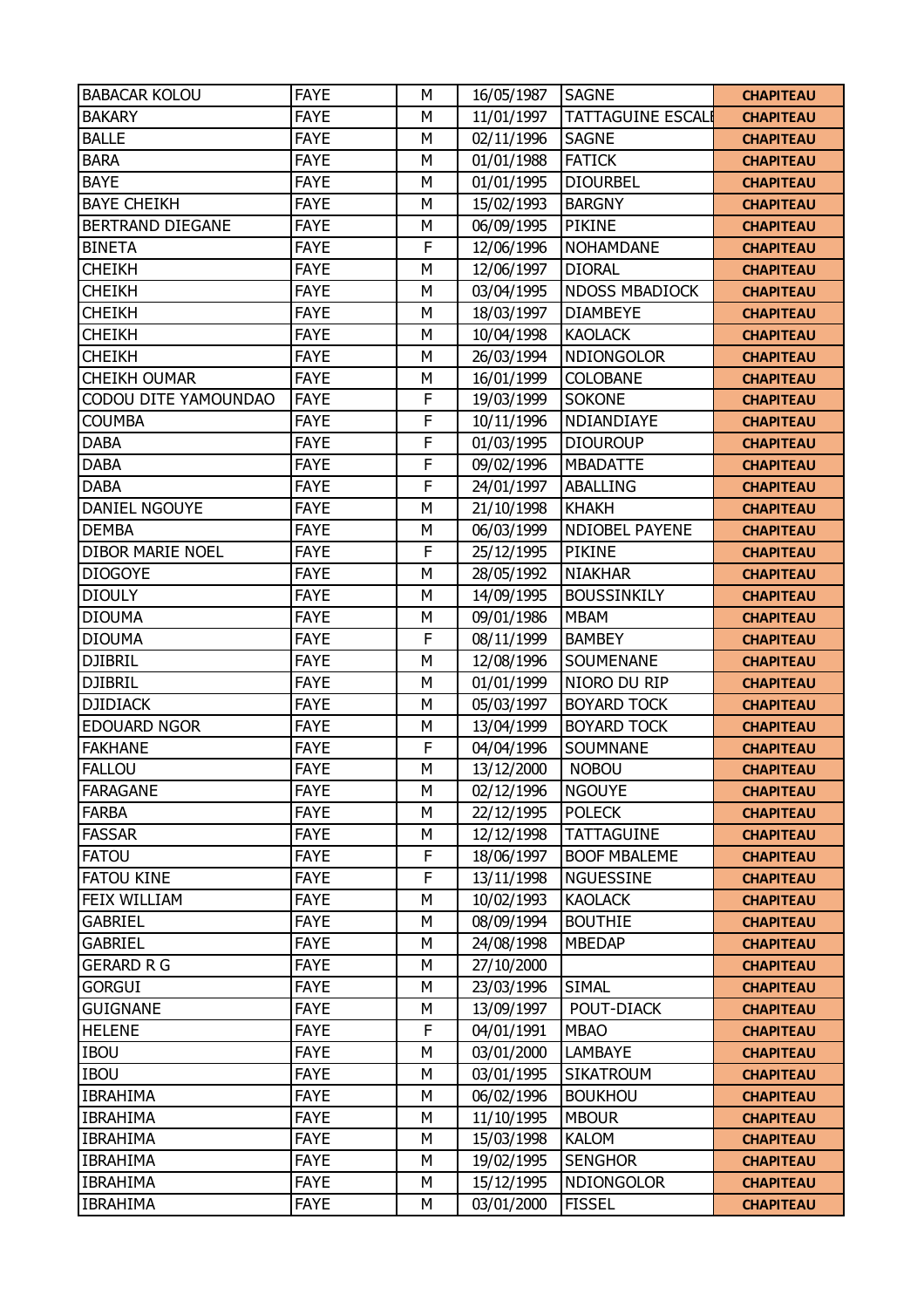| <b>IBRAHIMA</b>       | <b>FAYE</b> | M           | 05/09/1992 | <b>SANGUE</b>           | <b>CHAPITEAU</b> |
|-----------------------|-------------|-------------|------------|-------------------------|------------------|
| <b>IBRAHIMA</b>       | <b>FAYE</b> | M           | 22/01/1997 | NDIOULBETH              | <b>CHAPITEAU</b> |
| <b>IDRISSA</b>        | <b>FAYE</b> | M           | 20/07/1999 | <b>DIASS</b>            | <b>CHAPITEAU</b> |
| <b>ISIDORE</b>        | <b>FAYE</b> | M           | 06/04/1999 | <b>KEUR MANGARY</b>     | <b>CHAPITEAU</b> |
| <b>JEAN</b>           | <b>FAYE</b> | M           | 07/06/1994 | <b>GAGUE MODY</b>       | <b>CHAPITEAU</b> |
| <b>JEAN MARIE</b>     | <b>FAYE</b> | F           | 05/10/1994 | <b>FASSANE</b>          | <b>CHAPITEAU</b> |
| KHADIDIATOU           | <b>FAYE</b> | F           | 18/10/2000 | <b>DIOURBEL</b>         | <b>CHAPITEAU</b> |
| KHADIDIATOU           | <b>FAYE</b> | F           | 12/05/1991 | NDIOUDIOUF              | <b>CHAPITEAU</b> |
| <b>KHADIM MBACKE</b>  | <b>FAYE</b> | M           | 28/06/1998 | NIONDOUNE               | <b>CHAPITEAU</b> |
| <b>KHADIM MBACKE</b>  | <b>FAYE</b> | M           | 14/08/1999 | <b>JOAL FADIOUTH</b>    | <b>CHAPITEAU</b> |
| <b>KHADY</b>          | <b>FAYE</b> | F           | 13/12/1996 | <b>DIORAL</b>           | <b>CHAPITEAU</b> |
| <b>KHADY</b>          | <b>FAYE</b> | F           | 20/04/1994 | <b>BELICAEL</b>         | <b>CHAPITEAU</b> |
| <b>KHADY</b>          | <b>FAYE</b> | F           | 23/03/1993 | <b>SANGUE</b>           | <b>CHAPITEAU</b> |
| <b>KHADY</b>          | <b>FAYE</b> | F           | 15/09/1995 | <b>THIOFFIOR</b>        | <b>CHAPITEAU</b> |
| <b>KHADY</b>          | <b>FAYE</b> | F           | 02/12/1990 | <b>DAKAR</b>            | <b>CHAPITEAU</b> |
| <b>KHADY</b>          | <b>FAYE</b> | F           | 22/10/1996 | <b>PATAR</b>            | <b>CHAPITEAU</b> |
| <b>KHADY</b>          | <b>FAYE</b> | F           | 20/10/2000 | <b>SAMBE</b>            | <b>CHAPITEAU</b> |
| <b>KHADY</b>          | <b>FAYE</b> | F           | 20/04/1999 | <b>KAOLACK</b>          | <b>CHAPITEAU</b> |
| KHALIFA ABABACAR      | <b>FAYE</b> | M           | 03/06/1989 | <b>DAKAR</b>            | <b>CHAPITEAU</b> |
| <b>KHAMACODOU</b>     | <b>FAYE</b> | M           | 14/07/1998 | <b>PARARE</b>           | <b>CHAPITEAU</b> |
| <b>KHOKHANE</b>       | <b>FAYE</b> | M           | 10/02/1994 | THIANDENE               | <b>CHAPITEAU</b> |
| LAÏTY                 | <b>FAYE</b> | M           | 07/04/1997 | NDORONG LOG             | <b>CHAPITEAU</b> |
| LAMINE                | <b>FAYE</b> | M           | 18/01/1993 | <b>SING NGUESSINE</b>   | <b>CHAPITEAU</b> |
| LAMINE                | <b>FAYE</b> | M           | 04/08/1997 | <b>NGUENIENE</b>        | <b>CHAPITEAU</b> |
| LAT DEMBA             | <b>FAYE</b> | M           | 17/02/1996 | <b>KALOM</b>            | <b>CHAPITEAU</b> |
| LAT SOUCK             | <b>FAYE</b> | M           | 10/07/1997 | <b>NGAYE</b>            | <b>CHAPITEAU</b> |
| <b>LATDEMBA</b>       | <b>FAYE</b> | M           | 01/11/1999 | <b>NIAKHAR</b>          | <b>CHAPITEAU</b> |
| <b>LATYR</b>          | <b>FAYE</b> | M           | 12/07/1995 | MBELLONGOUTH            | <b>CHAPITEAU</b> |
| <b>LATYR</b>          | <b>FAYE</b> | M           | 17/02/1984 | <b>NGOUYE</b>           | <b>CHAPITEAU</b> |
| <b>LOUISE SIGA</b>    | <b>FAYE</b> | $\mathsf F$ | 21/08/1989 | <b>NDIANDA</b>          | <b>CHAPITEAU</b> |
| LOUISE THERESE DIOUMA | <b>FAYE</b> | F           | 04/03/1995 | <b>TEROKH</b>           | <b>CHAPITEAU</b> |
| <b>MAGUETTE</b>       | <b>FAYE</b> | F           | 15/10/1995 | NDIOMBENE MBAFFA        | <b>CHAPITEAU</b> |
| MAIMOUNA              | <b>FAYE</b> | F           | 05/03/1994 | <b>THIES</b>            | <b>CHAPITEAU</b> |
| <b>MAIMOUNA</b>       | <b>FAYE</b> | F           | 10/12/1989 | <b>DIAMBOUR</b>         | <b>CHAPITEAU</b> |
| MAMADOU               | <b>FAYE</b> | M           | 20/08/1995 | <b>KAOLACK</b>          | <b>CHAPITEAU</b> |
| MAMADOU               | <b>FAYE</b> | M           | 10/10/1996 | <b>MBANE</b>            | <b>CHAPITEAU</b> |
| <b>MAMADOU</b>        | <b>FAYE</b> | М           | 20/10/1993 | <b>DOUDAME</b>          | <b>CHAPITEAU</b> |
| MAMADOU               | <b>FAYE</b> | M           | 02/10/1994 | <b>MEDINA GOUNASS</b>   | <b>CHAPITEAU</b> |
| MAMADOU               | <b>FAYE</b> | M           | 13/03/1995 | NIORO DU RIP            | <b>CHAPITEAU</b> |
| MAMADOU               | <b>FAYE</b> | М           | 03/04/1995 | <b>NDOKH</b>            | <b>CHAPITEAU</b> |
| <b>MAMADOU</b>        | <b>FAYE</b> | M           | 24/12/1997 | <b>GAYAME</b>           | <b>CHAPITEAU</b> |
| <b>MAMADOU</b>        | <b>FAYE</b> | M           | 19/08/1998 | <b>NGOUYE</b>           | <b>CHAPITEAU</b> |
| <b>MAMADOU</b>        | <b>FAYE</b> | M           | 01/03/1999 | <b>FAYIL</b>            | <b>CHAPITEAU</b> |
| MAMADOU               | <b>FAYE</b> | M           | 24/07/1999 | MAKHADJI                | <b>CHAPITEAU</b> |
| <b>MAMADOU</b>        | <b>FAYE</b> | M           | 30/12/1996 | SANTHIOU MOUTHE         | <b>CHAPITEAU</b> |
| MAMADOU LAMINE        | <b>FAYE</b> | M           | 25/11/1999 | KHALAMBASSE             | <b>CHAPITEAU</b> |
| MAMADOU MBEGANE       | <b>FAYE</b> | M           | 07/12/1998 | <b>DIOFIOR</b>          | <b>CHAPITEAU</b> |
| <b>MAME BIRAME</b>    | <b>FAYE</b> | М           | 30/01/1994 | <b>NDIOBENE MBAFFAY</b> | <b>CHAPITEAU</b> |
| <b>MAME FATA</b>      | <b>FAYE</b> | F           | 16/07/1998 | <b>DIOFIOR</b>          | <b>CHAPITEAU</b> |
| MAMESOKHAR            | FAYE        | F           | 13/05/2000 | <b>TAGDIAM</b>          | <b>CHAPITEAU</b> |
| <b>MARCEL</b>         | <b>FAYE</b> | М           | 02/01/1992 | <b>DOUDAME</b>          | <b>CHAPITEAU</b> |
| MARIAMA               | <b>FAYE</b> | F           | 09/05/1988 | <b>DIOFIOR</b>          | <b>CHAPITEAU</b> |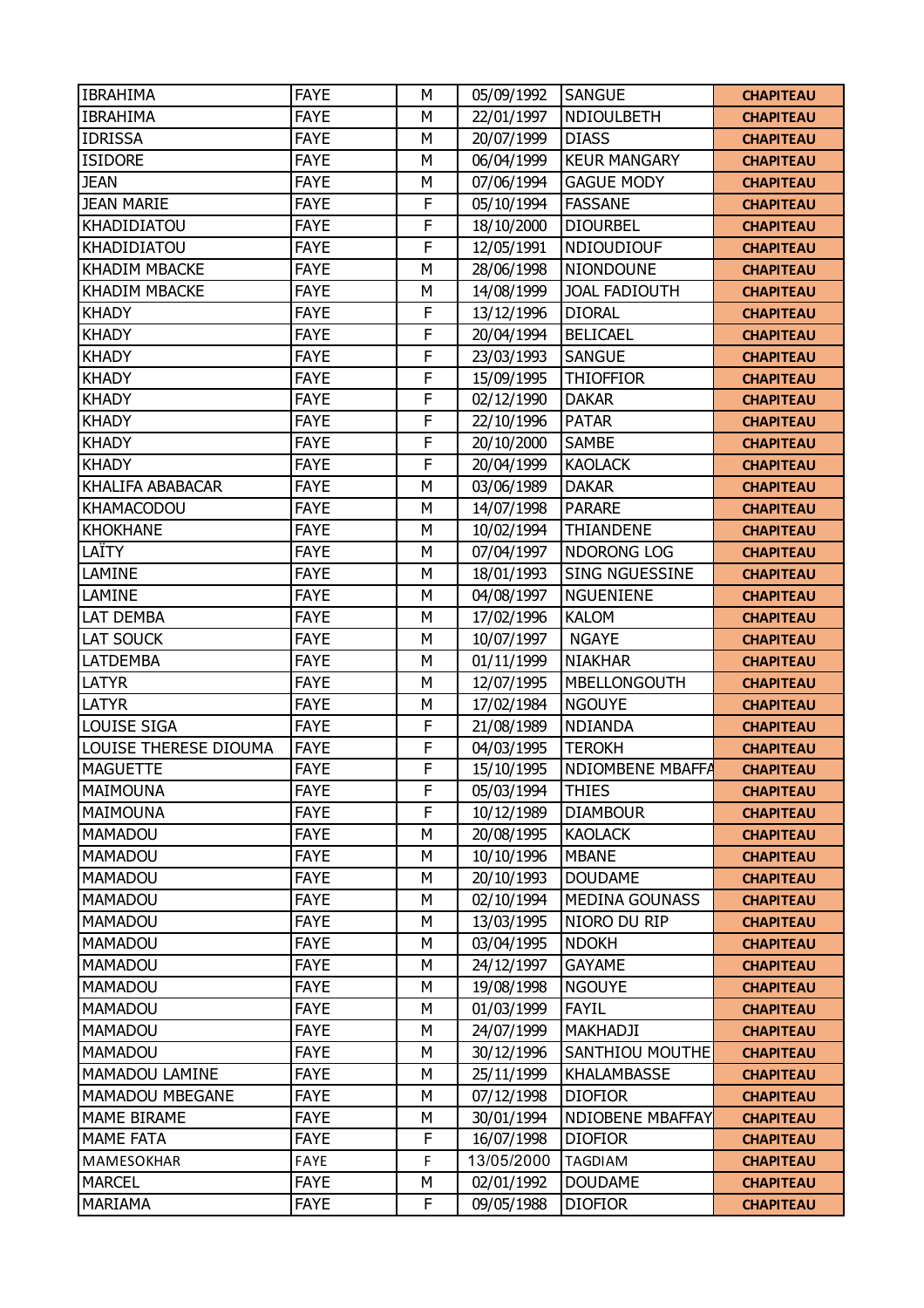| <b>MASSAMBA</b>        | <b>FAYE</b> | M | 06/07/1999 | <b>THIES</b>          | <b>CHAPITEAU</b> |
|------------------------|-------------|---|------------|-----------------------|------------------|
| <b>MATAR</b>           | <b>FAYE</b> | M | 10/01/1993 | NDOFFANE MOURIDE      | <b>CHAPITEAU</b> |
| <b>MATY ND</b>         | <b>FAYE</b> | F | 25/08/1999 | <b>NG DIARAF</b>      | <b>CHAPITEAU</b> |
| <b>MBAGNICK</b>        | <b>FAYE</b> | M | 13/11/1995 | <b>LOULY BENTEGNE</b> | <b>CHAPITEAU</b> |
| <b>MBAGNICK</b>        | <b>FAYE</b> | M | 05/10/2000 | WARDIAKHAL            | <b>CHAPITEAU</b> |
| <b>MBAYE</b>           | <b>FAYE</b> | M | 03/03/1995 | KHODJIL BALING        | <b>CHAPITEAU</b> |
| <b>MBAYE</b>           | <b>FAYE</b> | M | 07/11/1996 | <b>GUITYR SERERE</b>  | <b>CHAPITEAU</b> |
| <b>MBAYE</b>           | <b>FAYE</b> | M | 01/09/1991 | <b>MBOMBAYE</b>       | <b>CHAPITEAU</b> |
| <b>MBAYE BABACAR</b>   | <b>FAYE</b> | M | 10/02/1990 | <b>PACKY</b>          | <b>CHAPITEAU</b> |
| <b>MBODÉ</b>           | <b>FAYE</b> | M | 05/10/1983 | <b>NDIOUDIOUF</b>     | <b>CHAPITEAU</b> |
| MOHAMED SALIOU         | FAYE        | M | 04/02/2000 | <b>BARGNY</b>         | <b>CHAPITEAU</b> |
| <b>MOUHAMED</b>        | <b>FAYE</b> | M | 18/03/2000 | LATMINGUE             | <b>CHAPITEAU</b> |
| <b>MOUSSA</b>          | <b>FAYE</b> | M | 11/04/1994 | <b>DIOKHAR</b>        | <b>CHAPITEAU</b> |
| <b>MOUSTAPHA</b>       | <b>FAYE</b> | M | 13/05/1994 | <b>SENGHOR</b>        | <b>CHAPITEAU</b> |
| <b>MOUSTAPHA</b>       | <b>FAYE</b> | M | 23/02/1993 | <b>SASSMACK</b>       | <b>CHAPITEAU</b> |
| <b>MOUSTAPHA</b>       | <b>FAYE</b> | M | 02/02/1998 | <b>DIOURBEL</b>       | <b>CHAPITEAU</b> |
| <b>NDEYE</b>           | <b>FAYE</b> | F | 06/02/1994 | <b>DIORAL</b>         | <b>CHAPITEAU</b> |
| NDEYE A                | <b>FAYE</b> | F | 01/04/1997 | <b>THIES</b>          | <b>CHAPITEAU</b> |
| <b>NDEYE GUIGNEMBA</b> | <b>FAYE</b> | F | 17/08/2000 | THIADIAYE             | <b>CHAPITEAU</b> |
| <b>NDEYE MAISSA</b>    | <b>FAYE</b> | F | 18/03/1999 | <b>FATICK</b>         | <b>CHAPITEAU</b> |
| <b>NDIANKO</b>         | <b>FAYE</b> | M | 04/06/2000 | <b>KOUNGHUEL</b>      | <b>CHAPITEAU</b> |
| <b>NGOR</b>            | <b>FAYE</b> | M | 10/03/1993 | <b>NGAPP</b>          | <b>CHAPITEAU</b> |
| <b>NGOR</b>            | <b>FAYE</b> | M | 03/05/1997 | <b>FATICK</b>         | <b>CHAPITEAU</b> |
| <b>NGOR</b>            | <b>FAYE</b> | M | 25/08/1998 | <b>LOUMATYR</b>       | <b>CHAPITEAU</b> |
| <b>NGOR</b>            | <b>FAYE</b> | M | 15/01/2000 | <b>NGAYOKHEME</b>     | <b>CHAPITEAU</b> |
| <b>NGOR MACK SIDI</b>  | <b>FAYE</b> | M | 13/11/1995 | <b>DIOUROUP</b>       | <b>CHAPITEAU</b> |
| <b>OMAR</b>            | <b>FAYE</b> | M | 10/03/1997 | <b>NDIOL MANGANE</b>  | <b>CHAPITEAU</b> |
| <b>OMAR</b>            | <b>FAYE</b> | M | 05/12/2000 | <b>DIASS</b>          | <b>CHAPITEAU</b> |
| <b>ONGUE</b>           | <b>FAYE</b> | M | 22/05/1995 | <b>THIES</b>          | <b>CHAPITEAU</b> |
| <b>OUSMANE</b>         | <b>FAYE</b> | M | 10/01/1996 | <b>NGUESSINE</b>      | <b>CHAPITEAU</b> |
| <b>OUSMANE</b>         | <b>FAYE</b> | M | 02/01/1984 | <b>SANGHARE</b>       | <b>CHAPITEAU</b> |
| <b>OUSMANE</b>         | <b>FAYE</b> | M | 01/01/1994 | <b>NDIAFFA SERERE</b> | <b>CHAPITEAU</b> |
| <b>OUSMANE</b>         | <b>FAYE</b> | M | 07/01/1998 | <b>THIADIAYE</b>      | <b>CHAPITEAU</b> |
| <b>OUSMANE</b>         | <b>FAYE</b> | М | 08/08/1996 | <b>DIOFFIOR</b>       | <b>CHAPITEAU</b> |
| <b>OUSMANE</b>         | <b>FAYE</b> | M | 10/04/1998 | <b>DAGGA</b>          | <b>CHAPITEAU</b> |
| <b>OUSMANE</b>         | <b>FAYE</b> | M | 10/02/1984 | <b>FETTO</b>          | <b>CHAPITEAU</b> |
| <b>OUSMANE</b>         | <b>FAYE</b> | M | 26/07/1991 | <b>FATICK</b>         | <b>CHAPITEAU</b> |
| <b>OUSMANE</b>         | <b>FAYE</b> | M | 12/04/1999 | <b>KOUTAL</b>         | <b>CHAPITEAU</b> |
| <b>OUSSEYNOU</b>       | <b>FAYE</b> | M | 17/03/2000 | <b>NGOUMSANE</b>      | <b>CHAPITEAU</b> |
| PAPA DJIBRIL           | <b>FAYE</b> | М | 10/11/1995 | <b>DAKAR</b>          | <b>CHAPITEAU</b> |
| PAPA SAKOU             | <b>FAYE</b> | M | 28/06/1996 | <b>KAOLACK</b>        | <b>CHAPITEAU</b> |
| PAPA SAMBA             | <b>FAYE</b> | M | 23/12/1996 | <b>KAOLACK</b>        | <b>CHAPITEAU</b> |
| PAPE ABDOU             | <b>FAYE</b> | M | 12/11/1992 | <b>GANDIAYE</b>       | <b>CHAPITEAU</b> |
| PAPE ABDOULAYE         | <b>FAYE</b> | M | 13/08/1997 | <b>THIES</b>          | <b>CHAPITEAU</b> |
| PAPE BIRAME            | <b>FAYE</b> | M | 09/08/1992 | <b>FATICK</b>         | <b>CHAPITEAU</b> |
| PAPE BOUR              | <b>FAYE</b> | M | 24/07/1998 | <b>MBAFAYE</b>        | <b>CHAPITEAU</b> |
| PAPE CHERIF            | <b>FAYE</b> | M | 06/10/1986 | YEUMBEUL              | <b>CHAPITEAU</b> |
| PAPE IBRAHIMA          | <b>FAYE</b> | M | 08/02/1988 | <b>DAKAR</b>          | <b>CHAPITEAU</b> |
| PAPE MOUSSA            | <b>FAYE</b> | M | 31/01/1998 | <b>RUFISQUE</b>       | <b>CHAPITEAU</b> |
| PASCAL D ALFRED        | <b>FAYE</b> | M | 30/06/1998 | <b>YENDANE</b>        | <b>CHAPITEAU</b> |
| PATHE NDIAYE           | <b>FAYE</b> | M | 26/08/1994 | <b>RUFISQUE</b>       | <b>CHAPITEAU</b> |
| PHILIP NGOR            | <b>FAYE</b> | М | 21/02/1997 | <b>DIOUROUP</b>       | <b>CHAPITEAU</b> |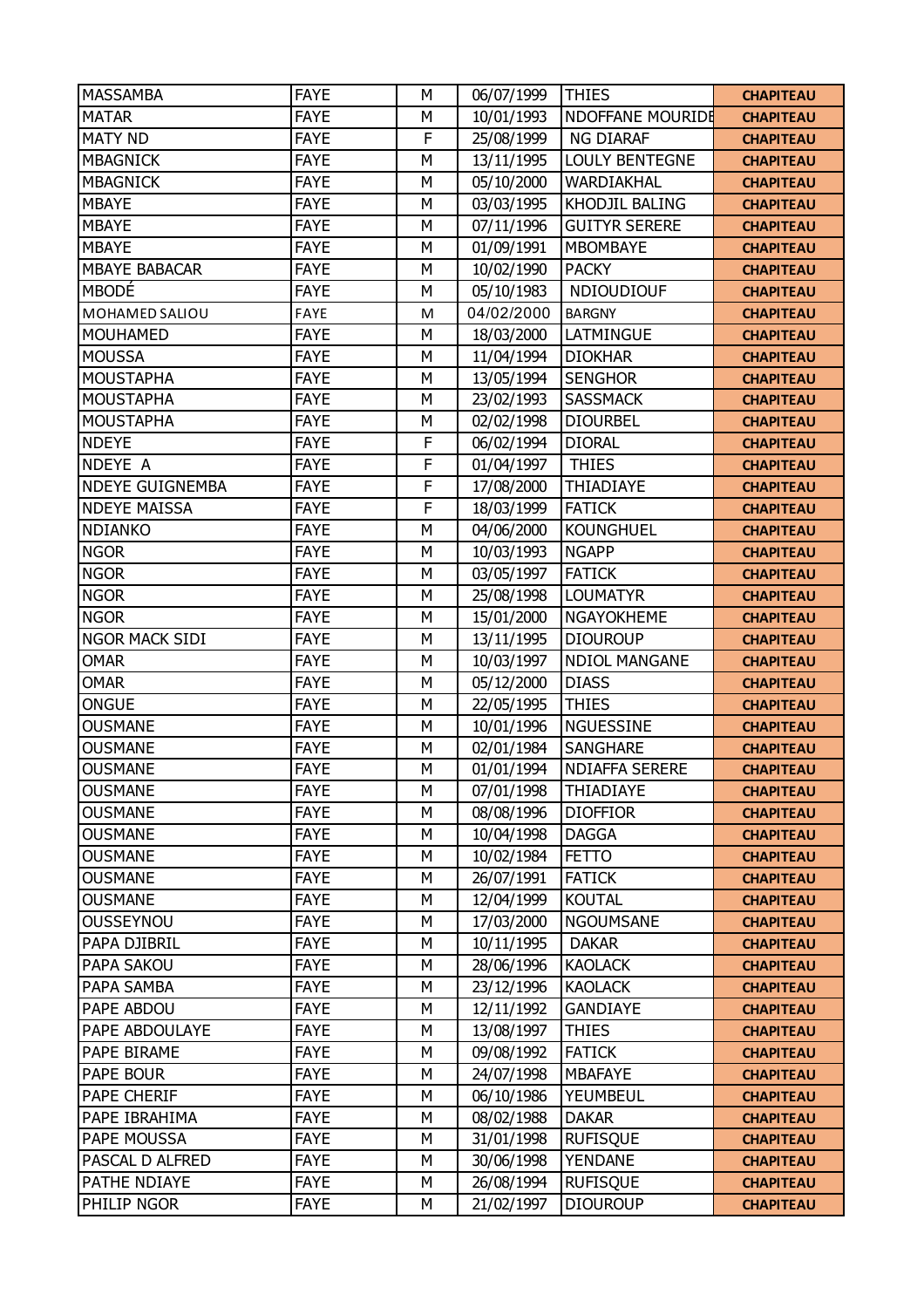| <b>ROSE MANE</b>       | <b>FAYE</b>    | F           | 28/05/1982 | <b>DIAGLE</b>       | <b>CHAPITEAU</b> |
|------------------------|----------------|-------------|------------|---------------------|------------------|
| SALIOU                 | <b>FAYE</b>    | М           | 02/11/1993 | PIKINE              | <b>CHAPITEAU</b> |
| <b>SAMBA</b>           | <b>FAYE</b>    | М           | 13/01/2000 | <b>SENGHOR</b>      | <b>CHAPITEAU</b> |
| <b>SAMBA</b>           | <b>FAYE</b>    | М           | 02/03/1998 | <b>BICOLE</b>       | <b>AMPHI A</b>   |
| <b>SANOUKOR</b>        | <b>FAYE</b>    | M           | 09/09/1999 | <b>DOUDAME</b>      | <b>AMPHI A</b>   |
| <b>SENY</b>            | <b>FAYE</b>    | М           | 27/03/1997 | <b>KALOM</b>        | <b>AMPHI A</b>   |
| <b>SEYNABOU</b>        | <b>FAYE</b>    | F           | 10/01/1994 | <b>MBAFAYE</b>      | <b>AMPHI A</b>   |
| <b>SOKHNA</b>          | <b>FAYE</b>    | F           | 08/12/1984 | <b>KAOLACK</b>      | <b>AMPHI A</b>   |
| <b>SOULEYE</b>         | <b>FAYE</b>    | М           | 18/08/1987 | KHALAMBASSE         | <b>AMPHI A</b>   |
| <b>SOULEYE</b>         | <b>FAYE</b>    | М           | 04/03/1997 | <b>NGUENIENE</b>    | <b>AMPHI A</b>   |
| SOULEYMANE             | <b>FAYE</b>    | M           | 06/10/1999 | <b>FATICK</b>       | <b>AMPHI A</b>   |
| SOULEYMANE             | <b>FAYE</b>    | M           | 24/12/1995 | LOGDIR DIOHINE      | <b>AMPHI A</b>   |
| SOULEYMANE             | <b>FAYE</b>    | М           | 02/01/1997 | <b>KEBEMER</b>      | <b>AMPHI A</b>   |
| SOULEYMANE             | <b>FAYE</b>    | M           | 13/05/1998 | GOSSAS              | <b>AMPHI A</b>   |
| <b>TABASKI</b>         | <b>FAYE</b>    | F           | 05/02/1996 | <b>NGOYERE</b>      | <b>AMPHI A</b>   |
| <b>TAMSIR</b>          | <b>FAYE</b>    | М           | 18/11/1994 | ZIGUINCHOR          | <b>AMPHI A</b>   |
| <b>TENING</b>          | <b>FAYE</b>    | F           | 15/08/1999 | <b>KEUR NIOKHOR</b> | <b>AMPHI A</b>   |
| <b>THERESE</b>         | <b>FAYE</b>    | $\mathsf F$ | 10/11/1999 | <b>DIOUROUP</b>     | <b>AMPHI A</b>   |
| <b>THIABA</b>          | <b>FAYE</b>    | F           | 05/08/1994 | SINDIA              | <b>AMPHI A</b>   |
| <b>THOMAS</b>          | <b>FAYE</b>    | M           | 30/03/1996 | <b>GANDIAYE</b>     | <b>AMPHI A</b>   |
| <b>VINCENT</b>         | <b>FAYE</b>    | М           | 10/12/1989 | <b>DIOUROUP</b>     | <b>AMPHI A</b>   |
| <b>WALY</b>            | <b>FAYE</b>    | М           | 09/05/1998 | <b>THIOMBY</b>      | <b>AMPHI A</b>   |
| <b>WALY BABACAR</b>    | <b>FAYE</b>    | M           | 19/05/1998 | <b>NGOUYE</b>       | <b>AMPHI A</b>   |
| <b>YACINE</b>          | <b>FAYE</b>    | F           | 28/08/1998 | <b>THIES</b>        | <b>AMPHI A</b>   |
| <b>YACINE</b>          | <b>FAYE</b>    | F           | 26/05/1998 | NDIANDIAYE          | <b>AMPHI A</b>   |
| YANDE                  | <b>FAYE</b>    | F           | 03/03/1996 | <b>MBOUMA</b>       | <b>AMPHI A</b>   |
| YAOUD                  | <b>FAYE</b>    | M           | 21/02/1994 | SOUMBEL KEUR LAT    | <b>AMPHI A</b>   |
| YOUSSOU                | <b>FAYE</b>    | М           | 23/03/1996 | <b>DIASS</b>        | <b>AMPHI A</b>   |
| MBISSANE               | <b>FAYE</b>    | M           | 10/10/1999 | <b>MBALAKHAT</b>    | <b>AMPHI A</b>   |
| <b>FATOU</b>           | <b>FAYE</b>    | F           | 11/07/1996 | <b>MBANE</b>        | <b>AMPHI A</b>   |
| HADJI                  | <b>FEDIOR</b>  | F           | 11/03/1995 | <b>ZIGUINCHOR</b>   | <b>AMPHI A</b>   |
| <b>MASSENEBA</b>       | <b>FEDIOR</b>  | М           | 10/02/1990 | <b>THIES</b>        | <b>AMPHI A</b>   |
| MAMADOU                | <b>FOBA</b>    | М           | 06/02/1998 | <b>SINDIA</b>       | <b>AMPHI A</b>   |
| <b>MAMADOU</b>         | <b>FOFANA</b>  | М           | 20/04/1999 | <b>THIÈS</b>        | <b>AMPHI A</b>   |
| <b>CHEIKH</b>          | <b>FOUNE</b>   | M           | 01/01/1998 | <b>MBAMANE</b>      | <b>AMPHI A</b>   |
| <b>DIEYNABA</b>        | <b>FOUNE</b>   | F           | 12/04/1999 | <b>MBAMANE</b>      | <b>AMPHI A</b>   |
| AMY                    | <b>GACKOU</b>  | F           | 09/09/1999 | <b>NDIEBEL</b>      | <b>AMPHI A</b>   |
| <b>ADJIARATOU DAYA</b> | <b>GADIAGA</b> | F           | 16/12/1998 | <b>KAFFRINE</b>     | <b>AMPHI A</b>   |
| <b>DIERY</b>           | <b>GADIAGA</b> | М           | 11/01/1998 | <b>FISSEL</b>       | <b>AMPHI A</b>   |
| ELHADJI OUSMANE        | <b>GADIAGA</b> | М           | 04/09/1996 | <b>KHELCOM</b>      | <b>AMPHI A</b>   |
| <b>MODOU</b>           | <b>GADIAGA</b> | М           | 10/02/1999 | NGADIAGA            | <b>AMPHI A</b>   |
| ALIOU                  | <b>GADJIGO</b> | М           | 12/11/1997 | <b>TAMBACOUNDA</b>  | <b>AMPHI A</b>   |
| <b>CHEIKH</b>          | <b>GAKOU</b>   | М           | 14/05/1992 | <b>MBAKHANE</b>     | <b>AMPHI A</b>   |
| <b>BOUBOUYEL</b>       | <b>GANO</b>    | M           | 26/01/1998 | <b>KANDIATOR</b>    | <b>AMPHI A</b>   |
| <b>IDRISSA</b>         | <b>GASSAMA</b> | М           | 20/03/1990 | LATMINGUE           | <b>AMPHI A</b>   |
| JAOSEPH ABDOULAYE      | GASSAMA        | М           | 02/01/2001 | <b>DAKAR</b>        | <b>AMPHI A</b>   |
| <b>KHADY</b>           | <b>GASSAMA</b> | F           | 14/01/1987 | NDIAKHIRATE         | <b>AMPHI A</b>   |
| <b>MOUSSA</b>          | <b>GASSAMA</b> | М           | 22/12/1995 | <b>DARSALAM</b>     | <b>AMPHI A</b>   |
| <b>FATOU BAKAR</b>     | <b>GATH</b>    | F           | 16/01/1999 | <b>DIAMAGUENE</b>   | <b>AMPHI A</b>   |
| <b>DJIBY</b>           | <b>GAYE</b>    | М           | 18/01/1995 | KOUTAL OUOLOF       | <b>AMPHI A</b>   |
| <b>DJIBY</b>           | <b>GAYE</b>    | М           | 24/10/1996 | SINDIANE1           | <b>AMPHI A</b>   |
| <b>DJIBY</b>           | GAYE           | М           | 12/08/1998 | RICHARD TOLL        | <b>AMPHI A</b>   |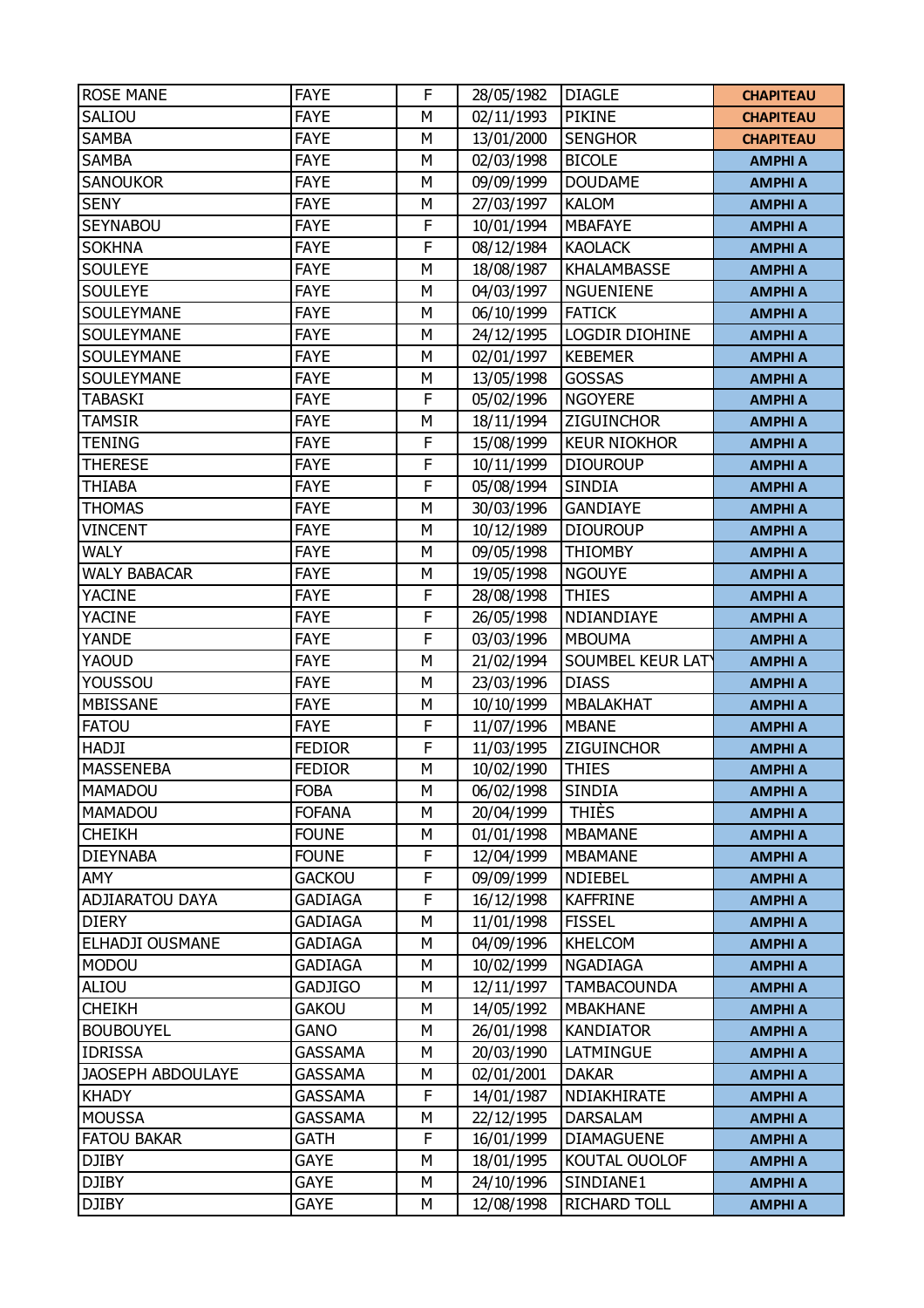| EL HADJI              | <b>GAYE</b>     | М | 10/10/2000 | NDONRONG WOLOF       | <b>AMPHI A</b> |
|-----------------------|-----------------|---|------------|----------------------|----------------|
| ELHADJI MALICK        | <b>GAYE</b>     | М | 03/02/1998 | <b>SAINT LOUIS</b>   | <b>AMPHI A</b> |
| <b>GUELAYE</b>        | <b>GAYE</b>     | M | 15/05/1999 | <b>DOUNGUEL</b>      | <b>AMPHI A</b> |
| <b>IBRAHIMA</b>       | <b>GAYE</b>     | М | 20/01/1991 | <b>KEUR TAMBA</b>    | <b>AMPHI A</b> |
| <b>MAMATH</b>         | <b>GAYE</b>     | М | 10/01/1998 | <b>KEUR TAMBA</b>    | <b>AMPHI A</b> |
| <b>MAME DIARRA</b>    | <b>GAYE</b>     | F | 14/04/1996 | <b>KAOLACK</b>       | <b>AMPHI A</b> |
| <b>MBOR</b>           | GAYE            | М | 09/01/1999 | <b>THIES</b>         | <b>AMPHI A</b> |
| <b>MOMY</b>           | <b>GAYE</b>     | F | 03/03/1997 | <b>SINDIA</b>        | <b>AMPHI A</b> |
| <b>NDAKHTE</b>        | <b>GAYE</b>     | М | 26/12/1991 | <b>NDANDE</b>        | <b>AMPHI A</b> |
| PAPE MALICK           | <b>GAYE</b>     | М | 22/06/1994 | <b>GUINGUINEO</b>    | <b>AMPHI A</b> |
| SERIGNE MBACKE MADIA  | <b>GAYE</b>     | M | 04/05/1994 | <b>RUFISQUE</b>      | <b>AMPHI A</b> |
| <b>SINY</b>           | <b>GAYE</b>     | М | 20/04/1996 | <b>KEUR DAO</b>      | <b>AMPHI A</b> |
| <b>CHEIKH</b>         | <b>GNING</b>    | М | 14/03/2000 | <b>MBALAMSONE</b>    | <b>AMPHI A</b> |
| <b>DAOUDA</b>         | <b>GNING</b>    | М | 18/12/1996 | <b>BAMBEY</b>        | <b>AMPHI A</b> |
| <b>MOUSSA</b>         | <b>GNING</b>    | M | 02/02/1999 | <b>BAMBEY</b>        | <b>AMPHI A</b> |
| <b>MOUSSA</b>         | <b>GNING</b>    | М | 15/03/1988 | <b>THIARE</b>        | <b>AMPHI A</b> |
| MOUSSA                | <b>GNING</b>    | M | 15/03/1988 | <b>THIARE</b>        | <b>AMPHI A</b> |
| PAPE MODOU            | <b>GNING</b>    | М | 12/06/1994 | <b>KAHONE</b>        | <b>AMPHI A</b> |
| <b>THILAW</b>         | <b>GNING</b>    | M | 10/10/1991 | <b>LOULY BENTENE</b> | <b>AMPHI A</b> |
| PAPA M                | <b>GNINGNE</b>  | М | 05/05/1988 | <b>KAOLACK</b>       | <b>AMPHI A</b> |
| <b>DAOUDA</b>         | <b>GNINGUE</b>  | M | 10/02/1998 | BOYE 1               | <b>AMPHI A</b> |
| <b>DIAB</b>           | <b>GNINGUE</b>  | M | 23/06/1991 | <b>LOMENE</b>        | <b>AMPHI A</b> |
| <b>MAMOUR</b>         | <b>GNINGUE</b>  | M | 03/02/1990 | <b>NDIOMDY</b>       | <b>AMPHI A</b> |
| MOUHAMADOU LAMINE     | <b>GNINGUE</b>  | М | 16/09/1995 | <b>DIOURBEL</b>      | <b>AMPHI A</b> |
| SALIOU                | <b>GNINGUE</b>  | M | 25/12/1998 | <b>FATICK</b>        | <b>AMPHI A</b> |
| SEYDINA MOUHAMED      | <b>GNINGUE</b>  | М | 23/06/1988 | <b>TIVAOUANE</b>     | <b>AMPHI A</b> |
| <b>ARONA</b>          | <b>GOMAR</b>    | M | 19/04/1993 | <b>FATICK</b>        | <b>AMPHI A</b> |
| <b>JEAN PIERRE</b>    | <b>GOMIS</b>    | М | 05/08/1999 | <b>SINDIA</b>        | <b>AMPHI A</b> |
| <b>ALIOUNE BADARA</b> | <b>GOUDIABY</b> | М | 21/06/1995 | ZIGUINCHOR           | <b>AMPHI A</b> |
| <b>ANSOUMANA</b>      | <b>GOUDIABY</b> | М | 07/11/1997 | <b>MONGONE</b>       | <b>AMPHI A</b> |
| <b>ARONA</b>          | <b>GOUDIABY</b> | М | 06/02/1998 | <b>BALANKINE</b>     | <b>AMPHI A</b> |
| <b>ARONA</b>          | <b>GOUDIABY</b> | М | 15/07/1995 | <b>KAGNAROU</b>      | <b>AMPHI A</b> |
| <b>ARPHAN BALLA</b>   | <b>GOUDIABY</b> | М | 11/11/1999 | <b>KAGNAROU</b>      | <b>AMPHI A</b> |
| <b>DIENEBA</b>        | <b>GOUDIABY</b> | F | 28/10/1990 | ZIGUINCHOR           | <b>AMPHI A</b> |
| <b>DOUDOU</b>         | <b>GOUDIABY</b> | М | 25/01/1992 | <b>BIGNONA</b>       | <b>AMPHI A</b> |
| <b>IBRAHIMA</b>       | <b>GOUDIABY</b> | М | 13/03/1991 | <b>EBINKINE</b>      | <b>AMPHI A</b> |
| <b>ISMAILA</b>        | <b>GOUDIABY</b> | М | 02/02/1998 | <b>MANGAGOULACK</b>  | <b>AMPHI A</b> |
| <b>ISSA</b>           | <b>GOUDIABY</b> | М | 04/01/1995 | <b>BOUTOLATTE</b>    | <b>AMPHI A</b> |
| <b>ISSA</b>           | <b>GOUDIABY</b> | М | 24/05/1995 | <b>DJINAKY</b>       | <b>AMPHI A</b> |
| <b>KAOUSSOU</b>       | <b>GOUDIABY</b> | М | 13/11/1995 | <b>TENDOUCK</b>      | <b>AMPHI A</b> |
| <b>KHADY</b>          | <b>GOUDIABY</b> | F | 01/04/1994 | <b>BIGNONA</b>       | <b>AMPHI A</b> |
| MAMADOU KROUMA        | <b>GOUDIABY</b> | М | 30/01/1994 | NDIASSANE            | <b>AMPHI A</b> |
| <b>MOUSSA</b>         | <b>GOUDIABY</b> | М | 16/08/1997 | PIKINE               | <b>AMPHI A</b> |
| MOUSSA LAMBO          | <b>GOUDIABY</b> | М | 03/09/1999 | <b>DAKAR</b>         | <b>AMPHI A</b> |
| <b>OUMAR</b>          | <b>GOUDIABY</b> | М | 21/05/1997 | <b>DAKAR</b>         | <b>AMPHI A</b> |
| PAPA ALY              | <b>GOUDIABY</b> | М | 08/09/1994 | <b>THIES</b>         | <b>AMPHI A</b> |
| <b>RAMA GAYE</b>      | <b>GOUDIABY</b> | F | 05/06/1990 | <b>DJILACOUNE</b>    | <b>AMPHI A</b> |
| SAMSIDINE             | <b>GOUDIABY</b> | М | 05/03/1989 | <b>DAKAR</b>         | <b>AMPHI A</b> |
| <b>SANA</b>           | <b>GOUDIABY</b> | М | 20/09/1991 | <b>BIGNONA</b>       | <b>AMPHI A</b> |
| <b>SENY</b>           | <b>GOUDIABY</b> | М | 03/11/1991 | <b>KATOUDIE</b>      | <b>AMPHI A</b> |
| <b>SENY</b>           | <b>GOUDIABY</b> | М | 13/06/1994 | <b>TENDOUCK</b>      | <b>AMPHI A</b> |
| <b>SIRIFO</b>         | <b>GOUDIABY</b> | М | 13/04/1995 | <b>KAGNAROU</b>      | <b>AMPHI A</b> |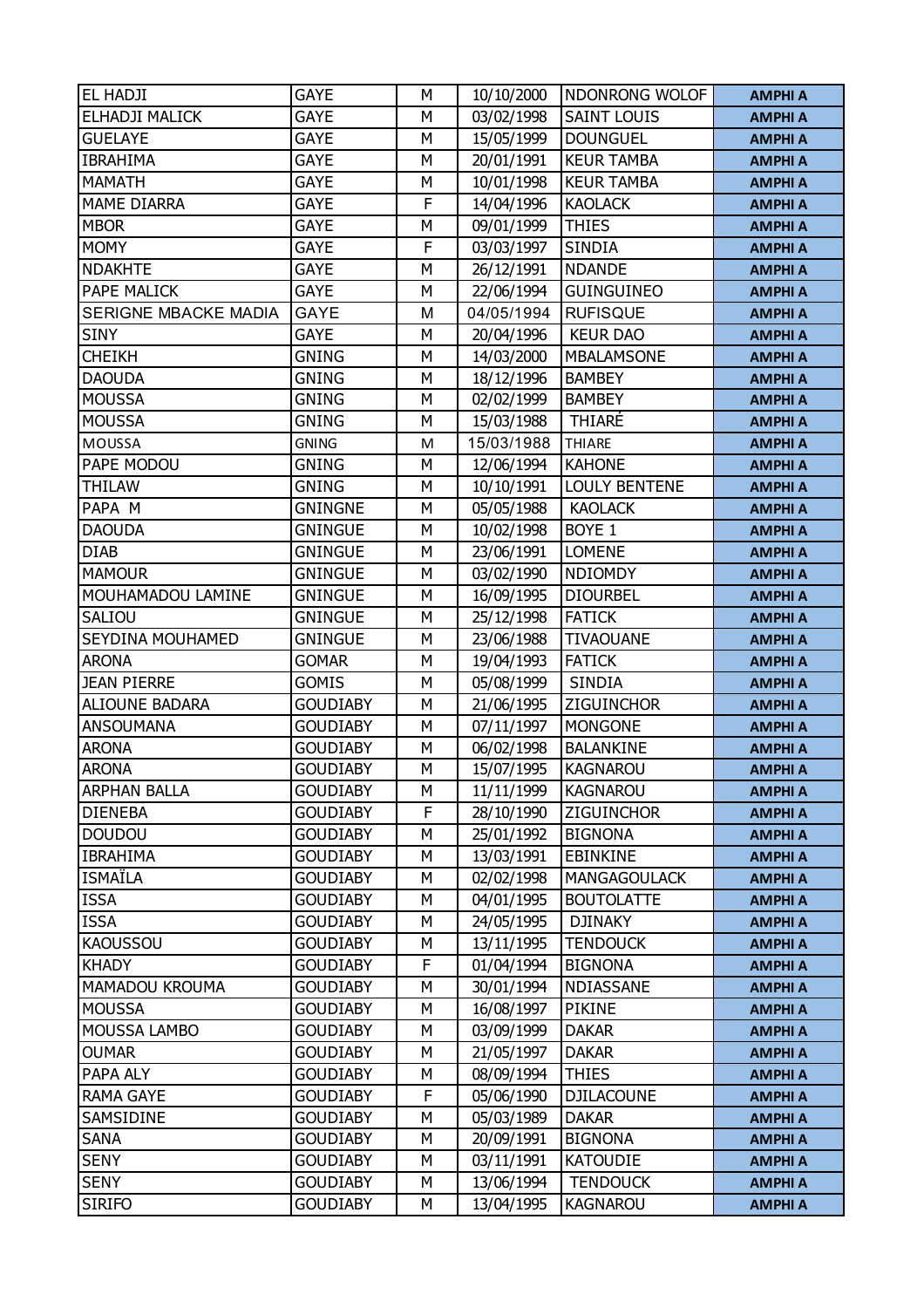| SOUNKAROU                  | <b>GOUDIABY</b> | F | 15/03/1994 | <b>KAGNAROU</b>        | <b>AMPHI A</b> |
|----------------------------|-----------------|---|------------|------------------------|----------------|
| <b>YANCOUBA</b>            | <b>GOUDIABY</b> | М | 07/08/1993 | <b>BADIANA</b>         | <b>AMPHI A</b> |
| <b>AMINATA</b>             | <b>GUAYE</b>    | F | 09/11/1981 | <b>THIES</b>           | <b>AMPHI A</b> |
| <b>MAME</b>                | <b>GUETTE</b>   | F | 08/02/1996 | DAROU KEUR MOR KI      | <b>AMPHI A</b> |
| <b>ABDOU</b>               | <b>GUEYE</b>    | M | 02/03/1993 | <b>SEGRE GATTA</b>     | <b>AMPHI A</b> |
| <b>ABDOU</b>               | <b>GUEYE</b>    | М | 16/08/1998 | <b>BOKHOL</b>          | <b>AMPHI A</b> |
| <b>ABDOU</b>               | <b>GUEYE</b>    | М | 10/11/1997 | <b>BIGNONA</b>         | <b>AMPHI A</b> |
| <b>ABDOULAYE</b>           | <b>GUEYE</b>    | M | 13/07/1997 | <b>SAKHAO SERERE</b>   | <b>AMPHI A</b> |
| <b>ABDOULAYE</b>           | <b>GUEYE</b>    | М | 01/01/1997 | GOROM 1                | <b>AMPHI A</b> |
| <b>ABDOULAYE</b>           | <b>GUEYE</b>    | М | 02/02/1987 | <b>RUFISQUE</b>        | <b>AMPHI A</b> |
| <b>ABY</b>                 | <b>GUEYE</b>    | F | 06/03/1992 | <b>TOGLOU OUOLOF</b>   | <b>AMPHI A</b> |
| <b>ALASSANE</b>            | <b>GUEYE</b>    | M | 02/02/1998 | <b>THIES</b>           | <b>AMPHI A</b> |
| AMADOU                     | <b>GUEYE</b>    | М | 03/01/1995 | PIKINE                 | <b>AMPHI A</b> |
| <b>AMATH</b>               | <b>GUEYE</b>    | M | 19/05/2000 | <b>KAMATANE</b>        | <b>AMPHI A</b> |
| AMINATA                    | <b>GUEYE</b>    | F | 07/01/1995 | KEUR M. GUEYE 1        | <b>AMPHI A</b> |
| <b>AMINATA MBAYE</b>       | <b>GUEYE</b>    | F | 20/12/1996 | <b>TIVAOUNE</b>        | <b>AMPHI A</b> |
| <b>AMSATA</b>              | <b>GUEYE</b>    | M | 25/12/1992 | MEDINAGOUNASS          | <b>AMPHI A</b> |
| <b>ASSANE</b>              | <b>GUEYE</b>    | M | 14/05/1993 | <b>THIES</b>           | <b>AMPHI A</b> |
| <b>BABACAR</b>             | <b>GUEYE</b>    | М | 07/10/1999 | SANIAMENE              | <b>AMPHI A</b> |
| <b>BACAR WALY</b>          | <b>GUEYE</b>    | М | 09/08/1994 | <b>KAOLACK</b>         | <b>AMPHI A</b> |
| <b>BACHIR</b>              | <b>GUEYE</b>    | М | 21/06/1995 | <b>KEUR N OUOLOF</b>   | <b>AMPHI A</b> |
| CODOU                      | <b>GUEYE</b>    | F | 01/01/1999 | <b>KEUR ALY GUEYE</b>  | <b>AMPHI A</b> |
| <b>DIALLE</b>              | <b>GUEYE</b>    | F | 20/10/1998 | <b>KOKI</b>            | <b>AMPHI A</b> |
| <b>DIAPALY</b>             | <b>GUEYE</b>    | M | 02/12/1998 | <b>BARGNY</b>          | <b>AMPHI A</b> |
| <b>FATOU</b>               | <b>GUEYE</b>    | F | 15/03/1998 | <b>SAKHAO SERERE</b>   | <b>AMPHI A</b> |
| <b>FATOU</b>               | <b>GUEYE</b>    | F | 09/12/1995 | <b>NDANDE</b>          | <b>AMPHI A</b> |
| <b>IBRAHIMA</b>            | <b>GUEYE</b>    | M | 10/10/1997 | <b>DAKAR</b>           | <b>AMPHI A</b> |
| <b>ISSA</b>                | <b>GUEYE</b>    | М | 07/05/1989 | <b>KEUR MBAYE MATY</b> | <b>AMPHI A</b> |
| <b>KHADIM</b>              | <b>GUEYE</b>    | M | 09/12/1984 | <b>NGOUYE</b>          | <b>AMPHI A</b> |
| <b>KHADIM</b>              | <b>GUEYE</b>    | М | 28/08/1988 | <b>KAOLACK</b>         | <b>AMPHI A</b> |
| <b>KHADY</b>               | <b>GUEYE</b>    | F | 05/01/1999 | <b>FOUNDIOUGNE</b>     | <b>AMPHI A</b> |
| <b>MAKHTAR</b>             | <b>GUEYE</b>    | M | 12/03/1990 | <b>GUEDIAWAYE</b>      | <b>AMPHI A</b> |
| MAMADOU                    | <b>GUEYE</b>    | М | 22/01/1999 | <b>MBAO</b>            | <b>AMPHI A</b> |
| <b>MAMADOU</b>             | <b>GUEYE</b>    | М | 28/12/1998 | <b>GUEDIAWAYE</b>      | <b>AMPHI A</b> |
| MAMADOU                    | <b>GUEYE</b>    | М | 14/07/1997 | <b>RICHARD TOLL</b>    | <b>AMPHI A</b> |
| MAMADOU SALIOU             | <b>GUEYE</b>    | М | 28/03/1987 | <b>DAKAR</b>           | <b>AMPHI A</b> |
| <b>MAXIME</b>              | <b>GUEYE</b>    | М | 02/12/1988 | <b>BIFFECHE</b>        | <b>AMPHI A</b> |
| <b>MBEYE</b>               | <b>GUEYE</b>    | М | 12/01/1998 | NGONDIAYE SERERE       | <b>AMPHI A</b> |
| <b>MODOU</b>               | <b>GUEYE</b>    | М | 12/12/1998 | <b>KAOLACK</b>         | <b>AMPHI A</b> |
| <b>MODOU</b>               | <b>GUEYE</b>    | М | 15/03/1997 | <b>TOUBA</b>           | <b>AMPHI A</b> |
| <b>MODOU</b>               | <b>GUEYE</b>    | М | 21/06/1995 | <b>KHALAMBASSE</b>     | <b>AMPHI A</b> |
| <b>MODOU KHABANE</b>       | <b>GUEYE</b>    | М | 02/05/1992 | <b>THIES</b>           | <b>AMPHI A</b> |
| MODOU MAI                  | <b>GUEYE</b>    | М | 08/03/1996 | <b>FAYLAR</b>          | <b>AMPHI A</b> |
| MODOU MBACKE               | <b>GUEYE</b>    | М | 01/01/2000 | <b>MBACKE</b>          | <b>AMPHI A</b> |
| MOHAMED FADILOU            | <b>GUEYE</b>    | М | 02/01/1997 | <b>MBOUR</b>           | <b>AMPHI A</b> |
| <b>MOR</b>                 | <b>GUEYE</b>    | М | 26/01/1995 | YEUMBEUL               | <b>AMPHI A</b> |
| <b>MOR MBAYE</b>           | <b>GUEYE</b>    | М | 19/03/1982 | <b>MBACKE</b>          | <b>AMPHI A</b> |
| MOUHAMADOU MOUSTAPHA GUEYE |                 | М | 30/09/1992 | <b>MEDINA GOUNASS</b>  | <b>AMPHI A</b> |
| MOUHAMED RASSOUL           | <b>GUEYE</b>    | М | 13/01/1998 | PIKINE                 | <b>AMPHI A</b> |
| MOUHAMETH MOUSTAPHA        | <b>GUEYE</b>    | M | 03/12/1997 | PIKINE                 | <b>AMPHI A</b> |
| <b>MOUSSA</b>              | <b>GUEYE</b>    | М | 30/03/1997 | <b>BODE</b>            | <b>AMPHI A</b> |
| <b>MOUSSA</b>              | <b>GUEYE</b>    | М | 23/07/1995 | <b>SANGUE</b>          | <b>AMPHI A</b> |
|                            |                 |   |            |                        |                |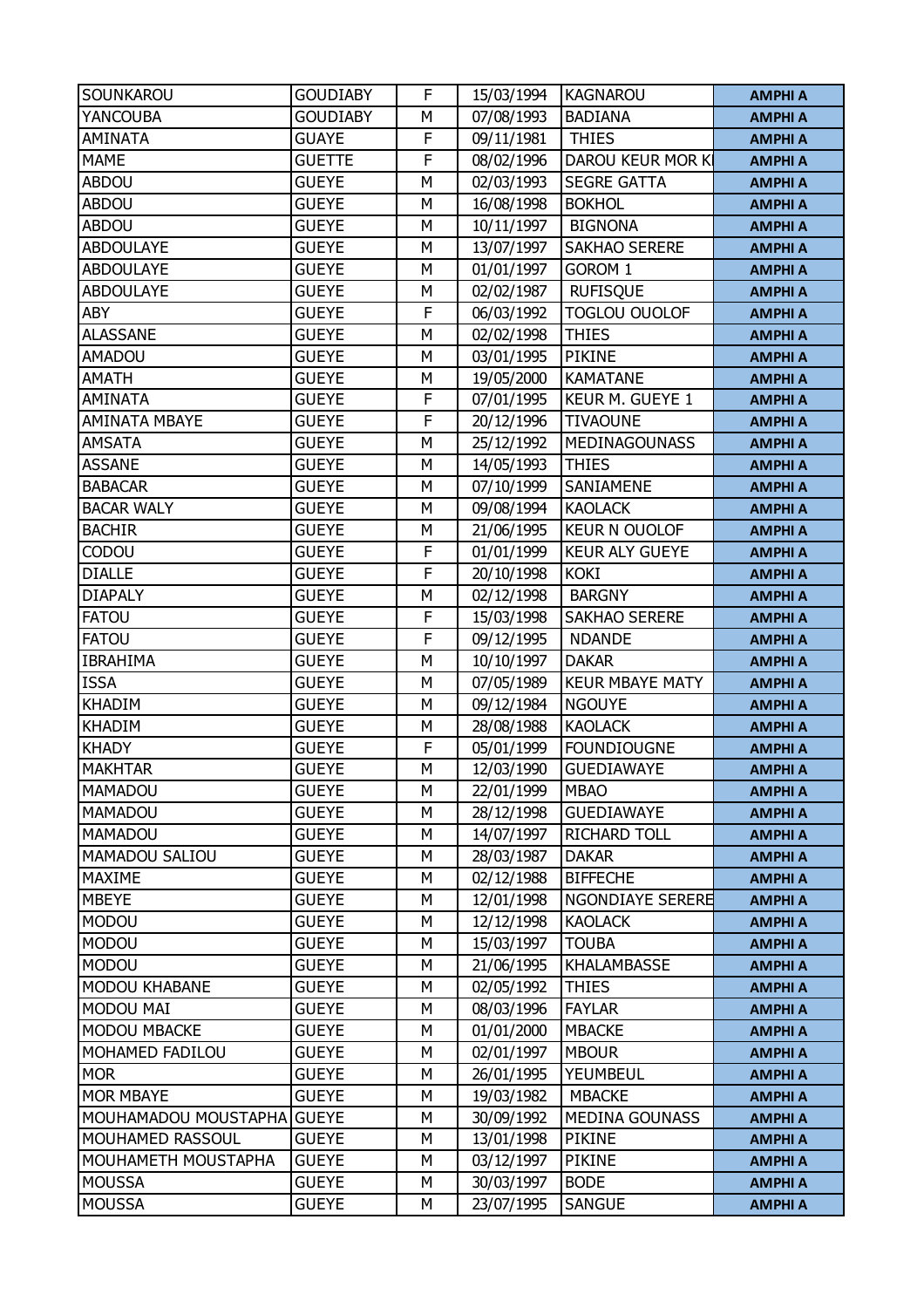| <b>MOUSTAPHA</b>       | <b>GUEYE</b>   | М | 04/01/1992 | <b>SAMBA DIA</b>       | <b>AMPHI A</b> |
|------------------------|----------------|---|------------|------------------------|----------------|
| <b>NDEYE COUMBA</b>    | <b>GUEYE</b>   | F | 06/06/1992 | <b>DAKAR</b>           | <b>AMPHI A</b> |
| <b>NDEYE MATTY</b>     | <b>GUEYE</b>   | F | 08/06/1997 | <b>MBOULOUCTENE</b>    | <b>AMPHI A</b> |
| NDIOGOU DIOUF          | <b>GUEYE</b>   | М | 07/12/1994 | THIADIAYE              | <b>AMPHI A</b> |
| <b>OMAR</b>            | <b>GUEYE</b>   | M | 05/12/1999 | NDIEDIENG              | <b>AMPHI A</b> |
| <b>OMAR KHADY</b>      | <b>GUEYE</b>   | М | 10/11/1997 | <b>KEUR ABIBOU</b>     | <b>AMPHI A</b> |
| <b>OUMAR</b>           | <b>GUEYE</b>   | М | 15/03/1995 | <b>GAE</b>             | <b>AMPHI A</b> |
| <b>SADENE</b>          | <b>GUEYE</b>   | M | 01/01/1997 | <b>MBOUDAYE SERERE</b> | <b>AMPHI A</b> |
| <b>SAKOURA</b>         | <b>GUEYE</b>   | M | 13/11/1992 | <b>MBOTIL COOP</b>     | <b>AMPHI A</b> |
| <b>SALLE</b>           | <b>GUEYE</b>   | М | 02/01/1991 | <b>DAKAR</b>           | <b>AMPHI A</b> |
| <b>SAMBA DIENG</b>     | <b>GUEYE</b>   | М | 15/12/1988 | <b>GUEDIAWAYE</b>      | <b>AMPHI A</b> |
| <b>SERIGNE BABACAR</b> | <b>GUEYE</b>   | M | 15/11/1997 | YEUMBEUL               | <b>AMPHI A</b> |
| <b>SERIGNE MBACKE</b>  | <b>GUEYE</b>   | М | 10/04/1995 | <b>NDIENE</b>          | <b>AMPHI A</b> |
| <b>NDEYE</b>           | <b>GUEYE</b>   | F | 30/01/2000 | <b>YENNE</b>           | <b>AMPHI A</b> |
| <b>MALADO</b>          | <b>GUINDO</b>  | М | 09/10/1998 | <b>KOUSSANAR</b>       | <b>AMPHI A</b> |
| <b>MAME DIARRA</b>     | <b>HANE</b>    | F | 19/08/1998 | <b>DALIFORT</b>        | <b>AMPHI A</b> |
| <b>SAMBA</b>           | <b>HANE</b>    | M | 03/09/1999 | <b>GUEDE CHANTIER</b>  | <b>AMPHI A</b> |
| <b>MAME DIARRA</b>     | <b>HANN</b>    | F | 06/08/1994 | <b>PODOR</b>           | <b>AMPHI A</b> |
| PAPA BEME              | <b>HANN</b>    | М | 07/01/1994 | <b>KAOLACK</b>         | <b>AMPHI A</b> |
| AISSATOU MAMADOU       | <b>HANNE</b>   | F | 06/04/1993 | <b>GUEDE SANTIER</b>   | <b>AMPHI A</b> |
| ALIOU                  | <b>HANNE</b>   | М | 12/05/1998 | <b>NDIOFNDE</b>        | <b>AMPHI A</b> |
| <b>BRA</b>             | <b>HANNE</b>   | М | 02/01/1996 | <b>PODOR</b>           | <b>AMPHI A</b> |
| <b>MARIEME</b>         | <b>HANNE</b>   | F | 25/10/1986 | <b>NDIOUGUE</b>        | <b>AMPHI A</b> |
| <b>MOR</b>             | <b>HANNE</b>   | M | 20/03/1991 | <b>MEDINA GOUNASS</b>  | <b>AMPHI A</b> |
| <b>JONATHAN</b>        | <b>HIMBANE</b> | М | 07/07/1995 | <b>CAROUNATE</b>       | <b>AMPHI A</b> |
| <b>ADAMA</b>           | KA             | М | 15/09/1997 | <b>BIGNONA</b>         | <b>AMPHI A</b> |
| <b>AMADOU</b>          | KA             | M | 18/03/1989 | <b>DAHRA</b>           | <b>AMPHI A</b> |
| <b>AMADOU</b>          | KA             | М | 23/11/1998 | <b>MALIKA</b>          | <b>AMPHI A</b> |
| AMADOU                 | KA             | M | 23/11/1998 | MALIKA                 | <b>AMPHI A</b> |
| <b>AMINATA</b>         | KA             | F | 23/01/1997 | <b>THIARIACK</b>       | <b>AMPHI A</b> |
| <b>AMINATA</b>         | KA             | М | 23/01/1997 | <b>THIAROYE</b>        | <b>AMPHI A</b> |
| <b>BOCAR</b>           | KA             | М | 20/01/1999 | <b>KEUR MASSAR</b>     | <b>AMPHI A</b> |
| <b>CHEIKH</b>          | KA             | M | 15/05/2000 | <b>THIALLA</b>         | <b>AMPHI A</b> |
| CHEIKH TIDIANE         | KА             | М | 17/06/1991 | <b>KAOLACK</b>         | <b>AMPHI A</b> |
| <b>DIAM</b>            | KA             | М | 07/05/1992 | THIAWANDO              | <b>AMPHI A</b> |
| <b>DJIBY</b>           | KA             | М | 06/06/1986 | <b>NIACA</b>           | <b>AMPHI A</b> |
| <b>DJIBY</b>           | КA             | M | 06/06/1989 | <b>NIAGUE</b>          | <b>AMPHI A</b> |
| EL HADJI               | KA             | М | 28/02/2000 | <b>KARONGUE</b>        | <b>AMPHI A</b> |
| MAMADOU                | KA             | М | 08/01/1994 | <b>GOUDOMP</b>         | <b>AMPHI A</b> |
| MAMADOU                | KA             | М | 03/07/1999 | <b>KAOLACK</b>         | <b>AMPHI A</b> |
| <b>MOHAMED</b>         | <b>KABA</b>    | M | 29/03/1988 | <b>VELINGARA</b>       | <b>AMPHI A</b> |
| PAPE OUSMANE           | <b>KADAM</b>   | M | 11/10/1995 | <b>DIASS</b>           | <b>AMPHI A</b> |
| <b>EUGENE</b>          | <b>KALING</b>  | М | 30/08/1996 | <b>MBISSEL</b>         | <b>AMPHI A</b> |
| <b>AUBAIN</b>          | <b>KALY</b>    | М | 16/11/1995 | <b>BINDIALOUM B</b>    | <b>AMPHI A</b> |
| ABLAYE                 | <b>KAMA</b>    | М | 18/04/1998 | <b>KHALAMBASSE</b>     | <b>AMPHI A</b> |
| <b>BABACAR</b>         | <b>KAMA</b>    | М | 10/10/1994 | <b>NGANE</b>           | <b>AMPHI A</b> |
| <b>COUMBA</b>          | <b>KAMA</b>    | F | 12/03/1998 | <b>NGANE</b>           | <b>AMPHI A</b> |
| <b>DIARRA</b>          | <b>KAMA</b>    | F | 25/01/1997 | SOUSSANE               | <b>AMPHI A</b> |
| <b>GUEDJI</b>          | <b>KAMA</b>    | М | 14/08/1990 | <b>TOUCAR</b>          | <b>AMPHI A</b> |
| MAMADOU                | <b>KAMA</b>    | M | 05/09/1997 | <b>DALIFORT</b>        | <b>AMPHI A</b> |
| <b>MAMADOU</b>         | <b>KAMA</b>    | М | 02/10/2000 | LOUL SESSENE           | <b>AMPHI A</b> |
| <b>MARIE</b>           | <b>KAMA</b>    | F | 18/07/1997 | <b>KHAOUL GODAGUEN</b> | <b>AMPHI A</b> |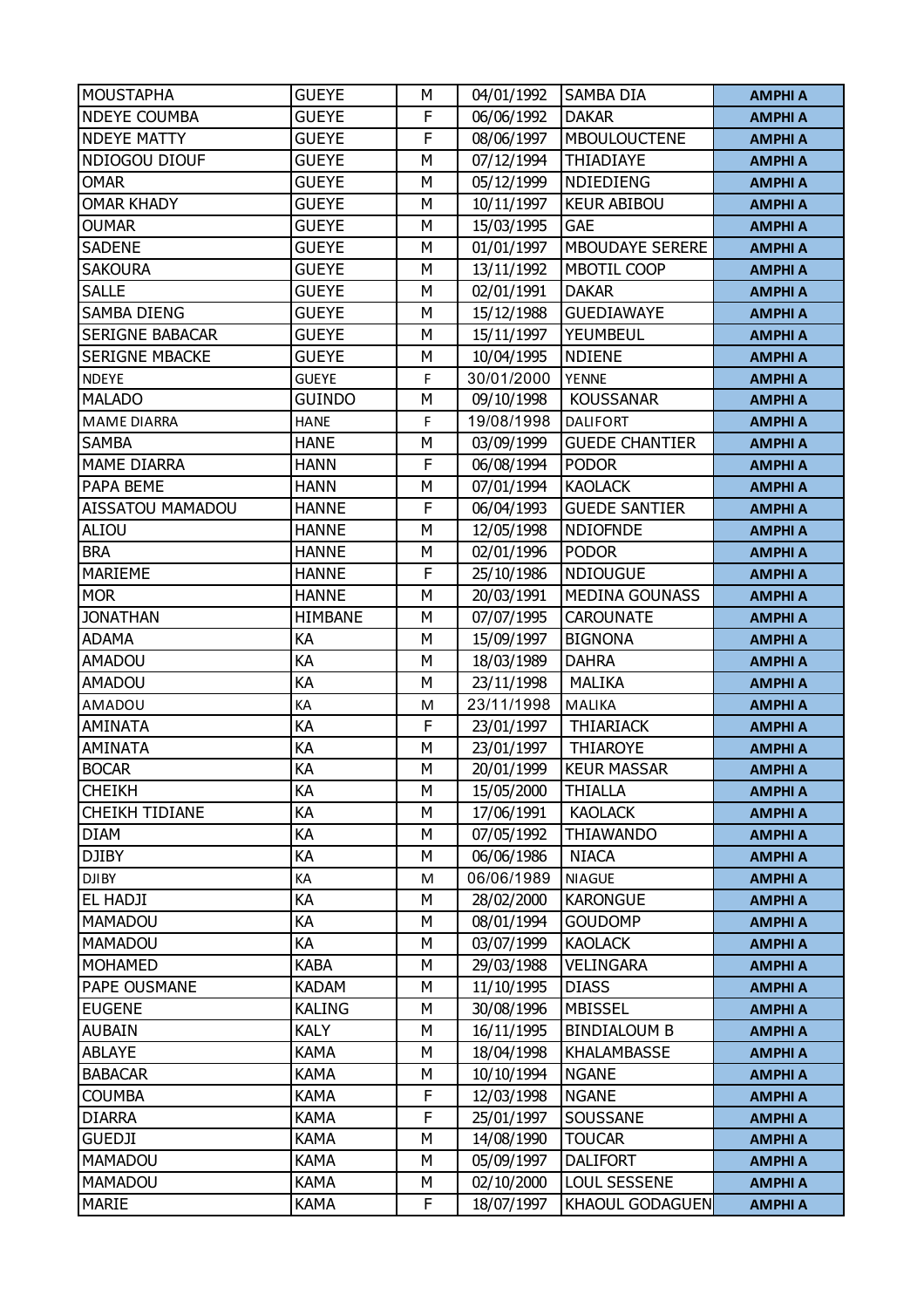| <b>MBAYE</b>            | <b>KAMA</b>     | М           | 18/01/1996 | <b>JOAL</b>           | <b>AMPHI A</b> |
|-------------------------|-----------------|-------------|------------|-----------------------|----------------|
| <b>NDEYE</b>            | <b>KAMA</b>     | F           | 08/01/1999 | LOUMBEL KELLY         | <b>AMPHI A</b> |
| <b>NDEYE MBAROU</b>     | <b>KAMA</b>     | $\mathsf F$ | 08/04/2000 | <b>GANDIAYE</b>       | <b>AMPHI A</b> |
| <b>SODA</b>             | <b>KAMA</b>     | F           | 12/03/1995 | <b>TOFFAYE</b>        | <b>AMPHI A</b> |
| <b>JULIEN</b>           | <b>KAMPARAN</b> | M           | 10/01/1988 | <b>TEMENTO</b>        | <b>AMPHI A</b> |
| <b>DEMBA</b>            | <b>KANDE</b>    | M           | 10/04/1986 | <b>DIATTAMINE</b>     | <b>AMPHI A</b> |
| <b>EL HADJI</b>         | <b>KANDE</b>    | М           | 10/07/1995 | <b>MANECOUNDA</b>     | <b>AMPHI A</b> |
| <b>FATOUMATA</b>        | <b>KANDE</b>    | F           | 14/01/1990 | <b>BALANCOUNTOU</b>   | <b>AMPHI A</b> |
| <b>ASSANE</b>           | <b>KANE</b>     | М           | 29/01/1993 | <b>DIAMAGUENE</b>     | <b>AMPHI A</b> |
| <b>ASTOU</b>            | <b>KANE</b>     | F           | 04/02/1999 | <b>MBAR</b>           | <b>AMPHI A</b> |
| <b>BASSIROU</b>         | <b>KANE</b>     | M           | 20/01/1997 | NDOULOUMADJI DEN      | <b>AMPHI A</b> |
| <b>BOUBACAR MAKHTAR</b> | <b>KANE</b>     | М           | 16/10/1995 | <b>MBAO</b>           | <b>AMPHI A</b> |
| MAME DIARRA             | <b>KANE</b>     | F           | 06/09/1997 | <b>GOTTE 2</b>        | <b>AMPHI A</b> |
| <b>NDEYE DADO</b>       | <b>KANE</b>     | F           | 16/08/1992 | <b>DAKAR</b>          | <b>AMPHI A</b> |
| <b>OUSMANE</b>          | <b>KANE</b>     | М           | 26/04/1987 | SANDIARA              | <b>AMPHI A</b> |
| SADIO                   | <b>KANE</b>     | F           | 14/05/1998 | <b>MAKA ESCALE</b>    | <b>AMPHI A</b> |
| <b>AISSATOU</b>         | <b>KANOUTE</b>  | F           | 29/01/1996 | <b>KAOLACK</b>        | <b>AMPHI A</b> |
| <b>SATAN</b>            | <b>KANOUTE</b>  | F           | 03/12/1994 | <b>TAMBACOUNDA</b>    | <b>AMPHI A</b> |
| <b>BABACAR</b>          | <b>KANTE</b>    | M           | 14/06/1993 | <b>THIES</b>          | <b>AMPHI A</b> |
| <b>SANA</b>             | <b>KAO</b>      | M           | 05/05/1996 | <b>BAMBADIONG</b>     | <b>AMPHI A</b> |
| ABDOU                   | <b>KASSE</b>    | M           | 16/02/1982 | <b>THIES</b>          | <b>AMPHI A</b> |
| <b>BINTA</b>            | KASSE           | F           | 15/06/1991 | <b>OURO SOGUI</b>     | <b>AMPHI A</b> |
| <b>ABDOU</b>            | <b>KEBE</b>     | M           | 13/01/1994 | <b>AFIA THIAMENE</b>  | <b>AMPHI A</b> |
| <b>ABDOU AZIZ</b>       | <b>KEBE</b>     | М           | 12/06/1996 | <b>MBACKE</b>         | <b>AMPHI A</b> |
| ADJA PENDA              | <b>KEBE</b>     | F           | 27/01/1995 | <b>DIOURBEL</b>       | <b>AMPHI A</b> |
| AÏSSATOU                | <b>KEBE</b>     | F           | 06/06/1997 | <b>KEBE MBOUDAYE</b>  | <b>AMPHI A</b> |
| <b>AMINATA</b>          | <b>KEBE</b>     | $\mathsf F$ | 13/09/1993 | <b>MEDINA GOUNASS</b> | <b>AMPHI A</b> |
| <b>DIARRA SARR</b>      | <b>KEBE</b>     | F           | 18/01/1997 | <b>MATAM</b>          | <b>AMPHI A</b> |
| <b>DOUSSOU</b>          | <b>KEBE</b>     | F           | 05/09/1995 | <b>DIASS</b>          | <b>AMPHI A</b> |
| HAMIDOU                 | <b>KEBE</b>     | М           | 11/07/1994 | <b>DAKAR</b>          | <b>AMPHI A</b> |
| <b>KHADY</b>            | <b>KEBE</b>     | F           | 26/12/1997 | <b>KEBE KOUDE</b>     | <b>AMPHI A</b> |
| MAMADOU LAMINE          | <b>KEBE</b>     | M           | 15/03/1996 | <b>MARSASSOUM</b>     | <b>AMPHI A</b> |
| <b>MOMATH</b>           | <b>KEBE</b>     | М           | 10/09/1992 | <b>KEBE MBOUDAYE</b>  | <b>AMPHI A</b> |
| <b>OUMAR</b>            | <b>KEBE</b>     | М           | 28/02/1987 | <b>MATAM</b>          | <b>AMPHI A</b> |
| ABDOU KARIM             | <b>KEITA</b>    | М           | 15/08/1997 | <b>TAMBACOUNDA</b>    | <b>AMPHI A</b> |
| AMADOU NICOLAS          | <b>KEITA</b>    | М           | 14/12/1990 | THIES                 | <b>AMPHI A</b> |
| <b>BAYE SAMBA</b>       | <b>KEITA</b>    | M           | 04/02/1995 | <b>DAGANA</b>         | <b>AMPHI A</b> |
| <b>FALILOU</b>          | <b>KEITA</b>    | М           | 20/08/1998 | <b>BIGNONA</b>        | <b>AMPHI A</b> |
| <b>FALY</b>             | <b>KEITA</b>    | М           | 12/07/1994 | THILLA NDIAYE         | <b>AMPHI A</b> |
| <b>IBRAHIMA</b>         | <b>KEITA</b>    | М           | 13/06/1996 | ZIGUINCHOR            | <b>AMPHI A</b> |
| <b>IDRISSA</b>          | <b>KEITA</b>    | М           | 11/06/1990 | <b>BANDAFASSI</b>     | <b>AMPHI A</b> |
| MAMADOU CIRÉ            | <b>KEITA</b>    | М           | 29/04/1993 | <b>THIAROYE</b>       | <b>AMPHI A</b> |
| MAMADOU DIONE           | <b>KEITA</b>    | М           | 10/11/1998 | <b>TOMBORONKOTO</b>   | <b>AMPHI A</b> |
| MOUHAMAD DJIBRIL        | <b>KEITA</b>    | М           | 10/03/1998 | <b>KARANG POSTE</b>   | <b>AMPHI A</b> |
| <b>OUSMANE</b>          | <b>KEITA</b>    | М           | 09/10/1990 | <b>THIÉS</b>          | <b>AMPHI A</b> |
| PAPA BALLA              | <b>KEITA</b>    | М           | 22/12/1998 | <b>GUEDIAWAYE</b>     | <b>AMPHI A</b> |
| PAPA NDIAWAR            | <b>KEITA</b>    | М           | 04/10/1998 | <b>RUFISQUE</b>       | <b>AMPHI A</b> |
| <b>TASSILY</b>          | <b>KEITA</b>    | М           | 07/10/1995 | <b>BIGNONA</b>        | <b>AMPHI A</b> |
| <b>SIRA</b>             | <b>KEITA</b>    | F           | 20/061995  | <b>TAMBACOUNDA</b>    | <b>AMPHI A</b> |
| HENRI CHRISTOPHE M.     | <b>KENY</b>     | М           | 04/12/1995 | <b>DAKAR</b>          | <b>AMPHI A</b> |
| <b>GORGUI</b>           | <b>KITANE</b>   | М           | 20/01/1996 | <b>THIOMBY</b>        | <b>AMPHI A</b> |
| <b>NDOUPE</b>           | <b>KITANE</b>   | М           | 29/04/1995 | <b>THIOMBY</b>        | <b>AMPHI A</b> |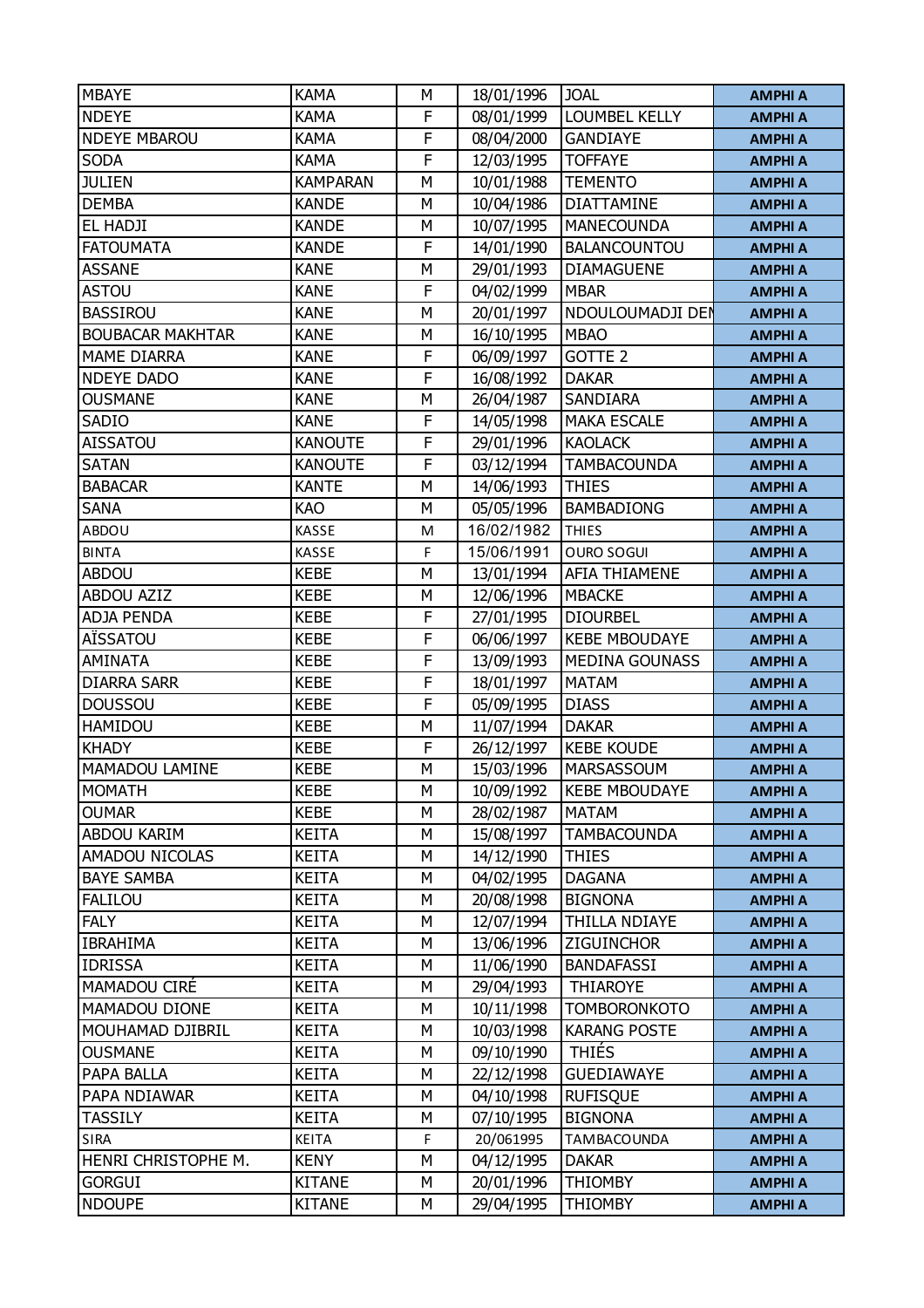| <b>MOR DIAW</b>          | <b>KOBAR</b>     | М | 25/05/1993 | <b>LINGUERE</b>            | <b>AMPHI A</b> |
|--------------------------|------------------|---|------------|----------------------------|----------------|
| <b>HAMIDOU</b>           | <b>KOME</b>      | M | 01/01/1988 | SINTHIOU MOGO              | <b>AMPHI A</b> |
| <b>ALASSANE</b>          | <b>KONARE</b>    | М | 27/04/1997 | <b>FATICK</b>              | <b>AMPHI A</b> |
| <b>AWA</b>               | <b>KONATE</b>    | F | 20/03/1998 | <b>KAOLACK</b>             | <b>AMPHI A</b> |
| <b>BABACAR</b>           | <b>KONATE</b>    | M | 12/09/1988 | <b>KEUR WAR</b>            | <b>AMPHI A</b> |
| <b>BINETOU</b>           | <b>KONATE</b>    | F | 15/09/1997 | <b>DAKAR</b>               | <b>AMPHI A</b> |
| <b>CHEIKH</b>            | <b>KONATE</b>    | М | 10/01/1999 | THIAMENE BAMABAR           | <b>AMPHI A</b> |
| <b>DIAKARDIA</b>         | <b>KONATE</b>    | M | 05/03/2000 | NDIMBERE                   | <b>AMPHI A</b> |
| <b>MAHAMADOU</b>         | <b>KONATE</b>    | М | 10/05/1997 | <b>MAKA</b>                | <b>AMPHI A</b> |
| <b>MAGUETTE</b>          | <b>KONDE</b>     | F | 02/03/2000 | <b>TAMBA</b>               | <b>AMPHI A</b> |
| <b>ABDOU MAGIB</b>       | <b>KONE</b>      | M | 05/01/1991 | <b>DAKAR</b>               | <b>AMPHI A</b> |
| FESS JEAN DIT ABDOULAYE  | <b>KONE</b>      | М | 27/07/1992 | <b>MEDINE MBOUR</b>        | <b>AMPHI A</b> |
| <b>FESSE CALOU FATOU</b> | <b>KONE</b>      | F | 01/10/1988 | ZIGUINCHOR                 | <b>AMPHI A</b> |
| <b>IRDE</b>              | <b>KONE</b>      | F | 14/12/1999 | <b>THIES</b>               | <b>AMPHI A</b> |
| <b>KHASSIM</b>           | <b>KONE</b>      | M | 15/09/1998 | <b>DAKAR</b>               | <b>AMPHI A</b> |
| <b>CHEIKH OMAR</b>       | <b>KONTE</b>     | М | 22/09/1993 | <b>DIOULOULOU</b>          | <b>AMPHI A</b> |
| <b>MAFATMA</b>           | <b>KONTE</b>     | M | 18/04/1994 | <b>DJILOR</b>              | <b>AMPHI A</b> |
| <b>OUSMANE</b>           | <b>KOULIBALY</b> | M | 05/10/1998 | NDOULOUMADJI DEN           | <b>AMPHI A</b> |
| <b>IBORE</b>             | <b>KOUTE</b>     | М | 03/07/1994 | <b>PIKINE</b>              | <b>AMPHI A</b> |
| <b>AWA FATOU</b>         | <b>LABOU</b>     | F | 21/09/1986 | <b>FADIAL</b>              | <b>AMPHI A</b> |
| ELHADJI ARFANG           | <b>LABOU</b>     | M | 11/01/1990 | <b>DIOFIOR</b>             | <b>AMPHI A</b> |
| MAMADOU                  | LAKH             | М | 29/02/1989 | <b>KEUR MOMAR SARR</b>     | <b>AMPHI A</b> |
| CHEIKH AMET TIDIANE      | LAM              | M | 28/01/1997 | <b>DAKAR</b>               | <b>AMPHI A</b> |
| CHEIKH AHMADOU BAMABA    | <b>LATOUFFE</b>  | М | 18/03/1998 | <b>THIES</b>               | <b>AMPHI A</b> |
| PAPA EDOUARD             | <b>LATOUFFE</b>  | М | 26/02/1994 | <b>THIÈS</b>               | <b>AMPHI A</b> |
| <b>KHOUMA</b>            | LELO             | M | 03/07/1992 | NGALAGNE DIARAF            | <b>AMPHI A</b> |
| <b>BABACAR</b>           | <b>LEYE</b>      | M | 25/08/1986 | <b>LINGUERE</b>            | <b>AMPHI A</b> |
| <b>BABACAR</b>           | <b>LEYE</b>      | М | 12/05/1989 | <b>NGAYE NGAYE</b>         | <b>AMPHI A</b> |
| <b>OMAR</b>              | <b>LEYE</b>      | M | 22/01/1994 | <b>PAOSKOTO</b>            | <b>AMPHI A</b> |
| <b>OUMAR</b>             | <b>LEYE</b>      | М | 30/10/1996 | NDIAREME                   | <b>AMPHI A</b> |
| <b>ANTA</b>              | LO               | F | 20/03/1990 | <b>DAHARA</b>              | <b>AMPHI A</b> |
| <b>ATOUMANE</b>          | LO               | M | 20/05/1990 | <b>NGUIDILE</b>            | <b>AMPHI A</b> |
| <b>FATOU COUMBA</b>      | LO               | F | 05/17/1998 | <b>DAHRA</b>               | <b>AMPHI A</b> |
| <b>MAKHOUDIA</b>         | LO               | М | 30/04/1994 | <b>TAIBA NDIAYE</b>        | <b>AMPHI A</b> |
| <b>MAME NGONE</b>        | LO               | F | 11/02/1998 | <b>DAHRA</b>               | <b>AMPHI A</b> |
| <b>NDIMO</b>             | LO               | F | 10/11/1999 | <b>DAHRA</b>               | <b>AMPHI A</b> |
| <b>ROKHAYA</b>           | LO               | F | 06/01/1998 | PARCELLES ASSAINI          | <b>AMPHI A</b> |
| MOUHAMADOU LAMINE        | LO               | M | 17/03/1999 | <b>P, A UNITE 24 N°332</b> | <b>AMPHI A</b> |
| <b>JUSTINE AMEDIE</b>    | <b>LOPY</b>      | F | 13/10/1994 | <b>DAKAR</b>               | <b>AMPHI A</b> |
| <b>DAME</b>              | <b>LOUM</b>      | М | 15/06/1988 | <b>COLOBANE</b>            | <b>AMPHI A</b> |
| <b>IBRAHIMA</b>          | <b>LOUM</b>      | М | 07/02/1996 | SANGUIL                    | <b>AMPHI A</b> |
| <b>KHADY</b>             | <b>LOUM</b>      | F | 10/08/1992 | <b>DIAKHA</b>              | <b>AMPHI A</b> |
| <b>MBOUNE YANDE</b>      | <b>LOUM</b>      | F | 12/01/1992 | <b>NIAKHAR</b>             | <b>AMPHI A</b> |
| SERIGNE ABDOU            | <b>LOUM</b>      | M | 07/02/1992 | LATMINGUE                  | <b>AMPHI A</b> |
| <b>ALIOUNE BADARA</b>    | LY               | М | 26/01/1994 | <b>RUFISQUE</b>            | <b>AMPHI A</b> |
| <b>DAOUDA</b>            | LY               | М | 24/06/1994 | <b>KAOLACK</b>             | <b>AMPHI A</b> |
| <b>DEMBA</b>             | LY               | М | 12/03/1993 | <b>KEUR BACKA</b>          | <b>AMPHI A</b> |
| <b>MALICK</b>            | LY               | М | 20/08/1995 | <b>NDIOUM</b>              | <b>AMPHI A</b> |
| <b>MAMADOU</b>           | LY               | М | 31/01/1994 | <b>DAKAR</b>               | <b>AMPHI A</b> |
| <b>ADAMA</b>             | MAIGA            | М | 06/03/1994 | <b>KAOLACK</b>             | <b>AMPHI A</b> |
| <b>SIDY</b>              | MAKHAZI          | М | 06/01/1998 | TAMBACOUNDA                | <b>AMPHI A</b> |
| <b>EUGENE CHARLES</b>    | <b>MALACK</b>    | М | 13/01/1995 | SONE                       | <b>AMPHI A</b> |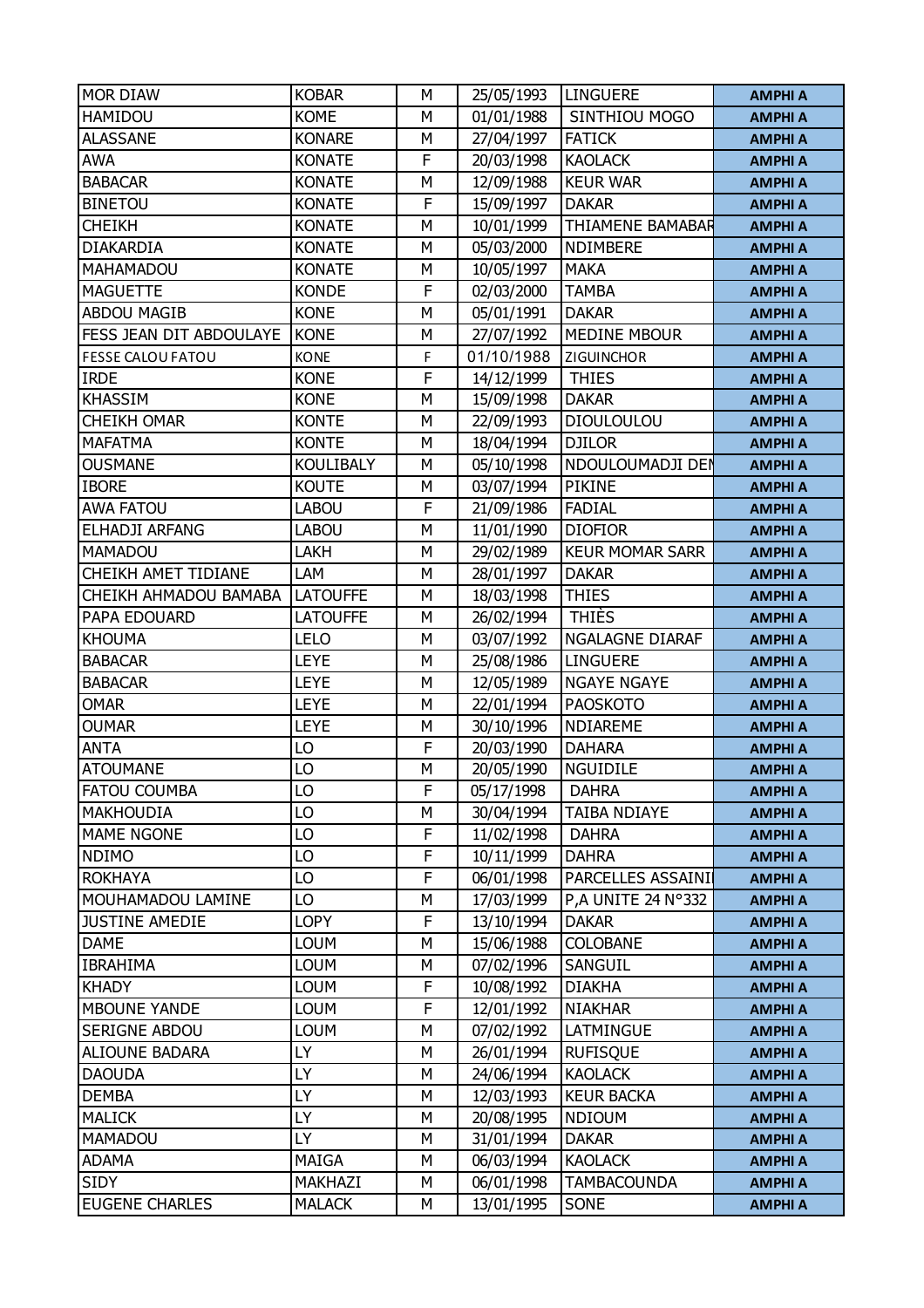| <b>SOULEYMANE</b>             | <b>MALE</b>     | M | 06/02/1998 | <b>DAKAR</b>           | <b>AMPHI A</b> |
|-------------------------------|-----------------|---|------------|------------------------|----------------|
| EGAZ MONIZ NICOLAS            | <b>MALGUETA</b> | М | 01/03/1986 | <b>ADEANE</b>          | <b>AMPHI A</b> |
| <b>AUGUSTIN GHBALA AITE</b>   | <b>MALOU</b>    | M | 28/08/1989 | <b>ZIGUINCHOR</b>      | <b>AMPHI A</b> |
| <b>ELSON</b>                  | MALOU           | M | 15/10/1998 | PAMBAL                 | <b>AMPHI A</b> |
| JULES BONIFACE SOUKOUMA MALOU |                 | М | 09/03/2000 | <b>ZIGUINCHOR</b>      | <b>AMPHI A</b> |
| <b>MATURIN</b>                | <b>MALOU</b>    | М | 14/02/1997 | <b>MPACK</b>           | <b>AMPHI A</b> |
| <b>BAPTISTE AUDERY ALBERT</b> | <b>MANCABOU</b> | М | 24/06/1998 | <b>DAKAR</b>           | <b>AMPHI A</b> |
| MARIE ADELINE                 | MANDIAMY        | F | 16/12/1992 | <b>NIAGUIS</b>         | <b>AMPHI A</b> |
| <b>ISIDORE YANICK</b>         | MANDIANNY       | M | 13/06/1990 | <b>DAKAR</b>           | <b>AMPHI A</b> |
| <b>ALIOU</b>                  | <b>MANE</b>     | М | 04/04/1998 | <b>ZIGUINCHOR</b>      | <b>AMPHI A</b> |
| <b>ALPHOUSSEYNI</b>           | <b>MANE</b>     | М | 10/01/1992 | <b>MANDINA</b>         | <b>AMPHI A</b> |
| <b>ANNA</b>                   | <b>MANE</b>     | F | 12/02/1999 | <b>BARGNY</b>          | <b>AMPHI A</b> |
| <b>ATAB</b>                   | <b>MANE</b>     | М | 12/10/1997 | <b>TIVAOUANE</b>       | <b>AMPHI A</b> |
| <b>BABA</b>                   | <b>MANE</b>     | М | 30/03/1989 | SARE YOBA DIEGA        | <b>AMPHI A</b> |
| <b>BABOUCAR</b>               | <b>MANE</b>     | M | 05/06/1991 | <b>BIGNONA</b>         | <b>AMPHI A</b> |
| <b>BACARY FADA</b>            | <b>MANE</b>     | М | 03/02/1998 | ZIGUINCHOR             | <b>AMPHI A</b> |
| <b>BASSIROU</b>               | <b>MANE</b>     | M | 21/03/1995 | <b>NIAFOR</b>          | <b>AMPHI A</b> |
| <b>BOUBACAR</b>               | <b>MANE</b>     | M | 23/11/1994 | <b>KABILINE</b>        | <b>AMPHI A</b> |
| <b>BOUBACAR</b>               | <b>MANE</b>     | М | 23/11/1994 | <b>KABILINE</b>        | <b>AMPHI A</b> |
| <b>COUMBA</b>                 | <b>MANE</b>     | F | 10/08/1995 | <b>SALY</b>            | <b>AMPHI A</b> |
| <b>DIERE</b>                  | <b>MANE</b>     | М | 21/03/1999 | <b>DAKAR</b>           | <b>AMPHI A</b> |
| <b>FATOU BINTOU</b>           | <b>MANE</b>     | F | 30/01/2000 | <b>MANECOUNDA 2</b>    | <b>AMPHI A</b> |
| <b>FODE</b>                   | <b>MANE</b>     | M | 29/08/1991 | <b>DAKAR</b>           | <b>AMPHI A</b> |
| <b>IBRAHIMA</b>               | <b>MANE</b>     | M | 25/12/1997 | SIMBANI BRASSO         | <b>AMPHI A</b> |
| <b>IBRAHIMA ABIB</b>          | <b>MANE</b>     | М | 27/03/1998 | <b>LINGUIRE</b>        | <b>AMPHI A</b> |
| <b>ISSA</b>                   | <b>MANE</b>     | М | 17/05/1994 | THIONCK ESSYL          | <b>AMPHI A</b> |
| <b>JUSTIN</b>                 | <b>MANE</b>     | М | 12/01/1996 | <b>DIATTACOUNDA</b>    | <b>AMPHI A</b> |
| KADIDIATOU                    | <b>MANE</b>     | F | 10/12/1993 | <b>DJIBANAR</b>        | <b>AMPHI A</b> |
| <b>MALICK</b>                 | <b>MANE</b>     | M | 07/10/1998 | <b>DAKAR</b>           | <b>AMPHI A</b> |
| <b>MALICK</b>                 | <b>MANE</b>     | M | 07/10/1998 | <b>DAKAR</b>           | <b>AMPHI A</b> |
| <b>MARIAMA</b>                | <b>MANE</b>     | F | 13/08/1999 | <b>KAGNOBON</b>        | <b>AMPHI A</b> |
| <b>MBAFATOU</b>               | <b>MANE</b>     | F | 26/08/1985 | <b>THIOBON</b>         | <b>AMPHI A</b> |
| <b>MOHAMED</b>                | <b>MANE</b>     | М | 28/12/1997 | ZIGUINCHOR             | <b>AMPHI A</b> |
| MOUHAMADOU LAMINE M.          | <b>MANE</b>     | М | 24/12/1994 | <b>ZIGUINCHOR</b>      | <b>AMPHI A</b> |
| <b>MOUSTAPHA</b>              | <b>MANE</b>     | М | 17/02/1991 | <b>ZIGUINCHOR</b>      | <b>AMPHI A</b> |
| SAMSIDINE                     | <b>MANE</b>     | М | 11/12/1995 | <b>KAGNOBON</b>        | <b>AMPHI A</b> |
| SOULEYMANE                    | <b>MANE</b>     | М | 16/01/1993 | <b>DIATTACOUNDA</b>    | <b>AMPHI A</b> |
| <b>THIERNO MADEMBA</b>        | <b>MANE</b>     | М | 25/07/1996 | <b>ZIGUINCHOR</b>      | <b>AMPHI A</b> |
| <b>ACHILLE</b>                | <b>MANGA</b>    | М | 20/11/1996 | <b>OUKOUT</b>          | <b>AMPHI A</b> |
| AHMED INSA                    | <b>MANGA</b>    | М | 15/10/1992 | MAMBIGNE               | <b>AMPHI A</b> |
| ANASSE                        | <b>MANGA</b>    | М | 23/09/1996 | DJIRINGOUMANE          | <b>AMPHI A</b> |
| AXEL BALDWIN                  | <b>MANGA</b>    | М | 26/04/1990 | <b>EDIOUNGOU</b>       | <b>AMPHI A</b> |
| <b>BARTHELEMY</b>             | <b>MANGA</b>    | М | 13/05/1995 | MLOMP DJIBETENE        | <b>AMPHI A</b> |
| <b>BENOIT</b>                 | <b>MANGA</b>    | М | 12/02/1995 | MLOMP DJIBETENE        | <b>AMPHI A</b> |
| <b>FRANCIS</b>                | MANGA           | М | 16/05/1994 | <b>NYASSIA</b>         | <b>AMPHI A</b> |
| <b>HILAIRE</b>                | <b>MANGA</b>    | М | 08/01/1991 | NIAMBALANG             | <b>AMPHI A</b> |
| <b>JEAN BAPTISTE</b>          | <b>MANGA</b>    | М | 08/01/1998 | LOUDIA DIOLA           | <b>AMPHI A</b> |
| JOSEPHINE CECILE              | <b>MANGA</b>    | F | 15/03/2000 | <b>KAHONE</b>          | <b>AMPHI A</b> |
| <b>JUSTIN</b>                 | <b>MANGA</b>    | М | 15/03/1989 | <b>DIOHER</b>          | <b>AMPHI A</b> |
| <b>KALIDOU</b>                | <b>MANGA</b>    | М | 29/10/1992 | <b>ZIGUINCHOR</b>      | <b>AMPHI A</b> |
| KHOULIBE DALIDA ATOUDO        | <b>MANGA</b>    | F | 08/02/1992 | <b>THIES</b>           | <b>AMPHI A</b> |
| <b>LEON</b>                   | <b>MANGA</b>    | М | 13/10/1988 | <b>BOUROFAYE DIOLA</b> | <b>AMPHI A</b> |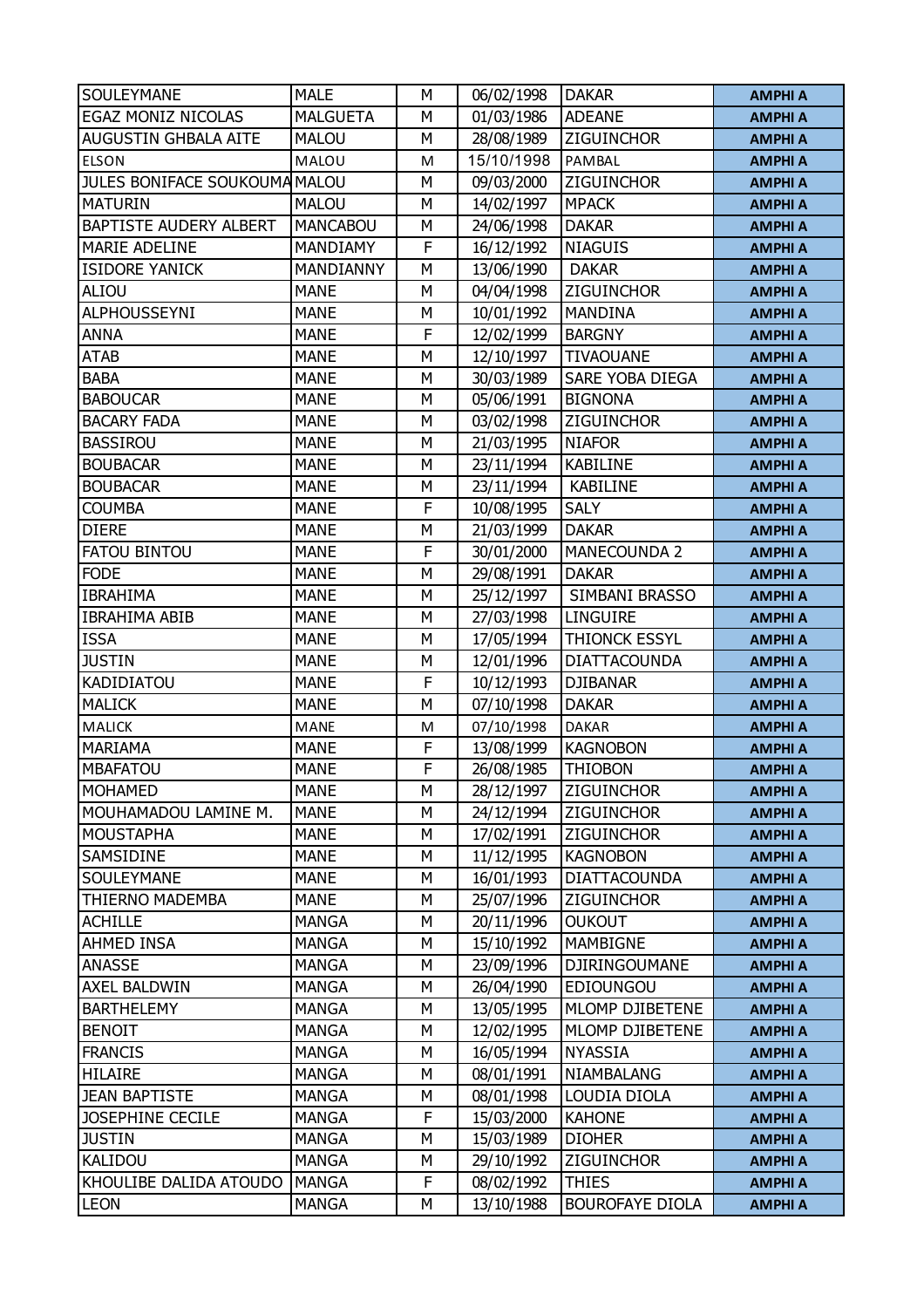| MARIE LAZARE N          | <b>MANGA</b>                 | F | 19/03/1989               | <b>DJIVENTE</b>       | <b>AMPHI A</b>                   |
|-------------------------|------------------------------|---|--------------------------|-----------------------|----------------------------------|
| <b>MATAR</b>            | <b>MANGA</b>                 | M | 23/12/1990               | <b>BIGNONA</b>        | <b>AMPHI A</b>                   |
| <b>MEDOUNE</b>          | <b>MANGA</b>                 | М | 29/11/1998               | <b>ENAMPORE</b>       | <b>AMPHI A</b>                   |
| <b>MOISE</b>            | <b>MANGA</b>                 | М | 10/09/1995               | <b>ZIGUINCHOR</b>     | <b>AMPHI A</b>                   |
| <b>NAZAIRE</b>          | <b>MANGA</b>                 | M | 15/03/1993               | <b>DJIVENTE</b>       | <b>AMPHI A</b>                   |
| <b>OUSMANE</b>          | <b>MANGA</b>                 | M | 17/06/1992               | SAINT-LOUIS           |                                  |
| <b>PASCAL</b>           | <b>MANGA</b>                 | М |                          | <b>NIAGUIS</b>        | <b>AMPHI A</b>                   |
|                         |                              | М | 26/06/1996               | YEUMBEUL              | <b>AMPHI A</b>                   |
| SANKOU<br><b>THOMAS</b> | <b>MANGA</b><br><b>MANGA</b> | M | 12/02/1991<br>27/02/1995 | ZIGUINCHOR            | <b>AMPHI A</b>                   |
| DONATIEN SILONTIANG     | <b>MANGA</b>                 | М | 25/06/1994               | <b>DJIVENTE</b>       | <b>AMPHI A</b><br><b>AMPHI A</b> |
| <b>ISSA</b>             | <b>MANGANE</b>               | M | 01/01/1999               | <b>MATAM</b>          | <b>AMPHI A</b>                   |
| SEYDOU                  | <b>MANGANE</b>               | М | 15/04/1996               | <b>DIASS</b>          | <b>AMPHI A</b>                   |
| PAPA ABDOULAYE          | <b>MANGARA</b>               | М | 17/03/1992               | <b>KEUR S KANE</b>    | <b>AMPHI A</b>                   |
| ANGE GEREMI VICTOR      | <b>MANSAL</b>                | М | 30/03/1999               | SEDHIOU               | <b>AMPHI A</b>                   |
| <b>IBRAHIMA</b>         | <b>MANSALY</b>               | M | 01/02/1993               | <b>BALINGORE</b>      | <b>AMPHI A</b>                   |
| <b>OUMAR</b>            | <b>MANSALY</b>               | М | 14/04/1994               | <b>ZIGUINCHOR</b>     | <b>AMPHI A</b>                   |
| SOUTYO                  | <b>MANSALY</b>               | M | 12/12/1994               | SANOU                 | <b>AMPHI A</b>                   |
| <b>ADAMA</b>            | <b>MAR</b>                   | F | 10/03/1995               | <b>FATICK</b>         | <b>AMPHI A</b>                   |
| <b>GUIRANE</b>          | <b>MAR</b>                   | М | 24/04/1997               | <b>KAHONE</b>         | <b>AMPHI A</b>                   |
| <b>MARIALE</b>          | <b>MAR</b>                   | F | 07/10/1991               | <b>FATICK</b>         | <b>AMPHI A</b>                   |
| <b>MOR</b>              | <b>MAR</b>                   | М | 12/02/1998               | MAYAYE                | <b>AMPHI A</b>                   |
| SENEGUI                 | <b>MAR</b>                   | М | 15/07/1998               | <b>THIOFFIOR</b>      | <b>AMPHI A</b>                   |
| <b>MALICK</b>           | <b>MARA</b>                  | M | 01/09/1999               | <b>FAMB</b>           | <b>AMPHI A</b>                   |
| MOUSSA CIRE             | <b>MARA</b>                  | M | 06/06/1994               | <b>THIES</b>          | <b>AMPHI A</b>                   |
| ELHADJI CHEIKH          | <b>MARE</b>                  | М | 16/08/1997               | <b>TAMBACOUNDA</b>    | <b>AMPHI A</b>                   |
| ELHADJI MOUSSA          | <b>MARE</b>                  | М | 01/01/2000               | <b>SIMAL</b>          | <b>AMPHI A</b>                   |
| <b>ASMAOU</b>           | <b>MARENA</b>                | F | 04/10/1999               | <b>KARTIACK</b>       | <b>AMPHI A</b>                   |
| <b>ADAMA</b>            | <b>MARICO</b>                | М | 07/02/1995               | SOUDIANE              | <b>AMPHI A</b>                   |
| LAMINE                  | <b>MARIGO</b>                | M | 31/07/1995               | <b>GAINTHE BOYE</b>   | <b>AMPHI A</b>                   |
| <b>ABLAYE</b>           | <b>MARONE</b>                | М | 01/01/1998               | <b>NDIOL KHOKHANE</b> | <b>AMPHI A</b>                   |
| <b>CHEIKH</b>           | <b>MARONE</b>                | М | 18/04/1998               | <b>KEUR MADIABEL</b>  | <b>AMPHI A</b>                   |
| <b>GNILANE</b>          | <b>MARONE</b>                | F | 15/07/1997               | <b>NGAYOKHEME</b>     | <b>AMPHI A</b>                   |
| <b>GUILLADIO</b>        | <b>MARONE</b>                | М | 22/10/1991               | <b>MBEDAP</b>         | <b>AMPHI A</b>                   |
| <b>NGOR</b>             | <b>MARONE</b>                | М | 12/12/1994               | <b>FATICK</b>         | <b>AMPHI A</b>                   |
| <b>SEYNABOU</b>         | <b>MARONE</b>                | F | 23/05/1996               | <b>NIANING</b>        | <b>AMPHI A</b>                   |
| ALPHA SOULEYMANE        | <b>MARY</b>                  | М | 17/04/1992               | <b>KABILINE</b>       | <b>AMPHI A</b>                   |
| <b>CHEIKH MOURAMA</b>   | <b>MARY</b>                  | М | 11/05/1986               | <b>KABILINE</b>       | <b>AMPHI A</b>                   |
| ABIBOU                  | <b>MASSALY</b>               | М | 08/01/1988               | <b>NIAGUIS</b>        | <b>AMPHI A</b>                   |
| LAMINE                  | <b>MASSALY</b>               | М | 08/11/1995               | SEDHIOU               | <b>AMPHI A</b>                   |
| <b>MAMADOU</b>          | <b>MASSALY</b>               | М | 07/05/1987               | <b>MANECOUNDA</b>     | <b>AMPHI A</b>                   |
| <b>ALASSANE</b>         | <b>MBALLO</b>                | М | 28/12/1994               | SINTHIANG ASSANE      | <b>AMPHI A</b>                   |
| <b>ALETTE</b>           | <b>MBALLO</b>                | F | 15/06/1996               | <b>KENEBA YERO</b>    | <b>AMPHI A</b>                   |
| <b>DEMBA</b>            | <b>MBALLO</b>                | М | 27/11/1996               | <b>MEDINA GOUNASS</b> | <b>AMPHI A</b>                   |
| <b>DIEDHIOU</b>         | <b>MBALLO</b>                | M | 12/08/2000               | <b>SARE MORY</b>      | <b>AMPHI A</b>                   |
| <b>IBRAHIMA</b>         | <b>MBALLO</b>                | М | 02/04/1994               | <b>KOLDA</b>          | <b>AMPHI A</b>                   |
| MOMODOU SANGHERE        | <b>MBALLO</b>                | М | 27/09/1993               | <b>KOLDA</b>          | <b>AMPHI A</b>                   |
| <b>OUMAR</b>            | <b>MBALLO</b>                | М | 30/01/1989               | <b>KOLDA</b>          | <b>AMPHI A</b>                   |
| SAIBATOU                | <b>MBALLO</b>                | F | 12/04/1995               | <b>KOLDA</b>          | <b>AMPHI A</b>                   |
| <b>MODOU</b>            | <b>MBAO</b>                  | М | 23/07/1999               | <b>THIES</b>          | <b>AMPHI A</b>                   |
| <b>MANSOR</b>           | <b>MBATHIE</b>               | М | 03/09/1998               | <b>THIES</b>          | <b>AMPHI A</b>                   |
| <b>ABABACAR</b>         | <b>MBAYE</b>                 | М | 12/11/1996               | <b>KHOMBOLE</b>       | <b>AMPHI A</b>                   |
| ABIBATOU                | MBAYE                        | F | 12/04/1998               | <b>DAKAR</b>          | <b>AMPHI A</b>                   |
|                         |                              |   |                          |                       |                                  |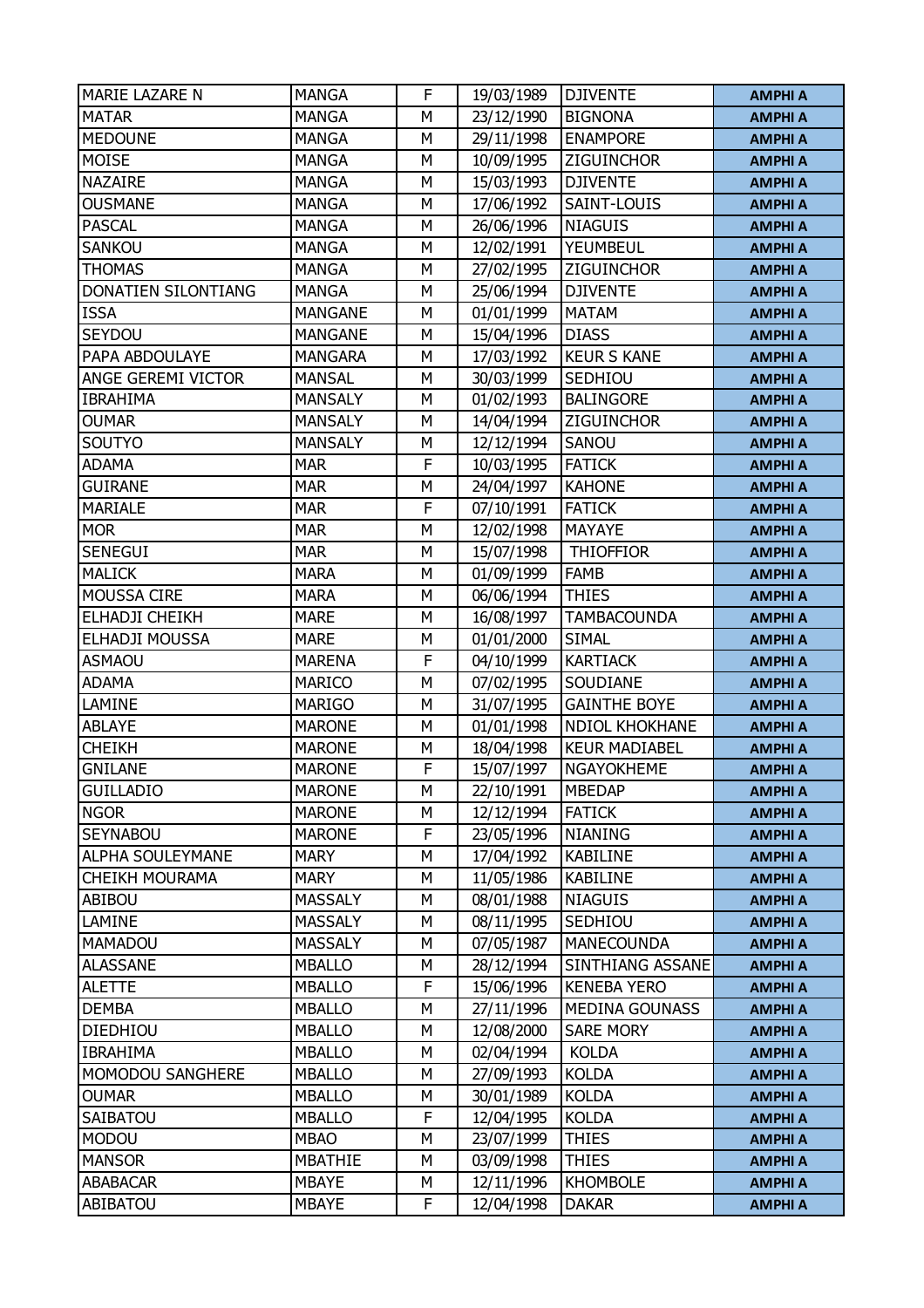| <b>AIDA</b>                | <b>MBAYE</b>   | F | 06/02/2000 | <b>THIES</b>          | <b>AMPHI A</b> |
|----------------------------|----------------|---|------------|-----------------------|----------------|
| ALIOU                      | <b>MBAYE</b>   | M | 15/03/1994 | SAINT-LOUIS           | <b>AMPHI A</b> |
| <b>ALIOUNE</b>             | <b>MBAYE</b>   | М | 07/01/1995 | DIAMAGUENE SICAP      | <b>AMPHI A</b> |
| AMADOU DIAGNE              | <b>MBAYE</b>   | М | 13/02/1995 | <b>SAINT LOUIS</b>    | <b>AMPHI A</b> |
| AMADOU HAMADY              | <b>MBAYE</b>   | M | 14/04/1997 | <b>WOWA</b>           | <b>AMPHI A</b> |
| <b>ANNA</b>                | <b>MBAYE</b>   | F | 12/06/1999 | <b>THIES</b>          | <b>AMPHI A</b> |
| <b>ASTOU</b>               | <b>MBAYE</b>   | F | 27/12/1996 | <b>THIES</b>          | <b>AMPHI A</b> |
| <b>AWA</b>                 | <b>MBAYE</b>   | F | 04/03/1992 | <b>KEUR M GUEYE</b>   | <b>AMPHI A</b> |
| <b>BINETOU</b>             | <b>MBAYE</b>   | F | 20/02/1995 | <b>MBORO</b>          | <b>AMPHI A</b> |
| <b>CHARLES BERNARD</b>     | <b>MBAYE</b>   | М | 22/09/1995 | <b>THIES</b>          | <b>AMPHI A</b> |
| <b>COUMBA NDAO</b>         | <b>MBAYE</b>   | F | 28/03/1986 | <b>TAMBACOUNDA</b>    | <b>AMPHI A</b> |
| EL HADJI MADIAKHOU         | <b>MBAYE</b>   | M | 02/07/1996 | <b>NDANDE</b>         | <b>AMPHI A</b> |
| <b>ELHADJI</b>             | <b>MBAYE</b>   | М | 01/01/1994 | DAROU KHODOSS         | <b>AMPHI A</b> |
| ELHADJI MALICK             | <b>MBAYE</b>   | М | 12/02/1993 | <b>THIES</b>          | <b>AMPHI A</b> |
| <b>FATOU</b>               | <b>MBAYE</b>   | F | 13/02/1995 | <b>TAIBA MBAYE</b>    | <b>AMPHI A</b> |
| <b>FATOU</b>               | <b>MBAYE</b>   | F | 01/04/1995 | <b>KHAONE</b>         |                |
| <b>FATOU</b>               | <b>MBAYE</b>   | F | 28/08/1981 | <b>TIVAOUANE</b>      | <b>AMPHI A</b> |
| <b>HAWA ALY</b>            | <b>MBAYE</b>   | F | 12/03/1992 | <b>AERE LAO</b>       | <b>AMPHI A</b> |
| <b>KHALY</b>               | <b>MBAYE</b>   | М |            | <b>GUEDIAWAYE</b>     | <b>AMPHI A</b> |
|                            |                |   | 08/07/1993 |                       | <b>AMPHI A</b> |
| LAMINE                     | <b>MBAYE</b>   | M | 01/01/1995 | <b>THIENABA</b>       | <b>AMPHI A</b> |
| LAMINE                     | <b>MBAYE</b>   | M | 07/12/1993 | <b>MBAO</b>           | <b>AMPHI A</b> |
| MAME CHEIKH                | <b>MBAYE</b>   | М | 20/10/1999 | <b>RUFISQUE</b>       | <b>AMPHI A</b> |
| MAMICK DICKO               | <b>MBAYE</b>   | M | 01/10/1998 | <b>NDOFFANE</b>       | <b>AMPHI A</b> |
| <b>MANSOUR</b>             | <b>MBAYE</b>   | М | 07/08/1992 | <b>KEUR GALLO</b>     | <b>AMPHI A</b> |
| <b>MANSOUR ABDALLAH</b>    | <b>MBAYE</b>   | М | 02/01/1997 | <b>KAOLACK</b>        | <b>AMPHI A</b> |
| MAREME DIOUM               | <b>MBAYE</b>   | F | 27/03/1998 | <b>KAOLACK</b>        | <b>AMPHI A</b> |
| MARIE THERESE FATOU        | <b>MBAYE</b>   | F | 11/03/1996 | <b>FANDENE NDIOUR</b> | <b>AMPHI A</b> |
| <b>MOHAMED</b>             | <b>MBAYE</b>   | М | 15/05/1998 | <b>THIES</b>          | <b>AMPHI A</b> |
| <b>MORY</b>                | <b>MBAYE</b>   | M | 25/09/1994 | <b>DIOURBEL</b>       | <b>AMPHI A</b> |
| MOUHAMADOU                 | <b>MBAYE</b>   | М | 07/01/1995 | SAINT-LIOUS           | <b>AMPHI A</b> |
| MOUHAMADOU LAMINE          | <b>MBAYE</b>   | М | 30/09/1998 | <b>POUT</b>           | <b>AMPHI A</b> |
| MOUHAMADOU MOUSTAPHA MBAYE |                | M | 30/03/1993 | <b>GUEDIAWAYE</b>     | <b>AMPHI A</b> |
| <b>MOUHAMET</b>            | <b>MBAYE</b>   | М | 01/01/1999 | <b>BAMBEY</b>         | <b>AMPHI A</b> |
| <b>MOUSSA</b>              | <b>MBAYE</b>   | М | 03/05/1987 | <b>ADEHANE</b>        | <b>AMPHI A</b> |
| <b>NDATE</b>               | <b>MBAYE</b>   | F | 10/10/1989 | WAKHINANE NIMZA       | <b>AMPHI A</b> |
| <b>NDEYE</b>               | <b>MBAYE</b>   | F | 15/02/1991 | <b>THIES</b>          | <b>AMPHI A</b> |
| <b>OUSMANE</b>             | <b>MBAYE</b>   | М | 01/07/1999 | <b>GATTE NGARAFF</b>  | <b>AMPHI A</b> |
| <b>SAMBA</b>               | <b>MBAYE</b>   | М | 14/01/1885 | <b>GUINAW RAILS</b>   | <b>AMPHI A</b> |
| SERIGNE BASSIROU           | <b>MBAYE</b>   | М | 11/10/1988 | <b>KAHONE</b>         | <b>AMPHI A</b> |
| SOULEYMANE                 | <b>MBAYE</b>   | М | 01/01/2000 | <b>DIAMAGUENE</b>     | <b>AMPHI A</b> |
| SOULEYMANE                 | <b>MBAYE</b>   | М | 05/02/1998 | <b>KEUR LAYINE</b>    | <b>AMPHI A</b> |
| THIECOUTA                  | <b>MBAYE</b>   | М | 25/12/1996 | <b>DAKAR</b>          | <b>AMPHI A</b> |
| THIERNO AMADOU             | <b>MBAYE</b>   | М | 24/08/1998 | <b>GAMADJI SARÉ</b>   | <b>AMPHI A</b> |
| <b>WALIMATA</b>            | MBAYE          | F | 17/05/1984 | <b>DAKAR</b>          | <b>AMPHI A</b> |
| <b>DIAKHOU</b>             | <b>MBENGUE</b> | F | 22/10/1998 | <b>DIAMAGUENE</b>     | <b>AMPHI A</b> |
| EL HADJI OUSMANE           | <b>MBENGUE</b> | М | 25/12/1997 | <b>DAROU ALPHA</b>    | <b>AMPHI A</b> |
| <b>FAMA</b>                | <b>MBENGUE</b> | F | 24/12/1993 | <b>TAIBA NDIAYE</b>   | <b>AMPHI A</b> |
| <b>FATOUMATA</b>           | <b>MBENGUE</b> | F | 20/02/1995 | <b>KOLDA</b>          | <b>AMPHI A</b> |
| <b>IBRAHIMA</b>            | <b>MBENGUE</b> | М | 09/06/2000 | <b>DAHRA</b>          | <b>AMPHI A</b> |
| <b>MAGUETTE</b>            | <b>MBENGUE</b> | М | 26/05/1996 | <b>MBOUR</b>          | <b>AMPHI A</b> |
| <b>MAME FATOU</b>          | <b>MBENGUE</b> | F | 25/11/1986 | THIES                 | <b>AMPHI A</b> |
| <b>MATAR</b>               | <b>MBENGUE</b> | М | 20/05/1999 | DAROU ALPHA           | <b>AMPHI A</b> |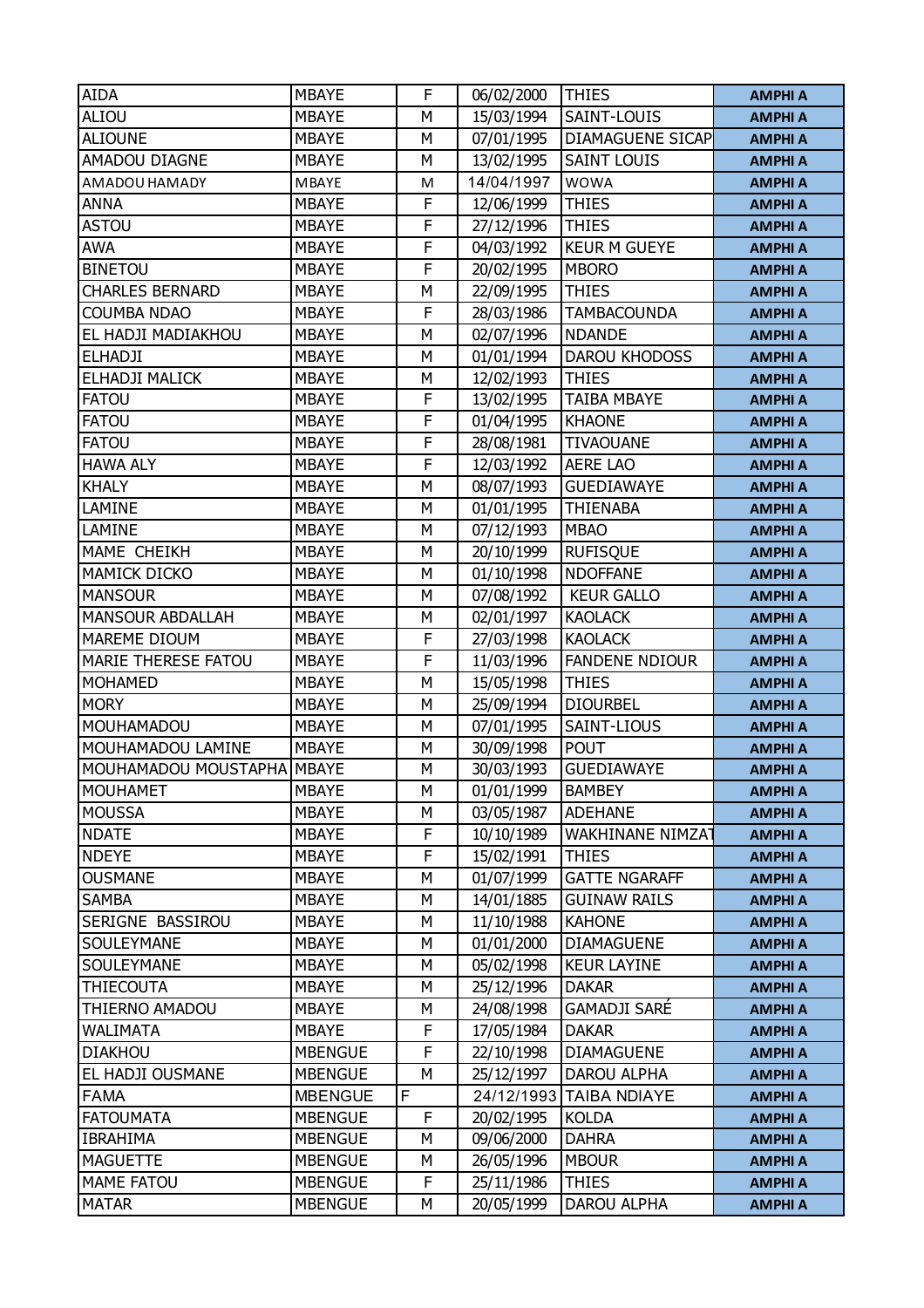| <b>MBAYANG</b>           | <b>MBENGUE</b> | F | 04/10/1990 | <b>DAKAR</b>            | <b>AMPHI A</b> |
|--------------------------|----------------|---|------------|-------------------------|----------------|
| <b>MODOU</b>             | <b>MBENGUE</b> | M | 10/12/1998 | NDIOULENE               | <b>AMPHI A</b> |
| <b>MODOU</b>             | <b>MBENGUE</b> | М | 25/03/1991 | <b>KOBA</b>             | <b>AMPHI A</b> |
| <b>MOUHAMED</b>          | <b>MBENGUE</b> | М |            | <b>MBORO</b>            |                |
|                          |                |   | 12/04/1997 |                         | <b>AMPHI A</b> |
| <b>MOUHAMED</b>          | <b>MBENGUE</b> | M | 07/08/1997 | <b>GUINAW RAILS</b>     | <b>AMPHI A</b> |
| <b>NDEYE MAGUETTE</b>    | <b>MBENGUE</b> | F | 03/03/1996 | <b>NDOTHIE</b>          | <b>AMPHI A</b> |
| <b>OUMAR</b>             | <b>MBENGUE</b> | М | 05/11/1981 | <b>NDIAYE BOP</b>       | <b>AMPHI A</b> |
| <b>SAHISSA</b>           | <b>MBENGUE</b> | M | 30/10/1989 | <b>THIES</b>            | <b>AMPHI A</b> |
| <b>SEYDINA MOUHAMED</b>  | <b>MBENGUE</b> | M | 23/01/1998 | <b>SOKONE</b>           | <b>AMPHI A</b> |
| <b>SINNA</b>             | <b>MBENGUE</b> | F |            | 27/12/1990 TAIBA NDIAYE | <b>AMPHI A</b> |
| <b>NDENE</b>             | <b>MBODJ</b>   | М | 12/09/1994 | <b>DIAKHAO</b>          | <b>AMPHI A</b> |
| <b>NDIAPALY</b>          | <b>MBODJ</b>   | M | 25/07/1999 | <b>SIKATROUM</b>        | <b>AMPHI A</b> |
| <b>VIEUX HAMADY FALL</b> | <b>MBODJ</b>   | М | 25/07/1993 | <b>PODOR</b>            | <b>AMPHI A</b> |
| <b>ADAMA NDENE</b>       | <b>MBODJI</b>  | F | 07/01/1997 | <b>TANDA BAR</b>        | <b>AMPHI A</b> |
| ALIOU                    | <b>MBODJI</b>  | M | 12/02/1994 | <b>DJILOR</b>           | <b>AMPHI A</b> |
| <b>ASSANE</b>            | <b>MBODJI</b>  | M | 17/08/1990 | MBELLACADIAO            | <b>AMPHI A</b> |
| <b>ASSANE</b>            | <b>MBODJI</b>  | M | 29/07/1996 | <b>TANDA BAR</b>        | <b>AMPHI A</b> |
| <b>DICKO</b>             | <b>MBODJI</b>  | F | 17/11/1997 | NDOULOUMADJI DEN        | <b>AMPHI A</b> |
| EL HADJI NIAOUD          | <b>MBODJI</b>  | М | 29/02/1992 | <b>FOUNDIOUGNE</b>      | <b>AMPHI A</b> |
| <b>IDRISSA</b>           | <b>MBODJI</b>  | М | 14/06/1997 | <b>SIKATROUM</b>        | <b>AMPHI A</b> |
| <b>KHOUREDIA</b>         | <b>MBODJI</b>  | F | 15/12/1993 | <b>MEME</b>             | <b>AMPHI A</b> |
| <b>MA MBAYE</b>          | <b>MBODJI</b>  | M | 05/01/1989 | <b>DJILOR</b>           | <b>AMPHI A</b> |
| MAMADOU                  | <b>MBODJI</b>  | M | 13/05/1998 | <b>KEUR SENGHANE</b>    | <b>AMPHI A</b> |
| MAMADOU LAMINE           | <b>MBODJI</b>  | M | 29/10/1997 | <b>DIAGLE</b>           | <b>AMPHI A</b> |
| <b>MAME DIARRA</b>       | MBODJI         | F | 10/03/1986 | YEUMBEUL                | <b>AMPHI A</b> |
| <b>MAME YANDÉ</b>        | <b>MBODJI</b>  | F | 17/01/1987 | LATMINGUE               | <b>AMPHI A</b> |
| <b>OUSMANE</b>           | <b>MBODJI</b>  | M | 02/11/1997 | <b>DAKAR</b>            | <b>AMPHI A</b> |
| <b>OUSSEYNOU</b>         | <b>MBODJI</b>  | М | 20/01/1997 | <b>KAMATANE</b>         | <b>AMPHI A</b> |
| <b>PAPE</b>              | <b>MBODJI</b>  | M | 17/04/1994 | <b>NGOTHIE</b>          | <b>AMPHI A</b> |
| PAPE IBRAHIMA            | <b>MBODJI</b>  | М | 07/09/1994 | <b>SIKATROUM</b>        | <b>AMPHI A</b> |
| AMINATA ABOU             | <b>MBODJI</b>  | F | 01/01/1994 | <b>DIATAR</b>           | <b>AMPHI A</b> |
| <b>ALE</b>               | <b>MBOUP</b>   | M | 10/04/1995 | <b>KARANG POSTE</b>     | <b>AMPHI A</b> |
| <b>AMINATA</b>           | <b>MBOUP</b>   | F | 07/07/2000 | <b>KOUNGHEUL</b>        | <b>AMPHI A</b> |
| <b>CHEIKH</b>            | <b>MBOUP</b>   | М | 15/01/1994 | <b>MBOUBENE</b>         | <b>AMPHI A</b> |
| <b>MODOU KARA</b>        | <b>MBOUP</b>   | М | 13/12/1999 | <b>BAMBEY</b>           | <b>AMPHI A</b> |
| <b>MOR</b>               | <b>MBOUP</b>   | М | 09/03/1997 | <b>THIADIAYE</b>        | <b>AMPHI A</b> |
| PAPE CHEIKH              | <b>MBOUP</b>   | М | 16/02/1995 | <b>FOUNDIOUGNE</b>      | <b>AMPHI A</b> |
| <b>THIANE</b>            | <b>MBOUP</b>   | F | 03/06/1992 | <b>COKI</b>             | <b>AMPHI A</b> |
| <b>ARFANG</b>            | <b>MBOW</b>    | М | 15/10/1990 | THIAMENE BIRAME         | <b>AMPHI A</b> |
| <b>FATOU</b>             | <b>MBOW</b>    | F | 08/07/1995 | <b>MERINA</b>           | <b>AMPHI A</b> |
| <b>IBRAHIMA</b>          | <b>MBOW</b>    | М | 26/07/1993 | <b>TIVAOUNE</b>         | <b>AMPHI A</b> |
| <b>MALICK</b>            | <b>MBOW</b>    | М | 17/04/2000 | <b>TIVAOUANE</b>        | <b>AMPHI A</b> |
| <b>JOHN</b>              | MENDI          | М | 19/01/1998 | <b>DAKAR</b>            | <b>AMPHI A</b> |
| AMIE LEA                 | <b>MENDY</b>   | F | 03/02/1999 | <b>DAKAR</b>            | <b>AMPHI A</b> |
| <b>ANTOINE</b>           | <b>MENDY</b>   | М | 09/04/1989 | <b>BOFFA BAYOTTE</b>    | <b>AMPHI A</b> |
| EL HADJI MOUSTAPHA       | MENDY          | М | 04/11/1998 | <b>MBASSIS</b>          | <b>AMPHI A</b> |
| <b>GEORGES SIMON</b>     | <b>MENDY</b>   | М | 28/10/1992 | DIAMNIADIO              | <b>AMPHI A</b> |
| <b>JACQUES</b>           | <b>MENDY</b>   | М | 22/08/1999 | <b>KEUR MASSAR</b>      | <b>AMPHI A</b> |
| JEAN PHILIPS ACHILLE     | <b>MENDY</b>   | М | 07/06/1999 | <b>ZIGUINCHOR</b>       | <b>AMPHI A</b> |
| <b>JULLIETTE ANITA</b>   | <b>MENDY</b>   | F | 12/09/1996 | <b>DAKAR</b>            | <b>AMPHI A</b> |
| <b>MARIE EVE</b>         | MENDY          | F | 08/08/1994 | <b>ADEANE</b>           | <b>AMPHI A</b> |
| NICOLA FRANCOIS          | <b>MENDY</b>   | М | 25/06/1992 | SONE                    | <b>AMPHI A</b> |
|                          |                |   |            |                         |                |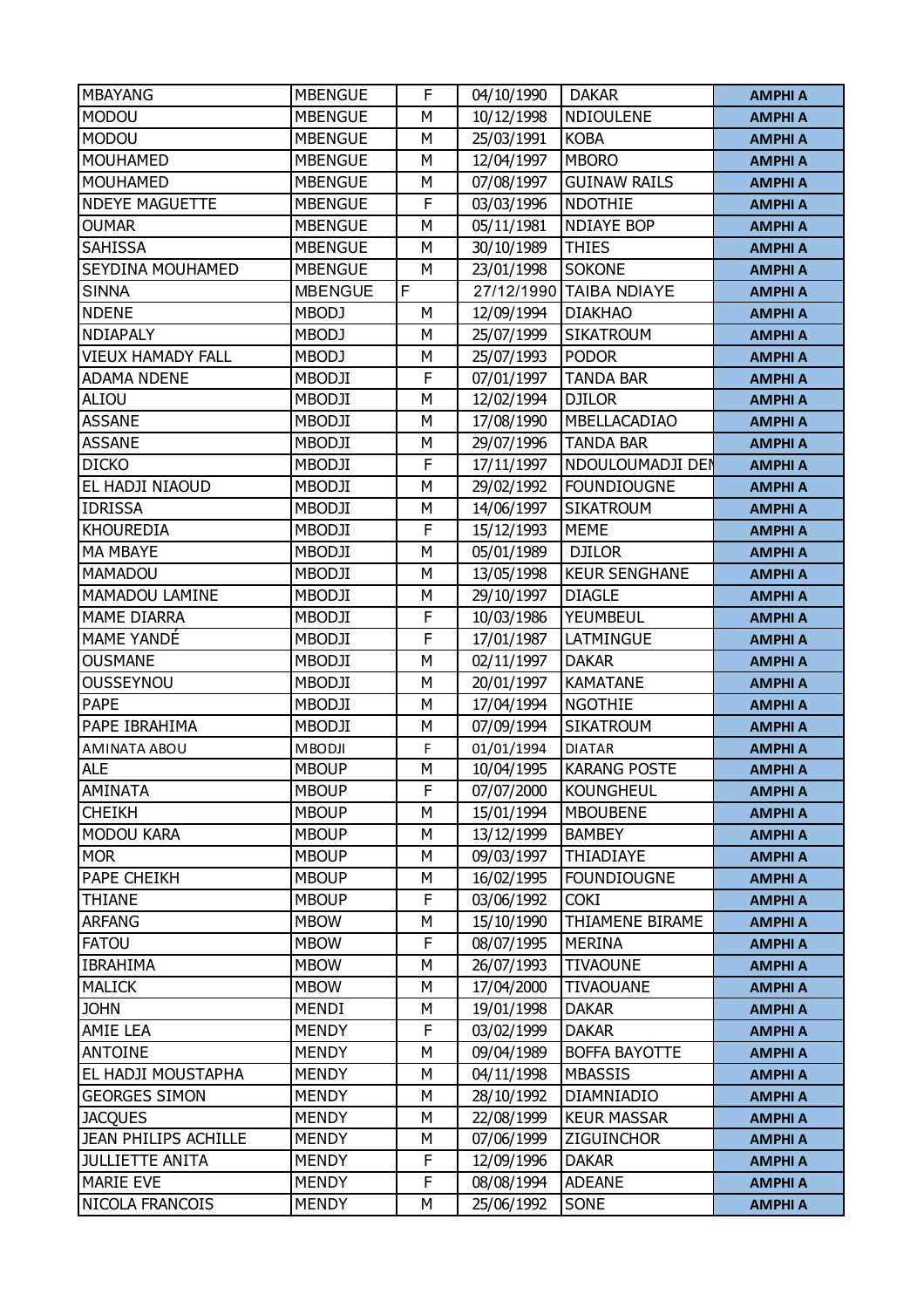| <b>RAYMOND</b>          | <b>MENDY</b>     | M | 05/01/1990 | <b>SAINT LOUIS</b>      | <b>AMPHI A</b> |
|-------------------------|------------------|---|------------|-------------------------|----------------|
| <b>ANGE EVELINE</b>     | <b>NAHOUCANE</b> | F | 12/12/1993 | <b>KOLDA</b>            | <b>AMPHI A</b> |
| <b>CHRISTIAN LIONEL</b> | <b>NAKIGAN</b>   | M | 22/08/1989 | <b>KOLDA</b>            | <b>AMPHI A</b> |
| <b>ADONIS JEFFREIN</b>  | <b>NAKOUYE</b>   | M | 16/11/1993 | SEDHIOU                 | <b>AMPHI A</b> |
| <b>LOUIS PATRICE</b>    | <b>NAKOUYE</b>   | M | 31/12/1994 | <b>ZIGUINCHOR</b>       | <b>AMPHI A</b> |
| <b>JEAN CHRISTOPHE</b>  | <b>NAMATANE</b>  | M | 09/03/2000 | <b>DJIBONKER</b>        | <b>AMPHI A</b> |
| <b>ADJA ROKHAYA</b>     | <b>NAME</b>      | F | 19/11/1999 | <b>DAKAR</b>            | <b>AMPHI A</b> |
| <b>BITY</b>             | <b>NAME</b>      | F | 03/09/2000 | <b>DAKAR</b>            | <b>AMPHI A</b> |
| <b>NICOLAS</b>          | <b>NANGO</b>     | M | 08/03/1991 | <b>ZIGUINCHOR</b>       | <b>AMPHI A</b> |
| <b>BEDOUIN RAPHAEL</b>  | <b>NASSALAN</b>  | M | 12/06/1997 | <b>ADEANE</b>           | <b>AMPHI A</b> |
| <b>ABDOULAYE</b>        | <b>NDAO</b>      | M | 10/03/1999 | <b>DIOKOUL MBELBOUG</b> | <b>AMPHI A</b> |
| <b>ABLAYE</b>           | <b>NDAO</b>      | M | 20/04/1998 | SANGUIL                 | <b>AMPHI A</b> |
| <b>ABLAYE</b>           | <b>NDAO</b>      | M | 20/02/2000 | <b>DAKAR</b>            | <b>AMPHI A</b> |
| <b>ADAMA</b>            | <b>NDAO</b>      | M | 12/08/1988 | <b>KAOALCK</b>          | <b>AMPHI A</b> |
| <b>ADAME</b>            | <b>NDAO</b>      | F | 07/07/1986 | <b>PETHIE</b>           | <b>AMPHI A</b> |
| <b>ALY</b>              | <b>NDAO</b>      | M | 02/03/1997 | <b>KAFFRINE</b>         | <b>AMPHI A</b> |
| <b>AMADOU</b>           | <b>NDAO</b>      | M | 18/03/1995 | SARE YOBA DIEGA         | <b>AMPHI A</b> |
| <b>AMINATA</b>          | <b>NDAO</b>      | F | 27/09/1999 | <b>MALIKA</b>           | <b>AMPHI A</b> |
| <b>BABACAR</b>          | <b>NDAO</b>      | M | 17/09/1993 | <b>MBEULEUKHE</b>       | <b>AMPHI A</b> |
| <b>BABOU</b>            | <b>NDAO</b>      | M | 15/03/2000 | <b>DIOFIOR</b>          | <b>AMPHI A</b> |
| <b>BINETA</b>           | <b>NDAO</b>      | F | 25/03/1993 | <b>FOUNDIOUGNE</b>      | <b>AMPHI A</b> |
| <b>CHEIKH</b>           | <b>NDAO</b>      | M | 04/01/1996 | <b>MBABANE GOUYARD</b>  | <b>AMPHI A</b> |
| CHEIKH AHMADOU BAMBA    | <b>NDAO</b>      | M | 06/01/1991 | <b>THIES</b>            | <b>AMPHI A</b> |
| <b>DOUDOU</b>           | <b>NDAO</b>      | M | 05/11/1997 | <b>DIOURBEL</b>         | <b>AMPHI A</b> |
| <b>FATOU</b>            | <b>NDAO</b>      | F | 19/10/1988 | <b>GUINGUINEO</b>       | <b>AMPHI A</b> |
| <b>GORGUI</b>           | <b>NDAO</b>      | M | 11/01/1988 | <b>KEUR DAOUDA SARR</b> | <b>AMPHI A</b> |
| <b>HADAM</b>            | <b>NDAO</b>      | F | 01/02/1999 | <b>KOULOR</b>           | <b>AMPHI A</b> |
| <b>IBRAHIMA</b>         | <b>NDAO</b>      | M | 22/07/1996 | <b>KHELCOME</b>         | <b>AMPHI A</b> |
| <b>IBRAHIMA</b>         | <b>NDAO</b>      | M | 04/01/1998 | SAGATTA DJOLOFF         | <b>AMPHI A</b> |
| <b>IBRAHIMA</b>         | <b>NDAO</b>      | M | 11/09/1990 | YEUMBEUL                | <b>AMPHI A</b> |
| <b>IDRISSA</b>          | <b>NDAO</b>      | M | 24/04/1997 | <b>SIBASSOR</b>         | <b>AMPHI A</b> |
| <b>ISSA</b>             | <b>NDAO</b>      | M | 05/03/1991 | LINGUÈRE                | <b>AMPHI A</b> |
| <b>KHADY</b>            | <b>NDAO</b>      | F | 30/06/1999 | <b>SOUKHOUPE</b>        | <b>AMPHI A</b> |
| MAMADOU KAYADI          | <b>NDAO</b>      | М | 08/02/1996 | <b>FATICK</b>           | <b>AMPHI A</b> |
| <b>MAME KOR</b>         | <b>NDAO</b>      | M | 05/04/1998 | NDIAROGNE               | <b>AMPHI A</b> |
| <b>MANSAMBA</b>         | <b>NDAO</b>      | M | 10/07/1997 | <b>DIOUDIOUF</b>        | <b>AMPHI A</b> |
| <b>MOUHAMED</b>         | <b>NDAO</b>      | M | 03/06/1994 | NDOFFANE COLY           | <b>AMPHI A</b> |
| <b>MOUSTAPHA</b>        | <b>NDAO</b>      | M | 22/10/1995 | <b>PODOR</b>            | <b>AMPHI A</b> |
| NGUISSALY               | <b>NDAO</b>      | F | 03/05/1991 | <b>KAFFRINE</b>         | <b>AMPHI A</b> |
| <b>OUSMANE</b>          | <b>NDAO</b>      | М | 10/07/1998 | <b>KHELCOM</b>          | <b>AMPHI A</b> |
| <b>RAMATOULAYE</b>      | <b>NDAO</b>      | F | 27/08/1995 | <b>THIOFFOR</b>         | <b>AMPHI A</b> |
| <b>SAMBA</b>            | <b>NDAO</b>      | M | 16/02/1996 | <b>PIKINE</b>           | <b>AMPHI A</b> |
| <b>SAOUROU</b>          | <b>NDAO</b>      | M | 11/09/1993 | LINGUÈRE                | <b>AMPHI A</b> |
| <b>SENY</b>             | <b>NDAO</b>      | M | 13/11/1998 | <b>FIMELA</b>           | <b>AMPHI A</b> |
| THIERNO BIRAHIM         | <b>NDAO</b>      | M | 20/12/1998 | <b>GUINGUINEO</b>       | <b>AMPHI A</b> |
| <b>WALY</b>             | <b>NDAO</b>      | M | 15/09/1987 | <b>MBADIENE</b>         | <b>AMPHI A</b> |
| <b>IBRAHIMA</b>         | <b>NDAW</b>      | M | 25/08/1990 | <b>THIES</b>            | <b>AMPHI A</b> |
| <b>MAMADOU</b>          | <b>NDAW</b>      | M | 02/01/1996 | <b>SAINT LOUIS</b>      | <b>AMPHI A</b> |
| <b>GEORGES</b>          | <b>NDEYE</b>     | М | 10/01/1993 | <b>NIAGUIS</b>          | <b>AMPHI A</b> |
| <b>MARIAMA</b>          | <b>NDIALE</b>    | F | 06/10/1999 | <b>BAMBYLOR</b>         | <b>AMPHI A</b> |
| MARTINE AISSATOU        | <b>NDIALE</b>    | F | 07/05/1997 | <b>GUEDIAWAYE</b>       | <b>AMPHI A</b> |
| <b>JEAN</b>             | <b>NDIANE</b>    | М | 13/09/1992 | FOUA1                   | <b>AMPHI A</b> |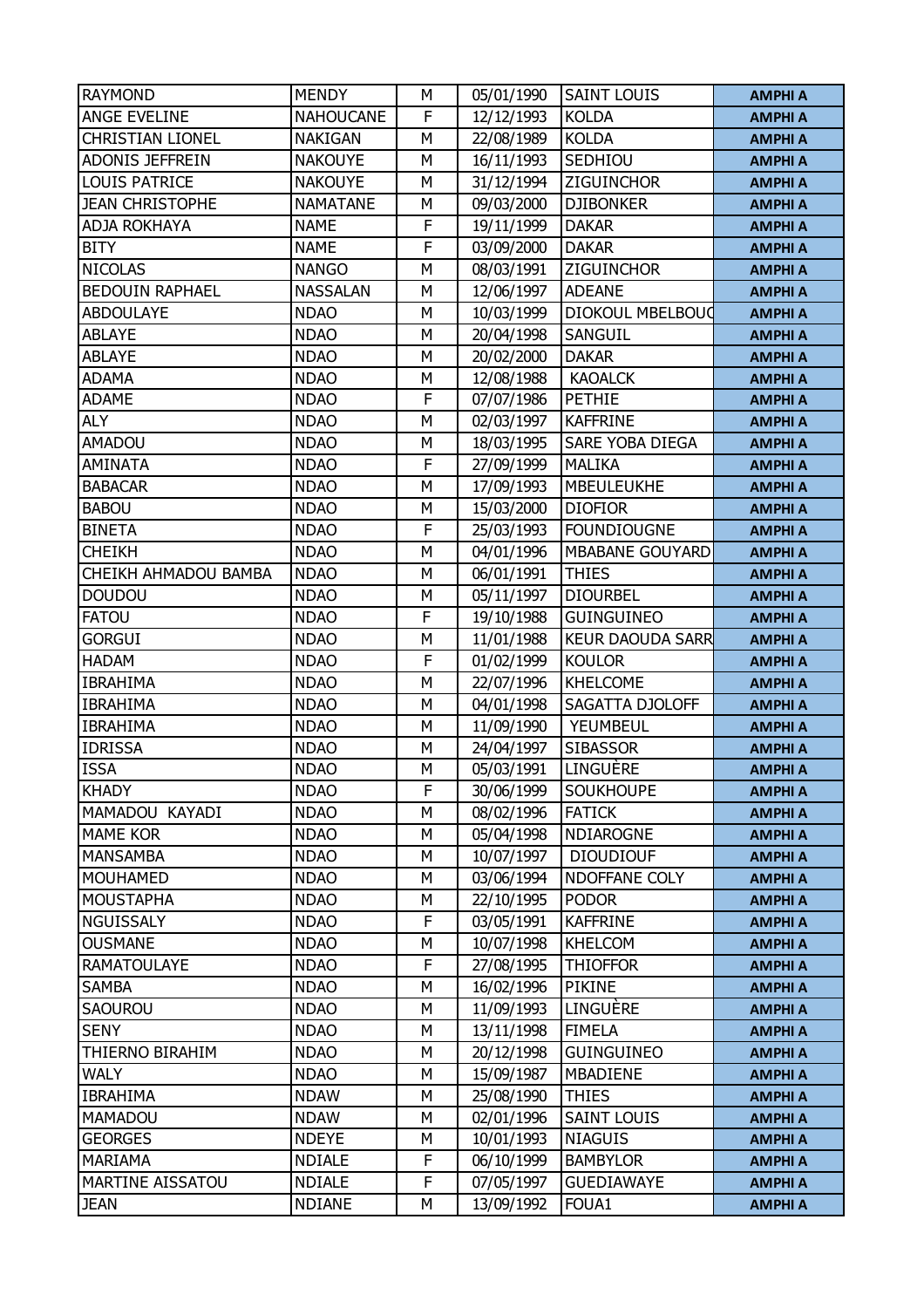| <b>ABASSE</b>         | <b>NDIAYE</b> | М | 02/02/1998               | <b>BOULEL</b>            | <b>AMPHI A</b>        |
|-----------------------|---------------|---|--------------------------|--------------------------|-----------------------|
| <b>ABDOU</b>          | <b>NDIAYE</b> | M | 02/05/1992               | <b>THIOFFIOR</b>         | <b>AMPHI A</b>        |
| <b>ABDOU AZIZ</b>     | <b>NDIAYE</b> | Μ | 17/02/1993               | <b>MBAMB LAGHEM</b>      | <b>AMPHI A</b>        |
| <b>ABDOULAYE</b>      | <b>NDIAYE</b> | М | 01/04/1993               | <b>BAMBEY</b>            | <b>AMPHI A</b>        |
| <b>ABDOULAYE</b>      | <b>NDIAYE</b> | M | 04/06/1997               | <b>KEUR WALY NDIAYE</b>  | <b>AMPHI A</b>        |
| <b>ABDOULAYE</b>      | <b>NDIAYE</b> | M | 10/11/1993               | <b>MBAMB LAGHEM</b>      | <b>AMPHI A</b>        |
| <b>ABDOULAYE</b>      | <b>NDIAYE</b> | M | 23/02/1998               | <b>THIOMBY</b>           | <b>AMPHI A</b>        |
| <b>ABDOULAYE</b>      | <b>NDIAYE</b> | M | 30/03/2000               | <b>NDIOFFATE SERERE</b>  | <b>AMPHI A</b>        |
| <b>ABDOULAYE</b>      | <b>NDIAYE</b> | M | 09/08/1997               | <b>SAGNE</b>             | <b>AMPHI A</b>        |
| ABDOURAHMANE          | <b>NDIAYE</b> | М | 05/10/1993               | <b>MBACKE</b>            | <b>AMPHI A</b>        |
| <b>ABDOURAHMANE</b>   | <b>NDIAYE</b> | M | 08/03/1995               | <b>KAOLACK</b>           | <b>AMPHI A</b>        |
| <b>ABDOURAHMANE</b>   | <b>NDIAYE</b> | M | 27/04/1995               | LINGUÈRE                 | <b>AMPHI A</b>        |
| <b>ABLAYE</b>         | <b>NDIAYE</b> | M | 20/11/1994               | <b>LEONA THIAROYE</b>    | <b>AMPHI A</b>        |
| <b>ABOU</b>           | <b>NDIAYE</b> | M | 20/11/1998               | <b>PODOR</b>             | <b>AMPHI A</b>        |
| <b>ADA</b>            | <b>NDIAYE</b> | М | 02/01/1996               | <b>GANDIAYE</b>          | <b>AMPHI A</b>        |
| <b>ADAMA</b>          | <b>NDIAYE</b> | F | 03/02/1996               | <b>POUKHAMTOCK</b>       | <b>AMPHI A</b>        |
| <b>ADAMA</b>          | <b>NDIAYE</b> | F | 20/02/1998               | <b>MBOUR</b>             | <b>AMPHI A</b>        |
| <b>ADAMA</b>          | <b>NDIAYE</b> | М | 03/02/1996               |                          | <b>AMPHI A</b>        |
| <b>ADAMA</b>          | <b>NDIAYE</b> | F | 04/02/1999               | <b>LAMBANEME</b>         | <b>AMPHI A</b>        |
| <b>ADAMA LAMINE</b>   | <b>NDIAYE</b> | M | 04/05/1994               | <b>KHOMBOLE</b>          | <b>AMPHI A</b>        |
| <b>AIDA</b>           | <b>NDIAYE</b> | M | 02/08/1999               | <b>THIÉS</b>             | <b>AMPHI A</b>        |
| <b>ALADJI</b>         | <b>NDIAYE</b> | M | 19/12/1995               | <b>LAKHAR</b>            | <b>AMPHI A</b>        |
| <b>ALASSANE</b>       | <b>NDIAYE</b> | M | 05/04/1991               | <b>JOAL FADIOUTH</b>     | <b>AMPHI A</b>        |
| <b>ALASSANE</b>       | <b>NDIAYE</b> | M | 06/05/1996               | <b>GAGNICK</b>           | <b>AMPHI A</b>        |
| ALIOU                 | <b>NDIAYE</b> | M | 09/02/1986               | <b>DAKAR</b>             | <b>AMPHI A</b>        |
| ALIOU                 | <b>NDIAYE</b> | M | 02/03/1997               | <b>KEUR NIENE SERERE</b> | <b>AMPHI A</b>        |
|                       |               |   |                          |                          |                       |
| ALIOU                 | <b>NDIAYE</b> | M | 15/04/1995               | <b>JOAL</b>              | <b>AMPHI A</b>        |
| <b>ALIOU</b>          | <b>NDIAYE</b> | M |                          | <b>KEUR MANGARY</b>      | <b>AMPHI A</b>        |
| <b>ALIOU BADARA</b>   | <b>NDIAYE</b> | M | 03/02/1995<br>09/09/1998 | <b>FASS</b>              | <b>AMPHI A</b>        |
| <b>ALIOUNE</b>        | <b>NDIAYE</b> | Μ | 13/02/2000               | <b>KAOLACK</b>           | <b>AMPHI A</b>        |
| ALIOUNE BADARA        | <b>NDIAYE</b> | М | 10/10/1994               | <b>FATICK</b>            | <b>AMPHI A</b>        |
| <b>ALIOUNE BADARA</b> | <b>NDIAYE</b> | M | 03/07/1995               | <b>THIES</b>             | <b>BALCON AMPHI A</b> |
| <b>ALY</b>            | <b>NDIAYE</b> | М | 13/04/1996               | <b>BARKEDJI</b>          | <b>BALCON AMPHI A</b> |
| <b>AMADOU</b>         | <b>NDIAYE</b> | М | 19/09/1994               | <b>MBAM</b>              | <b>BALCON AMPHI A</b> |
| <b>AMADOU MOCTAR</b>  | <b>NDIAYE</b> | M | 28/11/1993               | NDORONG LOG              | <b>BALCON AMPHI A</b> |
| AMADY                 | <b>NDIAYE</b> | М | 05/04/1994               | <b>THIES</b>             | <b>BALCON AMPHI A</b> |
| <b>AMATH</b>          | <b>NDIAYE</b> | М | 23/01/1998               | <b>NGUESSINE</b>         | <b>BALCON AMPHI A</b> |
| <b>ARONA</b>          | <b>NDIAYE</b> | M | 27/07/1992               | <b>DAKAR</b>             | <b>BALCON AMPHI A</b> |
| <b>ASSANE</b>         | <b>NDIAYE</b> | М | 22/10/1997               | <b>NDORONG LOG</b>       | <b>BALCON AMPHI A</b> |
| <b>ASSANE</b>         | <b>NDIAYE</b> | М | 02/08/1996               | NGUESSINE                | <b>BALCON AMPHI A</b> |
| <b>ASTOU</b>          | <b>NDIAYE</b> | F | 09/12/1994               | NDIASSANE                | <b>BALCON AMPHI A</b> |
| <b>AWA</b>            | <b>NDIAYE</b> | F | 01/07/1994               | <b>NIASSENE</b>          | <b>BALCON AMPHI A</b> |
| <b>AWA</b>            | <b>NDIAYE</b> | F | 04/02/1999               | LAMBANEME                | <b>BALCON AMPHI A</b> |
| <b>AWA</b>            | <b>NDIAYE</b> | F | 13/04/1995               | <b>GUEDIAWAYE</b>        | <b>BALCON AMPHI A</b> |
| <b>BABA</b>           | <b>NDIAYE</b> | М | 30/01/2017               | <b>LINGUERE</b>          | <b>BALCON AMPHI A</b> |
| <b>BABA</b>           | <b>NDIAYE</b> | М | 18/12/1995               | <b>DIAMAGUENE</b>        | <b>BALCON AMPHI A</b> |
| <b>BABACAR</b>        | <b>NDIAYE</b> | Μ | 06/06/1994               | <b>DIOFIOR</b>           | <b>BALCON AMPHI A</b> |
| <b>BABACAR</b>        | <b>NDIAYE</b> | М | 14/03/1997               | NGADIAGA                 | <b>BALCON AMPHI A</b> |
| <b>BABACAR</b>        | <b>NDIAYE</b> | М | 04/01/1995               | <b>KEUR MBAGNE DIOP</b>  | <b>BALCON AMPHI A</b> |
| <b>BALLE</b>          | <b>NDIAYE</b> | M | 07/07/1995               | <b>SIKATROUM</b>         | <b>BALCON AMPHI A</b> |
| <b>BASSIROU</b>       | <b>NDIAYE</b> | М | 18/08/1997               | <b>DAKABANTANG</b>       | <b>BALCON AMPHI A</b> |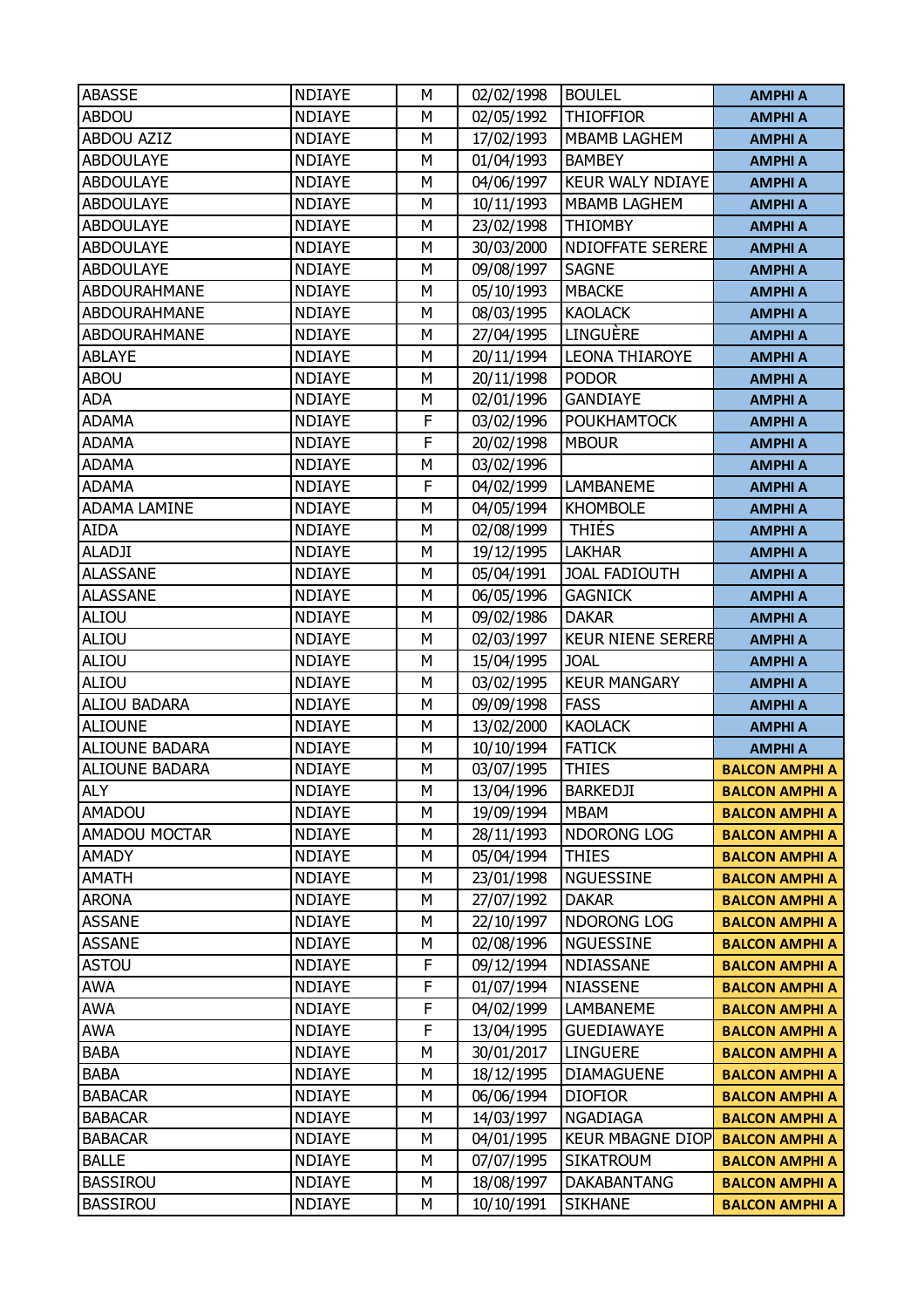| <b>BASSIROU</b>        | <b>NDIAYE</b>                  | М      | 24/01/1994 | <b>NGOLOUM</b>           | <b>BALCON AMPHI A</b> |
|------------------------|--------------------------------|--------|------------|--------------------------|-----------------------|
| <b>BAYE TOUTE</b>      | <b>NDIAYE</b>                  | M      | 14/12/1993 | <b>NIASSENE</b>          | <b>BALCON AMPHI A</b> |
| <b>BINETA GAYE</b>     | <b>NDIAYE</b>                  | F      | 11/10/1993 | <b>THIES</b>             | <b>BALCON AMPHI A</b> |
| <b>BIRAM</b>           | <b>NDIAYE</b>                  | М      | 02/06/2000 | <b>KEUR GUIRANE</b>      | <b>BALCON AMPHI A</b> |
| <b>CHEIKH</b>          | <b>NDIAYE</b>                  | M      | 25/07/1992 | <b>FATICK</b>            | <b>BALCON AMPHI A</b> |
| <b>CHEIKH</b>          | <b>NDIAYE</b>                  | M      | 20/02/1996 | <b>AERO LAO</b>          | <b>BALCON AMPHI A</b> |
| <b>CHEIKH</b>          | <b>NDIAYE</b>                  | М      | 08/01/1998 | <b>NDAGANE</b>           | <b>BALCON AMPHI A</b> |
| <b>CHEIKH</b>          | <b>NDIAYE</b>                  | Μ      | 10/06/1993 | <b>GUEDIAWAYE</b>        | <b>BALCON AMPHI A</b> |
| <b>CHEIKH</b>          | <b>NDIAYE</b>                  | М      | 05/02/1995 | <b>DIOCK</b>             | <b>BALCON AMPHI A</b> |
| <b>CHEIKH</b>          | <b>NDIAYE</b>                  | М      | 03/01/1995 | <b>DIOUROUP</b>          | <b>BALCON AMPHI A</b> |
| CHEIKH ABDOUL KHADRE   | <b>NDIAYE</b>                  | Μ      | 19/09/1993 | <b>THIES</b>             | <b>BALCON AMPHI A</b> |
| <b>CHEIKH TIDIANE</b>  | <b>NDIAYE</b>                  | Μ      | 21/06/1994 | <b>NIAKHAR</b>           | <b>BALCON AMPHI A</b> |
| <b>COUMBA</b>          | <b>NDIAYE</b>                  | F      | 12/12/1998 | <b>FOUNDIOUNE</b>        | <b>BALCON AMPHI A</b> |
| <b>COUMBA AWA</b>      | <b>NDIAYE</b>                  | F      | 11/08/1998 | <b>MBOUR</b>             | <b>BALCON AMPHI A</b> |
| <b>DABA</b>            | <b>NDIAYE</b>                  | F      | 08/08/1990 | NDIAYENE                 | <b>BALCON AMPHI A</b> |
| <b>DEMBA SOKHNA</b>    | <b>NDIAYE</b>                  | М      | 12/11/1996 | <b>JOAL FADIOUTH</b>     | <b>BALCON AMPHI A</b> |
| <b>DIARY</b>           | <b>NDIAYE</b>                  | F      | 12/11/1989 | <b>GUINGUINEO</b>        | <b>BALCON AMPHI A</b> |
| <b>DIATTOU</b>         | <b>NDIAYE</b>                  | F      | 01/04/1990 | <b>DAGANA</b>            | <b>BALCON AMPHI A</b> |
| <b>DIBOR</b>           | <b>NDIAYE</b>                  | F      | 19/08/1993 | <b>DIARRERE</b>          | <b>BALCON AMPHI A</b> |
| <b>DIEYNABA</b>        | <b>NDIAYE</b>                  | F      | 04/01/1989 | <b>KAOLACK</b>           | <b>BALCON AMPHI A</b> |
| <b>DJIBRIL</b>         | <b>NDIAYE</b>                  | M      | 12/11/1993 | <b>PIKINE</b>            | <b>BALCON AMPHI A</b> |
| <b>DJIBY</b>           | <b>NDIAYE</b>                  | М      | 15/03/1994 | <b>KEUR NIENE SERERE</b> | <b>BALCON AMPHI A</b> |
| <b>DJIBY NGOUILLE</b>  | <b>NDIAYE</b>                  | Μ      | 01/07/2000 | LINGUÈRE                 | <b>BALCON AMPHI A</b> |
| <b>DJINDE</b>          | <b>NDIAYE</b>                  | М      | 10/02/1996 | <b>DABALY</b>            | <b>BALCON AMPHI A</b> |
| <b>DOUDOU</b>          | <b>NDIAYE</b>                  | М      | 02/12/1998 | <b>THIES</b>             |                       |
| EL HADJI               | <b>NDIAYE</b>                  | Μ      | 27/05/1986 | <b>THIARE</b>            | <b>BALCON AMPHI A</b> |
| EL HADJI BABOU         | <b>NDIAYE</b>                  | М      | 18/10/1996 | <b>NDEMENE</b>           | <b>BALCON AMPHI A</b> |
|                        |                                |        |            | <b>MBASSIS</b>           | <b>BALCON AMPHI A</b> |
| <b>ELHADJI</b>         | <b>NDIAYE</b><br><b>NDIAYE</b> | М<br>Μ | 20/09/1997 |                          | <b>BALCON AMPHI A</b> |
| <b>ELHADJI</b>         |                                | М      | 03/01/1998 | <b>LOHENE</b>            | <b>BALCON AMPHI A</b> |
| ELHADJI ABDOUL AZIZ    | <b>NDIAYE</b>                  |        | 14/09/1997 | <b>KAOLOACK</b>          | <b>BALCON AMPHI A</b> |
| <b>ELHADJI ISSA</b>    | <b>NDIAYE</b>                  | М      | 25/04/1997 | <b>THIES</b>             | <b>BALCON AMPHI A</b> |
| <b>ELHADJI PATHE</b>   | <b>NDIAYE</b>                  | М      | 27/10/1995 | NIORO DU RIP             | <b>BALCON AMPHI A</b> |
| <b>ETIENNE</b>         | <b>NDIAYE</b>                  | М      | 09/11/1997 | <b>GAGUE MODY</b>        | <b>BALCON AMPHI A</b> |
| <b>FADIARA</b>         | <b>NDIAYE</b>                  | М      | 08/05/1990 | <b>DIAMAGUENE</b>        | <b>BALCON AMPHI A</b> |
| <b>FATOU</b>           | <b>NDIAYE</b>                  | F      | 01/01/1998 | <b>KEUR DIBA</b>         | <b>BALCON AMPHI A</b> |
| <b>FATOU</b>           | <b>NDIAYE</b>                  | F      | 30/10/1996 | <b>KEUR MACODOU</b>      | <b>BALCON AMPHI A</b> |
| <b>FATOU</b>           | <b>NDIAYE</b>                  | F      | 04/11/1997 | <b>FAYAKO</b>            | <b>BALCON AMPHI A</b> |
| <b>FATOU</b>           | <b>NDIAYE</b>                  | F      | 01/06/1998 | <b>MBASSIS</b>           | <b>BALCON AMPHI A</b> |
| <b>FATOU</b>           | <b>NDIAYE</b>                  | F      | 04/07/1995 | <b>GOSSAS</b>            | <b>BALCON AMPHI A</b> |
| FATOU HELAINE          | <b>NDIAYE</b>                  | F      | 18/08/1995 | <b>KOUTAL</b>            | <b>BALCON AMPHI A</b> |
| <b>GILBERT</b>         | <b>NDIAYE</b>                  | Μ      | 09/12/1997 | LOULY NGOGOM             | <b>BALCON AMPHI A</b> |
| <b>GNILANE</b>         | <b>NDIAYE</b>                  | F      | 25/02/1996 | <b>TAGDIAM</b>           | <b>BALCON AMPHI A</b> |
| <b>GNILANE</b>         | <b>NDIAYE</b>                  | F      | 03/07/1996 | <b>NGUENIENE</b>         | <b>BALCON AMPHI A</b> |
| <b>GORGUI MACOUMBA</b> | <b>NDIAYE</b>                  | М      | 21/05/1997 | NDIATHIANG               | <b>BALCON AMPHI A</b> |
| <b>GUIRANE SIGUI</b>   | <b>NDIAYE</b>                  | М      | 03/09/1998 | <b>MBOUDAYE SERERE</b>   | <b>BALCON AMPHI A</b> |
| <b>HABIB</b>           | <b>NDIAYE</b>                  | М      | 12/06/1995 | <b>JOAL FADIOUTH</b>     | <b>BALCON AMPHI A</b> |
| <b>HABIB</b>           | <b>NDIAYE</b>                  | М      | 30/10/1990 |                          | <b>BALCON AMPHI A</b> |
| <b>HAMAD</b>           | <b>NDIAYE</b>                  | м      | 03/03/1997 | <b>NDIEMANE</b>          | <b>BALCON AMPHI A</b> |
| <b>HASSANE</b>         | <b>NDIAYE</b>                  | М      | 01/11/1996 | <b>MBAO</b>              | <b>BALCON AMPHI A</b> |
| <b>IBRA</b>            | <b>NDIAYE</b>                  | М      | 10/05/1995 | <b>SAGATTA</b>           | <b>BALCON AMPHI A</b> |
| <b>IBRAHIMA</b>        | <b>NDIAYE</b>                  | М      | 01/01/1997 | <b>GANDIAYE</b>          | <b>BALCON AMPHI A</b> |
| <b>IBRAHIMA</b>        | <b>NDIAYE</b>                  | М      | 24/07/1996 | SEINDINGNE               | <b>BALCON AMPHI A</b> |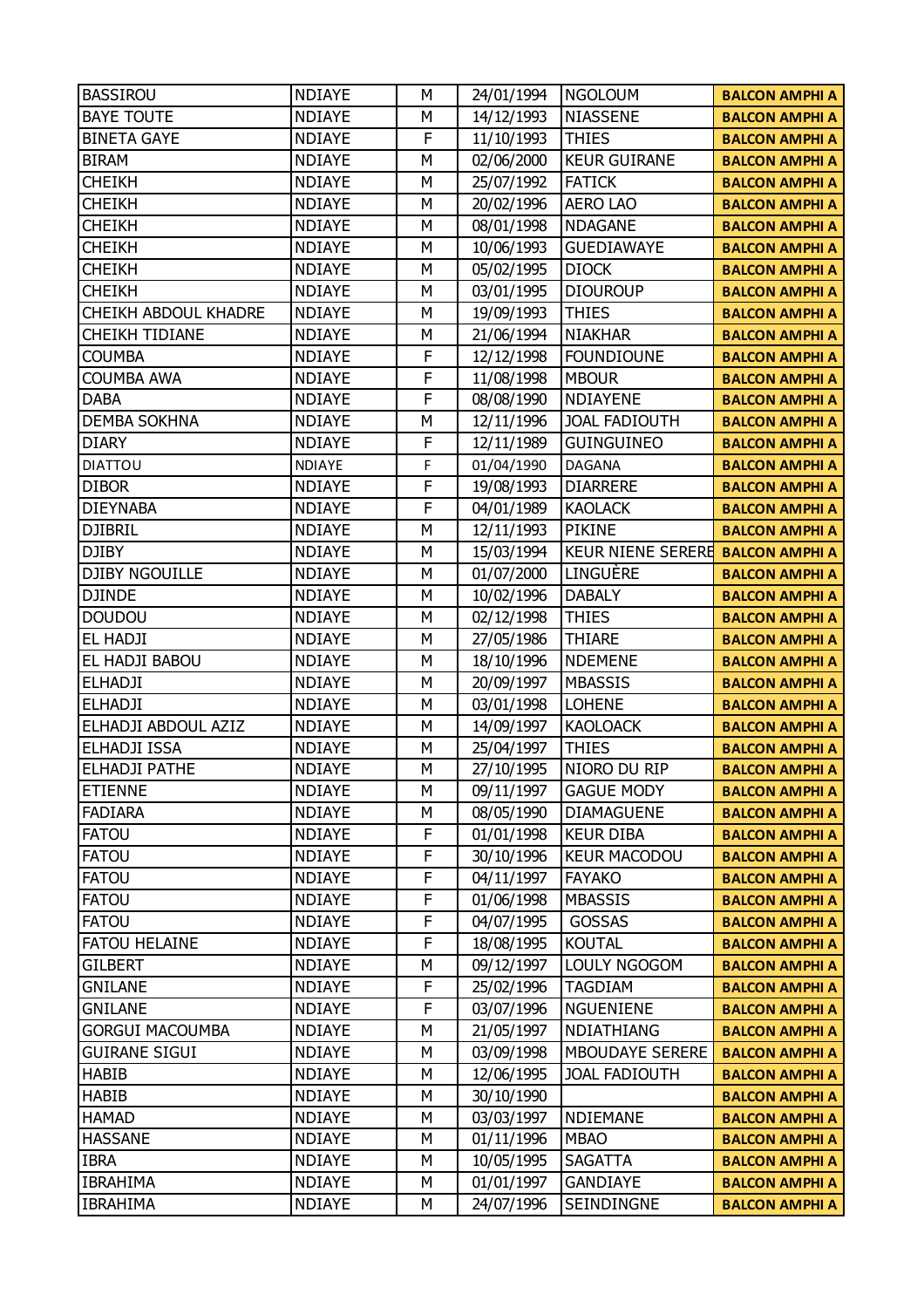| <b>IBRAHIMA</b>        | <b>NDIAYE</b> | М | 22/10/1993 | <b>SOKONE</b>           | <b>BALCON AMPHI A</b> |
|------------------------|---------------|---|------------|-------------------------|-----------------------|
| <b>IBRAHIMA</b>        | <b>NDIAYE</b> | Μ | 23/06/1996 | <b>MBOSS LAGHEM</b>     | <b>BALCON AMPHI A</b> |
| <b>IBRAHIMA</b>        | <b>NDIAYE</b> | M | 22/06/1999 | <b>MBORO</b>            | <b>BALCON AMPHI A</b> |
| <b>IBRAHIMA</b>        | <b>NDIAYE</b> | М | 15/12/1999 | <b>RUFISQUE</b>         | <b>BALCON AMPHI A</b> |
| <b>IBRAHIMA AMADOU</b> | <b>NDIAYE</b> | Μ | 12/02/1996 | <b>NDIOUM</b>           | <b>BALCON AMPHI A</b> |
| <b>ISMAILA</b>         | <b>NDIAYE</b> | M | 23/11/1997 | <b>FATICK</b>           | <b>BALCON AMPHI A</b> |
| <b>KADER</b>           | <b>NDIAYE</b> | М | 23/07/1995 | <b>THIES</b>            | <b>BALCON AMPHI A</b> |
| <b>KAOUSOU</b>         | <b>NDIAYE</b> | Μ | 02/02/1995 | <b>TENDOUCK</b>         | <b>BALCON AMPHI A</b> |
| <b>KEBA</b>            | <b>NDIAYE</b> | M | 01/04/1994 | NDIOBENE                | <b>BALCON AMPHI A</b> |
| <b>KHADIM</b>          | <b>NDIAYE</b> | М | 15/10/1998 | NDIEULBERT 1            | <b>BALCON AMPHI A</b> |
| <b>KHADY</b>           | <b>NDIAYE</b> | F | 02/05/1986 | NDIONGOLOR              | <b>BALCON AMPHI A</b> |
| <b>KHADY</b>           | <b>NDIAYE</b> | F | 27/11/1994 | <b>HANN SUR MER</b>     | <b>BALCON AMPHI A</b> |
| LANSANA OUSSEYNOU      | <b>NDIAYE</b> | М | 12/04/1996 | <b>FATICK</b>           | <b>BALCON AMPHI A</b> |
| LATYR                  | <b>NDIAYE</b> | М | 30/01/1996 | <b>NDIOETHULB</b>       | <b>BALCON AMPHI A</b> |
| <b>MADICKE</b>         | <b>NDIAYE</b> | M | 21/02/1998 | <b>GOSSAS</b>           | <b>BALCON AMPHI A</b> |
| <b>MADIOR DIOUF</b>    | <b>NDIAYE</b> | М | 14/03/1993 | <b>FATICK</b>           | <b>BALCON AMPHI A</b> |
| <b>MAIMOUNA</b>        | <b>NDIAYE</b> | F | 08/01/1993 | SANTESSOU MBOUR         | <b>BALCON AMPHI A</b> |
| <b>MALICK</b>          | <b>NDIAYE</b> | M | 20/01/1997 | <b>SAMBANDE</b>         | <b>BALCON AMPHI A</b> |
| <b>MAMADOU</b>         | <b>NDIAYE</b> | М | 05/05/1990 | <b>PIKINE</b>           | <b>BALCON AMPHI A</b> |
| <b>MAMADOU</b>         | <b>NDIAYE</b> | М | 20/08/1996 | <b>NDIAFFATE SERERE</b> | <b>BALCON AMPHI A</b> |
| <b>MAMADOU</b>         | <b>NDIAYE</b> | M | 24/06/1995 | <b>THIES</b>            | <b>BALCON AMPHI A</b> |
| <b>MAMADOU</b>         | <b>NDIAYE</b> | М | 10/07/1992 | <b>MBAMB LAGHEM</b>     | <b>BALCON AMPHI A</b> |
| <b>MAME DEMBA</b>      | <b>NDIAYE</b> | М | 22/01/1993 | <b>THIES</b>            | <b>BALCON AMPHI A</b> |
| <b>MAME DIARRA</b>     | <b>NDIAYE</b> | F | 09/10/2000 | <b>DIOURBEL</b>         | <b>BALCON AMPHI A</b> |
| <b>MAME FATOU MATA</b> | <b>NDIAYE</b> | F | 02/02/1993 | <b>THIES</b>            | <b>BALCON AMPHI A</b> |
| MAME ISSAKHA           | <b>NDIAYE</b> | М | 25/11/1998 | MBELOLON GUITHIE        | <b>BALCON AMPHI A</b> |
| <b>MANSOUR</b>         | <b>NDIAYE</b> | M | 07/09/1994 | <b>FATICK</b>           | <b>BALCON AMPHI A</b> |
| <b>MARCEL MBAGNICK</b> | <b>NDIAYE</b> | М | 04/07/1985 | <b>FATICK</b>           | <b>BALCON AMPHI A</b> |
| <b>MARTHE</b>          | <b>NDIAYE</b> | F | 04/02/1986 | <b>NGUENIENE</b>        | <b>BALCON AMPHI A</b> |
| <b>MATY</b>            | <b>NDIAYE</b> | F | 01/05/1995 | <b>LINGUERE</b>         | <b>BALCON AMPHI A</b> |
| <b>MATY</b>            | <b>NDIAYE</b> | F | 05/05/1999 | <b>KEUR MADIABEL</b>    | <b>BALCON AMPHI A</b> |
| <b>MATY</b>            | <b>NDIAYE</b> | F | 01/01/2000 | <b>LINGUERE</b>         | <b>BALCON AMPHI A</b> |
| <b>MBAYE</b>           | <b>NDIAYE</b> | М | 20/03/1993 | <b>NDALLANE K.M</b>     | <b>BALCON AMPHI A</b> |
| <b>MBÉNE</b>           | <b>NDIAYE</b> | F | 11/09/1995 | <b>MBACKE</b>           | <b>BALCON AMPHI A</b> |
| <b>MICHEL</b>          | <b>NDIAYE</b> | М | 01/11/1997 | <b>FATICK</b>           | <b>BALCON AMPHI A</b> |
| <b>MOAMAR</b>          | <b>NDIAYE</b> | М | 10/08/1998 | <b>KHOKOL</b>           | <b>BALCON AMPHI A</b> |
| <b>MOMATH</b>          | <b>NDIAYE</b> | М | 14/07/1996 | <b>DAROU LOUGUE</b>     | <b>BALCON AMPHI A</b> |
| <b>MOR</b>             | <b>NDIAYE</b> | M | 13/06/1989 | <b>TAIBA SANTHIE</b>    | <b>BALCON AMPHI A</b> |
| <b>MOR FATOU</b>       | <b>NDIAYE</b> | М | 13/12/1998 | <b>NDIEDIENG</b>        | <b>BALCON AMPHI A</b> |
| <b>MOR TALLA</b>       | <b>NDIAYE</b> | М | 14/10/1996 | <b>KEUR MOUSSA</b>      | <b>BALCON AMPHI A</b> |
| <b>MOR TALLA</b>       | <b>NDIAYE</b> | М | 02/02/1998 | <b>NGOTHIE</b>          | <b>BALCON AMPHI A</b> |
| MOUHAMADE              | <b>NDIAYE</b> | М | 29/12/1994 | <b>FATICK</b>           | <b>BALCON AMPHI A</b> |
| MOUHAMADOU MANSOUR     | <b>NDIAYE</b> | М | 03/01/1991 | <b>DAKAR</b>            | <b>BALCON AMPHI A</b> |
| <b>MOUHAMED</b>        | <b>NDIAYE</b> | М | 14/01/1991 | <b>THIES</b>            | <b>BALCON AMPHI A</b> |
| <b>MOUHAMED</b>        | <b>NDIAYE</b> | М | 26/01/2000 | <b>KAOLACK</b>          | <b>BALCON AMPHI A</b> |
| <b>MOUHAMED</b>        | <b>NDIAYE</b> | М | 20/10/1994 | <b>MBOUR</b>            | <b>BALCON AMPHI A</b> |
| <b>MOUSSA</b>          | <b>NDIAYE</b> | М | 17/01/1990 | <b>DIOURBEL</b>         | <b>BALCON AMPHI A</b> |
| <b>MOUSSA</b>          | <b>NDIAYE</b> | М | 19/01/1999 | <b>JOAL FADIOUTH</b>    | <b>BALCON AMPHI A</b> |
| <b>MOUSSA</b>          | <b>NDIAYE</b> | М | 12/10/1988 | <b>VEREANE</b>          | <b>BALCON AMPHI A</b> |
| MOUSSA ABLAYE          | <b>NDIAYE</b> | М | 17/01/1999 | NIANING                 | <b>BALCON AMPHI A</b> |
| <b>MOUSTAPHA</b>       | <b>NDIAYE</b> | М | 12/12/1988 | <b>THIARIACK</b>        | <b>BALCON AMPHI A</b> |
| MOUSTAPHA KA           | <b>NDIAYE</b> | М | 22/08/1990 | <b>NDORONG</b>          | <b>BALCON AMPHI A</b> |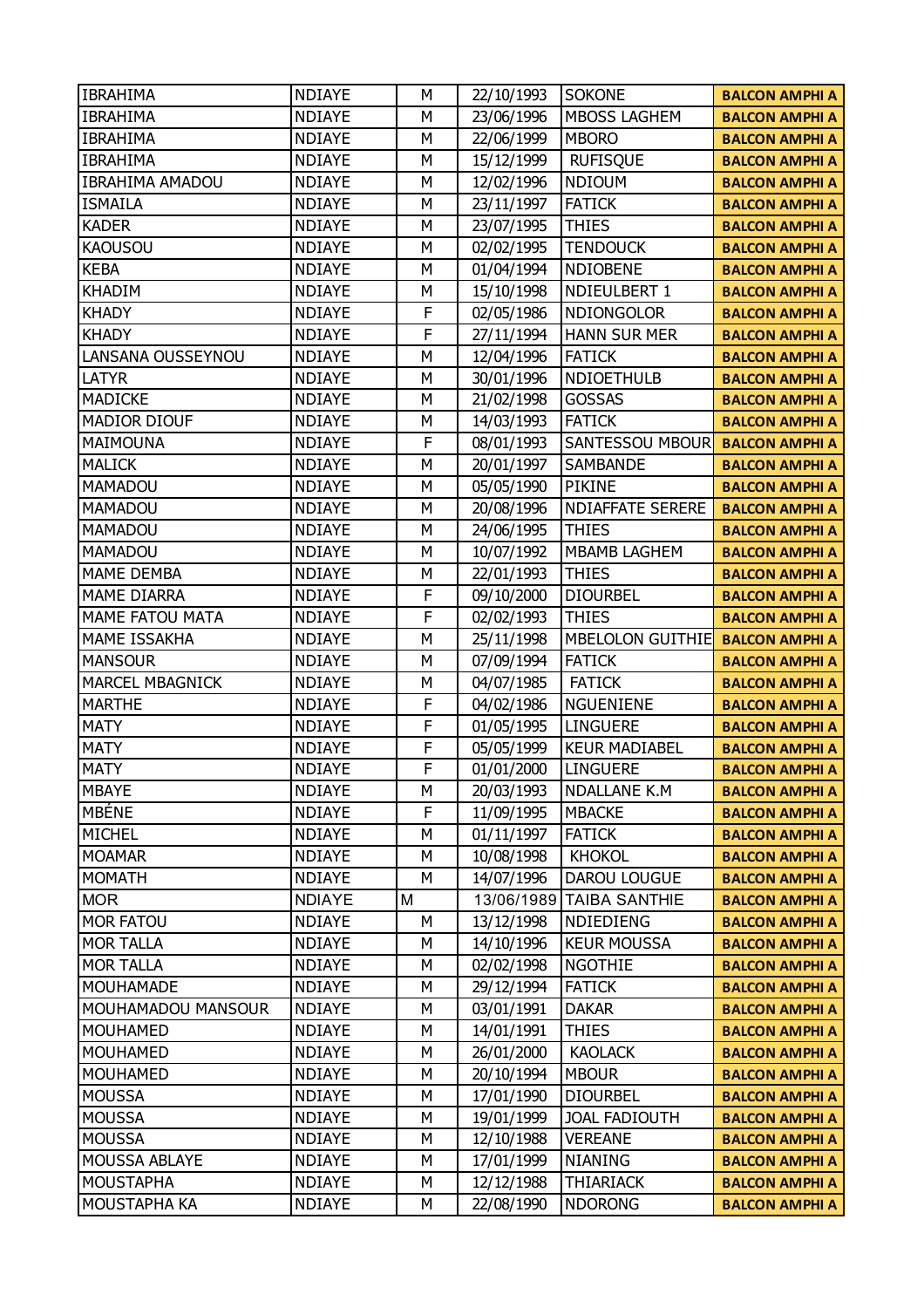| <b>NDENE</b>        | <b>NDIAYE</b> | M | 27/07/1996 | <b>KAOLACK</b>           | <b>BALCON AMPHI A</b> |
|---------------------|---------------|---|------------|--------------------------|-----------------------|
| <b>NDEYE</b>        | <b>NDIAYE</b> | F | 15/05/2001 | <b>KEUR MALLE</b>        | <b>BALCON AMPHI A</b> |
| <b>NDEYE AWA</b>    | <b>NDIAYE</b> | F | 20/03/1987 | <b>NDOFFANE</b>          | <b>BALCON AMPHI A</b> |
| <b>NDEYE COUMBA</b> | <b>NDIAYE</b> | F | 12/01/1999 | LATMINGUE                | <b>BALCON AMPHI A</b> |
| NDEYE FATOU         | <b>NDIAYE</b> | F | 06/05/1993 | <b>DAROU SALAM</b>       | <b>BALCON AMPHI A</b> |
| <b>NDIAW</b>        | <b>NDIAYE</b> | M | 16/08/1995 | <b>GUINGUINEO</b>        | <b>BALCON AMPHI A</b> |
| <b>NDIOGOU</b>      | <b>NDIAYE</b> | M | 05/04/1991 | <b>DIADIEL</b>           | <b>BALCON AMPHI A</b> |
| <b>OMAR</b>         | <b>NDIAYE</b> | M | 06/05/1994 | <b>THIAR</b>             | <b>BALCON AMPHI A</b> |
| <b>OULIMATA</b>     | <b>NDIAYE</b> | F | 16/04/1995 | <b>THIAROYE GARE</b>     | <b>BALCON AMPHI A</b> |
| <b>OUMAR DJINBY</b> | <b>NDIAYE</b> | M | 12/01/1991 | <b>NDIENE</b>            | <b>BALCON AMPHI A</b> |
| <b>OUMY</b>         | <b>NDIAYE</b> | F | 24/10/1990 | <b>PIKINE</b>            | <b>BALCON AMPHI A</b> |
| <b>OUMY</b>         | <b>NDIAYE</b> | F | 02/06/1996 | <b>KAOLACK</b>           | <b>BALCON AMPHI A</b> |
| <b>OUMY</b>         | <b>NDIAYE</b> | F | 08/06/1996 | <b>NGOUYE</b>            | <b>BALCON AMPHI A</b> |
| <b>OUSMANE</b>      | <b>NDIAYE</b> | M | 03/05/1997 | <b>KEUR ALIOU GUEYE</b>  | <b>BALCON AMPHI A</b> |
| <b>OUSMANE</b>      | <b>NDIAYE</b> | M | 12/03/1997 | NDORONG LOG              | <b>BALCON AMPHI A</b> |
| <b>OUSSEYNOU</b>    | <b>NDIAYE</b> | М | 01/02/1995 | MBELLONGUITHIE           | <b>BALCON AMPHI A</b> |
| PAPA BIRAHIM        | <b>NDIAYE</b> | M | 28/07/1999 | <b>KEUR GUIRANE SERE</b> | <b>BALCON AMPHI A</b> |
| PAPA MADIODIO       | <b>NDIAYE</b> | M | 10/04/1994 | <b>MBACKE</b>            | <b>BALCON AMPHI A</b> |
| PAPE                | <b>NDIAYE</b> | M | 25/04/1996 | <b>SIKATROUM</b>         | <b>BALCON AMPHI A</b> |
| PAPE NDENE          | <b>NDIAYE</b> | M | 12/09/1995 | <b>MBOUR</b>             | <b>BALCON AMPHI A</b> |
| PAPE SAMBARE        | <b>NDIAYE</b> | M | 13/05/1995 | <b>SIKATROUM</b>         | <b>BALCON AMPHI A</b> |
| <b>PATHE</b>        | <b>NDIAYE</b> | М | 20/09/1989 | SAINT-LOUIS              | <b>BALCON AMPHI A</b> |
| <b>PATHE</b>        | <b>NDIAYE</b> | M | 05/07/2000 | <b>KEUR GUIRANE SERE</b> | <b>BALCON AMPHI A</b> |
| PATHE DIARRA        | <b>NDIAYE</b> | M | 10/03/1990 | <b>TATENE MBAMBARA</b>   | <b>BALCON AMPHI A</b> |
| PAUL AMATH          | <b>NDIAYE</b> | M | 15/04/1994 | <b>NDOFFANE</b>          | <b>BALCON AMPHI A</b> |
| <b>RAMATA</b>       | <b>NDIAYE</b> | F | 21/01/1997 | <b>NDIAGNE</b>           | <b>BALCON AMPHI A</b> |
| <b>ROKHAYA</b>      | <b>NDIAYE</b> | F | 17/02/1995 | SAINT-LOUIS              | <b>BALCON AMPHI A</b> |
| SAFIETOU            | <b>NDIAYE</b> | F | 22/11/1993 | <b>KAOLACK</b>           | <b>BALCON AMPHI A</b> |
| SALIOU              | <b>NDIAYE</b> | M | 08/04/1994 | <b>PATAR SINE</b>        | <b>BALCON AMPHI A</b> |
| <b>SAMBA</b>        | <b>NDIAYE</b> | Μ | 01/09/1990 | <b>TATTAGUINE ESCALI</b> | <b>BALCON AMPHI A</b> |
| <b>SAMBA</b>        | <b>NDIAYE</b> | M | 11/06/1993 | KEUR AL. DIALLO          | <b>BALCON AMPHI A</b> |
| <b>SAMBA</b>        | <b>NDIAYE</b> | M | 01/01/1998 | <b>SAINT LOUIS</b>       | <b>BALCON AMPHI A</b> |
| SEBASTIEN M NIAKI   | <b>NDIAYE</b> | М | 17/10/1993 | <b>ELINKINE</b>          | <b>BALCON AMPHI A</b> |
| <b>SEYDINA</b>      | <b>NDIAYE</b> | М | 11/01/1997 | DIOKOUL BANEKH           | <b>BALCON AMPHI A</b> |
| <b>SEYNABOU</b>     | <b>NDIAYE</b> | F | 26/10/1991 | <b>TAMBACOUNDA</b>       | <b>BALCON AMPHI A</b> |
| <b>SEYNABOU</b>     | <b>NDIAYE</b> | F | 26/10/1991 | <b>TAMBACOUNDA</b>       | <b>BALCON AMPHI A</b> |
| <b>SEYNABOU</b>     | <b>NDIAYE</b> | F | 12/03/2000 | K,S,KANE                 | <b>BALCON AMPHI A</b> |
| <b>SEYNABOU</b>     | <b>NDIAYE</b> | F | 20/06/1997 | <b>MBOUR</b>             | <b>BALCON AMPHI A</b> |
| <b>SEYNABOU</b>     | <b>NDIAYE</b> | F | 08/01/1997 | <b>NDIAYE BOPP</b>       | <b>BALCON AMPHI A</b> |
| <b>SEYNI</b>        | <b>NDIAYE</b> | М | 12/08/1990 | <b>GANDIAYE</b>          | <b>BALCON AMPHI A</b> |
| SIMON PIERRE NGOR   | <b>NDIAYE</b> | Μ | 05/09/1992 | <b>NGUENIENE</b>         | <b>BALCON AMPHI A</b> |
| <b>SIRA</b>         | <b>NDIAYE</b> | М | 07/03/1990 | <b>THIOMBY</b>           | <b>BALCON AMPHI A</b> |
| <b>SOKHNA</b>       | <b>NDIAYE</b> | F | 14/07/1986 | <b>KOLDA</b>             | <b>BALCON AMPHI A</b> |
| SOKHNA AIDA         | <b>NDIAYE</b> | F | 26/03/1999 | <b>TIVAOUANE</b>         | <b>BALCON AMPHI A</b> |
| SOULEYMANE          | <b>NDIAYE</b> | М | 21/06/1995 | <b>SAINT LOUIS</b>       | <b>BALCON AMPHI A</b> |
| SOULEYMANE          | <b>NDIAYE</b> | М | 08/05/2000 | <b>THIES</b>             | <b>BALCON AMPHI A</b> |
| <b>TAMSIR</b>       | <b>NDIAYE</b> | М | 01/01/1996 | <b>SAKHOR</b>            | <b>BALCON AMPHI A</b> |
| <b>THERESE DABA</b> | <b>NDIAYE</b> | F | 05/04/1985 | NIACOULRAP               | <b>BALCON AMPHI A</b> |
| <b>THIABA</b>       | <b>NDIAYE</b> | F | 05/11/1995 | <b>DIAMAGUEUNE</b>       | <b>BALCON AMPHI A</b> |
| <b>THYLOR</b>       | <b>NDIAYE</b> | F | 01/02/1993 | <b>BOUDY SAKHO</b>       | <b>BALCON AMPHI A</b> |
| <b>WALY</b>         | <b>NDIAYE</b> | М | 15/05/1998 | <b>DIADIEL</b>           | <b>BALCON AMPHI A</b> |
| <b>YACINE</b>       | <b>NDIAYE</b> | F | 16/02/1998 | <b>BOOF POUPOUYE</b>     | <b>BALCON AMPHI A</b> |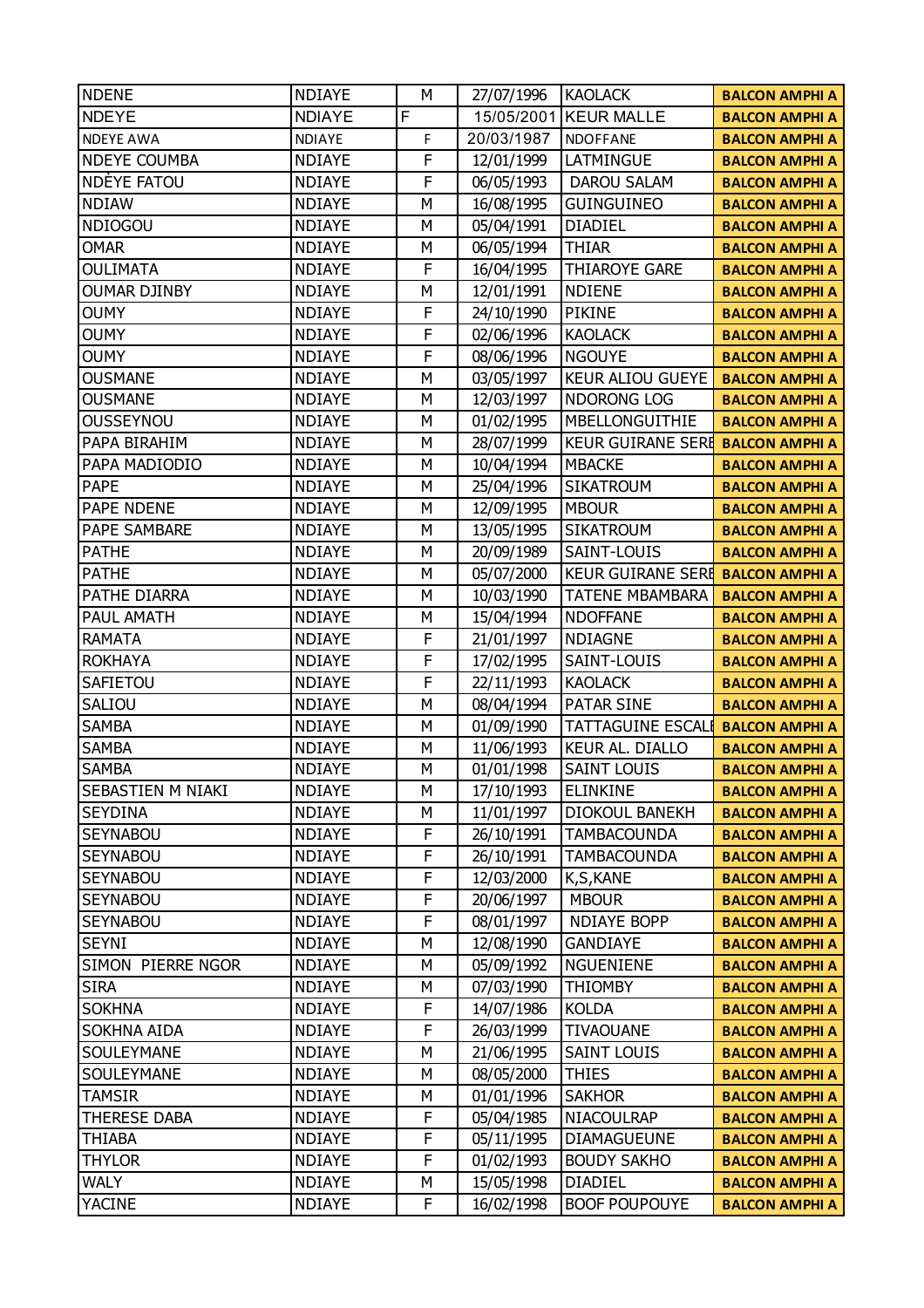| <b>YACINE</b>            | <b>NDIAYE</b>   | F | 11/10/1998 | DIAREME LIMAMOUL         | <b>BALCON AMPHI A</b> |
|--------------------------|-----------------|---|------------|--------------------------|-----------------------|
| <b>YACINE</b>            | <b>NDIAYE</b>   | F | 10/09/1994 | NDIEDING                 | <b>BALCON AMPHI A</b> |
| YAMA                     | <b>NDIAYE</b>   | F | 01/01/1998 | <b>KEUR KABOU</b>        | <b>BALCON AMPHI A</b> |
| <b>YANDE</b>             | <b>NDIAYE</b>   | F | 08/05/1999 | <b>KAOLACK</b>           | <b>BALCON AMPHI A</b> |
| <b>OUSSEYNOU</b>         | <b>NDIAYE</b>   | M | 04/08/1993 | <b>KAOLACK</b>           | <b>BALCON AMPHI A</b> |
| JACQUES BARTHELEMY B     | <b>NDIOLENE</b> | М | 24/08/1993 | <b>LAMLAM</b>            | <b>BALCON AMPHI A</b> |
| <b>AIDA</b>              | <b>NDIONE</b>   | F | 23/12/1994 | <b>NDOUFFOUCK</b>        | <b>BALCON AMPHI A</b> |
| <b>JEAN PAUL MARIE</b>   | <b>NDIONE</b>   | M | 16/08/1995 | MANDOUARD 1              | <b>BALCON AMPHI A</b> |
| <b>MODOU</b>             | <b>NDIONE</b>   | М | 04/01/1998 | <b>MBOMBOYE</b>          | <b>BALCON AMPHI A</b> |
| <b>VANESSA NDEYE AMY</b> | <b>NDIONE</b>   | F | 21/11/1999 | <b>THIES</b>             | <b>BALCON AMPHI A</b> |
| <b>OUMAR</b>             | <b>NDIONGUE</b> | M | 29/09/1999 | <b>GUEDIAWAYE</b>        | <b>BALCON AMPHI A</b> |
| <b>DIEGANE</b>           | <b>NDIOR</b>    | M | 11/05/1998 | <b>DIOUROUP</b>          | <b>BALCON AMPHI A</b> |
| <b>FALLOU</b>            | <b>NDIOR</b>    | М | 19/04/1996 | <b>MAROUTH</b>           | <b>BALCON AMPHI A</b> |
| <b>KHADY</b>             | <b>NDIOR</b>    | F | 03/04/1992 | <b>MAROUTH</b>           | <b>BALCON AMPHI A</b> |
| <b>MOUSTAPHA</b>         | <b>NDIOR</b>    | M | 17/09/1995 | MBELLACADIAO             | <b>BALCON AMPHI A</b> |
| <b>RAPHAEL</b>           | <b>NDIOR</b>    | М | 04/07/1992 | <b>DIOUROUP</b>          | <b>BALCON AMPHI A</b> |
| <b>SOULEYE</b>           | <b>NDIOR</b>    | M | 02/01/1997 | <b>THIACALAR</b>         | <b>BALCON AMPHI A</b> |
| YVETTE DALO              | <b>NDIOR</b>    | F | 16/07/1994 | <b>MBODIENE</b>          | <b>BALCON AMPHI A</b> |
| <b>DADO</b>              | <b>NDIR</b>     | F | 18/09/1994 | <b>KAFFRINE</b>          | <b>BALCON AMPHI A</b> |
| <b>LATYR</b>             | <b>NDIR</b>     | M | 02/05/1985 | <b>DIAMAGUENE</b>        | <b>BALCON AMPHI A</b> |
| <b>ABLAYE</b>            | <b>NDONG</b>    | M | 25/11/1995 | <b>KONTEYENE DAPPA</b>   | <b>BALCON AMPHI A</b> |
| <b>AHMETH</b>            | <b>NDONG</b>    | М | 10/06/1993 | <b>SAKHAO</b>            | <b>BALCON AMPHI A</b> |
| <b>AISSATOU</b>          | <b>NDONG</b>    | F | 08/05/1988 | NIORO DU RIP             | <b>BALCON AMPHI A</b> |
| <b>ANDY</b>              | <b>NDONG</b>    | M | 07/08/1997 | <b>GANDIAYE</b>          | <b>AMPHIB</b>         |
| ANGELE KHEMESSE          | <b>NDONG</b>    | F | 04/02/1998 | <b>NDOUBOR</b>           | <b>AMPHIB</b>         |
| BENOIT DIENE             | <b>NDONG</b>    | M | 16/02/1994 | <b>TATTAGUINE ESCALI</b> | <b>AMPHIB</b>         |
| <b>DIEGANE</b>           | <b>NDONG</b>    | M | 15/02/2000 | <b>DIOFIOR</b>           | <b>AMPHIB</b>         |
| <b>ELHADJI</b>           | <b>NDONG</b>    | М | 01/01/2000 | <b>GADE CHERIF</b>       | <b>AMPHIB</b>         |
| <b>FALLOU</b>            | <b>NDONG</b>    | M | 09/10/1997 | THIABE DIENE             | <b>AMPHIB</b>         |
| <b>FANTA</b>             | <b>NDONG</b>    | F | 03/02/1998 | <b>KAOLACK</b>           | <b>AMPHIB</b>         |
| <b>FINE</b>              | <b>NDONG</b>    | М | 10/05/1989 | <b>KAOLACK</b>           | <b>AMPHIB</b>         |
| HENRIETTE COUMBA         | <b>NDONG</b>    | F | 30/08/1999 | <b>THIOFFOR</b>          | <b>AMPHIB</b>         |
| <b>IBRAHIMA</b>          | <b>NDONG</b>    | М | 31/07/1996 | <b>BASSOUL</b>           | <b>AMPHIB</b>         |
| <b>IBRAHIMA</b>          | <b>NDONG</b>    | М | 07/09/2000 | <b>SADIOGA</b>           | <b>AMPHIB</b>         |
| <b>IBRAHIMA</b>          | <b>NDONG</b>    | Μ | 30/10/1996 | <b>KAFFRINE</b>          | <b>AMPHIB</b>         |
| <b>KHADY</b>             | <b>NDONG</b>    | F | 13/04/1990 | <b>RUFISQUE</b>          | <b>AMPHIB</b>         |
| <b>LATYR</b>             | <b>NDONG</b>    | М | 10/06/1990 | <b>GODAGUENE</b>         | <b>AMPHIB</b>         |
| MADELEINE                | <b>NDONG</b>    | F | 10/02/1996 | <b>BICOLE</b>            | <b>AMPHIB</b>         |
| MAMADOU                  | <b>NDONG</b>    | М | 22/12/2000 | <b>SAKHAO SERERE</b>     | <b>AMPHIB</b>         |
| MAMADOU                  | <b>NDONG</b>    | М | 21/09/1998 | <b>MBASSIS</b>           | <b>AMPHIB</b>         |
| MARIAMA                  | <b>NDONG</b>    | F | 12/06/1999 | NIORO DU RIP             | <b>AMPHIB</b>         |
| <b>MBAYE</b>             | <b>NDONG</b>    | М | 12/10/1995 | <b>THIOFFIOR</b>         | <b>AMPHIB</b>         |
| <b>MOR</b>               | <b>NDONG</b>    | М | 28/10/1999 | <b>DAGA DIAKHATE</b>     | <b>AMPHIB</b>         |
| <b>NDEYE MINGUE</b>      | <b>NDONG</b>    | F | 03/06/1994 | <b>GOBACK</b>            | <b>AMPHIB</b>         |
| <b>NDEYE SALY</b>        | <b>NDONG</b>    | F | 20/09/1999 | <b>THIES</b>             | <b>AMPHIB</b>         |
| NDÉYE SALY               | <b>NDONG</b>    | F | 20/09/1999 | <b>THIÉS</b>             | <b>AMPHIB</b>         |
| <b>NDIAYE</b>            | <b>NDONG</b>    | F | 23/10/1995 | <b>LERANE</b>            | <b>AMPHIB</b>         |
| <b>NIOKHOR</b>           | <b>NDONG</b>    | М | 24/01/1997 | NDIELEME SOUP            | <b>AMPHIB</b>         |
| SALIOU                   | <b>NDONG</b>    | М | 12/04/1997 | <b>NDOFFANE LATYR</b>    | <b>AMPHIB</b>         |
| SERIGNE FALLOU           | <b>NDONG</b>    | М | 10/03/1999 | NIANIANE                 | <b>AMPHIB</b>         |
| <b>SIGA</b>              | <b>NDONG</b>    | F | 12/05/1988 | <b>KEUR SOCE</b>         | <b>AMPHIB</b>         |
| SOULEYMANE               | <b>NDONG</b>    | М | 02/05/1996 | <b>MBASSIS</b>           | <b>AMPHIB</b>         |
|                          |                 |   |            |                          |                       |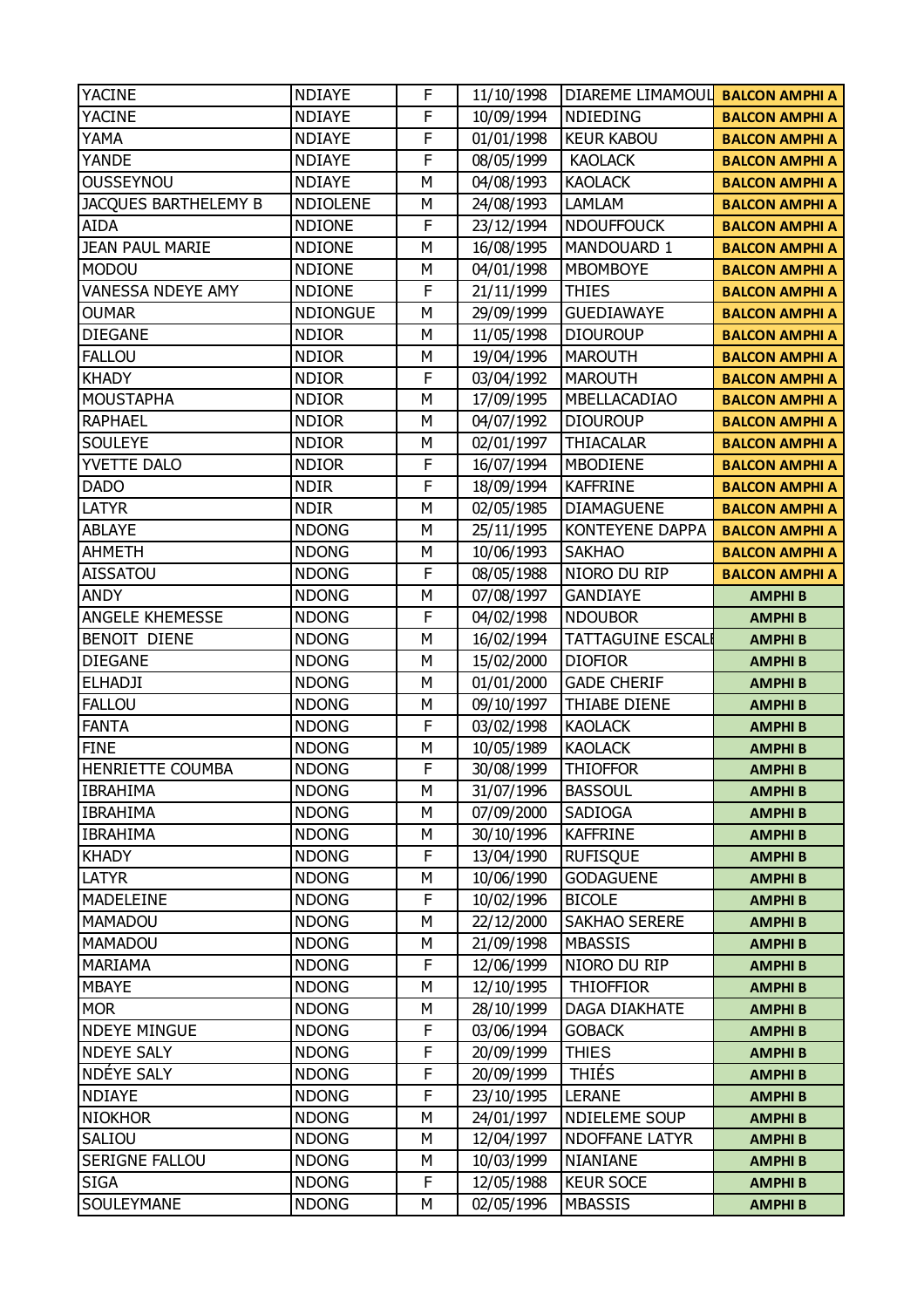| THIEYACINE               | <b>NDONG</b>  | М | 22/03/1998 | <b>MBELBOUCK</b>       | <b>AMPHIB</b> |
|--------------------------|---------------|---|------------|------------------------|---------------|
| <b>THOMAS</b>            | <b>NDONG</b>  | M | 02/07/1997 | <b>PASSY</b>           | <b>AMPHIB</b> |
| ALIOU                    | <b>NDONGO</b> | M | 29/11/1997 | LÉONA THIAROYE         | <b>AMPHIB</b> |
| <b>IDRISSA</b>           | <b>NDONGO</b> | M | 26/12/1999 | <b>TIVAOUANE</b>       | <b>AMPHIB</b> |
| <b>ABDOULAYE</b>         | <b>NDOUR</b>  | M | 16/05/2000 | <b>NDAIRY</b>          | <b>AMPHIB</b> |
| AHMED IYANE              | <b>NDOUR</b>  | M | 20/01/1988 | <b>THIARE</b>          | <b>AMPHIB</b> |
| <b>AISSA</b>             | <b>NDOUR</b>  | F | 06/12/1991 | <b>BAGANA SERERE</b>   | <b>AMPHIB</b> |
| <b>AITOU</b>             | <b>NDOUR</b>  | F | 05/04/1998 | <b>LOUL SESSENE</b>    | <b>AMPHIB</b> |
| ALIOU                    | <b>NDOUR</b>  | M | 04/10/1996 | <b>THICKY</b>          | <b>AMPHIB</b> |
| ALIOU                    | <b>NDOUR</b>  | M | 05/02/1992 | <b>NAFFAR</b>          | <b>AMPHIB</b> |
| <b>AMADOU</b>            | <b>NDOUR</b>  | M | 13/02/1994 | <b>BOUBOU DEME</b>     | <b>AMPHIB</b> |
| <b>AMADOU</b>            | <b>NDOUR</b>  | M | 18/02/1995 | <b>KOUTAL</b>          | <b>AMPHIB</b> |
| <b>AMADY</b>             | <b>NDOUR</b>  | M | 12/04/1995 | <b>NDIAMBOUR</b>       | <b>AMPHIB</b> |
| <b>AMATH</b>             | <b>NDOUR</b>  | M | 03/03/1993 | <b>KAHONE</b>          | <b>AMPHIB</b> |
| <b>AMATH</b>             | <b>NDOUR</b>  | M | 12/09/1997 | <b>PAFFA</b>           | <b>AMPHIB</b> |
| AMY                      | <b>NDOUR</b>  | F | 24/10/2000 | <b>BAGANA SERERE</b>   | <b>AMPHIB</b> |
| <b>ANDRE</b>             | <b>NDOUR</b>  | M | 10/11/1999 | <b>LOUL NDOUNDOUR</b>  | <b>AMPHIB</b> |
| ANGELIQUE DIAMBOGNE      | <b>NDOUR</b>  | F | 15/11/1998 | <b>LOUL NDOUNDOUR</b>  | <b>AMPHIB</b> |
| <b>ANNA DABA</b>         | <b>NDOUR</b>  | F | 07/01/1999 | <b>SASSAR</b>          | <b>AMPHIB</b> |
| <b>ASSANE</b>            | <b>NDOUR</b>  | M | 04/03/1991 | <b>THIOMBY</b>         | <b>AMPHIB</b> |
| <b>ASSANE</b>            | <b>NDOUR</b>  | M | 03/07/1999 | <b>FATICK</b>          | <b>AMPHIB</b> |
| <b>BABACAR</b>           | <b>NDOUR</b>  | Μ | 15/03/1994 | <b>SIMAL</b>           | <b>AMPHIB</b> |
| <b>CECILE SALANE</b>     | <b>NDOUR</b>  | F | 28/03/1992 | NGOHE POFFINE          | <b>AMPHIB</b> |
| CHEIKH AHMET TIDIANE     | <b>NDOUR</b>  | M | 03/09/2000 | WARDIAKHAL             | <b>AMPHIB</b> |
| <b>COUMBA</b>            | <b>NDOUR</b>  | F | 12/04/1999 | <b>MERETO</b>          | <b>AMPHIB</b> |
| <b>DARBY</b>             | <b>NDOUR</b>  | F | 16/10/1997 | NDIAGAMBA              | <b>AMPHIB</b> |
| <b>DIEGANE</b>           | <b>NDOUR</b>  | M | 27/03/1998 | <b>MEME</b>            | <b>AMPHIB</b> |
| <b>DIOCKEL</b>           | <b>NDOUR</b>  | Μ | 18/04/1996 | <b>FATICK</b>          | <b>AMPHIB</b> |
| <b>DJIBY</b>             | <b>NDOUR</b>  | M | 27/05/2000 | <b>NGOHE POFFINE</b>   | <b>AMPHIB</b> |
| <b>FATOU</b>             | <b>NDOUR</b>  | F | 12/12/2000 | <b>FATICK</b>          | <b>AMPHIB</b> |
| <b>GUEDJI</b>            | <b>NDOUR</b>  | М | 11/11/1997 | <b>NDIEMANE</b>        | <b>AMPHIB</b> |
| <b>HELENE</b>            | <b>NDOUR</b>  | F | 02/05/1995 | <b>TOCK NGOL NDIMB</b> | <b>AMPHIB</b> |
| <b>IBRAHIMA</b>          | <b>NDOUR</b>  | М | 12/12/1995 | <b>SANGHARE</b>        | <b>AMPHIB</b> |
| <b>IGNACE</b>            | <b>NDOUR</b>  | М | 09/10/1997 | LOUL SESSENE           | <b>AMPHIB</b> |
| <b>JEAN BENOIT</b>       | <b>NDOUR</b>  | М | 01/04/1993 | <b>MBISSEL</b>         | <b>AMPHIB</b> |
| JONAS ARISTIDE NDOFFENE  | <b>NDOUR</b>  | М | 23/11/1998 | <b>NDIANDA</b>         | <b>AMPHIB</b> |
| JOSEPH MARIE MBÉGANE     | <b>NDOUR</b>  | М | 10/10/1994 | <b>TITINE</b>          | <b>AMPHIB</b> |
| <b>KHADY</b>             | <b>NDOUR</b>  | F | 09/10/1995 | <b>SIMAL</b>           | <b>AMPHIB</b> |
| LAMINE                   | <b>NDOUR</b>  | М | 03/01/1900 | <b>THIACALAR</b>       | <b>AMPHIB</b> |
| MADELEINE                | <b>NDOUR</b>  | F | 10/01/1986 | <b>NGUENIENE</b>       | <b>AMPHIB</b> |
| <b>MAGUETTE</b>          | <b>NDOUR</b>  | F | 06/04/1996 | <b>DIARRERE</b>        | <b>AMPHIB</b> |
| <b>MAMADOU</b>           | <b>NDOUR</b>  | М | 19/02/1997 | <b>TOUCAR</b>          | <b>AMPHIB</b> |
| <b>MAMADOU LATYR</b>     | <b>NDOUR</b>  | М | 15/04/1996 | <b>NDIAMBOUR</b>       | <b>AMPHIB</b> |
| <b>MAME</b>              | <b>NDOUR</b>  | F | 04/04/2000 | <b>TOUKAR</b>          | <b>AMPHIB</b> |
| MAME EL HADJI ABDOUL AZI | <b>NDOUR</b>  | М | 29/01/1998 | <b>RUFISQUE</b>        | <b>AMPHIB</b> |
| <b>MARCEL WALY</b>       | <b>NDOUR</b>  | М | 16/01/1997 | NGOHE MBOUGUEL         | <b>AMPHIB</b> |
| <b>MARIE JEANNE</b>      | <b>NDOUR</b>  | F | 01/01/2000 | <b>SAKHA</b>           | <b>AMPHIB</b> |
| <b>MARTA</b>             | <b>NDOUR</b>  | F | 10/03/1993 | <b>LOUL SESSENE</b>    | <b>AMPHIB</b> |
| <b>MBAYANG</b>           | <b>NDOUR</b>  | F | 03/10/1997 | <b>FATICK</b>          | <b>AMPHIB</b> |
| MICHEL HUBERT BIRANE     | <b>NDOUR</b>  | М | 12/09/1988 | <b>JOAL FADIOUTH</b>   | <b>AMPHIB</b> |
| <b>NDEYE ADAME</b>       | <b>NDOUR</b>  | F | 04/06/1991 | <b>THIORE</b>          | <b>AMPHIB</b> |
| <b>NDEYE FATOU</b>       | <b>NDOUR</b>  | F | 25/11/1981 | <b>DAKAR</b>           | <b>AMPHIB</b> |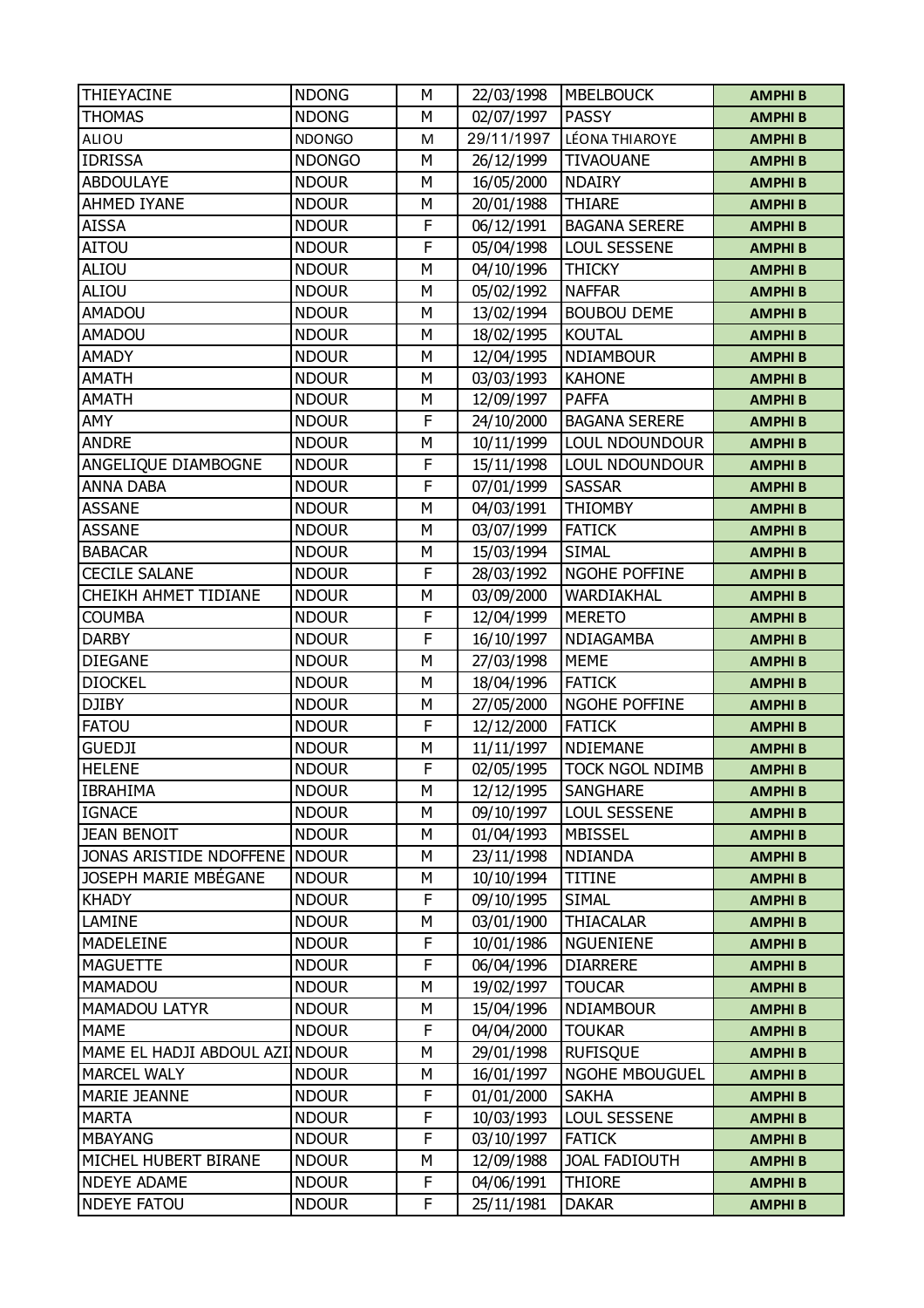| <b>NDEYE ROKHAYA DABA</b> | <b>NDOUR</b>  | F | 27/02/1992 | <b>GUEDIAWAYE</b>        | <b>AMPHIB</b> |
|---------------------------|---------------|---|------------|--------------------------|---------------|
| <b>OMAR</b>               | <b>NDOUR</b>  | M | 05/12/1999 | <b>KAOLACK</b>           | <b>AMPHIB</b> |
| <b>OMAR</b>               | <b>NDOUR</b>  | M | 20/10/1996 | <b>FATICK</b>            | <b>AMPHIB</b> |
| <b>OUSMANE</b>            | <b>NDOUR</b>  | М | 15/06/1991 | POUKAM TOCK              | <b>AMPHIB</b> |
| <b>OUSMANE</b>            | <b>NDOUR</b>  | M | 16/09/1999 | <b>THIES</b>             | <b>AMPHIB</b> |
| <b>OUSSEYNOU</b>          | <b>NDOUR</b>  | М | 10/10/1989 | <b>DIOUDIOUF</b>         | <b>AMPHIB</b> |
| PAPA SALIOU               | <b>NDOUR</b>  | М | 02/09/1991 | <b>KAOLACK</b>           | <b>AMPHIB</b> |
| PAPE MAKHTAR              | <b>NDOUR</b>  | M | 21/01/2000 | <b>DAKAR</b>             | <b>AMPHIB</b> |
| <b>PAPE NGOR</b>          | <b>NDOUR</b>  | M | 18/11/1994 | <b>FATICK</b>            | <b>AMPHIB</b> |
| <b>RAPHAEL</b>            | <b>NDOUR</b>  | М | 20/03/1996 | <b>NGAYOKHEME</b>        | <b>AMPHIB</b> |
| <b>ROBERT IGNACE</b>      | <b>NDOUR</b>  | M | 15/01/1993 | <b>MBISSEL</b>           | <b>AMPHIB</b> |
| SOULEYMANE                | <b>NDOUR</b>  | M | 26/03/2000 | MBADAKHOUNE              | <b>AMPHIB</b> |
| YOUSSOU                   | <b>NDOUR</b>  | М | 03/04/1999 | <b>DIOUROUP</b>          | <b>AMPHIB</b> |
| <b>ABDOULAYE</b>          | <b>NDOYE</b>  | M | 10/01/1997 | DIAMNIADIO               | <b>AMPHIB</b> |
| AIDA                      | <b>NDOYE</b>  | F | 10/01/1999 | <b>RUFISQUE</b>          | <b>AMPHIB</b> |
| <b>ALIOUNE MANSOUR</b>    | <b>NDOYE</b>  | М | 01/11/1994 | <b>GOROM</b>             | <b>AMPHIB</b> |
| <b>AMADOU</b>             | <b>NDOYE</b>  | M | 02/11/1995 | <b>KAOLACK</b>           | <b>AMPHIB</b> |
| <b>ARAME</b>              | <b>NDOYE</b>  | F | 17/01/1999 | <b>RUFISQUE</b>          | <b>AMPHIB</b> |
| <b>DABA</b>               | <b>NDOYE</b>  | F | 05/01/1991 | <b>TIVAOUANE</b>         | <b>AMPHIB</b> |
| ELHADJI BABACAR           | <b>NDOYE</b>  | М | 12/12/1992 | <b>THIES</b>             | <b>AMPHIB</b> |
| <b>FATOU</b>              | <b>NDOYE</b>  | F | 12/05/1999 | <b>DIENDER THOR</b>      | <b>AMPHIB</b> |
| <b>MAGUEYE</b>            | <b>NDOYE</b>  | М | 10/10/1995 | <b>KEUR BARA KAIRE</b>   | <b>AMPHIB</b> |
| <b>MAMADOU BARA</b>       | <b>NDOYE</b>  | M | 09/09/1999 | <b>KAYAR</b>             | <b>AMPHIB</b> |
| MARIETOU                  | <b>NDOYE</b>  | F | 12/04/1986 |                          | <b>AMPHIB</b> |
| MARIÉTOU                  | <b>NDOYE</b>  | F | 12/04/1986 | <b>DAKAR</b>             | <b>AMPHIB</b> |
| MARIÉTOU                  | <b>NDOYE</b>  | F | 12/04/1986 | <b>DAKAR</b>             | <b>AMPHIB</b> |
| <b>MASSAMBA</b>           | <b>NDOYE</b>  | M | 10/05/1996 | <b>NDEUCOU</b>           | <b>AMPHIB</b> |
| <b>MATAR-G</b>            | <b>NDOYE</b>  | М | 03/03/1993 | <b>DAKAR</b>             | <b>AMPHIB</b> |
| MOUHAMADOU MOURTADA       | <b>NDOYE</b>  | M | 04/04/1997 | <b>GOROM 2</b>           | <b>AMPHIB</b> |
| <b>OMAR</b>               | <b>NDOYE</b>  | М | 02/01/1999 | <b>TOUBA</b>             | <b>AMPHIB</b> |
| PAPA ABDOU                | <b>NDOYE</b>  | М | 30/09/1999 | <b>DAKAR</b>             | <b>AMPHIB</b> |
| PAPA BABACAR              | <b>NDOYE</b>  | M | 31/07/1995 | PIKINE GUINAW RAI        | <b>AMPHIB</b> |
| PAPA THIEME               | <b>NDOYE</b>  | М | 10/03/1990 | <b>TIVAONE</b>           | <b>AMPHIB</b> |
| <b>PATHE</b>              | <b>NDOYE</b>  | М | 24/03/1997 | <b>RICHARD TOLL</b>      | <b>AMPHIB</b> |
| SEYNABOU LAYE             | <b>NDOYE</b>  | F | 20/04/1995 | <b>OUAKAM</b>            | <b>AMPHIB</b> |
| <b>ABLAYE</b>             | <b>NGHANE</b> | М | 26/12/1998 | NDIAFFATE WOLOF          | <b>AMPHIB</b> |
| <b>MOUSSA</b>             | <b>NGING</b>  | М | 01/01/1996 | <b>MBALAM SOME</b>       | <b>AMPHIB</b> |
| <b>ABDOULAYE</b>          | <b>NGOM</b>   | М | 16/02/1999 | <b>TATTAGUINE SERERI</b> | <b>AMPHIB</b> |
| ALIOU                     | <b>NGOM</b>   | М | 11/10/1999 | <b>GANDE</b>             | <b>AMPHIB</b> |
| <b>ANNA</b>               | <b>NGOM</b>   | F | 02/01/1999 | <b>TATTAGUINE SERERI</b> | <b>AMPHIB</b> |
| <b>ASTOU</b>              | <b>NGOM</b>   | F | 03/03/1999 | <b>PEYCOUCK</b>          | <b>AMPHIB</b> |
| AZIZ                      | <b>NGOM</b>   | М | 02/09/1991 | <b>MBANE</b>             | <b>AMPHIB</b> |
| <b>BARRA</b>              | <b>NGOM</b>   | М | 18/05/1990 | <b>DIAKHAO</b>           | <b>AMPHIB</b> |
| <b>BASSIROU</b>           | <b>NGOM</b>   | М | 04/08/1996 | <b>SOROKH</b>            | <b>AMPHIB</b> |
| <b>BIRAME</b>             | <b>NGOM</b>   | М | 26/06/1994 | <b>NDOLLOR</b>           | <b>AMPHIB</b> |
| <b>CHEIKH</b>             | <b>NGOM</b>   | М | 13/01/1992 | <b>NDIEDIENG</b>         | <b>AMPHIB</b> |
| <b>CHEIKH OMAR</b>        | <b>NGOM</b>   | М | 09/12/1995 | <b>FATICK</b>            | <b>AMPHIB</b> |
| <b>DIAMBE</b>             | <b>NGOM</b>   | М | 04/04/1994 | PIKINE                   | <b>AMPHIB</b> |
| <b>DIAME</b>              | <b>NGOM</b>   | М | 07/01/1996 | FOUA <sub>1</sub>        | <b>AMPHIB</b> |
| <b>FALLOU</b>             | <b>NGOM</b>   | М | 11/09/1993 | <b>MBASSIS</b>           | <b>AMPHIB</b> |
| <b>FATOU</b>              | <b>NGOM</b>   | F | 12/09/1998 | NIONDOUNE                | <b>AMPHIB</b> |
| <b>FATOU KINE</b>         | <b>NGOM</b>   | F | 03/11/1995 | <b>THIES</b>             | <b>AMPHIB</b> |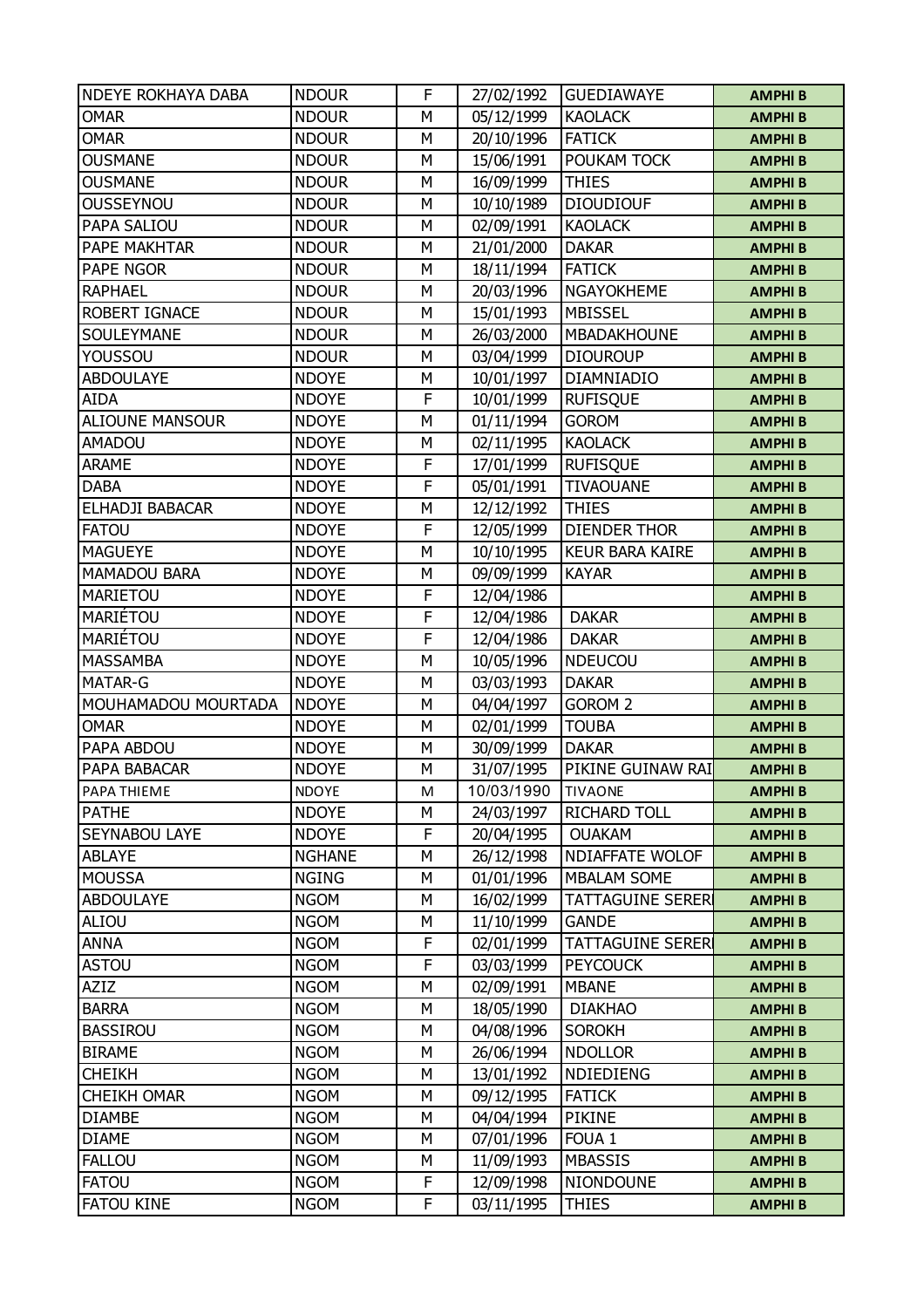| <b>ISSA</b>                     | <b>NGOM</b>                  | M              | 06/02/1995 MINANE        |                                 | <b>AMPHIB</b>                  |
|---------------------------------|------------------------------|----------------|--------------------------|---------------------------------|--------------------------------|
| <b>JEAN BAPTISTE</b>            | <b>NGOM</b>                  | M              | 08/05/1999               | THIANDENE                       | <b>AMPHIB</b>                  |
| <b>MAGUETTE</b>                 | <b>NGOM</b>                  | М              | 03/05/1993               | <b>GAYAME</b>                   | <b>AMPHIB</b>                  |
| MAMADOU                         | <b>NGOM</b>                  | М              | 02/03/1992               | <b>DIOUROUP</b>                 | <b>AMPHIB</b>                  |
| <b>MASSENE</b>                  | <b>NGOM</b>                  | M              | 28/01/1989               | <b>DAKAR</b>                    | <b>AMPHIB</b>                  |
| <b>MODOU</b>                    | <b>NGOM</b>                  | M              | 01/01/1996               | <b>BAMBEY</b>                   | <b>AMPHIB</b>                  |
| <b>MOHAMED</b>                  | <b>NGOM</b>                  | М              | 15/03/1997               | <b>DAKAR</b>                    | <b>AMPHIB</b>                  |
| <b>MOUSSA</b>                   | <b>NGOM</b>                  | M              | 26/02/2000               | <b>DAROU SALAM</b>              | <b>AMPHIB</b>                  |
| <b>MOUSSA</b>                   | <b>NGOM</b>                  | M              | 01/01/1989               | <b>THIES</b>                    | <b>AMPHIB</b>                  |
| <b>MOUSTAPHA</b>                | <b>NGOM</b>                  | М              | 14/05/1990               | <b>GAGUE MODY</b>               | <b>AMPHIB</b>                  |
| <b>NDOUP</b>                    | <b>NGOM</b>                  | M              | 20/12/1998               | <b>THIOMBY</b>                  | <b>AMPHIB</b>                  |
| <b>NIOKHOR</b>                  | <b>NGOM</b>                  | M              | 15/03/1996               | <b>GANDIAYE</b>                 | <b>AMPHIB</b>                  |
| <b>OUSMANE</b>                  | <b>NGOM</b>                  | М              | 25/01/1993               | <b>MBAMANE</b>                  | <b>AMPHIB</b>                  |
| <b>OUSSEYNOU MBANE</b>          | <b>NGOM</b>                  | M              | 15/10/1993               | <b>JOAL FADIOUTH</b>            | <b>AMPHIB</b>                  |
| PAPA AMADOU                     | <b>NGOM</b>                  | M              | 06/01/1999               | <b>THIES</b>                    | <b>AMPHIB</b>                  |
| PAPE DIENE SOUM                 | <b>NGOM</b>                  | М              | 18/08/1990               | <b>PIKINE</b>                   | <b>AMPHIB</b>                  |
| PAPE EL HADJI CHEIKH LÉNANGOM   |                              | M              | 11/08/1998               | <b>DAKAR</b>                    | <b>AMPHIB</b>                  |
| PAPE J P NGOSSIDE               | <b>NGOM</b>                  | М              | 19/05/1997               | BOYARD NDIODIOME                | <b>AMPHIB</b>                  |
| <b>ROKHAYA</b>                  | <b>NGOM</b>                  | F              | 07/04/1991               | <b>BARGNY</b>                   | <b>AMPHIB</b>                  |
| <b>SALIMATA</b>                 | <b>NGOM</b>                  | F              | 18/04/1999               | <b>DIARRERE</b>                 | <b>AMPHIB</b>                  |
| <b>SALIOU</b>                   | <b>NGOM</b>                  | М              | 02/09/1998               | <b>DIOFIOR</b>                  | <b>AMPHIB</b>                  |
| THEREZE DIBOR                   | <b>NGOM</b>                  | F              | 03/02/1993               | NGOHE NDOFFONGO                 | <b>AMPHIB</b>                  |
| <b>WALY</b>                     | <b>NGOM</b>                  | M              | 01/01/1998               | <b>THIOMBY</b>                  |                                |
| <b>WALY</b>                     | <b>NGOM</b>                  | M              | 01/01/1998               | <b>THIOMBY</b>                  | <b>AMPHIB</b>                  |
| <b>WALY</b>                     | <b>NGOM</b>                  | М              |                          | <b>NDOSS DIARAF</b>             | <b>AMPHIB</b><br><b>AMPHIB</b> |
| <b>YACINE</b>                   | <b>NGOM</b>                  | F              | 13/02/1996<br>20/09/1998 | <b>MBORO</b>                    |                                |
| <b>YOUNGAR</b>                  | <b>NGOM</b>                  | M              | 13/01/1995               | <b>SOUMBEL</b>                  | <b>AMPHIB</b>                  |
| YAYA                            | <b>NGUETHIANE</b>            | М              |                          | SAINT-LOUIS                     | <b>AMPHIB</b>                  |
| <b>KADY</b>                     | <b>NIABALY</b>               | F              | 18/11/1997<br>30/05/1991 | ZIGUINCHOR                      | <b>AMPHIB</b>                  |
| TAFSIROU M MOCTAR               | <b>NIAGANE</b>               | М              |                          | <b>NDIARY</b>                   | <b>AMPHIB</b>                  |
| <b>COUMBA</b>                   |                              | F              | 29/01/2000               | <b>SANGUE</b>                   | <b>AMPHIB</b>                  |
| <b>AISSATOU</b>                 | <b>NIAKH</b><br><b>NIANE</b> | $\overline{F}$ | 29/08/1994<br>01/05/1990 | <b>GAGUE BOKAR</b>              | <b>AMPHIB</b>                  |
| <b>AMINATA</b>                  | <b>NIANE</b>                 | F              |                          | <b>NDOFFANE</b>                 | <b>AMPHIB</b>                  |
| <b>CHERIF</b>                   |                              |                | 02/02/1999               |                                 | <b>AMPHIB</b>                  |
| <b>MAMADOU</b>                  | <b>NIANE</b>                 | М<br>М         | 12/03/1994               | <b>BANANE</b>                   | <b>AMPHIB</b>                  |
|                                 | <b>NIANE</b>                 | М              | 06/05/1993               | <b>THIARE</b>                   | <b>AMPHIB</b>                  |
| <b>MINANE</b><br><b>MOHAMED</b> | <b>NIANE</b>                 |                | 01/12/1998               | <b>CISSIS</b>                   | <b>AMPHIB</b>                  |
|                                 | <b>NIANE</b>                 | М              | 16/05/1998               | <b>FATICK</b>                   | <b>AMPHIB</b>                  |
| <b>MOUSSA</b>                   | <b>NIANE</b><br><b>NIANG</b> | М<br>М         | 15/10/1999               | <b>SIMAL</b><br><b>THIENABA</b> | <b>AMPHIB</b>                  |
| <b>ABLAYE</b>                   |                              |                | 02/03/1988               |                                 | <b>AMPHIB</b>                  |
| <b>ADAMA</b>                    | <b>NIANG</b>                 | М              | 18/04/1998               | <b>KAOLACK</b>                  | <b>AMPHIB</b>                  |
| <b>ALPHA NDIAYE</b>             | <b>NIANG</b>                 | М              | 17/01/1991               | <b>THIES</b>                    | <b>AMPHIB</b>                  |
| <b>ALY</b>                      | <b>NIANG</b>                 | М              | 15/02/1998               | <b>TIVAOUANE</b>                | <b>AMPHIB</b>                  |
| <b>BABACAR</b>                  | <b>NIANG</b>                 | М              | 07/08/1993               | NIANDANE                        | <b>AMPHIB</b>                  |
| <b>BABACAR</b>                  | <b>NIANG</b>                 | М              | 05/01/1995               | <b>BARGNY</b>                   | <b>AMPHIB</b>                  |
| <b>BABACAR</b>                  | <b>NIANG</b>                 | М              | 10/06/1996               | <b>GANDIAYE</b>                 | <b>AMPHIB</b>                  |
| <b>BALLA</b>                    | <b>NIANG</b>                 | М              | 14/11/1994               | <b>DAHRA</b>                    | <b>AMPHIB</b>                  |
| <b>BOCAR</b>                    | <b>NIANG</b>                 | М              | 11/05/1997               | <b>TIVAOUANE</b>                | <b>AMPHIB</b>                  |
| <b>CHEIKH</b>                   | <b>NIANG</b>                 | М              | 23/05/1993               | <b>DOUNDODJI</b>                | <b>AMPHIB</b>                  |
| CHERIF MOUHAMADOU ALI           | <b>NIANG</b>                 | М              | 05/01/1997               | <b>TIVAOUNE</b>                 | <b>AMPHIB</b>                  |
| <b>COUMBA</b>                   | <b>NIANG</b>                 | F              | 19/02/1999               | <b>KAFFRINE</b>                 | <b>AMPHIB</b>                  |
| ELHADJI AMADOU                  | <b>NIANG</b>                 | М              | 13/03/1994               | THIES                           | <b>AMPHIB</b>                  |
| <b>GANA</b>                     | <b>NIANG</b>                 | М              | 17/01/1998               | <b>WACK NGOUNA</b>              | <b>AMPHIB</b>                  |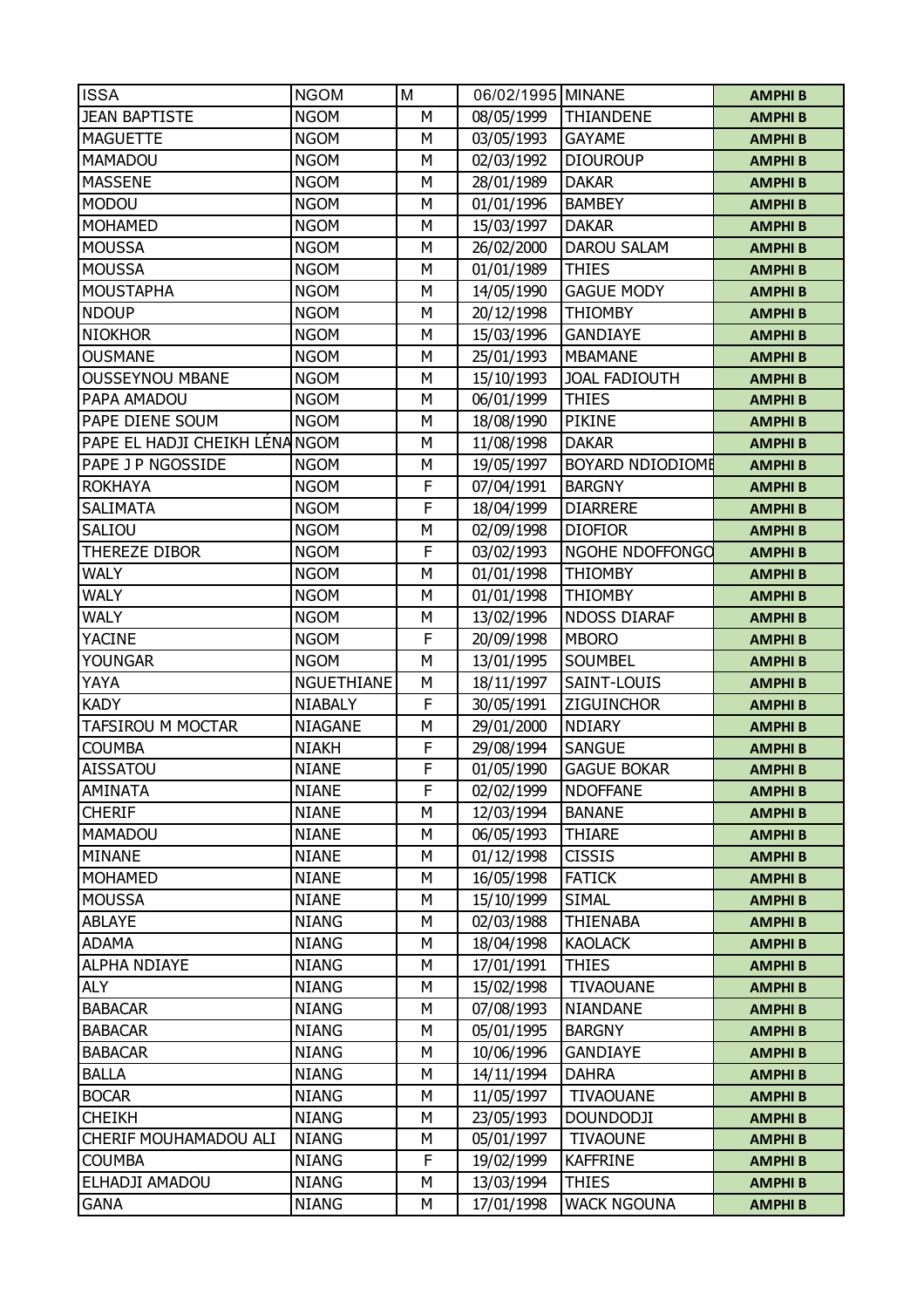| <b>HABY</b>                     | <b>NIANG</b>                 | F      | 25/07/1990               | <b>KAOLACK</b>                | <b>AMPHIB</b>                  |
|---------------------------------|------------------------------|--------|--------------------------|-------------------------------|--------------------------------|
| <b>ISMAILA</b>                  | <b>NIANG</b>                 | M      | 22/10/1997               | <b>MBACKE</b>                 | <b>AMPHIB</b>                  |
| <b>MAME KAMOYE</b>              | <b>NIANG</b>                 | F      | 08/04/1986               | <b>LOUCKY SEANE</b>           | <b>AMPHIB</b>                  |
| <b>MAMOUR</b>                   | <b>NIANG</b>                 | М      | 03/03/1999               | <b>MBACKE</b>                 | <b>AMPHIB</b>                  |
| <b>MATAR</b>                    | <b>NIANG</b>                 | М      | 08/03/1992               | YANG YANG                     | <b>AMPHIB</b>                  |
| <b>MEDOUNE</b>                  | <b>NIANG</b>                 | M      | 17/04/1993               | <b>KAOLACK</b>                | <b>AMPHIB</b>                  |
| <b>MOUHAMED</b>                 | <b>NIANG</b>                 | М      | 27/05/1996               | <b>SAINT LOUIS</b>            | <b>AMPHIB</b>                  |
| <b>MOUHAMED</b>                 | <b>NIANG</b>                 | М      | 05/03/1992               | <b>DAKAR</b>                  | <b>AMPHIB</b>                  |
| <b>NDEYE FATOU</b>              | <b>NIANG</b>                 | F      | 19/11/1998               | <b>BARGNY</b>                 | <b>AMPHIB</b>                  |
| NDEYE LO                        | <b>NIANG</b>                 | F      | 01/10/1998               | <b>PIKINE</b>                 | <b>AMPHIB</b>                  |
| <b>NDEYE SAMB</b>               | <b>NIANG</b>                 | F      | 17/03/2000               | <b>KAYAR</b>                  | <b>AMPHIB</b>                  |
| <b>NGUENE</b>                   | <b>NIANG</b>                 | M      | 10/03/1990               | <b>DIAKHAO</b>                | <b>AMPHIB</b>                  |
| <b>NOUMOU</b>                   | <b>NIANG</b>                 | М      | 19/08/1994               | <b>BARGNY</b>                 | <b>AMPHIB</b>                  |
| <b>OMAR</b>                     | <b>NIANG</b>                 | М      | 03/05/1991               | <b>KAOLACK</b>                | <b>AMPHIB</b>                  |
| <b>OUSMANE</b>                  | <b>NIANG</b>                 | М      | 19/12/1996               | <b>BARGNY MINAM</b>           | <b>AMPHIB</b>                  |
| PAPA SAMBA                      | <b>NIANG</b>                 | М      | 12/04/1996               | <b>DIAKHAO</b>                | <b>AMPHIB</b>                  |
| PAPA SAMBA                      | <b>NIANG</b>                 | M      | 18/07/1996               | <b>MBACKE</b>                 | <b>AMPHIB</b>                  |
| <b>PENDA</b>                    | <b>NIANG</b>                 | F      | 09/06/1994               | <b>DIAKHAO</b>                | <b>AMPHIB</b>                  |
| <b>SALA</b>                     | <b>NIANG</b>                 | F      | 02/06/1999               | <b>PASSY</b>                  | <b>AMPHIB</b>                  |
| <b>SERIGNE CHEIKH</b>           | <b>NIANG</b>                 | М      | 11/09/1996               | <b>DIAKHAO</b>                | <b>AMPHIB</b>                  |
| SEYNABOU                        | <b>NIANG</b>                 | F      | 01/01/1998               | <b>KEBEMER</b>                | <b>AMPHIB</b>                  |
| <b>SINE</b>                     | <b>NIANG</b>                 | F      | 02/02/1992               | <b>KAHONE</b>                 | <b>AMPHIB</b>                  |
| SOPHIATOU                       | <b>NIANG</b>                 | F      | 10/01/1997               | <b>KAFFRINE</b>               | <b>AMPHIB</b>                  |
| SOUBAYROU                       | <b>NIANG</b>                 | M      | 14/02/1995               | <b>DAKAR</b>                  | <b>AMPHIB</b>                  |
| SOULEYMANE                      | <b>NIANG</b>                 | M      | 12/09/1991               | <b>KOLDA</b>                  | <b>AMPHIB</b>                  |
| SOULEYMANE                      | <b>NIANG</b>                 | М      | 18/01/1995               | <b>GALLO</b>                  | <b>AMPHIB</b>                  |
|                                 |                              |        |                          |                               |                                |
|                                 |                              |        |                          |                               |                                |
| <b>THIAMBA</b>                  | <b>NIANG</b>                 | M      | 02/06/1997               | <b>KEUR MANBAYE KH</b>        | <b>AMPHIB</b>                  |
| YAYE DIOMA                      | <b>NIANG</b>                 | F      | 17/11/2000               | <b>DAKAR</b>                  | <b>AMPHIB</b>                  |
| <b>YOUSSOUFA</b>                | <b>NIANG</b>                 | M      | 09/09/1998               | <b>DIAGLE</b>                 | <b>AMPHIB</b>                  |
| <b>ALADJI</b>                   | <b>NIASS</b>                 | М      | 15/04/1995               | <b>KEUR NDENE KHAR</b>        | <b>AMPHIB</b>                  |
| ALIOU                           | <b>NIASS</b>                 | М      | 03/05/1998               | <b>NIASSENE</b>               | <b>AMPHIB</b>                  |
| <b>INSA</b>                     | <b>NIASS</b>                 | М      | 07/03/1992               | NIORO DU RIP                  | <b>AMPHIB</b>                  |
| <b>MOR</b>                      | <b>NIASS</b>                 | М      | 27/10/1993               | <b>GOLBYASSANE</b>            | <b>AMPHIB</b>                  |
| <b>MOMATH</b>                   | <b>NIASSE</b>                | М      | 02/06/1993               | <b>NIASSENE</b>               | <b>AMPHIB</b>                  |
| CHEIKH SALIOU MBACKE            | <b>NINGUE</b>                | М      | 17/03/1994               | <b>TIVAOUANE</b>              | <b>AMPHIB</b>                  |
| <b>BERNARD</b>                  | <b>NIOKHOR</b>               | М      | 18/06/1998               | <b>FAYIL</b>                  | <b>AMPHIB</b>                  |
| ROLLINGS SAVIGNY LUCIE N NIOUKY |                              | F      | 15/01/1989               | <b>KOLDA</b>                  | <b>AMPHIB</b>                  |
| NDEYE SOUKEYNA                  | <b>NYAFOUNA</b>              | F      | 13/12/1998               | <b>ZIGUINCHOR</b>             | <b>AMPHIB</b>                  |
| SABINE BINETTE                  | <b>NYAFOUNA</b>              | F      | 02/01/1994               | <b>DIALANG</b>                | <b>AMPHIB</b>                  |
| <b>ANGE BERNARD</b>             | <b>NZALE</b>                 | М      | 09/12/1997               | ZIGUINCHOR                    | <b>AMPHIB</b>                  |
| <b>MARIUS DANTY</b>             | <b>NZALE</b>                 | М      | 16/11/1982               | <b>DIAMAGUENE</b>             | <b>AMPHIB</b>                  |
| <b>KHALY</b>                    | <b>OUALY</b>                 | М      | 28/06/1995               | SABAKE THIEWAL                | <b>AMPHIB</b>                  |
| DJIBRIROU OSMANE                | PAM                          | М      | 20/03/1997               | <b>ALWAR</b>                  | <b>AMPHIB</b>                  |
| <b>IDENE OLINDA</b>             | <b>PANDOUPY</b>              | F      | 10/06/1996               | <b>ZIGUINCHOR</b>             | <b>AMPHIB</b>                  |
| <b>BOURY</b>                    | <b>POUMANE</b>               | F      | 23/07/1989               | <b>LINGUERE</b>               | <b>AMPHIB</b>                  |
| ABDOUL AZIZ                     | <b>POUYE</b>                 | М      | 29/09/1991               | MBIRDIAM                      | <b>AMPHIB</b>                  |
| <b>AMY COLLE</b>                | <b>POUYE</b>                 | F      | 19/03/2000               | MBIRDIAM                      | <b>AMPHIB</b>                  |
| <b>FATOU NDIAYE</b>             | <b>POUYE</b>                 | F      | 10/12/1989               | <b>KEUR MOUSSA</b>            | <b>AMPHIB</b>                  |
| <b>IBARAHIMA</b>                | <b>POUYE</b>                 | М      | 19/08/1999               | <b>TANGUISS</b>               | <b>AMPHIB</b>                  |
| MAME DJIGUENE                   | <b>POUYE</b>                 | F      | 14/02/1993               | <b>GANDOUL</b>                | <b>AMPHIB</b>                  |
| ROKHAYA GUEYE<br>SAFIETOU       | <b>POUYE</b><br><b>POUYE</b> | F<br>F | 08/10/1993<br>07/08/2000 | <b>NDAYANE</b><br><b>MBAO</b> | <b>AMPHIB</b><br><b>AMPHIB</b> |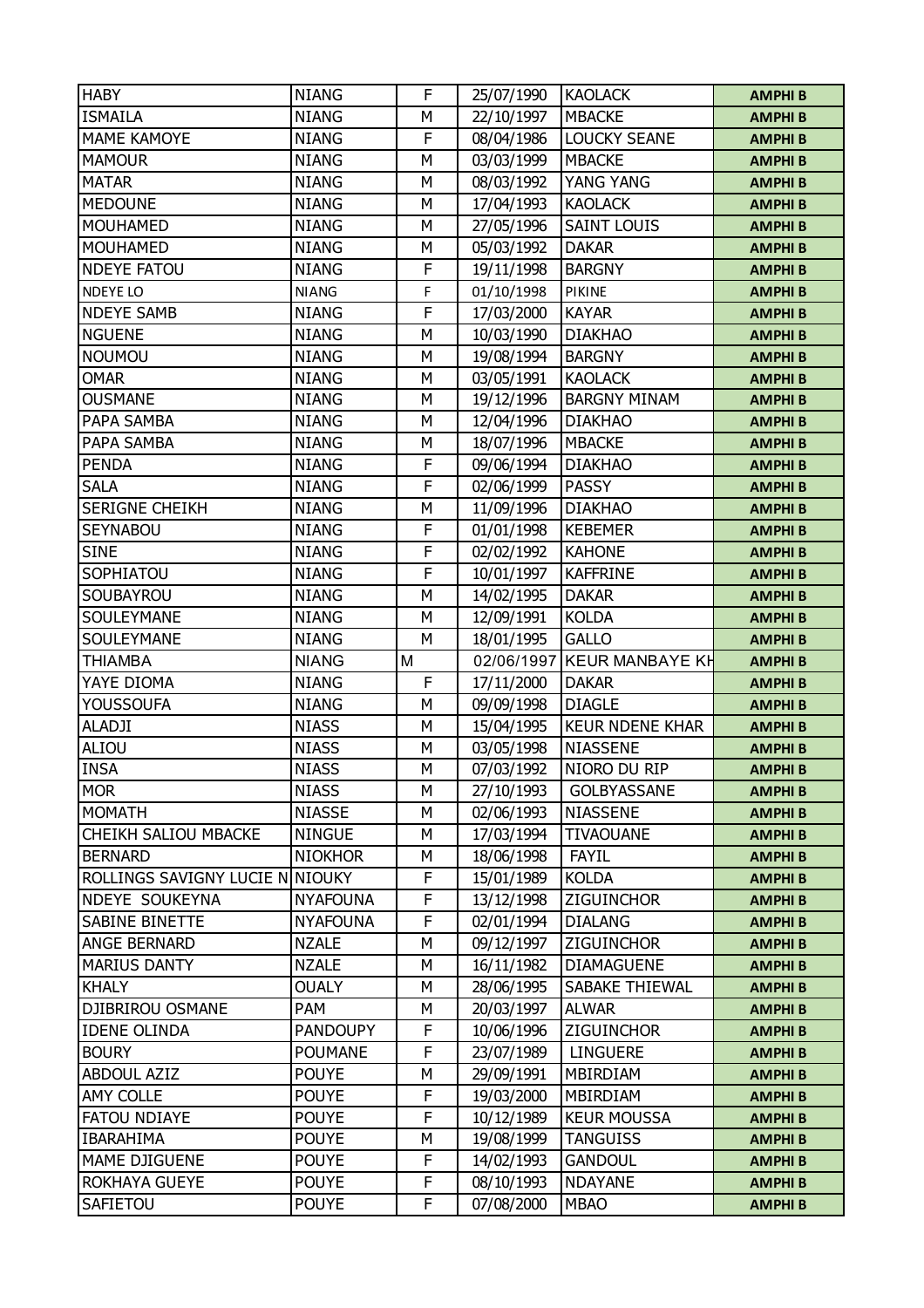| <b>SERIGNE BABACAR</b>        | <b>POUYE</b>  | M | 03/08/1995 | <b>THIES</b>           | <b>AMPHIB</b> |
|-------------------------------|---------------|---|------------|------------------------|---------------|
| <b>ABDOULAYE WASSA</b>        | <b>SABALY</b> | M | 30/10/1997 | <b>BANDIAGARA MODY</b> | <b>AMPHIB</b> |
| <b>CHERIF</b>                 | <b>SABALY</b> | M | 04/04/1995 | <b>MEDINA DIATTA</b>   | <b>AMPHIB</b> |
| <b>SAMBA</b>                  | <b>SABALY</b> | M | 21/04/1996 | THIADIAYE              | <b>AMPHIB</b> |
| <b>ABDOULAYE</b>              | SADIO         | M | 25/12/1994 | <b>NGUINDIR</b>        | <b>AMPHIB</b> |
| <b>ALASSANE</b>               | SADIO         | M | 17/04/1997 | <b>DIATTACOUNDA</b>    | <b>AMPHIB</b> |
| <b>CASIMIR SADIA</b>          | SADIO         | M | 14/12/1997 | <b>KANICOU</b>         | <b>AMPHIB</b> |
| <b>CHEICK</b>                 | SADIO         | M | 06/01/1990 | <b>BARAF</b>           | <b>AMPHIB</b> |
| <b>CHEIKH ABA</b>             | SADIO         | M | 06/04/1998 | <b>MBORO</b>           | <b>AMPHIB</b> |
| <b>FATOUMATA</b>              | SADIO         | F | 06/02/1991 | <b>FOUNDIOUGNE</b>     | <b>AMPHIB</b> |
| <b>FODE</b>                   | SADIO         | M | 11/08/1996 | <b>DIATTACOUNDA</b>    | <b>AMPHIB</b> |
| <b>IBRAHIMA</b>               | SADIO         | M | 20/11/1983 | <b>DAKAR</b>           | <b>AMPHIB</b> |
| LANDING                       | SADIO         | М | 10/01/1991 | <b>KARTIACK</b>        | <b>AMPHIB</b> |
| <b>MAME SONA</b>              | SADIO         | F | 02/02/2000 | <b>BIRKAMA</b>         | <b>AMPHIB</b> |
| <b>MAR</b>                    | SADIO         | M | 05/11/1992 | <b>BARAF</b>           | <b>AMPHIB</b> |
| <b>OUDE</b>                   | SADIO         | F | 04/02/1997 | <b>MLOMP</b>           | <b>AMPHIB</b> |
| <b>OUSMANE</b>                | SADIO         | M | 06/08/1997 | <b>MANDINA BALANTE</b> | <b>AMPHIB</b> |
| <b>PIERRE</b>                 | SADIO         | M | 14/05/1998 | <b>THIANAFF</b>        | <b>AMPHIB</b> |
| <b>SALOUM KOYO</b>            | SADIO         | M | 17/12/1997 | <b>MANDINA BALANTE</b> | <b>AMPHIB</b> |
| ABDOU                         | <b>SAGNA</b>  | M | 25/02/1990 | <b>DIATOCK</b>         | <b>AMPHIB</b> |
| <b>ABDOULAYE</b>              | <b>SAGNA</b>  | M | 15/11/1984 | <b>BAGAYA</b>          | <b>AMPHIB</b> |
| <b>ABDOURAHMANE</b>           | <b>SAGNA</b>  | M | 16/01/1992 | <b>PIKINE</b>          | <b>AMPHIB</b> |
| <b>ALAIN</b>                  | <b>SAGNA</b>  | M | 10/11/1995 | <b>ZIGUINCHOR</b>      | <b>AMPHIB</b> |
| <b>ANNE MARIE</b>             | <b>SAGNA</b>  | F | 06/03/1994 | SOUDIANE               | <b>AMPHIB</b> |
| <b>ASSANE</b>                 | <b>SAGNA</b>  | М | 30/03/1999 | <b>NIAKHAR</b>         | <b>AMPHIB</b> |
| <b>AWA</b>                    | <b>SAGNA</b>  | F | 05/11/1990 | <b>DIATOCK</b>         | <b>AMPHIB</b> |
| <b>BABACAR MBAYE</b>          | <b>SAGNA</b>  | M | 25/01/1992 | <b>TOBOR</b>           | <b>AMPHIB</b> |
| <b>BABOUCAR</b>               | <b>SAGNA</b>  | M | 16/06/1990 | <b>THIONCK ESSYL</b>   | <b>AMPHIB</b> |
| BACARY VIEUX DIEDHIOU         | <b>SAGNA</b>  | M | 13/04/1995 | NIANDANE               | <b>AMPHIB</b> |
| <b>BAINDOUHA YVES LAURENT</b> | <b>SAGNA</b>  | M | 28/07/1992 | <b>KAMOBEUL</b>        | <b>AMPHIB</b> |
| <b>BASSIROU</b>               | <b>SAGNA</b>  | M | 04/05/1989 | <b>TOGNA</b>           | <b>AMPHIB</b> |
| <b>CHEIKH SIDATE</b>          | <b>SAGNA</b>  | M | 18/01/1990 | SAINT-LOUIS            | <b>AMPHIB</b> |
| <b>CLEMENTINE</b>             | <b>SAGNA</b>  | F | 04/01/1995 | <b>EFFOC</b>           | <b>AMPHIB</b> |
| <b>DESSAMBA DIENG</b>         | <b>SAGNA</b>  | М | 13/01/1990 | <b>NIAGUIS</b>         | <b>AMPHIB</b> |
| EL HADJI                      | <b>SAGNA</b>  | M | 25/02/1998 | <b>KALEANE</b>         | <b>AMPHIB</b> |
| <b>FATOU SIGA</b>             | <b>SAGNA</b>  | F | 05/10/1991 | <b>DAKAR</b>           | <b>AMPHIB</b> |
| <b>FATOUMATA</b>              | <b>SAGNA</b>  | F | 13/09/1992 | <b>LINGUERE</b>        | <b>AMPHIB</b> |
| <b>FIRMIN</b>                 | <b>SAGNA</b>  | M | 11/10/1998 | <b>DAKAR</b>           | <b>AMPHIB</b> |
| <b>GNIMA</b>                  | <b>SAGNA</b>  | F | 26/06/1994 | <b>BOURECK</b>         | <b>AMPHIB</b> |
| <b>HABIL</b>                  | <b>SAGNA</b>  | М | 15/01/1998 | <b>DJIFANGHOR</b>      | <b>AMPHIB</b> |
| <b>IBRAHIMA</b>               | <b>SAGNA</b>  | M | 10/01/1996 | <b>DJIGUINOUM</b>      | <b>AMPHIB</b> |
| <b>INSA</b>                   | <b>SAGNA</b>  | M | 20/04/1994 | <b>DJIKESSE</b>        | <b>AMPHIB</b> |
| <b>KARIM</b>                  | <b>SAGNA</b>  | M | 11/12/1985 | <b>DIANNAH</b>         | <b>AMPHIB</b> |
| <b>KARIM</b>                  | <b>SAGNA</b>  | M | 11/12/1985 | <b>DIANNAH</b>         | <b>AMPHIB</b> |
| KÉMO                          | <b>SAGNA</b>  | M | 30/01/1986 | <b>DIENDIENE</b>       | <b>AMPHIB</b> |
| LAMINE                        | <b>SAGNA</b>  | М | 15/01/1994 | <b>TOGHO</b>           | <b>AMPHIB</b> |
| MARIE                         | <b>SAGNA</b>  | F | 17/06/1997 | PARCELLES-ASSAINI      | <b>AMPHIB</b> |
| <b>MARIE THEREZE</b>          | <b>SAGNA</b>  | F | 18/11/1995 | SOUDIANE               | <b>AMPHIB</b> |
| <b>MOUSSA</b>                 | <b>SAGNA</b>  | М | 15/06/1996 | <b>NIOMRE</b>          | <b>AMPHIB</b> |
| <b>MOUSSA</b>                 | <b>SAGNA</b>  | M | 01/10/1991 | <b>DJIGUINOUM</b>      | <b>AMPHIB</b> |
| <b>MOUSTAPHA</b>              | SAGNA         | M | 05/01/1995 | <b>KAGUITTE</b>        | <b>AMPHIB</b> |
| <b>MOUSTAPHA</b>              | <b>SAGNA</b>  | М | 27/09/1992 | <b>THIES</b>           | <b>AMPHIB</b> |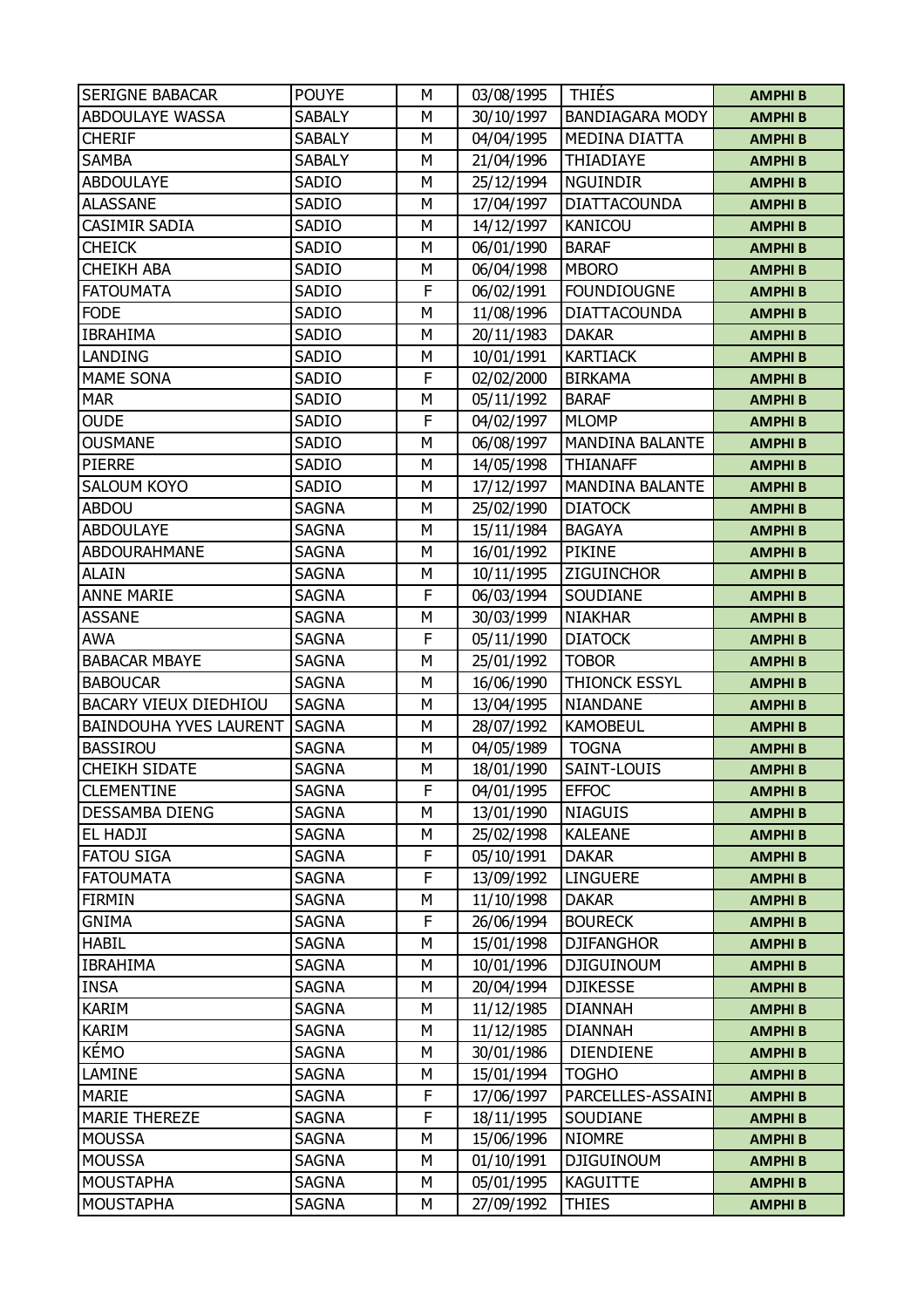| <b>MOUSTAPHA</b>       | <b>SAGNA</b>     | М | 30/01/1994 | <b>TOGHO</b>            | <b>AMPHIB</b> |
|------------------------|------------------|---|------------|-------------------------|---------------|
| <b>OUSMANE</b>         | <b>SAGNA</b>     | M | 22/10/1996 | <b>DAKAR</b>            | <b>AMPHIB</b> |
| PAPA AMADOU            | <b>SAGNA</b>     | М | 09/11/1990 | <b>KAOLACK</b>          | <b>AMPHIB</b> |
| PHILOMENE FATOUMATA    | <b>SAGNA</b>     | F | 18/09/1995 | <b>MBORO</b>            | <b>AMPHIB</b> |
| <b>RAMATOULAYE</b>     | <b>SAGNA</b>     | F | 16/04/1992 | <b>BITI BITI</b>        | <b>AMPHIB</b> |
| <b>SYLVERE</b>         | <b>SAGNA</b>     | M | 28/12/1998 | <b>BANDIALE</b>         | <b>AMPHIB</b> |
| <b>VIVIANE</b>         | <b>SAGNA</b>     | F | 28/03/1993 | <b>KOLDA</b>            | <b>AMPHIB</b> |
| YAYA                   | <b>SAGNA</b>     | M | 05/05/2000 | <b>BRIKAMANDING</b>     | <b>AMPHIB</b> |
| <b>IBRA</b>            | <b>SAGNE</b>     | M | 06/01/1996 | <b>SAMBE</b>            | <b>AMPHIB</b> |
| MICHEL LAT NGOR        | SAGNE            | М | 28/03/1997 | <b>KAHONE</b>           | <b>AMPHIB</b> |
| <b>SAFOUDE</b>         | <b>SAGNE</b>     | M | 02/10/1998 | <b>SAMBE GUINTH</b>     | <b>AMPHIB</b> |
| SOULEYMANE             | <b>SAGNE</b>     | М | 04/12/1994 | <b>SIMAL</b>            | <b>AMPHIB</b> |
| <b>BINTOU</b>          | <b>SAKANOKHO</b> | F | 17/02/1996 | <b>KOUSSANAR</b>        | <b>AMPHIB</b> |
| AMADOU                 | <b>SAKHO</b>     | M | 31/12/1992 | <b>THIES</b>            | <b>AMPHIB</b> |
| EL HADJI MAMADOU FATA  | <b>SAKHO</b>     | M | 20/05/1985 | <b>BIRKELANE</b>        | <b>AMPHIB</b> |
| <b>GALLO</b>           | <b>SAKHO</b>     | М | 10/11/1988 | <b>TAMBACOUNDA</b>      | <b>AMPHIB</b> |
| <b>IBOU</b>            | <b>SAKHO</b>     | M | 03/01/1990 | <b>JOAL FADIOUTH</b>    | <b>AMPHIB</b> |
| MAMADOU                | <b>SAKHO</b>     | M | 20/03/1992 | <b>KAOLACK</b>          | <b>AMPHIB</b> |
| <b>MATAR</b>           | <b>SAKHO</b>     | М | 17/06/1985 | <b>KAOLACK</b>          | <b>AMPHIB</b> |
| THIÉDEL                | <b>SAKHO</b>     | M | 18/08/1997 | <b>TAMBACOUNDA</b>      | <b>AMPHIB</b> |
| ELHADJI ABDOULAYE      | <b>SALL</b>      | M | 07/11/1997 | <b>KAOLACK</b>          | <b>AMPHIB</b> |
| <b>ABDOUL</b>          | <b>SALL</b>      | М | 13/02/1992 | <b>NDIOUM</b>           | <b>AMPHIB</b> |
| <b>ABDOURAHMANE</b>    | <b>SALL</b>      | M | 12/12/1996 | <b>GUINGUINEO</b>       | <b>AMPHIB</b> |
| <b>ABDOUYLAYE</b>      | <b>SALL</b>      | M | 10/01/2000 | NDIAFFATE OUOLOF        | <b>AMPHIB</b> |
| <b>AHMADANE</b>        | <b>SALL</b>      | М | 13/09/1994 | <b>PASSY</b>            | <b>AMPHIB</b> |
| AMADOU BOCAR           | <b>SALL</b>      | M | 27/01/1997 | NDIAWARE                | <b>AMPHIB</b> |
| <b>AMETH</b>           | <b>SALL</b>      | М | 19/05/1995 | <b>DAGANA</b>           | <b>AMPHIB</b> |
| <b>AWA</b>             | <b>SALL</b>      | F | 11/03/1990 | <b>KAOLACK</b>          | <b>AMPHIB</b> |
| <b>BIGUE</b>           | <b>SALL</b>      | F | 07/06/1993 | <b>GAINTHIE KAYE</b>    | <b>AMPHIB</b> |
| <b>BOUNE ABDOULAYE</b> | <b>SALL</b>      | M | 26/01/2001 | <b>GAMADJI SARÉ</b>     | <b>AMPHIB</b> |
| <b>BOUNE ABDOULAYE</b> | SALL             | M | 26/01/2001 | GAMADJI                 | <b>AMPHIB</b> |
| CHEIKH AMADOU BAMBA    | <b>SALL</b>      | M | 18/11/1996 | <b>KAFFRINE</b>         | <b>AMPHIB</b> |
| <b>CHEIKH TIDIANE</b>  | <b>SALL</b>      | М | 02/12/1988 | <b>MEDINA GOUNASS</b>   | <b>AMPHIB</b> |
| <b>DJIMBA</b>          | <b>SALL</b>      | М | 09/02/1994 | TAWA WALO               | <b>AMPHIB</b> |
| <b>FAMA</b>            | <b>SALL</b>      | F | 25/04/1993 | <b>LOUGA</b>            | <b>AMPHIB</b> |
| <b>IBRAHIMA</b>        | SALL             | M | 27/07/2001 | GAMADJI                 | <b>AMPHIB</b> |
| KHADIDIATOU            | <b>SALL</b>      | F | 07/10/1998 | <b>NIAGUIS</b>          | <b>AMPHIB</b> |
| MAIMOUNA AMADOU        | <b>SALL</b>      | F | 23/03/1996 | <b>DAHARA HALEYBA</b>   | <b>AMPHIB</b> |
| <b>MAMADOU FALL</b>    | <b>SALL</b>      | М | 07/02/1992 | <b>THIES</b>            | <b>AMPHIB</b> |
| MAMADOU MOUSSA         | <b>SALL</b>      | М | 09/01/2000 | MÉDINA GOUNASS          | <b>AMPHIB</b> |
| MAME DIARRA            | <b>SALL</b>      | F | 18/05/1996 | <b>MBANE</b>            | <b>AMPHIB</b> |
| <b>NDEYE PENDA</b>     | <b>SALL</b>      | F | 25/12/1996 | <b>THIES</b>            | <b>AMPHIB</b> |
| <b>NDEYE PENDA</b>     | <b>SALL</b>      | F | 17/10/1988 | <b>GUEDIAWAYE</b>       | <b>AMPHIB</b> |
| <b>PENDA</b>           | <b>SALL</b>      | F | 13/08/1991 | <b>MEDINA</b>           | <b>AMPHIB</b> |
| <b>RACKY</b>           | <b>SALL</b>      | F | 04/03/1987 | <b>MATAM</b>            | <b>AMPHIB</b> |
| <b>SAMBA</b>           | <b>SALL</b>      | М | 22/10/1997 | <b>DAKAR</b>            | <b>AMPHIB</b> |
| <b>TALLA</b>           | <b>SALL</b>      | М | 10/04/1996 | <b>NGATHIE NDIASSAN</b> | <b>AMPHIB</b> |
| NDEYE DÉSIRÉ           | <b>SALLA</b>     | F | 16/12/1992 | PIKINE                  | <b>AMPHIB</b> |
| <b>ADAMA</b>           | <b>SAMA</b>      | М | 22/04/1992 | <b>DIANABO</b>          | <b>AMPHIB</b> |
| <b>BADARA</b>          | <b>SAMAKE</b>    | М | 04/02/1994 | GANDIAYE                | <b>AMPHIB</b> |
| <b>DIGUI</b>           | <b>SAMAKE</b>    | М | 18/04/1992 | THIAOUNE KOUNTA         | <b>AMPHIB</b> |
| MAMADOU LAMAINE        | <b>SAMATE</b>    | М | 21/12/1988 | <b>NDANDE</b>           | <b>AMPHIB</b> |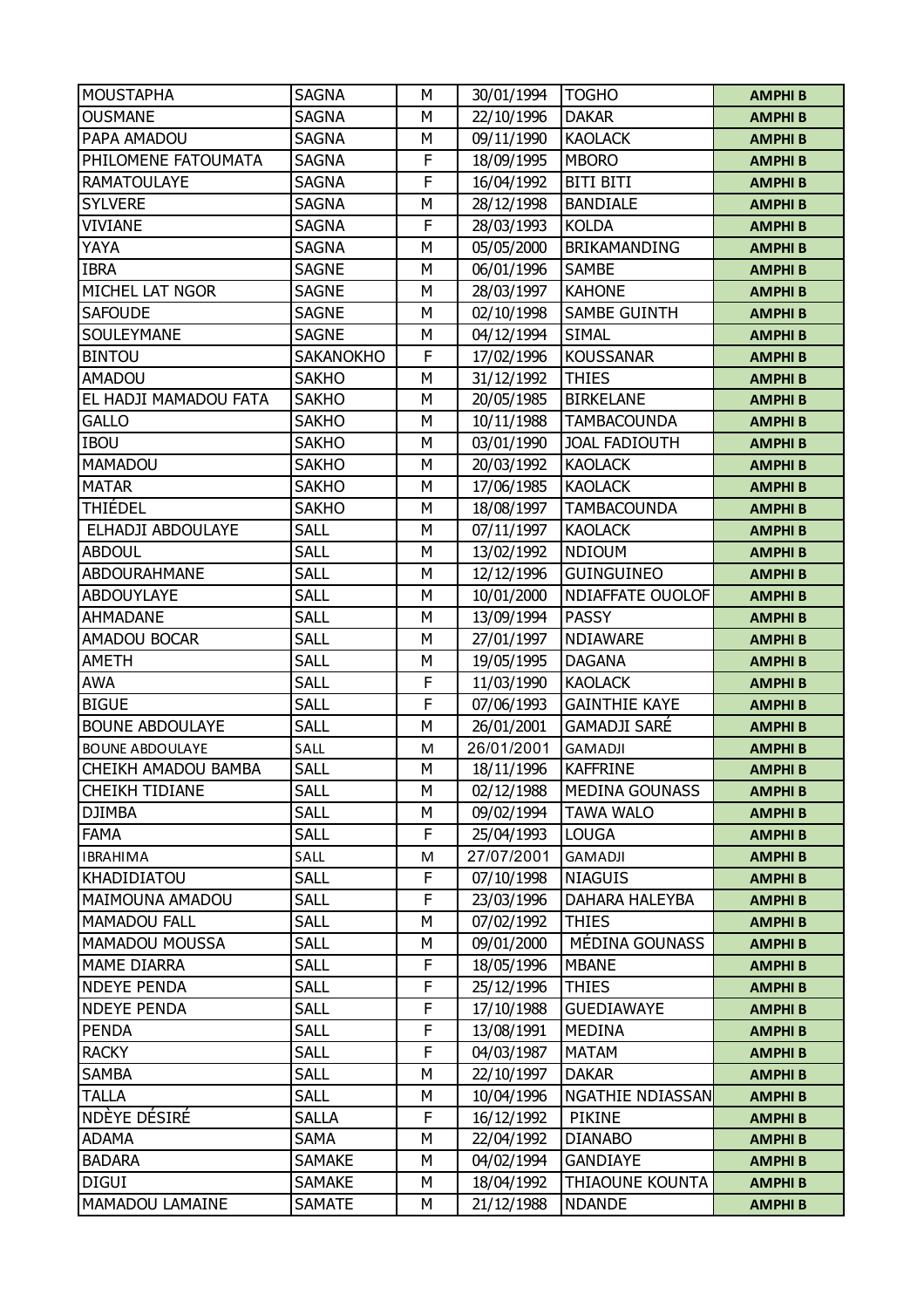| <b>ABDOULAYE</b>          | <b>SAMB</b>                | М      | 07/05/1994               | <b>PAOSKOTO</b>                     | <b>AMPHIB</b>                  |
|---------------------------|----------------------------|--------|--------------------------|-------------------------------------|--------------------------------|
| <b>ANTA</b>               | <b>SAMB</b>                | F      | 25/06/1996               | <b>THIES</b>                        | <b>AMPHIB</b>                  |
| <b>FATOUMATA</b>          | <b>SAMB</b>                | F      | 16/12/1998               | <b>SEDHIOU</b>                      | <b>AMPHIB</b>                  |
| <b>KHADIM</b>             | <b>SAMB</b>                | М      | 01/02/1995               | <b>KAOLACK</b>                      | <b>AMPHIB</b>                  |
| <b>MACTAR</b>             | <b>SAMB</b>                | M      | 16/12/1996               | <b>THIES</b>                        | <b>AMPHIB</b>                  |
| <b>MADIOUF</b>            | <b>SAMB</b>                | M      | 03/05/1992               | <b>GANG</b>                         | <b>AMPHIB</b>                  |
| <b>MAMADOU</b>            | <b>SAMB</b>                | М      | 19/02/1998               | <b>BAMBEY</b>                       | <b>AMPHIB</b>                  |
| MAME DIARRA BOUSSO        | <b>SAMB</b>                | F      | 03/03/1990               | <b>THIENABA</b>                     | <b>AMPHIB</b>                  |
| <b>MATAR CODE</b>         | <b>SAMB</b>                | M      |                          | 14/07/1995 TAIBA NDIAYE             | <b>AMPHIB</b>                  |
| <b>NDIACK</b>             | SAMB                       | М      | 06/03/1996               | <b>DIAKHAO</b>                      | <b>AMPHIB</b>                  |
| PAPA ABDOULAYE            | <b>SAMB</b>                | M      | 01/10/1992               | <b>DIOURBEL</b>                     | <b>AMPHIB</b>                  |
| PAPA MOMAR                | <b>SAMB</b>                | M      | 04/01/1993               | LOUL SESSENE                        | <b>AMPHIB</b>                  |
| PAPE BOUBOU               | <b>SAMB</b>                | М      | 26/02/1997               | <b>TIVAOUNE</b>                     | <b>AMPHIB</b>                  |
| <b>AMINATA</b>            | <b>SAMBA</b>               | F      | 15/02/1997               | <b>BARGNY</b>                       | <b>AMPHIB</b>                  |
| <b>CHEIKH LAYE</b>        | <b>SAMBARGA</b>            | M      | 20/02/1996               | YEUMBEUL                            | <b>AMPHIB</b>                  |
| <b>ABDOULAYE</b>          | <b>SAMBOU</b>              | М      | 01/01/1998               | <b>MLOMP</b>                        | <b>AMPHIB</b>                  |
| <b>AIDA</b>               | SAMBOU                     | F      | 13/05/1993               | <b>MANGAGOULACK</b>                 | <b>AMPHIB</b>                  |
| <b>ALAIN PAUL</b>         | <b>SAMBOU</b>              | M      | 09/07/1989               | <b>NIAGUIS</b>                      | <b>AMPHIB</b>                  |
| AMADOU JEAN BASSENA       | <b>SAMBOU</b>              | М      | 10/05/1986               | ZIGUINCHOR                          | <b>AMPHIB</b>                  |
| APPOLINAIRE               | SAMBOU                     | М      | 12/12/1998               | <b>DAKAR</b>                        | <b>AMPHIB</b>                  |
| ARABIATOU                 | <b>SAMBOU</b>              | F      | 11/03/1989               | <b>KARIAYE</b>                      | <b>AMPHIB</b>                  |
| <b>ASSANE</b>             | <b>SAMBOU</b>              | М      | 29/09/1984               | <b>KARTIACK</b>                     | <b>AMPHIB</b>                  |
| <b>ATHANASSE</b>          | SAMBOU                     | М      | 10/06/1996               | <b>ELINKINE</b>                     | <b>AMPHIB</b>                  |
| <b>BABONE WILLIAM</b>     | SAMBOU                     | М      | 03/04/1994               | <b>MLOMP</b>                        | <b>AMPHIB</b>                  |
| <b>COLETTE</b>            | SAMBOU                     | F      | 17/07/1998               | <b>KAGUITTE</b>                     | <b>AMPHIB</b>                  |
| <b>DIANSABA</b>           | SAMBOU                     | F      | 02/07/1998               | <b>BOUTEGOL</b>                     | <b>AMPHIB</b>                  |
| <b>ERASME</b>             | SAMBOU                     | М      | 18/09/1991               | <b>MLOMP</b>                        | <b>AMPHIB</b>                  |
| <b>FATOUMATA</b>          | <b>SAMBOU</b>              | F      | 17/01/1994               | <b>BOUTEGOL</b>                     | <b>AMPHIB</b>                  |
| <b>GABRIEL ALEDESOUCK</b> | <b>SAMBOU</b>              | M      | 24/05/1995               | <b>DAKAR</b>                        | <b>AMPHIB</b>                  |
| <b>HONORE</b>             | SAMBOU                     | М      | 12/03/1991               | YOUTOU DJIBONKER                    | <b>AMPHIB</b>                  |
| <b>IDRISSA</b>            | SAMBOU                     | М      | 04/03/1990               | <b>THIOBON</b>                      | <b>AMPHIB</b>                  |
| <b>INSA</b>               | SAMBOU                     | M      | 02/11/1993               | <b>KABILINE</b>                     | <b>AMPHIB</b>                  |
| JOSEPH ALI SAKA           | SAMBOU                     | М      | 20/04/1999               | <b>RUFISQUE</b>                     | <b>AMPHIB</b>                  |
| KADJOUPO PAUL IGNACE      | <b>SAMBOU</b>              | М      | 31/08/1988               | <b>DAKAR</b>                        | <b>AMPHIB</b>                  |
| LAMINE MANDJIKI           | SAMBOU                     | M      | 18/01/1999               | <b>BOUTEGOL</b>                     | <b>AMPHIB</b>                  |
| <b>MACOGNO</b>            | SAMBOU                     | F      | 10/01/1988               | <b>ZIGUINCHOR</b>                   | <b>AMPHIB</b>                  |
| <b>MARIE VICTORINE</b>    | SAMBOU                     | F      | 06/02/1993               | <b>ELENA</b>                        | <b>AMPHIB</b>                  |
| <b>MASSIRE</b>            | SAMBOU                     | M      | 01/01/1990               | <b>KARTIACK</b>                     | <b>AMPHIB</b>                  |
| <b>MEDARD ALKALY</b>      | SAMBOU                     | М      | 02/02/1997               | <b>ZIGUINCHOR</b>                   | <b>AMPHIB</b>                  |
| MOISE HENRI               | SAMBOU                     | М      | 17/08/1996               | <b>KAOLACK</b>                      | <b>AMPHIB</b>                  |
| <b>MOUSSA BARO</b>        | SAMBOU                     | M      | 14/05/1994               | <b>THIONCK ESSYL</b>                | <b>AMPHIB</b>                  |
| <b>OMAR</b>               | SAMBOU                     | М      | 31/12/1994               | <b>KARTIACK</b>                     | <b>AMPHIB</b>                  |
| <b>SIMEON</b>             | SAMBOU                     | М      | 27/07/1997               | <b>BIGNONA</b>                      | <b>AMPHIB</b>                  |
| <b>ULRICH SAMUEL</b>      | SAMBOU                     | М      | 10/07/1996               | <b>DAKAR</b>                        | <b>AMPHIB</b>                  |
| <b>BINTA</b>              | <b>SAMOURA</b>             | F      | 05/01/1993               | <b>DAKAR</b>                        | <b>AMPHIB</b>                  |
| <b>OUMY</b>               | <b>SANDE</b>               | F      | 08/03/1992               | <b>MBASSIS</b>                      | <b>AMPHIB</b>                  |
| <b>ADAMA</b>              | SANDIN                     | F      | 02/02/1999               | <b>MAMPALAGO</b>                    | <b>AMPHIB</b>                  |
| CHEICKOU KARAMO           | <b>SANE</b>                | M      | 20/01/1992               | <b>DIANGO</b>                       | <b>AMPHIB</b>                  |
| <b>ABBA</b>               | <b>SANE</b>                | М      | 12/06/1993               | <b>DIEGOUNE</b>                     | <b>AMPHIB</b>                  |
| ABDOU                     | <b>SANE</b>                | М      | 06/10/1999               | SINDIAN                             | <b>AMPHIB</b>                  |
| <b>ABOU</b>               |                            |        |                          |                                     |                                |
| ADJI ABY DIOP             | <b>SANE</b><br><b>SANE</b> | М<br>F | 28/11/1989<br>03/11/1992 | <b>ZIGUINCHOR</b><br><b>BIGNONA</b> | <b>AMPHIB</b><br><b>AMPHIB</b> |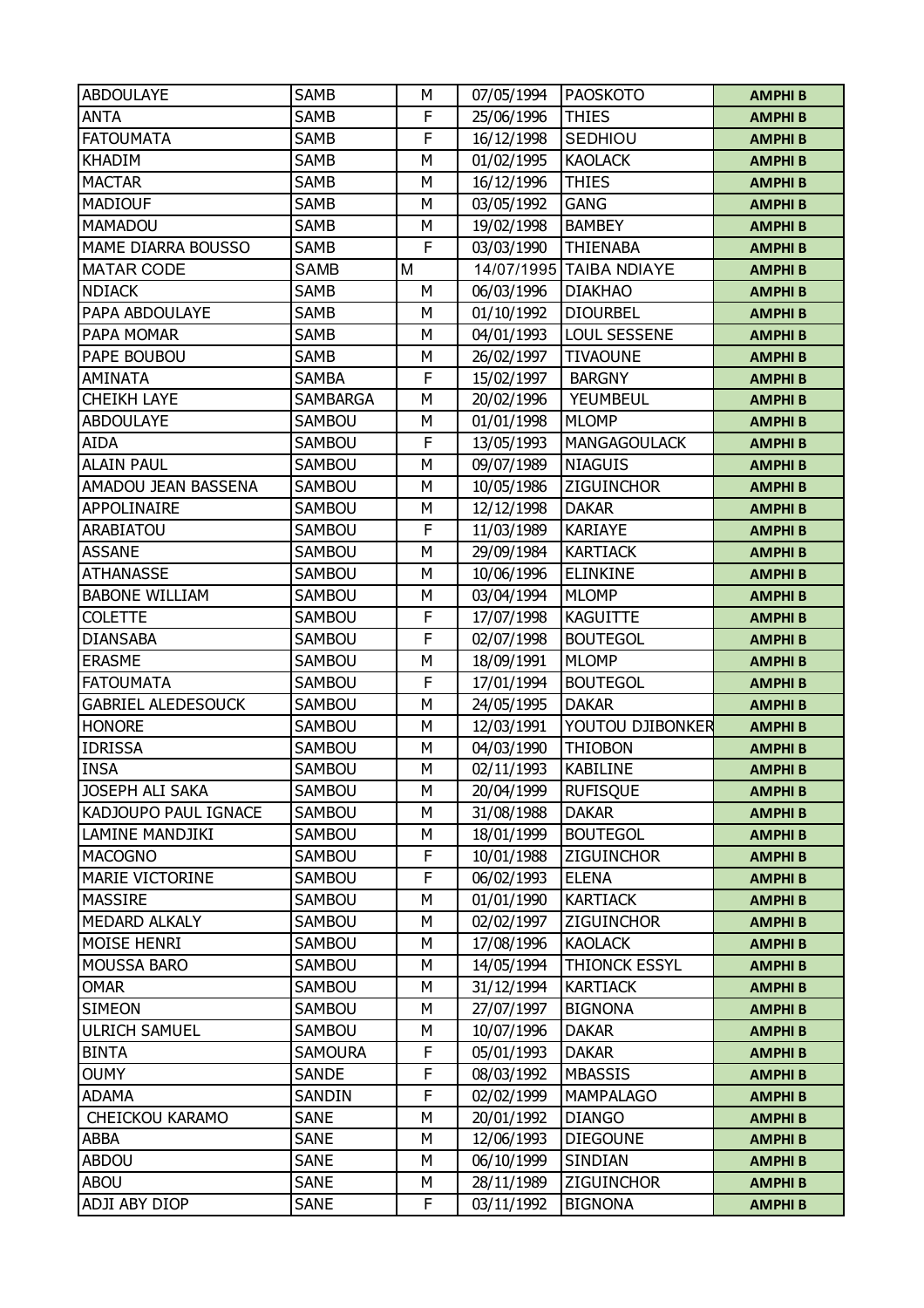| <b>ALLASSANE</b>        | <b>SANE</b>     | М | 09/01/1986 | <b>BALINGORE</b>         | <b>AMPHIB</b> |
|-------------------------|-----------------|---|------------|--------------------------|---------------|
| <b>ALPHA YAYA</b>       | <b>SANE</b>     | М | 13/03/1991 | <b>TENDIMANE</b>         | <b>AMPHIB</b> |
| <b>ALPHA YAYA</b>       | <b>SANE</b>     | М | 14/01/1981 | ZIGUINCHOR               | <b>AMPHIB</b> |
| AMY                     | <b>SANE</b>     | F | 20/02/1995 | <b>DIACOUNDA</b>         | <b>AMPHIB</b> |
| ANSOU                   | <b>SANE</b>     | M | 15/05/1992 | <b>MEDIEGUE</b>          | <b>AMPHIB</b> |
| <b>ANSOUMANA</b>        | <b>SANE</b>     | М | 03/06/1987 | <b>OUFOULO</b>           | <b>AMPHIB</b> |
| ARFANG SAMBOUDIANG      | <b>SANE</b>     | М | 20/11/1998 | THIAROYE SUR MER         | <b>AMPHIB</b> |
| <b>AWA</b>              | <b>SANE</b>     | F | 02/05/1990 | <b>BOULINDIENG</b>       | <b>AMPHIB</b> |
| <b>AWA</b>              | <b>SANE</b>     | F | 24/07/1994 | <b>MANDEGANE</b>         | <b>AMPHIB</b> |
| <b>AWA</b>              | <b>SANE</b>     | F | 03/09/1997 | <b>DAKAR</b>             | <b>AMPHIB</b> |
| <b>AWA</b>              | <b>SANE</b>     | F | 27/08/1999 | <b>BIGNONA</b>           | <b>AMPHIB</b> |
| <b>BABA</b>             | <b>SANE</b>     | М | 12/12/1991 | <b>THIAMENE</b>          | <b>AMPHIB</b> |
| <b>BAKARY VIEUX</b>     | <b>SANE</b>     | М | 05/01/1997 | <b>NIAGUIS</b>           | <b>AMPHIB</b> |
| <b>BANNA</b>            | <b>SANE</b>     | M | 15/04/1995 | <b>BIGNONA</b>           | <b>AMPHIB</b> |
| <b>BINTA DJIBEUB</b>    | <b>SANE</b>     | F | 01/01/1990 | BANDJIKAKY               | <b>AMPHIB</b> |
| <b>CHEIKH OMAR</b>      | <b>SANE</b>     | М | 15/01/1993 | <b>BIGNONA</b>           | <b>AMPHIB</b> |
| <b>DIENABA</b>          | <b>SANE</b>     | F | 03/12/1997 | <b>KOLDA</b>             | <b>AMPHIB</b> |
| <b>DJIBRIL</b>          | <b>SANE</b>     | М | 03/01/1989 | <b>THIES</b>             | <b>AMPHIB</b> |
| <b>DJIBRIL</b>          | <b>SANE</b>     | М | 08/10/1997 | <b>KAOLACK</b>           | <b>AMPHIB</b> |
| <b>IBOU</b>             | <b>SANE</b>     | M | 12/12/1994 | <b>BIGNONA</b>           | <b>AMPHIB</b> |
| <b>IBRAHIMA BARRY</b>   | <b>SANE</b>     | М | 05/06/1994 | <b>ZIGUINCHOR</b>        | <b>AMPHIB</b> |
| <b>IBRAHIMA SECK</b>    | <b>SANE</b>     | М | 27/01/1988 | <b>BIGNONA</b>           | <b>AMPHIB</b> |
| <b>ISMAILA</b>          | <b>SANE</b>     | M | 21/08/1997 | <b>BIGNONA</b>           | <b>AMPHIB</b> |
| <b>IYE CIRE</b>         | <b>SANE</b>     | F | 12/10/1995 | <b>SELETY</b>            | <b>AMPHIB</b> |
| <b>KHADY AMOR</b>       | <b>SANE</b>     | F | 20/03/1997 | <b>CAPARAN</b>           | <b>AMPHIB</b> |
| LAMINE                  | <b>SANE</b>     | M | 25/06/1993 | <b>NIAHOUM</b>           | <b>AMPHIB</b> |
| LAMINE                  | <b>SANE</b>     | М | 22/12/1997 | <b>TAMBACOUNDA</b>       | <b>AMPHIB</b> |
| LAMINE                  | <b>SANE</b>     | М | 16/08/1995 | <b>MEDIEGUE</b>          | <b>AMPHIB</b> |
| LANDING                 | <b>SANE</b>     | M | 01/09/1998 | <b>DIEGOUNE</b>          | <b>AMPHIB</b> |
| LANDING                 | <b>SANE</b>     | М | 04/09/1989 | YEUMBEUL                 | <b>AMPHIB</b> |
| MAMADOU LAMINE          | <b>SANE</b>     | М | 13/04/1997 | <b>ZIGUINCHOR</b>        | <b>AMPHIB</b> |
| <b>MARIAMA</b>          | <b>SANE</b>     | F | 20/11/1986 | <b>DIAMAGUENE</b>        | <b>AMPHIB</b> |
| <b>MOUSSA</b>           | <b>SANE</b>     | М | 12/03/1991 | <b>RICHARD TOLL</b>      | <b>AMPHIB</b> |
| <b>NFALLY NOUHA</b>     | <b>SANE</b>     | М | 26/04/2000 | <b>DIEGOUNE</b>          | <b>AMPHIB</b> |
| <b>OUMAR</b>            | <b>SANE</b>     | М | 01/06/1996 | <b>FINTHOCK</b>          | <b>AMPHIB</b> |
| <b>RAMATOULAYE</b>      | <b>SANE</b>     | F | 15/07/1999 | <b>PAROUMBA</b>          | <b>AMPHIB</b> |
| SADIA                   | <b>SANE</b>     | М | 22/04/1993 | SINDIAN                  | <b>AMPHIB</b> |
| <b>SALIMATA</b>         | <b>SANE</b>     | F | 25/06/1993 | <b>NIAGUIS</b>           | <b>AMPHIB</b> |
| <b>SOUKEYNA</b>         | <b>SANE</b>     | F | 12/01/1996 | <b>MBAO</b>              | <b>AMPHIB</b> |
| <b>YOUSSOUPH</b>        | <b>SANE</b>     | М | 19/02/1993 | <b>BAGAYA</b>            | <b>AMPHIB</b> |
| <b>YOUSSOUPH</b>        | <b>SANE</b>     | М | 18/08/1999 | <b>MPACK</b>             | <b>AMPHIB</b> |
| MAIMOUNA                | SANE            | F | 01/01/2001 | <b>SAINT LOUIS</b>       | <b>AMPHIB</b> |
| <b>TOUMANY</b>          | <b>SANKHARE</b> | М | 16/09/1997 | <b>NETTEBOULOU</b>       | <b>AMPHIB</b> |
| SADIO MARONE            | SANO            | М | 08/10/1999 | SÉBIKOTANE               | <b>AMPHIB</b> |
| MOUNIROU                | SANOU           | М | 15/12/1998 | <b>DIENGUE</b>           | <b>AMPHIB</b> |
| <b>OUSMANE</b>          | <b>SAO</b>      | М | 01/11/1997 | <b>LEONA THIAROYE</b>    | <b>AMPHIB</b> |
| <b>ABDOU LAKHAT</b>     | <b>SARR</b>     | M | 20/10/1994 | <b>FAOYE</b>             | <b>AMPHIB</b> |
| <b>ABDOULAYE</b>        | <b>SARR</b>     | М | 25/10/1997 | <b>TAMBACOUNDA</b>       | <b>AMPHIB</b> |
| <b>ABLAYE</b>           | <b>SARR</b>     | М | 15/03/1998 | <b>GAGNICK</b>           | <b>AMPHIB</b> |
| <b>ABLAYE</b>           | <b>SARR</b>     | М | 01/03/1999 | <b>TATTAGUINE ESCALI</b> | <b>AMPHIB</b> |
| <b>ADRIEN PAUL MADE</b> | <b>SARR</b>     | М | 17/11/1995 | <b>JOAL FADIOUTH</b>     | <b>AMPHIB</b> |
| AHMADOU MBACKE          | <b>SARR</b>     | М | 04/01/1997 | <b>KAOLACK</b>           | <b>AMPHIB</b> |
|                         |                 |   |            |                          |               |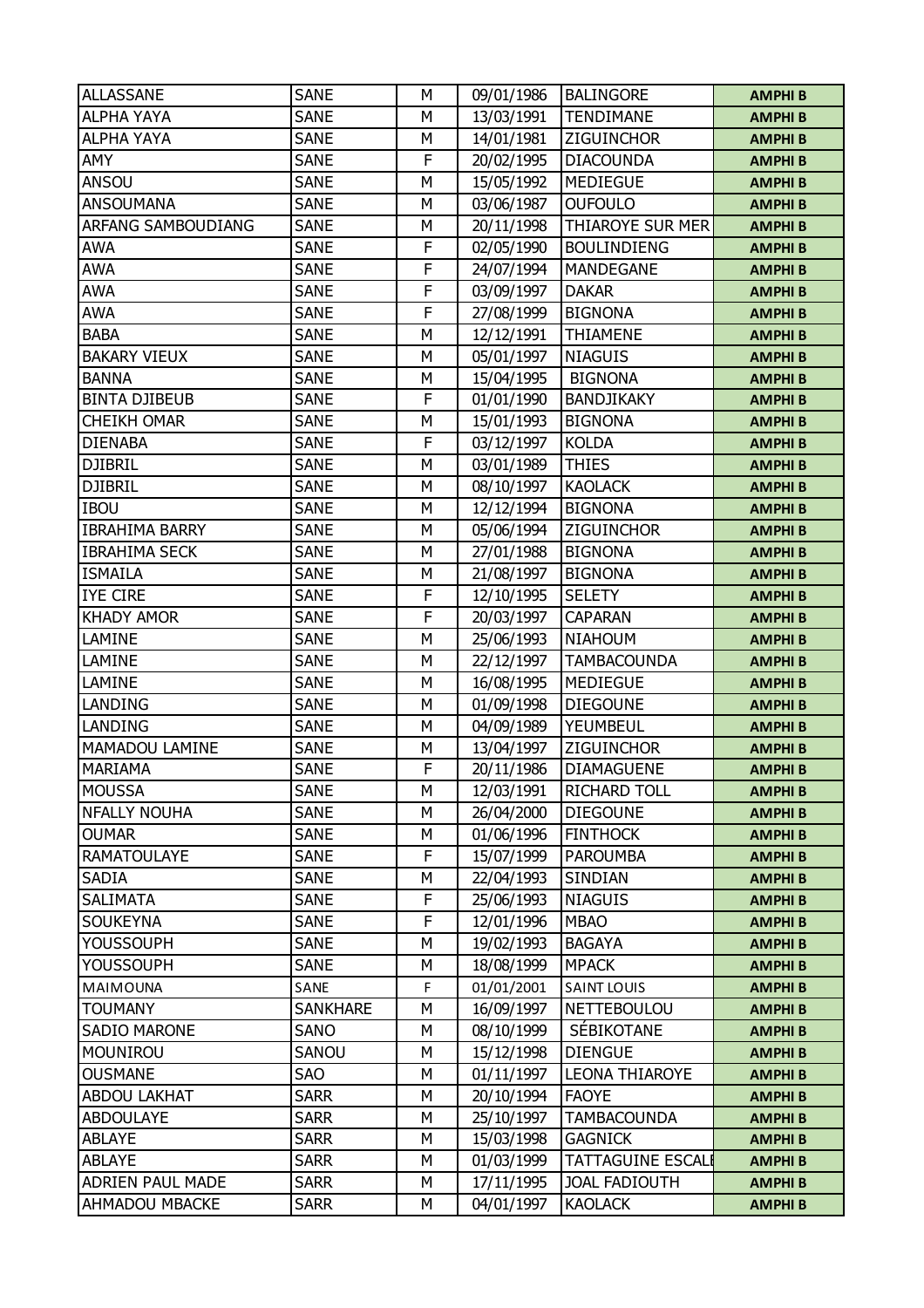| <b>AISSITA</b>          | <b>SARR</b> | F | 15/05/1997 | SOUSSOUNG                | <b>AMPHIB</b> |
|-------------------------|-------------|---|------------|--------------------------|---------------|
| <b>ALADJI</b>           | <b>SARR</b> | М | 17/11/1995 | SADIOGA                  | <b>AMPHIB</b> |
| <b>ALIOUNE</b>          | <b>SARR</b> | М | 30/07/1990 | <b>DAKAR</b>             | <b>AMPHIB</b> |
| <b>AMADY</b>            | <b>SARR</b> | М | 16/01/1998 | <b>NDAME</b>             | <b>AMPHIB</b> |
| <b>AMY</b>              | <b>SARR</b> | F | 30/01/1998 | <b>FAYIL</b>             | <b>AMPHIB</b> |
| <b>ASSANE</b>           | <b>SARR</b> | M | 01/02/1992 | <b>NIODIOR</b>           | <b>AMPHIB</b> |
| <b>BABACAR</b>          | <b>SARR</b> | М | 04/03/1994 | <b>TATTAGUINE SERERI</b> | <b>AMPHIB</b> |
| <b>BALLA</b>            | <b>SARR</b> | M | 01/06/1997 | <b>NDIARNO</b>           | <b>AMPHIB</b> |
| <b>BARA</b>             | <b>SARR</b> | М | 13/06/1997 | <b>MBACKE</b>            | <b>AMPHIB</b> |
| <b>BINETA</b>           | <b>SARR</b> | F | 28/07/1997 | KOULOUCK SERERE          | <b>AMPHIB</b> |
| <b>BIRAM</b>            | <b>SARR</b> | M | 10/11/1995 | <b>DJILOR</b>            | <b>AMPHIB</b> |
| <b>COLY</b>             | <b>SARR</b> | M | 03/08/1995 | <b>THIOFFIOR</b>         | <b>AMPHIB</b> |
| <b>DAOUDA</b>           | <b>SARR</b> | М | 19/03/1993 | <b>KAOLACK</b>           | <b>AMPHIB</b> |
| <b>DAOUDA</b>           | <b>SARR</b> | M | 29/03/1994 | SOB                      | <b>AMPHIB</b> |
| <b>DENIS OMAR</b>       | <b>SARR</b> | М | 10/03/1999 | BOYARD NDIODIOME         | <b>AMPHIB</b> |
| <b>DIAME</b>            | <b>SARR</b> | М | 06/02/1999 | <b>THIARE</b>            | <b>AMPHIB</b> |
| <b>DIOME</b>            | <b>SARR</b> | M | 05/05/1997 | <b>FATICK</b>            | <b>AMPHIB</b> |
| <b>DJIBRIL</b>          | <b>SARR</b> | М | 15/06/1999 | <b>GUEDE CHANTIER</b>    | <b>AMPHIB</b> |
| <b>DJIBRIL DIAME</b>    | <b>SARR</b> | М | 00/01/1900 | SADIOGA                  | <b>AMPHIB</b> |
| ELISA DIODIO            | <b>SARR</b> | F | 31/03/1989 | <b>NDIAFFATE SERERE</b>  | <b>AMPHIB</b> |
| <b>EMMANUEL</b>         | <b>SARR</b> | M | 02/09/1992 | <b>BACCOBOOF</b>         | <b>AMPHIB</b> |
| <b>FALLOU</b>           | <b>SARR</b> | М | 22/02/1986 | <b>PALMARIN</b>          | <b>AMPHIB</b> |
| <b>FATOU</b>            | <b>SARR</b> | F | 17/08/1996 | <b>THIAROYE GARE</b>     | <b>AMPHIB</b> |
| <b>FATOU</b>            | <b>SARR</b> | F | 17/10/1997 | <b>GUITAR SERERE</b>     | <b>AMPHIB</b> |
| FATOU BINETOU CISSÉ     | <b>SARR</b> | F | 24/09/1998 | <b>DAKAR</b>             | <b>AMPHIB</b> |
| FRANCOIS MIGNANE        | <b>SARR</b> | M | 28/01/1996 | <b>SANGUE</b>            | <b>AMPHIB</b> |
| <b>GNILY</b>            | <b>SARR</b> | M | 11/08/1998 | <b>KEUR FARBA</b>        | <b>AMPHIB</b> |
| <b>IBRAHIMA</b>         | <b>SARR</b> | М | 06/02/1992 | <b>SAKHOR</b>            | <b>AMPHIB</b> |
| <b>IBRAHIMA</b>         | <b>SARR</b> | M | 19/03/1998 | <b>THIKY</b>             | <b>AMPHIB</b> |
| <b>IBRAHIMA</b>         | <b>SARR</b> | М | 12/01/1993 | <b>THIOMBY</b>           | <b>AMPHIB</b> |
| <b>ISABELLE SALANE</b>  | <b>SARR</b> | F | 13/08/1998 | <b>FAYIL</b>             | <b>AMPHIB</b> |
| <b>ISMAILA</b>          | <b>SARR</b> | М | 20/12/1997 | <b>NDOUR NDOUR</b>       | <b>AMPHIB</b> |
| <b>JEAN JACQUES</b>     | <b>SARR</b> | М | 01/01/1999 | <b>FATICK</b>            | <b>AMPHIB</b> |
| <b>KHADY</b>            | <b>SARR</b> | F | 04/06/1998 | <b>GATTE NGARAFF</b>     | <b>AMPHIB</b> |
| <b>KHANE</b>            | <b>SARR</b> | F | 04/08/1996 | <b>PATAR</b>             | <b>AMPHIB</b> |
| <b>KHEMESSE ANGELLE</b> | <b>SARR</b> | F | 12/06/1999 | LOILYNGOGOM              | <b>AMPHIB</b> |
| <b>KOSSO DIANE</b>      | <b>SARR</b> | М | 24/02/1998 | <b>KAOLACK</b>           | <b>AMPHIB</b> |
| LAMINE                  | <b>SARR</b> | М | 31/03/1994 | <b>MISSIRAH</b>          | <b>AMPHIB</b> |
| LAMINE                  | <b>SARR</b> | М | 11/05/1995 | <b>FOUNDIOUGNE</b>       | <b>AMPHIB</b> |
| <b>LATSOUCK</b>         | <b>SARR</b> | М | 02/02/2000 | <b>MBAM</b>              | <b>AMPHIB</b> |
| <b>MALICK</b>           | <b>SARR</b> | M | 22/11/1995 | <b>RUFISQUE</b>          | <b>AMPHIB</b> |
| MAMADOU                 | <b>SARR</b> | М | 06/04/1994 | SAMBA DIA                | <b>AMPHIB</b> |
| <b>MAMADOU</b>          | <b>SARR</b> | М | 13/05/1995 | <b>FOUNDIOUGNE</b>       | <b>AMPHIB</b> |
| MAMADOU                 | <b>SARR</b> | М | 05/06/1991 | <b>SANDOCK</b>           | <b>AMPHIB</b> |
| MAMADOU                 | <b>SARR</b> | М | 12/11/1994 | <b>GAGUE CHERIF</b>      | <b>AMPHIB</b> |
| MAMADOU                 | <b>SARR</b> | М | 30/08/1995 | <b>DJILOR</b>            | <b>AMPHIB</b> |
| MAMADOU LAMINE          | <b>SARR</b> | M | 10/10/1995 | <b>TAMBACOUNDA</b>       | <b>AMPHIB</b> |
| MAMADOU LAMINE          | <b>SARR</b> | М | 30/11/1995 | <b>MBAO</b>              | <b>AMPHIB</b> |
| MAME BIRAM              | <b>SARR</b> | М | 16/04/1997 | <b>DIOFIOR</b>           | <b>AMPHIB</b> |
| MAME COUMBA             | <b>SARR</b> | F | 07/05/1993 | <b>NGUENIENE</b>         | <b>AMPHIB</b> |
| <b>MARIAMA</b>          | <b>SARR</b> | F | 11/05/1996 | <b>LEONA</b>             | <b>AMPHIB</b> |
| MARIAMA                 | <b>SARR</b> | F | 30/07/1998 | <b>RUFISQUE</b>          | <b>AMPHIB</b> |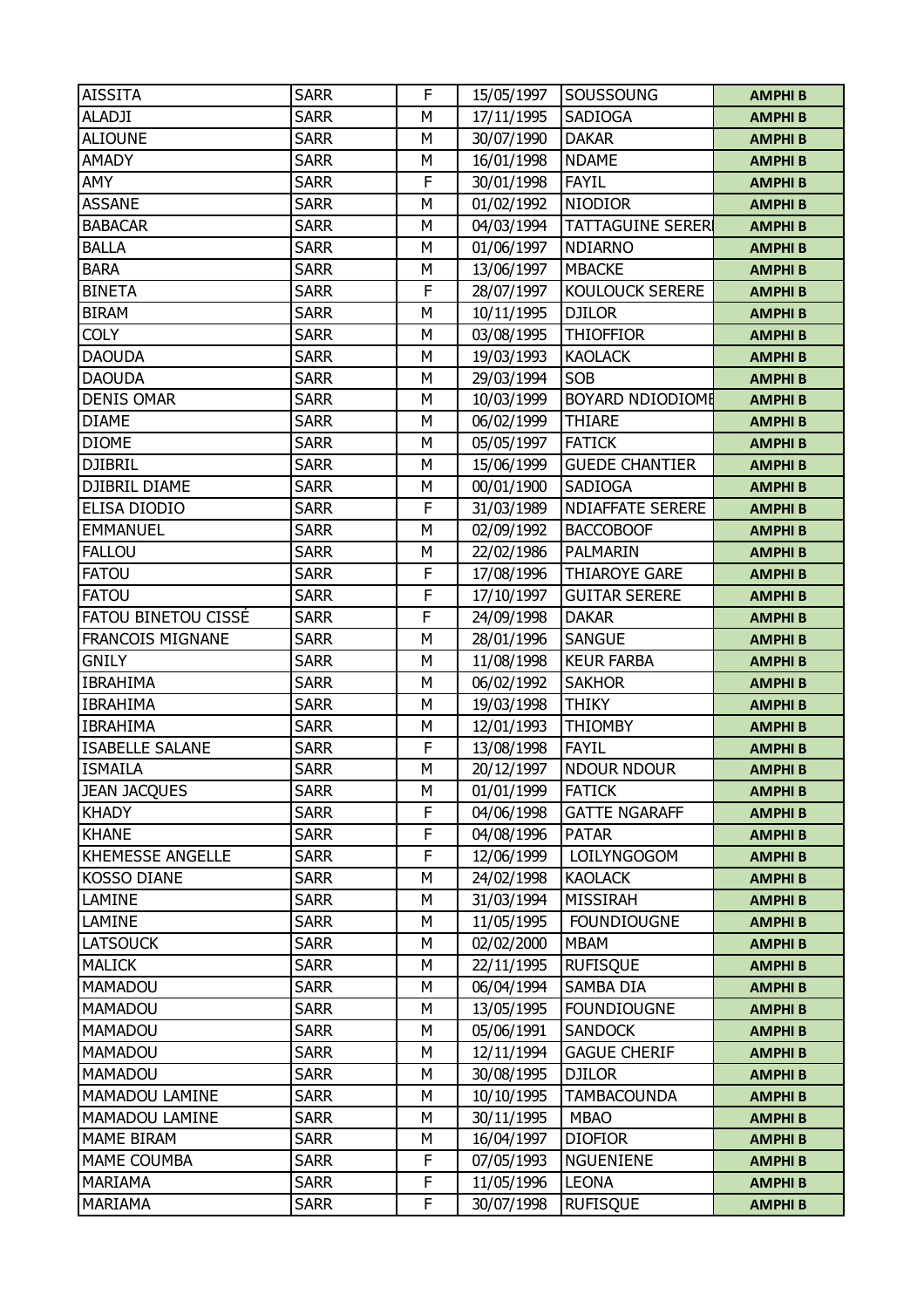| <b>MATY NGOM</b>             | <b>SARR</b> | F | 14/05/1997 | <b>THIES</b>             | <b>AMPHIB</b> |
|------------------------------|-------------|---|------------|--------------------------|---------------|
| <b>MBAYE</b>                 | <b>SARR</b> | М | 10/08/1993 | <b>DIOLOFIRA</b>         | <b>AMPHIB</b> |
| MICHEL EMMANUEL PHILIPE SARR |             | M | 05/03/1998 | NDIAFATE                 | <b>AMPHIB</b> |
| <b>MOR</b>                   | <b>SARR</b> | М | 28/06/1999 | <b>THIES</b>             | <b>AMPHIB</b> |
| MOUHAMADOU MOUSTAPHA SARR    |             | М | 02/01/1992 | CAMBERENE                | <b>AMPHIB</b> |
| MOUHAMED I LAGAU             | <b>SARR</b> | M | 19/09/1998 | <b>SAMBA DIA</b>         | <b>AMPHIB</b> |
| <b>MOUSSA</b>                | <b>SARR</b> | M | 05/03/1992 | <b>KEUR THIONE SARR</b>  | <b>AMPHIB</b> |
| <b>MOUSTAPHA</b>             | <b>SARR</b> | М | 13/08/1999 | <b>ROFFANGUE</b>         | <b>AMPHIB</b> |
| <b>NDENE</b>                 | <b>SARR</b> | М | 12/02/1998 | <b>DIAGLE</b>            | <b>AMPHIB</b> |
| <b>NDEYE REME</b>            | <b>SARR</b> | F | 15/05/1985 | <b>FOUNDIOUGNE</b>       | <b>AMPHIB</b> |
| <b>NDEYE ROUBA LEYE</b>      | <b>SARR</b> | F | 25/07/1998 | SEDHIOU                  | <b>AMPHIB</b> |
| <b>NDIOBA</b>                | <b>SARR</b> | F | 07/04/2000 | <b>TOUBA</b>             | <b>AMPHIB</b> |
| <b>OLIVIER NDANE</b>         | <b>SARR</b> | М | 14/09/1992 | <b>BOYARD TOCK</b>       | <b>AMPHIB</b> |
| <b>OULEYE DEMBA</b>          | <b>SARR</b> | F | 04/05/1995 | <b>MATAM</b>             | <b>AMPHIB</b> |
| <b>OUSMANE</b>               | <b>SARR</b> | M | 28/04/1999 | <b>KAHONE</b>            | <b>AMPHIB</b> |
| PAPE ABDOU                   | <b>SARR</b> | М | 17/12/1998 | <b>NGOLGUI</b>           | <b>AMPHIB</b> |
| PAPE MINIANE                 | <b>SARR</b> | М | 12/03/1994 | <b>NDOFFANE</b>          | <b>AMPHIB</b> |
| PAPE SAMBA                   | <b>SARR</b> | M | 30/07/1995 | <b>SANTHIE O DIAGNE</b>  | <b>AMPHIB</b> |
| RAYMOND DIEGANE              | <b>SARR</b> | M | 13/11/1995 | <b>DIOUROUP</b>          | <b>AMPHIB</b> |
| <b>SAMBA</b>                 | <b>SARR</b> | М | 09/02/1991 | <b>MBOULOUM</b>          | <b>AMPHIB</b> |
| <b>SAMBA</b>                 | <b>SARR</b> | M | 19/02/1995 | MBELONGUITHIE            | <b>AMPHIB</b> |
| <b>SENY</b>                  | <b>SARR</b> | М | 15/03/1996 | <b>TOUBACOUTA</b>        | <b>AMPHIB</b> |
| <b>SERIGNE MAMADOU</b>       | <b>SARR</b> | М | 07/01/2000 | <b>NIAKHAR</b>           | <b>AMPHIB</b> |
| SEYDINA MOUHAMETH            | <b>SARR</b> | M | 04/09/1997 | <b>THIES</b>             | <b>AMPHIB</b> |
| SEYDOU                       | <b>SARR</b> | М | 15/04/1995 | <b>THIES</b>             | <b>AMPHIB</b> |
| <b>SEYNABOU</b>              | <b>SARR</b> | F | 23/08/1992 | <b>CHERIF LO</b>         | <b>AMPHIB</b> |
| <b>SIMON ISSA</b>            | <b>SARR</b> | M | 06/06/1989 | <b>DAKAR</b>             | <b>AMPHIB</b> |
| SOULEYMANE                   | <b>SARR</b> | М | 11/08/1990 | <b>FOUNDIOUGNE</b>       | <b>AMPHIB</b> |
| <b>TENING</b>                | <b>SARR</b> | F | 02/09/1996 | NGOHE POFFINE            | <b>AMPHIB</b> |
| <b>VIEUX NGOR</b>            | <b>SARR</b> | M | 08/03/1991 | <b>TATTAGUINE SERERI</b> | <b>AMPHIB</b> |
| <b>WALY</b>                  | <b>SARR</b> | М | 15/08/1998 | <b>NIAKHAR</b>           | <b>AMPHIB</b> |
| <b>YACINE</b>                | <b>SARR</b> | F | 24/12/1990 | <b>PIKINE</b>            | <b>AMPHIB</b> |
| YOUSSOU                      | <b>SARR</b> | М | 14/04/1990 | <b>DAKAR</b>             | <b>AMPHIB</b> |
| ABDOU BAMBA                  | <b>SECK</b> | М | 12/01/1999 | <b>MAKA SACOUMBA</b>     | <b>AMPHIB</b> |
| ABDOU KADER                  | <b>SECK</b> | М | 31/03/1997 | <b>DIASSE</b>            | <b>AMPHIB</b> |
| ABIBOU                       | <b>SECK</b> | М | 06/08/1997 | <b>SEBIKOTANE</b>        | <b>AMPHIB</b> |
| AMADY                        | <b>SECK</b> | М | 09/02/2000 | <b>FAOUROU SERERE</b>    | <b>AMPHIB</b> |
| <b>ASSANE</b>                | <b>SECK</b> | М | 08/09/1998 | <b>FATICK</b>            | <b>AMPHIB</b> |
| <b>BABOU</b>                 | <b>SECK</b> | М | 10/10/1999 | <b>FAOUROU SERERE</b>    | <b>AMPHIB</b> |
| <b>BAME</b>                  | <b>SECK</b> | М | 10/05/1995 | <b>TOUBA</b>             | <b>AMPHIB</b> |
| <b>CHEIKH TIDIANE</b>        | <b>SECK</b> | М | 20/03/1993 | <b>DIASS</b>             | <b>AMPHIB</b> |
| <b>DIADJI</b>                | <b>SECK</b> | М | 12/07/1998 | <b>MBÉYE</b>             | <b>AMPHIB</b> |
| <b>DJADJI</b>                | <b>SECK</b> | М | 12/10/.19  |                          | <b>AMPHIB</b> |
| <b>DJIM</b>                  | <b>SECK</b> | F | 08/03/1999 | <b>TAMBACOUNDA</b>       | <b>AMPHIB</b> |
| EL HADJI BADOU               | <b>SECK</b> | М | 04/07/1999 | PALMARIN GALLOU          | <b>AMPHIB</b> |
| EL HADJI NDIASSE             | <b>SECK</b> | М | 06/04/1991 | <b>KEUR NDIAYE LO</b>    | <b>AMPHIB</b> |
| <b>ELHADJI</b>               | <b>SECK</b> | М | 04/01/1992 | <b>DAKAR</b>             | <b>AMPHIB</b> |
| <b>FATOU</b>                 | <b>SECK</b> | F | 30/11/1989 | <b>DAKAR</b>             | <b>AMPHIB</b> |
| <b>FATOU</b>                 | <b>SECK</b> | F | 07/12/1997 | NDIOUROUKH NDOU          | <b>AMPHIB</b> |
| <b>GANA</b>                  | <b>SECK</b> | F | 01/02/1996 | <b>OUARKHOKH</b>         | <b>AMPHIB</b> |
| <b>IBRAHIMA</b>              | <b>SECK</b> | М | 09/09/1994 | <b>BIGNONA</b>           | <b>AMPHIB</b> |
| <b>ISSA</b>                  | <b>SECK</b> | М | 29/10/1991 | <b>BARGNY</b>            | <b>AMPHIB</b> |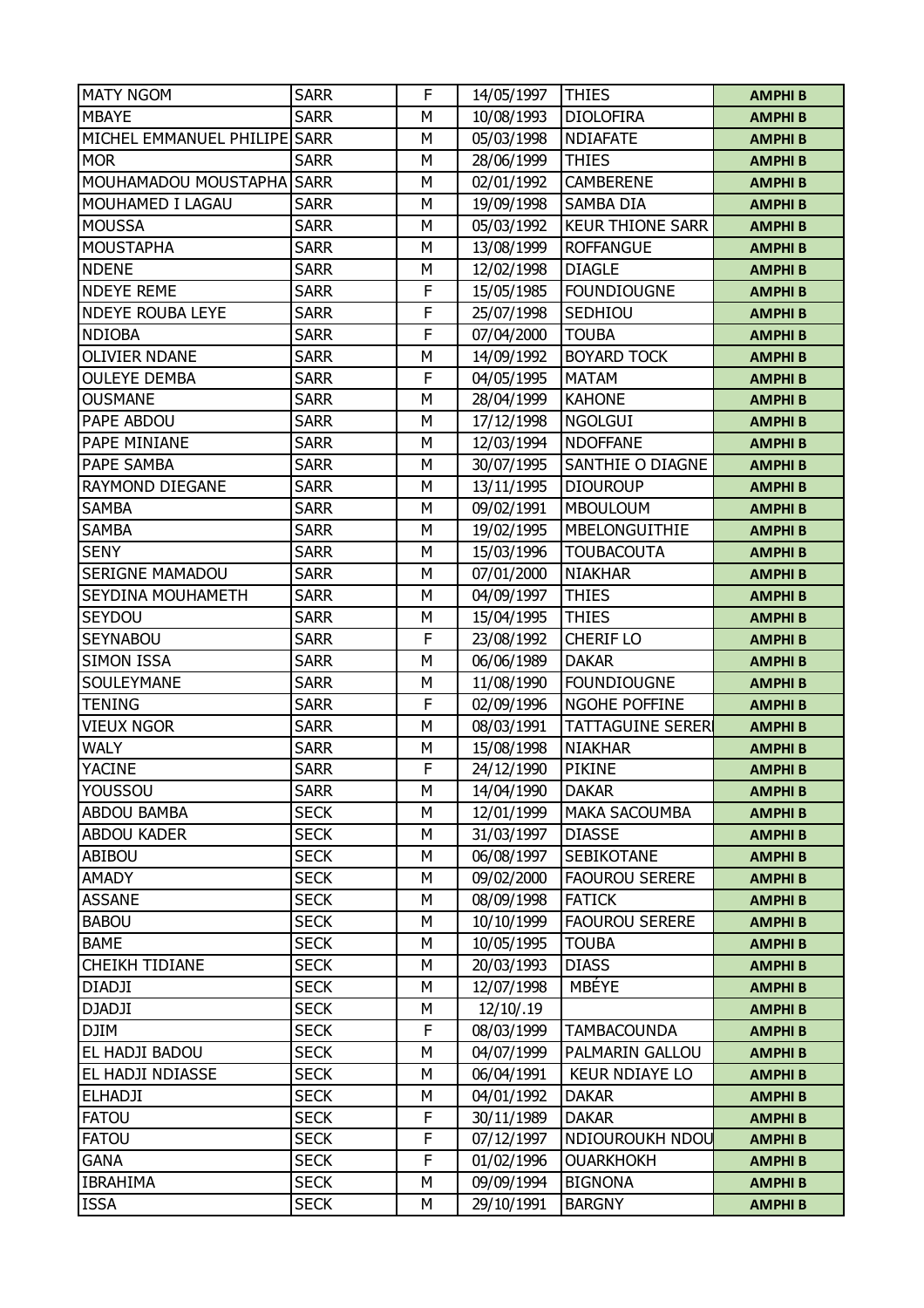| <b>KHADY</b>              | <b>SECK</b> | F | 12/08/2000 | <b>MBOUR</b>           | <b>AMPHIB</b> |
|---------------------------|-------------|---|------------|------------------------|---------------|
| <b>KHARDIATA</b>          | <b>SECK</b> | F | 25/04/1993 | <b>BARGNY NDALDALY</b> | <b>AMPHIB</b> |
| <b>KORANE</b>             | <b>SECK</b> | M | 18/01/1998 | <b>THIES</b>           | <b>AMPHIB</b> |
| <b>MAMADOU</b>            | <b>SECK</b> | М | 12/01/1994 | <b>TIVAOUANE</b>       | <b>AMPHIB</b> |
| MAMADOU                   | <b>SECK</b> | M | 26/09/1991 | <b>RUFISQUE</b>        | <b>AMPHIB</b> |
| <b>MATABARA</b>           | <b>SECK</b> | M | 26/09/1995 | <b>RUFISQUE</b>        | <b>AMPHIB</b> |
| <b>MBAYE</b>              | <b>SECK</b> | М | 15/01/1995 | <b>DAHRA</b>           | <b>AMPHIB</b> |
| <b>MODOU</b>              | <b>SECK</b> | M | 18/12/1995 | <b>DIAMAGUENE</b>      | <b>AMPHIB</b> |
| <b>MODOU</b>              | <b>SECK</b> | M | 03/01/1995 | <b>NDANDE</b>          | <b>AMPHIB</b> |
| <b>MODOU</b>              | <b>SECK</b> | М | 07/04/1995 | MEDINA SABAKH          | <b>AMPHIB</b> |
| MODOU LO                  | <b>SECK</b> | M | 15/01/1995 | <b>MBACKE</b>          | <b>AMPHIB</b> |
| MOUHAMADOU MOUSTAPHA SECK |             | M | 23/11/1999 | <b>KAOLACK</b>         | <b>AMPHIB</b> |
| <b>MOUHAMED</b>           | <b>SECK</b> | М | 04/07/1992 | <b>SAINT LOUIS</b>     | <b>AMPHIB</b> |
| <b>NDEYE KHODIA</b>       | <b>SECK</b> | F | 11/02/1995 | <b>KAOLACK</b>         | <b>AMPHIB</b> |
| NDIAKHAT                  | <b>SECK</b> | M | 02/05/1993 | <b>MBALLING</b>        | <b>AMPHIB</b> |
| <b>NGUISSE</b>            | <b>SECK</b> | М | 11/05/1989 | <b>KOUTANGO</b>        | <b>AMPHIB</b> |
| <b>OMAR</b>               | <b>SECK</b> | M | 17/11/1995 | <b>TOULY</b>           | <b>AMPHIB</b> |
| <b>OULIMATA</b>           | <b>SECK</b> | F | 20/09/1989 | PARCELLES ASSAINI      | <b>AMPHIB</b> |
| <b>OUSMANE</b>            | <b>SECK</b> | М | 04/09/1997 | <b>MBEDAP</b>          | <b>AMPHIB</b> |
| PAPE MOUSSA               | <b>SECK</b> | М | 04/09/1995 | SAMKEDJI               | <b>AMPHIB</b> |
| SOKHNA OUMAR KHAIRY       | <b>SECK</b> | F | 05/04/1992 | SAINT-LOUIS            | <b>AMPHIB</b> |
| <b>THIAO</b>              | <b>SECK</b> | М | 15/01/1996 | <b>DIOHINE</b>         | <b>AMPHIB</b> |
| <b>WALY</b>               | <b>SECK</b> | M | 14/04/2000 | <b>SANGUE</b>          | <b>AMPHIB</b> |
| <b>ABDOU SALAME</b>       | <b>SENE</b> | M | 22/09/1995 | <b>MBAM</b>            | <b>AMPHIB</b> |
| <b>ABDOULAYE</b>          | <b>SENE</b> | М | 15/03/1995 | <b>MBOKHODOFF</b>      | <b>AMPHIB</b> |
| <b>ABLAYE</b>             | <b>SENE</b> | М | 31/01/2001 | <b>SASS NDIAFADJI</b>  | <b>AMPHIB</b> |
| <b>ADAMA</b>              | <b>SENE</b> | F | 10/10/1998 | <b>DIASS</b>           | <b>AMPHIB</b> |
| <b>ALIOU</b>              | <b>SENE</b> | М | 20/11/1996 | WAKHALDIAM             | <b>AMPHIB</b> |
| <b>ALIOU BADARA</b>       | <b>SENE</b> | M | 10/11/1998 | <b>BABACK</b>          | <b>AMPHIB</b> |
| <b>ALIOUNE TABARA</b>     | <b>SENE</b> | M | 03/10/1996 | <b>DIOURBEL</b>        | <b>AMPHIB</b> |
| <b>AMADOU</b>             | <b>SENE</b> | М | 03/10/1986 | SAINT-LOUIS            | <b>AMPHIB</b> |
| AMY                       | <b>SENE</b> | F | 03/12/1997 |                        | <b>AMPHIB</b> |
| <b>ANGELE</b>             | <b>SENE</b> | F | 20/04/1998 | <b>DIOB NDOFFENE</b>   | <b>AMPHIB</b> |
| <b>AWA</b>                | <b>SENE</b> | F | 20/05/1992 | <b>MEDINA GOUNASS</b>  | <b>AMPHIB</b> |
| <b>BABACAR</b>            | <b>SENE</b> | M | 05/01/1998 | <b>BABACK SERERES</b>  | <b>AMPHIB</b> |
| <b>BABACAR</b>            | <b>SENE</b> | М | 05/11/1995 | NDONDOL SESSENE        | <b>AMPHIB</b> |
| <b>BEATRICE</b>           | <b>SENE</b> | F | 08/11/1995 | NDIOUDIOUF             | <b>AMPHIB</b> |
| <b>BERNARD NIOKHOR</b>    | SENE        | M | 18/06/1998 | FAYIL                  | <b>AMPHIB</b> |
| <b>CATHERINE</b>          | <b>SENE</b> | F | 30/04/1998 | <b>NDOUBAR</b>         | <b>AMPHIB</b> |
| <b>CHEIKH</b>             | <b>SENE</b> | М | 16/03/1999 | <b>OUADIOUR SERERE</b> | <b>AMPHIB</b> |
| <b>CHEIKH</b>             | <b>SENE</b> | M | 19/04/1992 | <b>MBOUMA</b>          | <b>AMPHIB</b> |
| <b>CHEIKH</b>             | <b>SENE</b> | М | 20/04/1996 | <b>BOULEL</b>          | <b>AMPHIB</b> |
| <b>COUMBA</b>             | <b>SENE</b> | F | 02/04/1998 | <b>DOHINE</b>          | <b>AMPHIB</b> |
| DA COUMBA                 | <b>SENE</b> | F | 05/09/1997 | <b>THIES</b>           | <b>AMPHIB</b> |
| <b>DAOUDA</b>             | <b>SENE</b> | М | 05/10/1991 | <b>MBOUR</b>           | <b>AMPHIB</b> |
| <b>DIAKHERE</b>           | <b>SENE</b> | F | 14/11/1995 | <b>NDIOUKH FISSEL</b>  | <b>AMPHIB</b> |
| <b>DIBOR</b>              | <b>SENE</b> | F | 03/02/1996 | <b>BOYARD TOCK</b>     | <b>AMPHIB</b> |
| <b>DIENE</b>              | <b>SENE</b> | М | 21/01/1999 | <b>NIAKHAR</b>         | <b>AMPHIB</b> |
| <b>DIEYNABA</b>           | <b>SENE</b> | F | 12/05/1997 | <b>GAGUE MODY</b>      | <b>AMPHIB</b> |
| <b>DIOUMA</b>             | <b>SENE</b> | F | 09/10/1997 | <b>DIOURBEL</b>        | <b>AMPHIB</b> |
| <b>DIOUMA</b>             | <b>SENE</b> | F | 10/10/1997 | <b>MBEDAP</b>          | <b>AMPHIB</b> |
| DJE                       | <b>SENE</b> | F | 04/05/1992 | <b>KHAOUL GODAGUEN</b> | <b>AMPHIB</b> |
|                           |             |   |            |                        |               |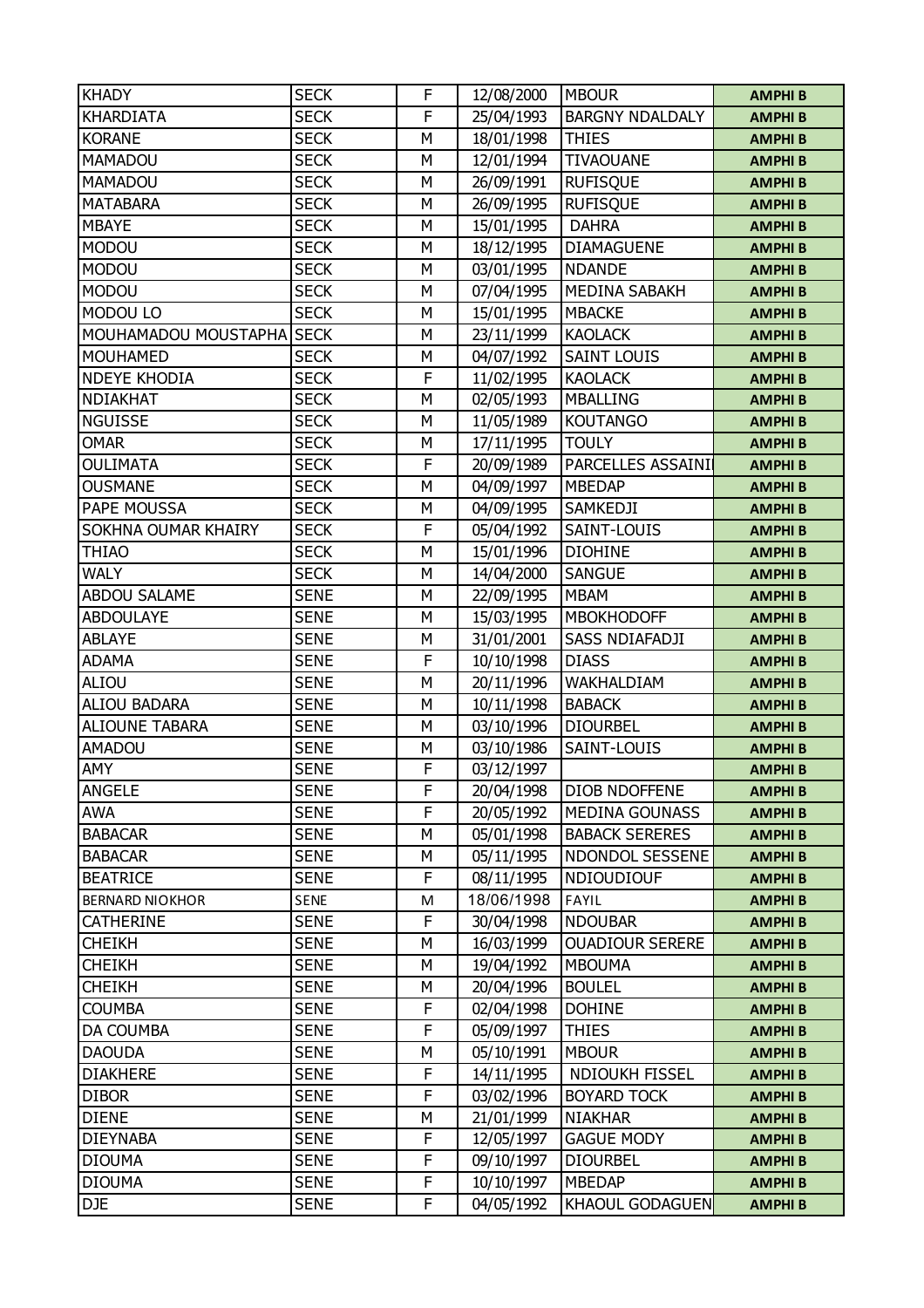| <b>FATOU</b>                 | <b>SENE</b> | F | 08/10/1988 | <b>MEDITE GOUYE</b>     | <b>AMPHIB</b>         |
|------------------------------|-------------|---|------------|-------------------------|-----------------------|
| <b>FATOU</b>                 | <b>SENE</b> | F | 10/03/1999 | <b>DIAT MOURY</b>       | <b>AMPHIB</b>         |
| FATOUMATA BINTOU DIBOR       | <b>SENE</b> | F | 16/07/1992 | <b>GAGUE MODY</b>       | <b>AMPHIB</b>         |
| <b>IBRA</b>                  | <b>SENE</b> | М | 10/03/1998 | <b>KHELCOM</b>          | <b>BALCON AMPHI B</b> |
| <b>IBRAHIMA</b>              | <b>SENE</b> | M | 04/05/1992 | <b>MBOUR</b>            | <b>BALCON AMPHI B</b> |
| <b>IBRAHIMA</b>              | <b>SENE</b> | M | 11/04/1995 | <b>VELINGARA</b>        | <b>BALCON AMPHI B</b> |
| <b>IDRISSA</b>               | <b>SENE</b> | M | 11/09/1992 | <b>DAKAR</b>            | <b>BALCON AMPHI B</b> |
| <b>JEAN PIERRE DIOMAYE</b>   | <b>SENE</b> | M | 09/10/1998 | <b>BOYARD TOCK</b>      | <b>BALCON AMPHI B</b> |
| <b>JULES BONIFACE MOUSSA</b> | <b>SENE</b> | M | 04/03/1992 | <b>DAKAR</b>            | <b>BALCON AMPHI B</b> |
| <b>KHADY</b>                 | <b>SENE</b> | F | 12/03/1996 | <b>NAFFAR</b>           | <b>BALCON AMPHI B</b> |
| <b>KHEMESSE</b>              | <b>SENE</b> | F | 04/03/1997 | <b>GUITYR SERERE</b>    | <b>BALCON AMPHI B</b> |
| <b>LABA</b>                  | <b>SENE</b> | M | 18/11/1996 | <b>THIANDENE</b>        | <b>BALCON AMPHI B</b> |
| <b>LAURENT L</b>             | <b>SENE</b> | M | 05/05/1999 | <b>DIOUROUP</b>         | <b>BALCON AMPHI B</b> |
| <b>MAHMADANE</b>             | <b>SENE</b> | M | 03/01/1995 | <b>MBADATTE</b>         | <b>BALCON AMPHI B</b> |
| MAMADOU                      | <b>SENE</b> | M | 06/05/1995 | <b>KANGALY</b>          | <b>BALCON AMPHI B</b> |
| MAMADOU                      | <b>SENE</b> | М | 25/04/1996 | <b>MBOUDAYE</b>         | <b>BALCON AMPHI B</b> |
| <b>MAMADOU</b>               | <b>SENE</b> | M | 15/03/1995 | <b>MBOUFOUTH</b>        | <b>BALCON AMPHI B</b> |
| MAMADOU I                    | <b>SENE</b> | M | 03/03/2000 | <b>MBANE</b>            | <b>BALCON AMPHI B</b> |
| <b>MAMADOU KHALY</b>         | <b>SENE</b> | M | 03/05/2000 | <b>DIOURBEL</b>         | <b>BALCON AMPHI B</b> |
| <b>MAMAE BIRAME</b>          | <b>SENE</b> | M | 13/11/1995 | <b>NIAKHAR</b>          | <b>BALCON AMPHI B</b> |
| <b>MAME BOCAR</b>            | <b>SENE</b> | M | 12/02/1991 | <b>SANGUE</b>           | <b>BALCON AMPHI B</b> |
| <b>MARIAMA</b>               | <b>SENE</b> | F | 24/10/2000 | <b>KEUR MARTIN</b>      | <b>BALCON AMPHI B</b> |
| <b>MARIETOU</b>              | <b>SENE</b> | F | 24/11/1998 | <b>NGOLLAR SERERE</b>   | <b>BALCON AMPHI B</b> |
| <b>MASSE</b>                 | <b>SENE</b> | M | 10/01/1996 | <b>DIAKHAO</b>          | <b>BALCON AMPHI B</b> |
| <b>MBAGNICK</b>              | <b>SENE</b> | M | 10/07/1997 | SANGHAIE                | <b>BALCON AMPHI B</b> |
| <b>MBAYE</b>                 | <b>SENE</b> | M | 10/01/1998 | <b>BAMBEY</b>           | <b>BALCON AMPHI B</b> |
| <b>MBAYE</b>                 | <b>SENE</b> | M | 15/03/1995 | <b>GAGNICK</b>          | <b>BALCON AMPHI B</b> |
| <b>MBAYE</b>                 | <b>SENE</b> | Μ | 24/03/1998 | <b>NDIAMBOUR</b>        | <b>BALCON AMPHI B</b> |
| <b>MBAYE</b>                 | <b>SENE</b> | M | 25/01/2000 | <b>KEUR NDENE NDAO</b>  | <b>BALCON AMPHI B</b> |
| <b>MENE</b>                  | <b>SENE</b> | F | 17/08/1995 | <b>GUITIR SERERE</b>    | <b>BALCON AMPHI B</b> |
| <b>MODOU</b>                 | <b>SENE</b> | М | 07/02/1996 | <b>MABO</b>             | <b>BALCON AMPHI B</b> |
| <b>MODY</b>                  | <b>SENE</b> | М | 18/08/1996 | <b>RUFISQUE</b>         | <b>BALCON AMPHI B</b> |
| <b>MOUHAMETH</b>             | <b>SENE</b> | М | 10/01/1995 | <b>THIES</b>            | <b>BALCON AMPHI B</b> |
| <b>MOUSTAPHA</b>             | <b>SENE</b> | М | 13/09/1998 | <b>DIAMAGUENE</b>       | <b>BALCON AMPHI B</b> |
| <b>NDAMA</b>                 | <b>SENE</b> | F | 10/05/1999 | <b>DIATMOURY</b>        | <b>BALCON AMPHI B</b> |
| <b>NDANE</b>                 | <b>SENE</b> | М | 29/08/1993 | <b>TATTAGUINE SERER</b> | <b>BALCON AMPHI B</b> |
| <b>NDEYE ADJI</b>            | <b>SENE</b> | F | 13/01/2001 | <b>KHAYOKH</b>          | <b>BALCON AMPHI B</b> |
| <b>NDEYE COUMBA</b>          | <b>SENE</b> | F | 09/06/1997 | <b>DAKAR</b>            | <b>BALCON AMPHI B</b> |
| <b>NDEYE COUMBA</b>          | <b>SENE</b> | F | 02/09/1997 | <b>KAOLACK</b>          | <b>BALCON AMPHI B</b> |
| <b>NDEYE KHOUDIA</b>         | <b>SENE</b> | F | 25/09/1998 | <b>THIES</b>            | <b>BALCON AMPHI B</b> |
| <b>NGOUMBA</b>               | <b>SENE</b> | F | 07/04/1996 | SANGHAIE                | <b>BALCON AMPHI B</b> |
| <b>NIOKHOR</b>               | <b>SENE</b> | М | 04/01/1990 | NIORO THIALLENE         | <b>BALCON AMPHI B</b> |
| <b>OMAR</b>                  | <b>SENE</b> | М | 02/03/1994 | <b>BABACK</b>           | <b>BALCON AMPHI B</b> |
| <b>OMAR</b>                  | <b>SENE</b> | М | 15/08/1990 | <b>BOUTHIE</b>          | <b>BALCON AMPHI B</b> |
| <b>OMAR</b>                  | <b>SENE</b> | М | 13/03/1995 | <b>NGAYOKHEME</b>       | <b>BALCON AMPHI B</b> |
| <b>OMAR</b>                  | <b>SENE</b> | М | 08/01/1998 | NIORO DU RIP            | <b>BALCON AMPHI B</b> |
| <b>OUSMANE</b>               | <b>SENE</b> | М | 31/12/1999 | <b>MBOUR</b>            | <b>BALCON AMPHI B</b> |
| <b>OUSMANE</b>               | <b>SENE</b> | М | 13/02/1996 | <b>MBOUR</b>            | <b>BALCON AMPHI B</b> |
| <b>OUSMANE ABABACAR</b>      | <b>SENE</b> | М | 05/05/1987 | <b>THIEPPE</b>          | <b>BALCON AMPHI B</b> |
| <b>OUSMANE DIENE</b>         | <b>SENE</b> | М | 25/03/1993 | <b>NGOUYE</b>           | <b>BALCON AMPHI B</b> |
| <b>OUSSEYNOU</b>             | <b>SENE</b> | М | 30/04/1994 | <b>MONE</b>             | <b>BALCON AMPHI B</b> |
| PAPE AMADOU                  | <b>SENE</b> | М | 25/02/1988 | <b>DAKAR</b>            | <b>BALCON AMPHI B</b> |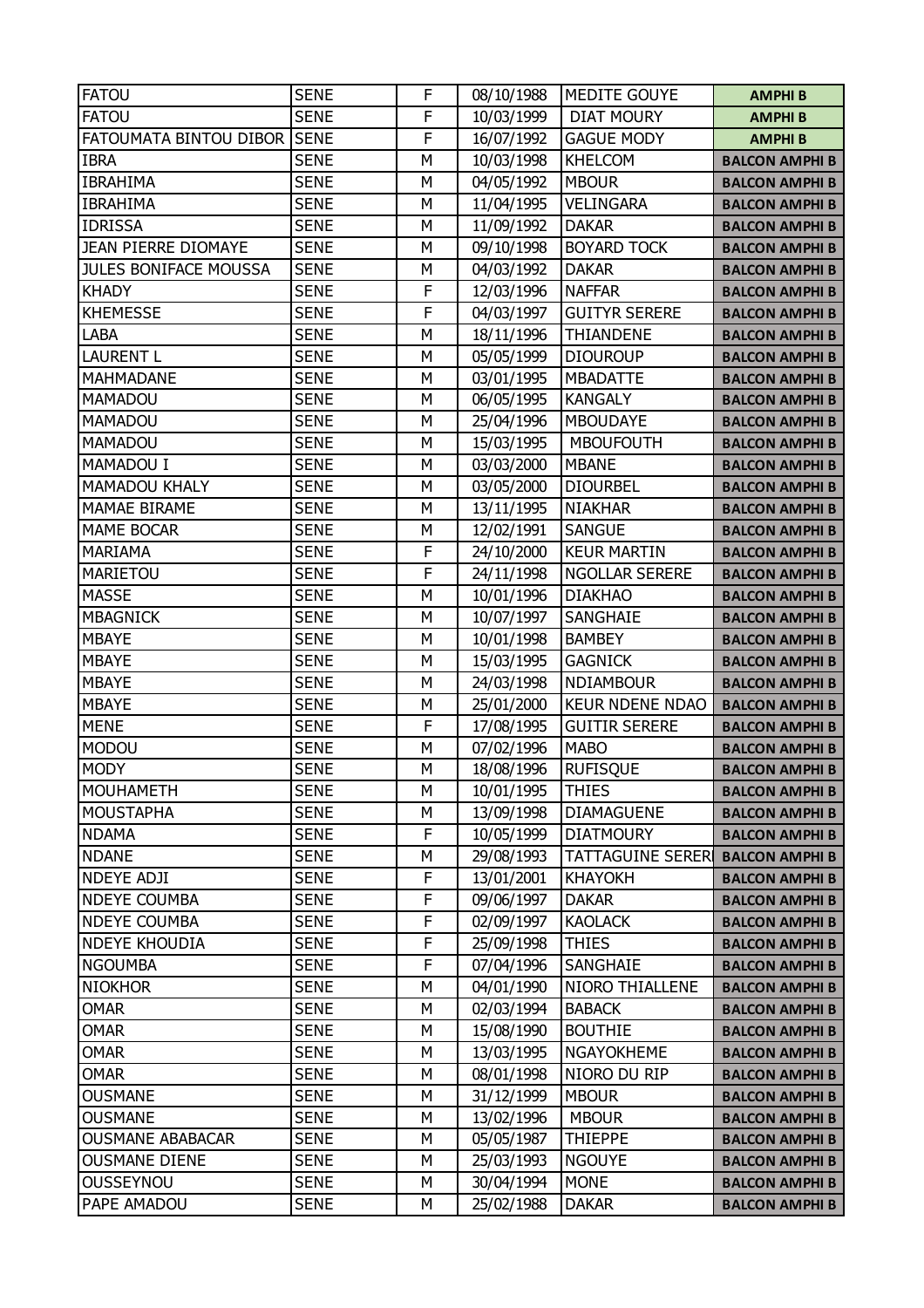| PAUL DEMBA              | <b>SENE</b>    | М | 09/12/1996 | NDIANDIAYE              | <b>BALCON AMPHI B</b> |
|-------------------------|----------------|---|------------|-------------------------|-----------------------|
| <b>PAULINE</b>          | <b>SENE</b>    | F | 17/01/1995 | <b>FOUNDIOUGNE</b>      | <b>BALCON AMPHI B</b> |
| <b>PIERRE</b>           | <b>SENE</b>    | М | 21/11/1995 | SEDHIOU                 | <b>BALCON AMPHI B</b> |
| <b>RAMATA</b>           | <b>SENE</b>    | F | 01/01/1994 | MBOUSNAKH NGOUR         | <b>BALCON AMPHI B</b> |
| <b>ROSE</b>             | <b>SENE</b>    | F | 04/01/1998 | <b>DOUDAME</b>          | <b>BALCON AMPHI B</b> |
| <b>SALIF</b>            | <b>SENE</b>    | M | 23/01/1986 | <b>KOLDA</b>            | <b>BALCON AMPHI B</b> |
| SALIOU                  | <b>SENE</b>    | М | 01/01/1995 | MBADAKHOUNE             | <b>BALCON AMPHI B</b> |
| <b>SAMBA</b>            | <b>SENE</b>    | M | 11/11/1998 | <b>MBEDAP</b>           | <b>BALCON AMPHI B</b> |
| <b>SENY NDIAYE</b>      | <b>SENE</b>    | М | 12/08/1990 | <b>GANDIAYE</b>         | <b>BALCON AMPHI B</b> |
| SERIGNE SALIOU          | <b>SENE</b>    | М | 04/03/1998 | <b>DAROU</b>            | <b>BALCON AMPHI B</b> |
| <b>SEYNABOU</b>         | <b>SENE</b>    | F | 17/03/1997 | <b>MBOUDAYE</b>         | <b>BALCON AMPHI B</b> |
| <b>TALLA</b>            | <b>SENE</b>    | Μ | 10/02/2000 | <b>TASSETTE SERERES</b> | <b>BALCON AMPHI B</b> |
| <b>TENING</b>           | <b>SENE</b>    | F | 03/02/2000 | <b>MARANE</b>           | <b>BALCON AMPHI B</b> |
| <b>WALY</b>             | <b>SENE</b>    | M | 09/01/1994 | <b>LOGDIR</b>           | <b>BALCON AMPHI B</b> |
| <b>YANDE</b>            | <b>SENE</b>    | F | 19/01/1997 | <b>BOUTHIE</b>          | <b>BALCON AMPHI B</b> |
| <b>YOUSSOUPHA</b>       | <b>SENE</b>    | М | 11/11/1994 | <b>DIAMAGUENE</b>       | <b>BALCON AMPHI B</b> |
| <b>ADAMA</b>            | <b>SENGHOR</b> | F | 13/09/1993 | <b>SOKONE</b>           | <b>BALCON AMPHI B</b> |
| <b>AISSATOU</b>         | <b>SENGHOR</b> | F | 16/03/1998 | <b>YENGUELE</b>         | <b>BALCON AMPHI B</b> |
| <b>AISSATOU</b>         | <b>SENGHOR</b> | F | 05/08/2000 | <b>SOUM</b>             | <b>BALCON AMPHI B</b> |
| AMADOU LAMINE THIOR     | <b>SENGHOR</b> | M | 10/01/1999 | <b>DOUDAME</b>          | <b>BALCON AMPHI B</b> |
| <b>DJIDIACK</b>         | <b>SENGHOR</b> | М | 24/06/1994 | <b>SIMAL</b>            | <b>BALCON AMPHI B</b> |
| ELHADJI MA ANSOU        | <b>SENGHOR</b> | М | 08/09/1994 | <b>DIOFIOR</b>          | <b>BALCON AMPHI B</b> |
| <b>IBRAHIMA</b>         | <b>SENGHOR</b> | M | 07/10/1996 | SOUM                    | <b>BALCON AMPHI B</b> |
| <b>IDRISSA</b>          | <b>SENGHOR</b> | M | 22/02/1999 | <b>DJILOR</b>           | <b>BALCON AMPHI B</b> |
| <b>JOSEPH</b>           | <b>SENGHOR</b> | М | 06/10/1997 | <b>NGUERANE</b>         | <b>BALCON AMPHI B</b> |
| <b>JOSEPH BOUCAR</b>    | <b>SENGHOR</b> | M | 27/08/1999 | <b>DIOB NDOFFENE</b>    | <b>BALCON AMPHI B</b> |
| <b>LEOPOLD SEDAR</b>    | <b>SENGHOR</b> | М | 16/04/1998 | <b>NGOHE POFFINE</b>    | <b>BALCON AMPHI B</b> |
| <b>MANSOR</b>           | <b>SENGHOR</b> | М | 15/01/1998 | <b>PETHIE</b>           | <b>BALCON AMPHI B</b> |
| <b>MOUSSA</b>           | <b>SENGHOR</b> | M | 01/01/1995 | <b>FOUNDIOUGNE</b>      | <b>BALCON AMPHI B</b> |
| NIOKHOBAYE              | <b>SENGHOR</b> | М | 20/02/1997 | <b>FAMB</b>             | <b>BALCON AMPHI B</b> |
| <b>NIOKHOR</b>          | <b>SENGHOR</b> | М | 01/02/1993 | <b>THIOMBY</b>          | <b>BALCON AMPHI B</b> |
| <b>NOGAYE</b>           | <b>SENGHOR</b> | F | 08/08/1991 | <b>KEUR MOUSSA</b>      | <b>BALCON AMPHI B</b> |
| PAPA OUSMANE            | <b>SENGHOR</b> | М | 30/10/1995 | <b>KHALAMBASSE</b>      | <b>BALCON AMPHI B</b> |
| <b>SALIF</b>            | <b>SENGHOR</b> | М | 04/06/1997 | <b>DAKAR</b>            | <b>BALCON AMPHI B</b> |
| SALIOU                  | <b>SENGHOR</b> | М | 03/03/1999 | CADJINOLLE HASSOL       | <b>BALCON AMPHI B</b> |
| <b>SAMBA</b>            | <b>SENGHOR</b> | М | 16/07/1988 | <b>GAGUE CHERIF</b>     | <b>BALCON AMPHI B</b> |
| <b>SEDAR</b>            | <b>SENGHOR</b> | М | 06/05/1996 | <b>MBOLTOGNE</b>        | <b>BALCON AMPHI B</b> |
| SERIGNE KHADIM          | <b>SENGHOR</b> | М | 27/05/1997 | <b>FATICK</b>           | <b>BALCON AMPHI B</b> |
| <b>SIMON PIERRE</b>     | <b>SENGHOR</b> | М | 02/03/1984 | <b>BIGNONA</b>          | <b>BALCON AMPHI B</b> |
| <b>WALY</b>             | <b>SENGHOR</b> | М | 24/12/1998 | <b>THIABA</b>           | <b>BALCON AMPHI B</b> |
| <b>YOUSSOUPH</b>        | <b>SENGHOR</b> | М | 22/10/1997 | <b>FATICK</b>           | <b>BALCON AMPHI B</b> |
| <b>ABDOULAYE</b>        | <b>SEYDI</b>   | М | 12/01/1989 | <b>TEMENTO SAMBA</b>    | <b>BALCON AMPHI B</b> |
| AHMADOU                 | <b>SEYDI</b>   | М | 25/01/1998 | <b>KOLDA</b>            | <b>BALCON AMPHI B</b> |
| <b>AMADOU</b>           | <b>SEYDI</b>   | М | 21/01/1994 | <b>KAMPISSA</b>         | <b>BALCON AMPHI B</b> |
| <b>ARFANG</b>           | <b>SEYDI</b>   | М | 10/06/1999 | NDOUMBOUDJI             | <b>BALCON AMPHI B</b> |
| <b>IBRAHIMA</b>         | SEYDI          | М | 20/10/1997 | <b>MAMPATIM</b>         | <b>BALCON AMPHI B</b> |
| <b>MOUSTAPHA</b>        | <b>SEYDI</b>   | М | 23/10/1997 | DASSILAME SERERE        | <b>BALCON AMPHI B</b> |
| <b>DEBO</b>             | <b>SEYE</b>    | F | 06/03/1991 | <b>GUEDIAWAYE</b>       | <b>BALCON AMPHI B</b> |
| <b>KHADIME</b>          | <b>SEYE</b>    | М | 07/02/1997 | <b>HANENE</b>           | <b>BALCON AMPHI B</b> |
| <b>IBRAHIMA KALILOU</b> | <b>SIGNATE</b> | М | 17/11/1997 | MARSASSOUM              | <b>BALCON AMPHI B</b> |
| KALIBA                  | <b>SIMA</b>    | М | 18/04/1996 | <b>SIGHERE</b>          | <b>BALCON AMPHI B</b> |
| <b>IBRAHIMA</b>         | <b>SIMAL</b>   | М | 18/06/1990 | LINGUIRE                | <b>BALCON AMPHI B</b> |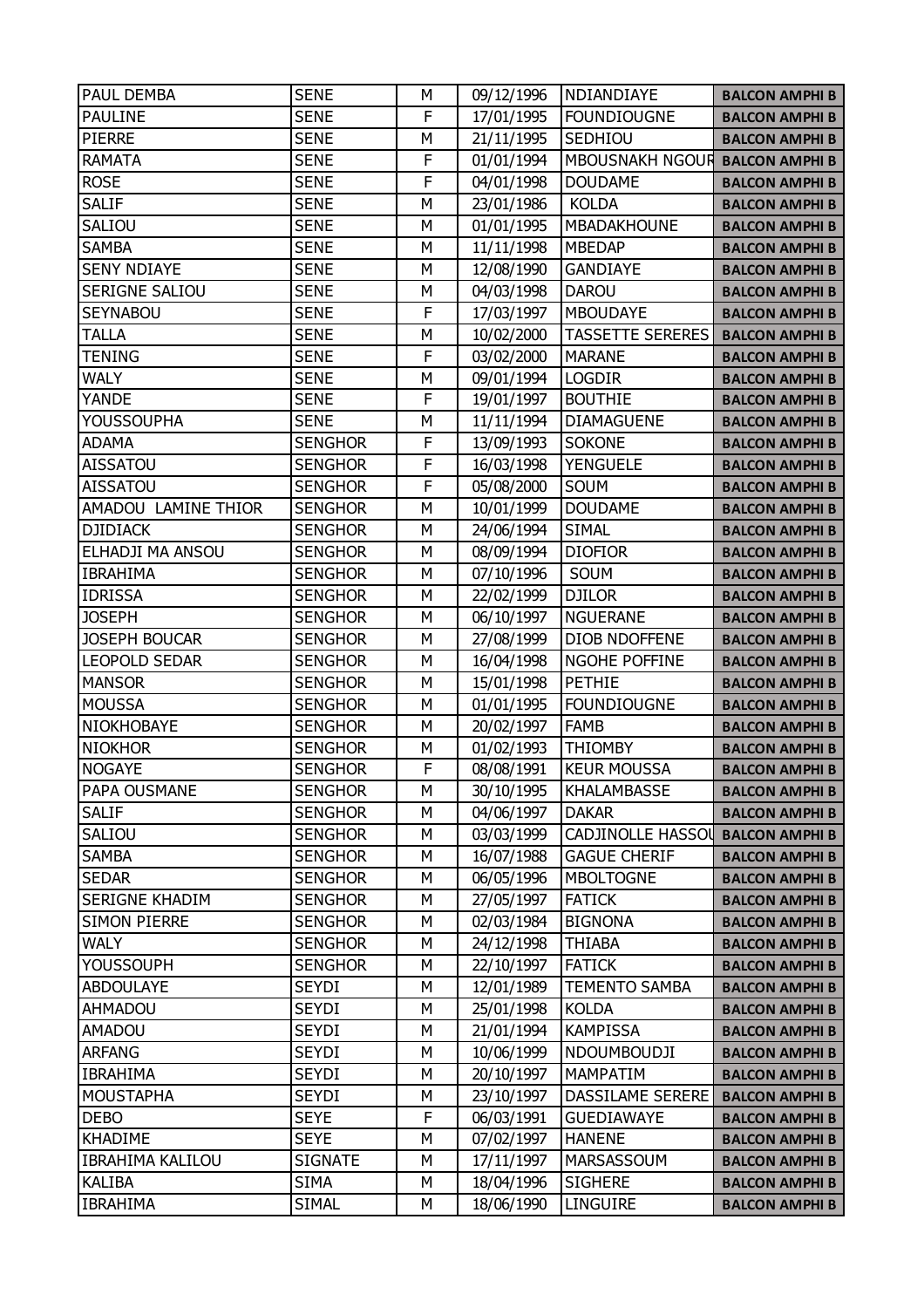| MOUHAMADOU LAMINE      | <b>SISSOKHO</b> | М | 19/08/1999 | <b>KAOLACK</b>         | <b>BALCON AMPHI B</b> |
|------------------------|-----------------|---|------------|------------------------|-----------------------|
| PAPA BAKARY            | <b>SISSOKHO</b> | М | 03/10/1987 | <b>THIES</b>           | <b>BALCON AMPHI B</b> |
| <b>MOUSTAPHA</b>       | <b>SOCK</b>     | M | 12/12/1996 | <b>GNIBY</b>           | <b>BALCON AMPHI B</b> |
| LAMINE                 | <b>SOLLY</b>    | M | 12/03/1998 | <b>DAKAR</b>           | <b>BALCON AMPHI B</b> |
| <b>ABDOULAYE THIAW</b> | <b>SONKO</b>    | M | 25/03/1984 | <b>KAGNOBON</b>        | <b>BALCON AMPHI B</b> |
| <b>ABOUBACAR</b>       | SONKO           | M | 08/03/1998 | <b>KARANGUE</b>        | <b>BALCON AMPHI B</b> |
| ANSOU                  | SONKO           | M | 25/01/1989 | <b>SAROUDIA</b>        | <b>BALCON AMPHI B</b> |
| <b>BACARY DEMBO</b>    | SONKO           | M | 05/01/1992 | <b>KARTIACK</b>        | <b>BALCON AMPHI B</b> |
| <b>COUMBA</b>          | SONKO           | F | 01/12/1996 | <b>BIGNONA</b>         | <b>BALCON AMPHI B</b> |
| EL HADJI               | SONKO           | M | 12/01/1990 | <b>DIOURBEL</b>        | <b>BALCON AMPHI B</b> |
| EL HADJI               | SONKO           | M | 20/02/1997 | <b>THIOBON</b>         | <b>BALCON AMPHI B</b> |
| <b>FANSOU</b>          | SONKO           | M | 09/05/1995 | <b>EBINAKO</b>         | <b>BALCON AMPHI B</b> |
| <b>KADIDIATOU</b>      | SONKO           | F | 01/01/1996 | <b>KAGNABON</b>        | <b>BALCON AMPHI B</b> |
| LAMINE                 | SONKO           | M | 22/01/1992 | <b>KAGNOBON</b>        | <b>BALCON AMPHI B</b> |
| <b>RAMATOULAYE</b>     | SONKO           | F | 10/12/1998 | <b>EBINKINE</b>        | <b>BALCON AMPHI B</b> |
| SOULEYMANE             | SONKO           | Μ | 13/10/1987 | <b>KAGNOBON</b>        | <b>BALCON AMPHI B</b> |
| <b>YACINE</b>          | SONKO           | F | 02/02/1986 | <b>BIGNONA</b>         | <b>BALCON AMPHI B</b> |
| LAMINE                 | <b>SOUANE</b>   | M | 20/01/1996 | <b>DIANNAHBA</b>       | <b>BALCON AMPHI B</b> |
| <b>MALANG OUADIA</b>   | <b>SOUANE</b>   | M | 01/01/1999 | <b>PIKINE</b>          | <b>BALCON AMPHI B</b> |
| <b>ASSANE</b>          | SOUGOU          | M | 06/10/2000 | <b>NGUIDILE</b>        | <b>BALCON AMPHI B</b> |
| <b>ABDOUL AZIZ</b>     | <b>SOUMARE</b>  | M | 09/07/1998 | <b>MBOUR</b>           | <b>BALCON AMPHI B</b> |
| <b>MOUSSA</b>          | <b>SOUMARE</b>  | М | 23/03/1997 | <b>DIAKHALINE</b>      | <b>BALCON AMPHI B</b> |
| <b>BAHAMADOU</b>       | SOUNBOUNOL      | M | 15/08/1993 | <b>VELINGARA</b>       | <b>BALCON AMPHI B</b> |
| <b>ABDOU</b>           | SOW             | M | 12/03/1997 | <b>JOAL</b>            | <b>BALCON AMPHI B</b> |
| <b>ABDOU</b>           | SOW             | M | 01/12/1999 | <b>GOUYE TOUR</b>      | <b>BALCON AMPHI B</b> |
| <b>ABDOULAYE</b>       | SOW             | M | 18/03/1995 | <b>THIES</b>           | <b>BALCON AMPHI B</b> |
| <b>ABDOULAYE</b>       | SOW             | M | 22/11/1998 | <b>THIES</b>           | <b>BALCON AMPHI B</b> |
| <b>ADAMA</b>           | SOW             | M | 15/05/1996 | <b>GANDIAYE</b>        | <b>BALCON AMPHI B</b> |
| <b>AIDA</b>            | SOW             | F | 06/06/1999 | <b>KEUR NDIAYE LO</b>  | <b>BALCON AMPHI B</b> |
| <b>AISSATA</b>         | SOW             | F | 13/10/1996 | <b>MBAO</b>            | <b>BALCON AMPHI B</b> |
| <b>AISSE</b>           | SOW             | F | 02/03/1996 | <b>THIES</b>           | <b>BALCON AMPHI B</b> |
| <b>AMADOU</b>          | SOW             | M | 01/12/1994 | <b>GUINGUINEO</b>      | <b>BALCON AMPHI B</b> |
| <b>AMADOU</b>          | SOW             | M | 30/10/1997 | <b>CONTOR</b>          | <b>BALCON AMPHI B</b> |
| <b>ARONA</b>           | SOW             | М | 23/03/1993 | <b>DINGUIRAY</b>       | <b>BALCON AMPHI B</b> |
| <b>AWA</b>             | SOW             | F | 27/09/1999 | <b>RICHARD TOLL</b>    | <b>BALCON AMPHI B</b> |
| <b>AWA</b>             | SOW             | F | 07/02/1985 | <b>YOFF</b>            | <b>BALCON AMPHI B</b> |
| <b>BASSIROU</b>        | SOW             | М | 12/12/1999 | <b>THIAOKHO MADIAL</b> | <b>BALCON AMPHI B</b> |
| <b>BAYE IBRA</b>       | SOW             | М | 30/07/1992 | <b>JOAL FADIOUTH</b>   | <b>BALCON AMPHI B</b> |
| <b>BINETA MBENGUE</b>  | SOW             | F | 08/02/1996 | <b>TIVAOUANE</b>       | <b>BALCON AMPHI B</b> |
| <b>BIRAME</b>          | SOW             | М | 28/03/1991 | <b>FATICK</b>          | <b>BALCON AMPHI B</b> |
| <b>CHEIKH TIDIANE</b>  | SOW             | М | 28/08/2000 | <b>TIVAOUNE</b>        | <b>BALCON AMPHI B</b> |
| <b>CHEIKHOU</b>        | SOW             | М | 01/01/2000 | MBARDIAM               | <b>BALCON AMPHI B</b> |
| <b>DADA</b>            | SOW             | F | 03/03/1996 | <b>KAOLACK</b>         | <b>BALCON AMPHI B</b> |
| <b>DEMBA</b>           | SOW             | M | 09/07/1997 | <b>DAHRA</b>           | <b>BALCON AMPHI B</b> |
| DJIBY IBRAHIMA         | SOW             | М | 12/02/1995 | <b>GUEDE CHANTIER</b>  | <b>BALCON AMPHI B</b> |
| EL HADJI MBACKE        | SOW             | M | 10/07/1997 | <b>MBACKE</b>          | <b>BALCON AMPHI B</b> |
| EL HADJI SEYDOU NOUROU | SOW             | M | 27/12/1997 | <b>KAOLACK</b>         | <b>BALCON AMPHI B</b> |
| ELHADJI ABDOUL AZIZ    | SOW             | М | 27/09/1997 | <b>TIVAOUNE</b>        | <b>BALCON AMPHI B</b> |
| <b>FAMA</b>            | SOW             | F | 13/04/1991 | <b>TIVAOUANE</b>       | <b>BALCON AMPHI B</b> |
| <b>FATOUMATA</b>       | SOW             | F | 26/10/1996 | NIORO DU RIP           | <b>BALCON AMPHI B</b> |
| GANDJI                 | SOW             | М | 05/08/1989 | <b>PIKINE</b>          | <b>BALCON AMPHI B</b> |
| <b>HAMADY</b>          | SOW             | М | 10/09/2000 | SIBIDIANG              | <b>BALCON AMPHI B</b> |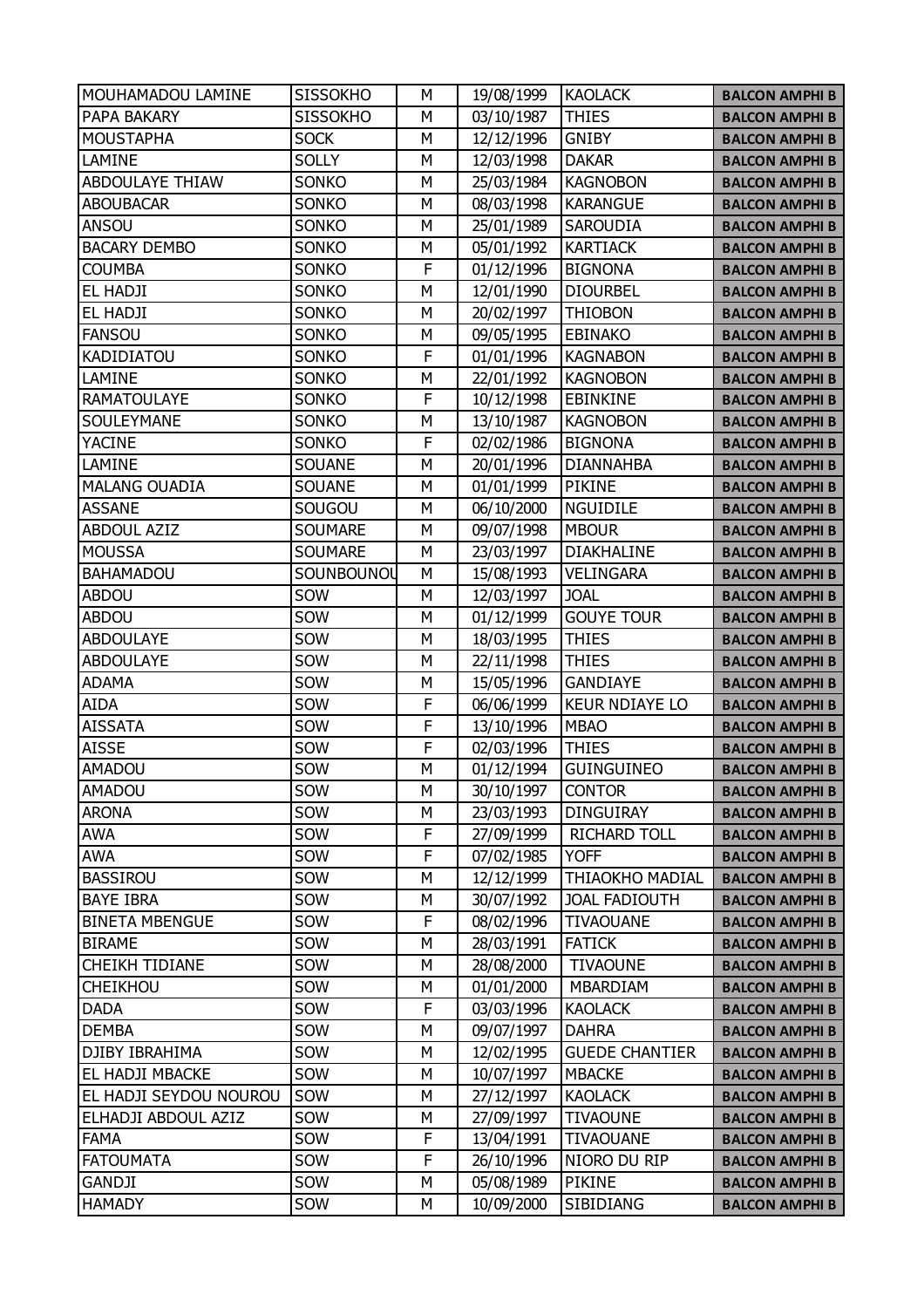| <b>IBRAHIMA</b>      | SOW | М | 10/08/1993 | <b>YEUMBEUL</b>         | <b>BALCON AMPHI B</b> |
|----------------------|-----|---|------------|-------------------------|-----------------------|
| <b>ILIMANE</b>       | SOW | Μ | 22/09/1996 | <b>DAKAR</b>            | <b>BALCON AMPHI B</b> |
| <b>ISSAKHA</b>       | sow | M | 05/07/1987 | SEDHIOU                 | <b>BALCON AMPHI B</b> |
| <b>KHASSIM</b>       | SOW | м | 19/11/1995 | <b>THIES</b>            | <b>BALCON AMPHI B</b> |
| <b>MAIMOUNA</b>      | SOW | F | 26/10/1999 | <b>MBÉRAYE</b>          | <b>BALCON AMPHI B</b> |
| <b>MAMADOU</b>       | SOW | Μ | 04/04/1999 | <b>KEUR MADIABEL</b>    | <b>BALCON AMPHI B</b> |
| <b>MAMADOU</b>       | SOW | М | 13/06/1991 | MASSEMBE                | <b>BALCON AMPHI B</b> |
| MAMADOU              | SOW | Μ | 03/03/1998 | <b>THIES</b>            | <b>BALCON AMPHI B</b> |
| <b>MAMADOU</b>       | SOW | М | 19/05/1994 | <b>KEUR BABOU DIOP</b>  | <b>BALCON AMPHI B</b> |
| MAMADOU              | SOW | М | 10/03/1985 | <b>BAMBEY</b>           | <b>BALCON AMPHI B</b> |
| MAMADOU              | SOW | M | 22/04/1996 | <b>DAKAR</b>            | <b>BALCON AMPHI B</b> |
| MAMADOU              | SOW | Μ | 15/06/1999 | <b>MATAM</b>            | <b>BALCON AMPHI B</b> |
| <b>MAMADOU</b>       | SOW | М | 12/05/1992 | <b>JOAL</b>             | <b>BALCON AMPHI B</b> |
| <b>MAMADOU</b>       | SOW | Μ | 06/07/1996 | <b>GNOLANEME</b>        | <b>BALCON AMPHI B</b> |
| <b>MAME IBRAHIMA</b> | SOW | М | 11/12/1994 | YEUMBEUL                | <b>BALCON AMPHI B</b> |
| <b>MAME SAMBA</b>    | SOW | М | 12/04/1999 | <b>THIES</b>            | <b>BALCON AMPHI B</b> |
| <b>MAME TOUBAB</b>   | SOW | F | 23/11/1998 | <b>TIVAOUANE</b>        | <b>BALCON AMPHI B</b> |
| <b>MANSALY</b>       | SOW | Μ | 06/12/1993 | <b>NDANGHA</b>          | <b>BALCON AMPHI B</b> |
| <b>MANSOUR</b>       | SOW | М | 25/04/1998 | <b>TOURE NGUENE</b>     | <b>BALCON AMPHI B</b> |
| <b>MARIAMA</b>       | SOW | F | 20/04/1990 | <b>KAOLACK</b>          | <b>BALCON AMPHI B</b> |
| <b>MODOU</b>         | SOW | М | 30/08/1994 | THIADIAYE               | <b>BALCON AMPHI B</b> |
| MOUHAMADOU RASSOUL   | SOW | М | 13/01/1997 | <b>MBAO</b>             | <b>BALCON AMPHI B</b> |
| <b>MOUSSA</b>        | SOW | Μ | 15/12/1999 | <b>BANDEGNE</b>         | <b>BALCON AMPHI B</b> |
| <b>OMAR</b>          | SOW | Μ | 20/01/1996 | <b>NDIOULO</b>          | <b>BALCON AMPHI B</b> |
| <b>OMAR</b>          | SOW | М | 12/01/2000 | <b>KARANG POSTE</b>     | <b>BALCON AMPHI B</b> |
| <b>OULEYE</b>        | sow | F | 08/01/2003 | <b>FASS BOYE</b>        | <b>BALCON AMPHI B</b> |
| <b>OUSMANE</b>       | SOW | М | 10/04/1993 | <b>KLHOMBOLE</b>        | <b>BALCON AMPHI B</b> |
| <b>OUSMANE</b>       | SOW | М | 20/10/1995 | PANE ABDOULAYE DI       | <b>BALCON AMPHI B</b> |
| <b>OUSMANE</b>       | SOW | Μ | 04/01/1998 | <b>KEUR ABDOU KHOUL</b> | <b>BALCON AMPHI B</b> |
| <b>OUSMANE</b>       | SOW | М | 18/05/1990 | <b>THIENABA</b>         | <b>BALCON AMPHI B</b> |
| <b>OUSMANE</b>       | sow | M | 06/11/1992 | <b>DAKAR</b>            | <b>BALCON AMPHI B</b> |
| PAPE AMADOU          | SOW | Μ | 01/01/1998 | <b>DAGANA</b>           | <b>BALCON AMPHI B</b> |
| SAIKOU               | SOW | М | 05/08/1999 | <b>TAMBACOUNDA</b>      | <b>BALCON AMPHI B</b> |
| <b>SAMBA</b>         | SOW | М | 24/04/1996 | <b>FOULAMORY</b>        | <b>BALCON AMPHI B</b> |
| <b>SAMBA</b>         | SOW | М | 24/06/1989 | <b>KOLDA</b>            | <b>BALCON AMPHI B</b> |
| SERIGNE MODOU        | SOW | М | 15/07/1997 | <b>MBACKE</b>           | <b>BALCON AMPHI B</b> |
| SERIGNE SALIOU       | SOW | М | 05/03/1994 | SAINT-LOUIS             | <b>BALCON AMPHI B</b> |
| SEYDINA ABABACAR     | SOW | М | 21/10/1995 | <b>MBOUR</b>            | <b>BALCON AMPHI B</b> |
| <b>SIDY</b>          | SOW | М | 19/01/1995 | <b>GUINGUINEO</b>       | <b>BALCON AMPHI B</b> |
| <b>SIDY KHALY</b>    | SOW | М | 26/12/1996 | <b>SEBIKOTANE</b>       | <b>BALCON AMPHI B</b> |
| <b>SOKHNA FATY</b>   | SOW | F | 28/12/1994 | <b>NDONGO</b>           | <b>BALCON AMPHI B</b> |
| <b>TAMSIR</b>        | SOW | Μ | 01/01/1999 | 01/01/1999              | <b>BALCON AMPHI B</b> |
| <b>ABDOU LAHAD</b>   | SY  | М | 20/01/1999 | <b>MBOUR</b>            | <b>BALCON AMPHI B</b> |
| <b>ABDOULAYE</b>     | SY  | M | 10/11/1994 | <b>DAKAR</b>            | <b>BALCON AMPHI B</b> |
| <b>BALLY</b>         | SY  | М | 28/10/1998 | ROSSO SENEGAL           | <b>BALCON AMPHI B</b> |
| <b>BASSIROU</b>      | SY  | М | 13/09/1991 | <b>DAHRA</b>            | <b>BALCON AMPHI B</b> |
| <b>BOCAR</b>         | SY  | М | 16/10/1994 | <b>POUT</b>             | <b>BALCON AMPHI B</b> |
| FATIMATA IBRAHIMA    | SΥ  | F | 16/01/1994 | <b>PODOR</b>            | <b>AMPHI 01</b>       |
| <b>FATOUMATA</b>     | SY  | F | 01/11/1996 | <b>KOLDA</b>            | <b>AMPHI 01</b>       |
| <b>KHADY</b>         | SY  | F | 14/01/1993 | <b>THIONCK ESSYL</b>    | <b>AMPHI 01</b>       |
| <b>KHADY</b>         | SY  | F | 27/11/1995 | <b>DIOUROUP</b>         | <b>AMPHI 01</b>       |
| LAMINE               | SY  | M | 12/04/1995 | GANDIAYE                | <b>AMPHI 01</b>       |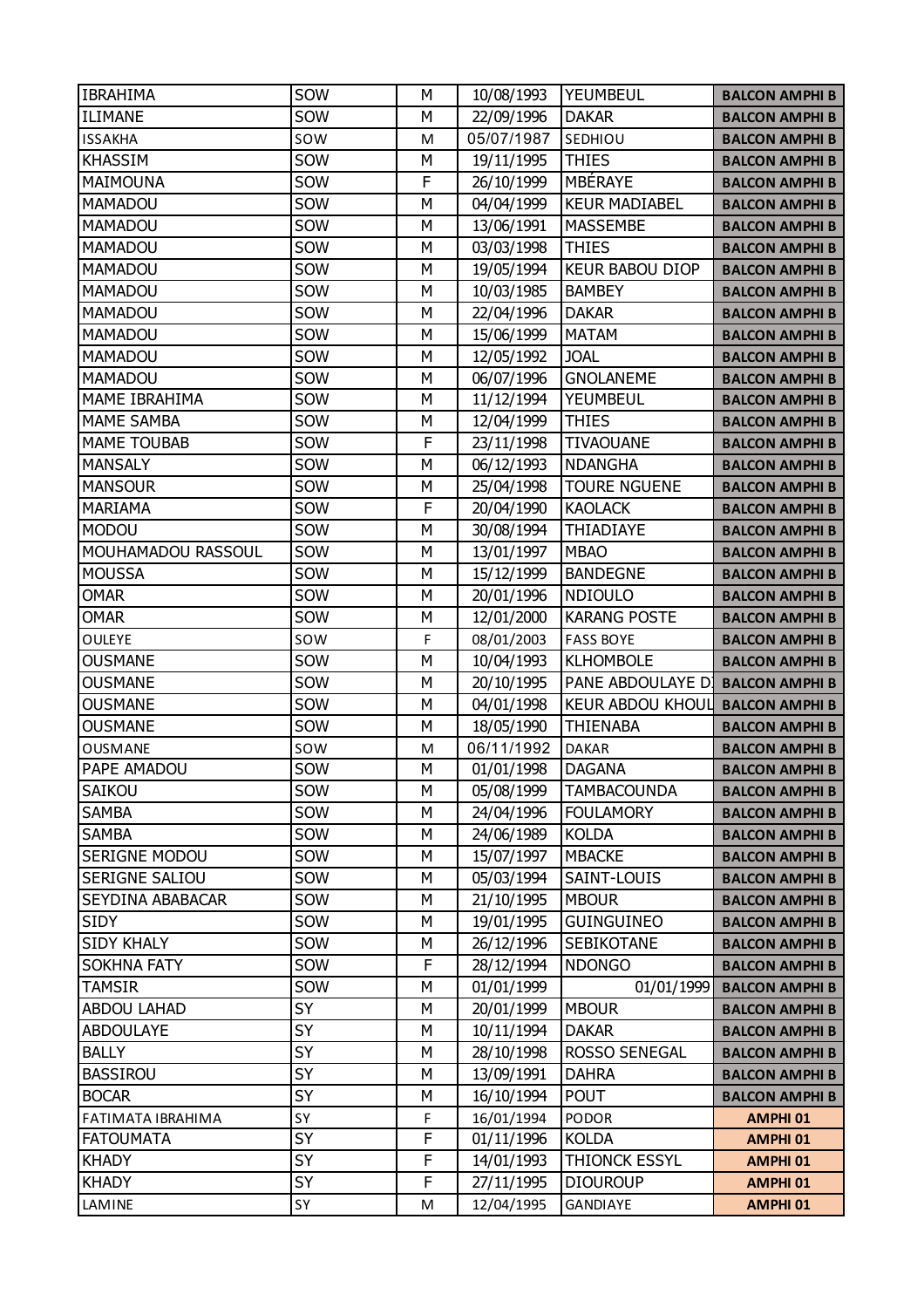| <b>MAIMOUNA DIERY</b>  | SY              | F | 09/10/2000 | <b>NDADE</b>         | <b>AMPHI 01</b> |
|------------------------|-----------------|---|------------|----------------------|-----------------|
| <b>MAIRAME</b>         | SY              | F | 08/08/1993 | NDOULOUMADJI DEN     | <b>AMPHI 01</b> |
| <b>MAMADOU</b>         | SY              | М | 03/03/1993 | NIORO DU RIP         | <b>AMPHI 01</b> |
| <b>MAMADOU</b>         | <b>SY</b>       | М | 10/01/2000 | <b>THIAKALAR</b>     | <b>AMPHI 01</b> |
| MAMADOU                | <b>SY</b>       | M | 21/04/1997 | GOSSAS               | <b>AMPHI 01</b> |
| <b>MBAYE</b>           | <b>SY</b>       | M | 20/03/1990 | <b>DIAKHAO</b>       | <b>AMPHI 01</b> |
| MONSIEUR NGADJ         | SY              | М | 04/07/1999 | <b>THIES</b>         | <b>AMPHI 01</b> |
| MOUSSA AMADOU          | <b>SY</b>       | M | 04/05/1988 | <b>AERE LAO</b>      | <b>AMPHI 01</b> |
| <b>NDIAGA</b>          | SY              | М | 08/08/1996 | <b>TIBAR</b>         | <b>AMPHI 01</b> |
| <b>OUMAR</b>           | <b>SY</b>       | М | 10/01/1994 | NDOULOUMADJI F       | <b>AMPHI 01</b> |
| PAPA MOUSSA            | <b>SY</b>       | M | 08/08/1993 | <b>LOUGA</b>         | <b>AMPHI 01</b> |
| PAPE ABDOUL KARIM      | SY              | M | 23/09/1985 | <b>TIVAOUNE</b>      | <b>AMPHI 01</b> |
| PAPE SIDY              | SY              | М | 10/01/1995 | <b>DIAOULE</b>       | <b>AMPHI 01</b> |
| <b>PENDA</b>           | SY              | F | 20/11/1991 | <b>GUINAWRAYE</b>    | <b>AMPHI 01</b> |
| <b>SALIF</b>           | SY              | М | 29/11/1989 | <b>BAKEL</b>         | <b>AMPHI 01</b> |
| <b>SALIF</b>           | <b>SY</b>       | М | 01/01/1998 | <b>DIATAR</b>        | <b>AMPHI 01</b> |
| SALIF                  | SY              | M | 01/01/1998 | <b>PIKINE</b>        | <b>AMPHI 01</b> |
| SAMBA ISSA             | <b>SY</b>       | M | 10/09/1982 | <b>NABADJI</b>       | <b>AMPHI 01</b> |
| <b>SERIGNE MANSOUR</b> | SY              | М | 18/10/1993 | <b>THIES</b>         | <b>AMPHI 01</b> |
| <b>SERIGNE MOR</b>     | <b>SY</b>       | M | 04/07/1994 | <b>DAHRA</b>         | <b>AMPHI 01</b> |
| SEYDINA OUMAR          | SY              | М | 10/01/1991 | <b>MBEULEUKHE</b>    | <b>AMPHI 01</b> |
| <b>SOKHNA</b>          | <b>SY</b>       | F | 24/11/1993 | <b>DIAMAGUENE</b>    | <b>AMPHI 01</b> |
| HAMIDOU                | SY              | M | 06/07/1993 | <b>DIAMBO</b>        | <b>AMPHI 01</b> |
| <b>MALICK</b>          | SY              | M | 22/04/1994 | <b>DIATAR</b>        | <b>AMPHI 01</b> |
| <b>ABDOU AZIZ</b>      | <b>SYLL</b>     | М | 26/12/1988 | <b>PIKINE</b>        | <b>AMPHI 01</b> |
| <b>ABDOU</b>           | <b>SYLLA</b>    | M | 01/01/1995 | <b>BIGNONA</b>       | <b>AMPHI 01</b> |
| <b>DIAKARIA</b>        | <b>SYLLA</b>    | М | 25/06/1993 | <b>KOUNKANE</b>      | <b>AMPHI 01</b> |
| <b>FATOU KINE</b>      | <b>SYLLA</b>    | М | 14/01/1998 |                      | <b>AMPHI 01</b> |
| <b>AICHA</b>           | <b>TALL</b>     | F | 20/02/1996 | <b>PIKINE</b>        | <b>AMPHI 01</b> |
| ALIOU                  | <b>TALL</b>     | М | 13/03/1994 | <b>KEUR MADIABEL</b> | <b>AMPHI 01</b> |
| <b>ELHADJI</b>         | <b>TALL</b>     | М | 05/05/1993 | <b>KEUR MADIABEL</b> | <b>AMPHI 01</b> |
| SAIDOU ALIOU           | <b>TALL</b>     | М | 15/07/1990 | CAS-CAS              | <b>AMPHI 01</b> |
| MOUHAMADOU BACHIR      | <b>TALLA</b>    | М | 10/08/1984 | <b>PIKINE</b>        | <b>AMPHI 01</b> |
| <b>ADAMA COLY</b>      | <b>TAMBA</b>    | F | 16/01/1994 | <b>NIAGUE</b>        | <b>AMPHI 01</b> |
| ALIOU LAMINE           | <b>TAMBA</b>    | М | 06/06/1999 | <b>COUBANAO</b>      | <b>AMPHI 01</b> |
| AMY                    | TAMBA           | F | 14/01/1996 | <b>MBAO</b>          | <b>AMPHI 01</b> |
| <b>ANSOUMANE</b>       | <b>TAMBA</b>    | М | 28/02/1996 | <b>MBORO</b>         | <b>AMPHI 01</b> |
| <b>BINTA YAH</b>       | <b>TAMBA</b>    | F | 02/10/1993 | <b>DIONDJI</b>       | <b>AMPHI 01</b> |
| <b>IBOU</b>            | TAMBA           | М | 14/05/2000 | <b>KILINKO</b>       | <b>AMPHI 01</b> |
| MAIMOUNA               | <b>TAMBA</b>    | F | 14/08/1998 | <b>DIENDIEME</b>     | <b>AMPHI 01</b> |
| MAMADOU                | <b>TAMBA</b>    | М | 12/01/1989 | <b>ZIGUINCHOR</b>    | <b>AMPHI 01</b> |
| <b>NDEYE FATOU</b>     | TAMBA           | F | 10/05/1997 | <b>YABOCOUNDA</b>    | <b>AMPHI 01</b> |
| <b>ABOU</b>            | <b>TAMBOURA</b> | М | 21/09/1995 | <b>KANEL</b>         | <b>AMPHI 01</b> |
| <b>OUSMANE</b>         | <b>TAMBOURA</b> | М | 31/12/1985 | <b>ZIGUINCHOR</b>    | <b>AMPHI 01</b> |
| MOUSTAPHA              | <b>TAYE</b>     | M | 01/03/1988 | <b>THIADIAYE</b>     | <b>AMPHI 01</b> |
| <b>AISSATOU</b>        | <b>TENDENG</b>  | F | 16/07/1992 | SELEKI BAHIMBANE     | <b>AMPHI 01</b> |
| <b>ASTOU</b>           | <b>TENDENG</b>  | F | 20/01/1993 | <b>ENAMPOR</b>       | <b>AMPHI 01</b> |
| <b>BETTY</b>           | <b>TENDENG</b>  | F | 02/02/1990 | <b>ENAMPORE</b>      | <b>AMPHI 01</b> |
| DIARIETOU T ALILOE     | <b>TENDENG</b>  | F | 23/11/1993 | <b>SELEKY BAKENE</b> | <b>AMPHI 01</b> |
| MAURICE ANDRE          | <b>TENDENG</b>  | М | 08/03/1995 | TAIBA MBAYE          | <b>AMPHI 01</b> |
| <b>OLIVIER FOUYAO</b>  | <b>TENDENG</b>  | М | 11/07/1991 | SELEKI EBOHA         | <b>AMPHI 01</b> |
| <b>OUHILO THEODORE</b> | <b>TENDENG</b>  | М | 16/02/1989 | SELEKY BAHIMBANE     | AMPHI 01        |
|                        |                 |   |            |                      |                 |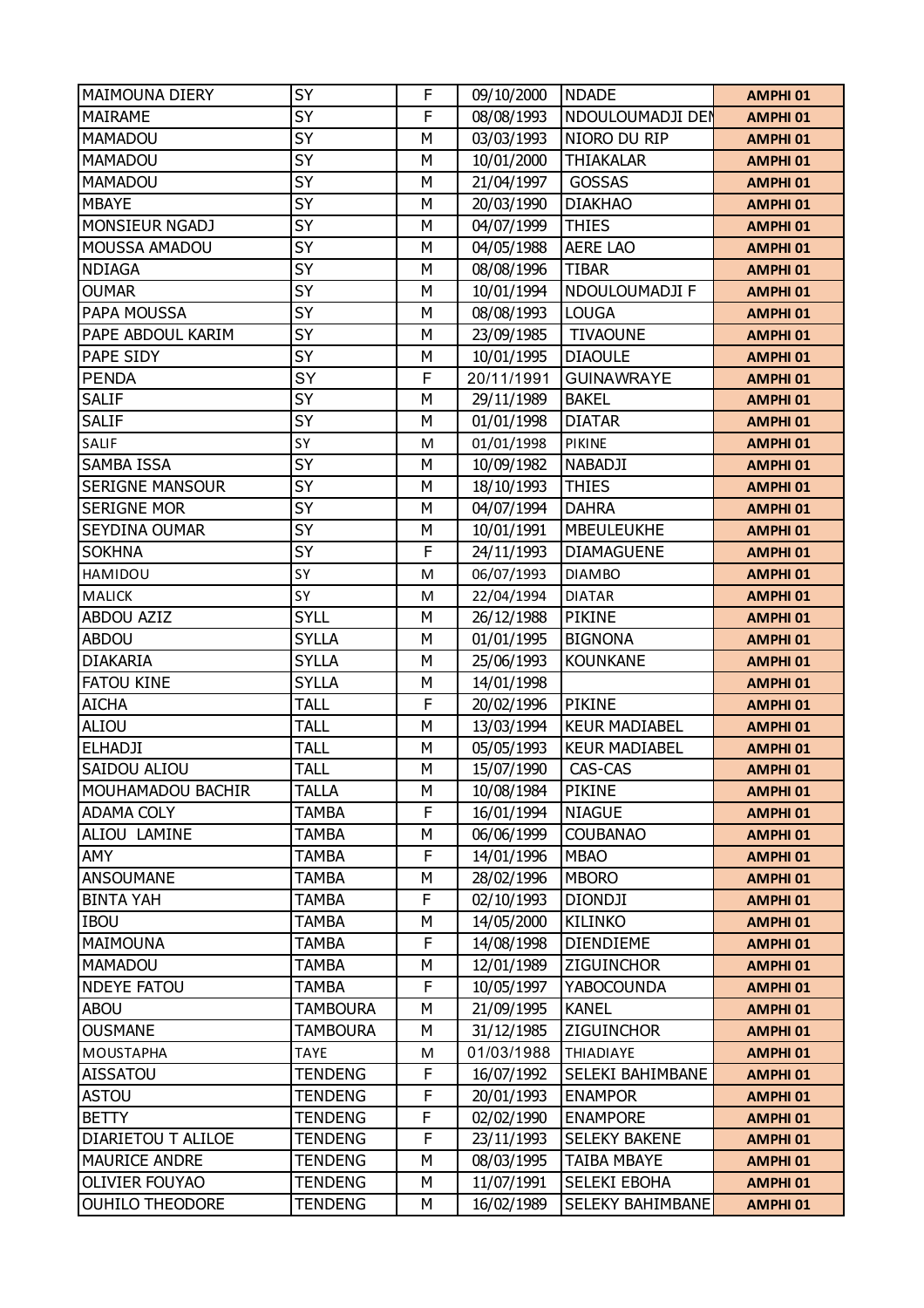| RAISSA JEANINE         | <b>TENDENG</b>  | F              | 23/02/1986 | <b>ZIGUINCHOR</b>          | <b>AMPHI 01</b> |
|------------------------|-----------------|----------------|------------|----------------------------|-----------------|
| <b>RODRIGUE MICHEL</b> | <b>TENDENG</b>  | M              | 14/01/1996 | <b>ZIGUINCHOR</b>          | <b>AMPHI 01</b> |
| <b>SEBASTIEN</b>       | <b>TENDENG</b>  | M              | 11/12/1998 | <b>SELEKY B EBOHA</b>      | <b>AMPHI 01</b> |
| <b>MOUSSA</b>          | <b>TEUW</b>     | M              | 02/02/1999 | <b>JOAL</b>                | <b>AMPHI 01</b> |
| <b>AMY</b>             | <b>TEW</b>      | F              | 08/04/1986 | <b>LOUMBEL KELLY</b>       | <b>AMPHI 01</b> |
| <b>MOHAMET</b>         | <b>THAILL</b>   | M              | 10/05/1998 | <b>DIOUDIENE</b>           | <b>AMPHI 01</b> |
| VICTOR DUCAS DOMINIQUE | <b>THIAKANE</b> | M              | 21/02/1994 | <b>DAKAR</b>               | <b>AMPHI 01</b> |
| <b>ABOUBACAR</b>       | <b>THIAM</b>    | M              | 06/01/1996 | <b>KAOLACK</b>             | <b>AMPHI 01</b> |
| <b>ADAMA</b>           | <b>THIAM</b>    | F              | 01/11/1990 | <b>BARGNY</b>              | <b>AMPHI 01</b> |
| <b>ADAMA</b>           | THIAM           | M              | 09/01/1999 | <b>DIOFIOR</b>             | <b>AMPHI 01</b> |
| <b>ALIOU TABARA</b>    | <b>THIAM</b>    | M              | 01/01/1994 | KOLMA DIOR DIOR            | <b>AMPHI 01</b> |
| <b>ALPHA MAMADOU</b>   | <b>THIAM</b>    | M              | 12/08/1983 | AÉRÉ LAO                   | <b>AMPHI 01</b> |
| <b>AWA</b>             | <b>THIAM</b>    | F              | 25/05/1991 | <b>GUEDIAWAYE</b>          | <b>AMPHI 01</b> |
| <b>BARA</b>            | <b>THIAM</b>    | M              | 02/12/1995 | <b>TAMBACOUNDA</b>         | <b>AMPHI 01</b> |
| <b>CHEIKH SADIBOU</b>  | <b>THIAM</b>    | M              | 06/12/1995 | <b>MAROUTTE</b>            | <b>AMPHI 01</b> |
| <b>CHEIKHNA CHEIKH</b> | <b>THIAM</b>    | M              | 29/06/1997 | <b>DIOFFOR</b>             | <b>AMPHI 01</b> |
| <b>CHEIKHOU</b>        | <b>THIAM</b>    | M              | 13/02/1996 | <b>KAOLACK</b>             | <b>AMPHI 01</b> |
| <b>DJIBY</b>           | <b>THIAM</b>    | M              | 22/11/1990 | <b>MALEM NIANI</b>         | <b>AMPHI 01</b> |
| <b>DJIBY</b>           | <b>THIAM</b>    | M              | 07/04/1996 | <b>DIAMAGUENE</b>          | <b>AMPHI 01</b> |
| <b>DJIM</b>            | <b>THIAM</b>    | M              | 28/12/1998 | <b>THIAMENE OUSMAN</b>     | <b>AMPHI 01</b> |
| DJIM MOMAR LO          | <b>THIAM</b>    | M              | 16/05/2000 | <b>PASSY</b>               | <b>AMPHI 01</b> |
| <b>FAMA</b>            | <b>THIAM</b>    | F              | 13/12/1999 | <b>LEONA THIAROYE</b>      | <b>AMPHI 01</b> |
| <b>IBRAHIMA</b>        | <b>THIAM</b>    | M              | 01/01/1993 | <b>PIKINE</b>              | <b>AMPHI 01</b> |
| <b>IBRAHIMA</b>        | <b>THIAM</b>    | M              | 10/03/1997 | NDIAGO <sub>2</sub>        | <b>AMPHI 03</b> |
| <b>IBRAHIMA</b>        | <b>THIAM</b>    | M              | 27/01/1999 | <b>DIOFIOR</b>             | <b>AMPHI 03</b> |
| <b>IBRAHIMA</b>        | <b>THIAM</b>    | M              | 10/03/1997 | NDIAGO 02                  | <b>AMPHI 03</b> |
| <b>IBRAHIMA</b>        | <b>THIAM</b>    | M              | 10/03/1997 | <b>NDIAGO</b>              | <b>AMPHI 03</b> |
| <b>KHADIM</b>          | <b>THIAM</b>    | M              | 07/06/1996 | MBELLACADIAO               | <b>AMPHI 03</b> |
| <b>KHOUDIA</b>         | <b>THIAM</b>    | F              | 08/06/1998 | <b>THIAMENE</b>            | <b>AMPHI 03</b> |
| <b>KODIAM</b>          | <b>THIAM</b>    | $\overline{F}$ | 12/02/1991 | <b>SAINT LOUIS</b>         | <b>AMPHI 03</b> |
| <b>MALICK</b>          | <b>THIAM</b>    | M              | 03/01/1997 | <b>THIES</b>               | <b>AMPHI 03</b> |
| <b>MAMADOU KANE</b>    | <b>THIAM</b>    | M              | 17/11/1996 | <b>DIOFIOR</b>             | <b>AMPHI 03</b> |
| <b>MASSAMBA</b>        | <b>THIAM</b>    | M              | 01/01/1985 | <b>KAOLACK</b>             | <b>AMPHI 03</b> |
| <b>MBAGNICK</b>        | <b>THIAM</b>    | M              | 02/01/1998 | <b>TANDA BAR</b>           | <b>AMPHI 03</b> |
| <b>MBAYE</b>           | <b>THIAM</b>    | M              | 24/08/1995 | <b>DJILOR</b>              | <b>AMPHI 03</b> |
| <b>MODOU</b>           | <b>THIAM</b>    | M              |            | 10/01/1995 KEUR MBAYE SENE | <b>AMPHI 03</b> |
| NAZIHOU                | THIAM           | М              | 18/05/1998 | <b>KAOLACKATT</b>          | <b>AMPHI 03</b> |
| <b>NDEYE NGONE</b>     | THIAM           | F              | 14/08/2000 | <b>THIADIAYE</b>           | <b>AMPHI 03</b> |
| <b>NDIARE</b>          | THIAM           | F              | 24/03/1995 | <b>KEUR SOCE</b>           | <b>AMPHI 03</b> |
| <b>OUSMANE</b>         | <b>THIAM</b>    | М              | 21/06/1993 | <b>THIELAO</b>             | <b>AMPHI 03</b> |
| <b>OUSMANE</b>         | <b>THIAM</b>    | M              | 01/10/1997 | <b>DIOFFOR</b>             | <b>AMPHI 03</b> |
| PAPA SEYE              | THIAM           | M              | 01/10/1995 | <b>NIAGUE</b>              | <b>AMPHI 03</b> |
| PAPE MOUHAMADOU        | THIAM           | M              | 31/03/1997 | SAINT-LOUIS                | <b>AMPHI 03</b> |
| <b>SARA DIOUMA</b>     | THIAM           | M              | 05/01/1987 | <b>SAINT LOUIS</b>         | <b>AMPHI 03</b> |
| <b>SERIGNE</b>         | <b>THIAM</b>    | M              | 20/07/1992 | <b>GOSSAS</b>              | <b>AMPHI 03</b> |
| <b>TAGHATTE</b>        | THIAM           | F              | 04/07/1998 | ROSSO SENEGAL              | <b>AMPHI 03</b> |
| <b>WARABA</b>          | <b>THIAM</b>    | F              | 11/02/1997 | <b>KOUSSANAR</b>           | <b>AMPHI 03</b> |
| <b>WARABA</b>          | THIAM           | M              | 11/02/1997 | KOUSSANAR                  | <b>AMPHI 03</b> |
| <b>IBRAHIMA</b>        | THIAM           | M              | 14/04/1999 | YEUMBEUL                   | <b>AMPHI 03</b> |
| <b>FATOU</b>           | <b>THIAMANE</b> | F              | 21/02/1999 | <b>TATTAGUINE SERERI</b>   | <b>AMPHI 03</b> |
| <b>FAMARA</b>          | <b>THIANA</b>   | M              | 17/02/1994 | SEDHIOU                    | <b>AMPHI 03</b> |
| MOUSSA NDIAYE          | THIANDOUM       | М              | 01/07/1994 | <b>DIASS</b>               | <b>AMPHI 03</b> |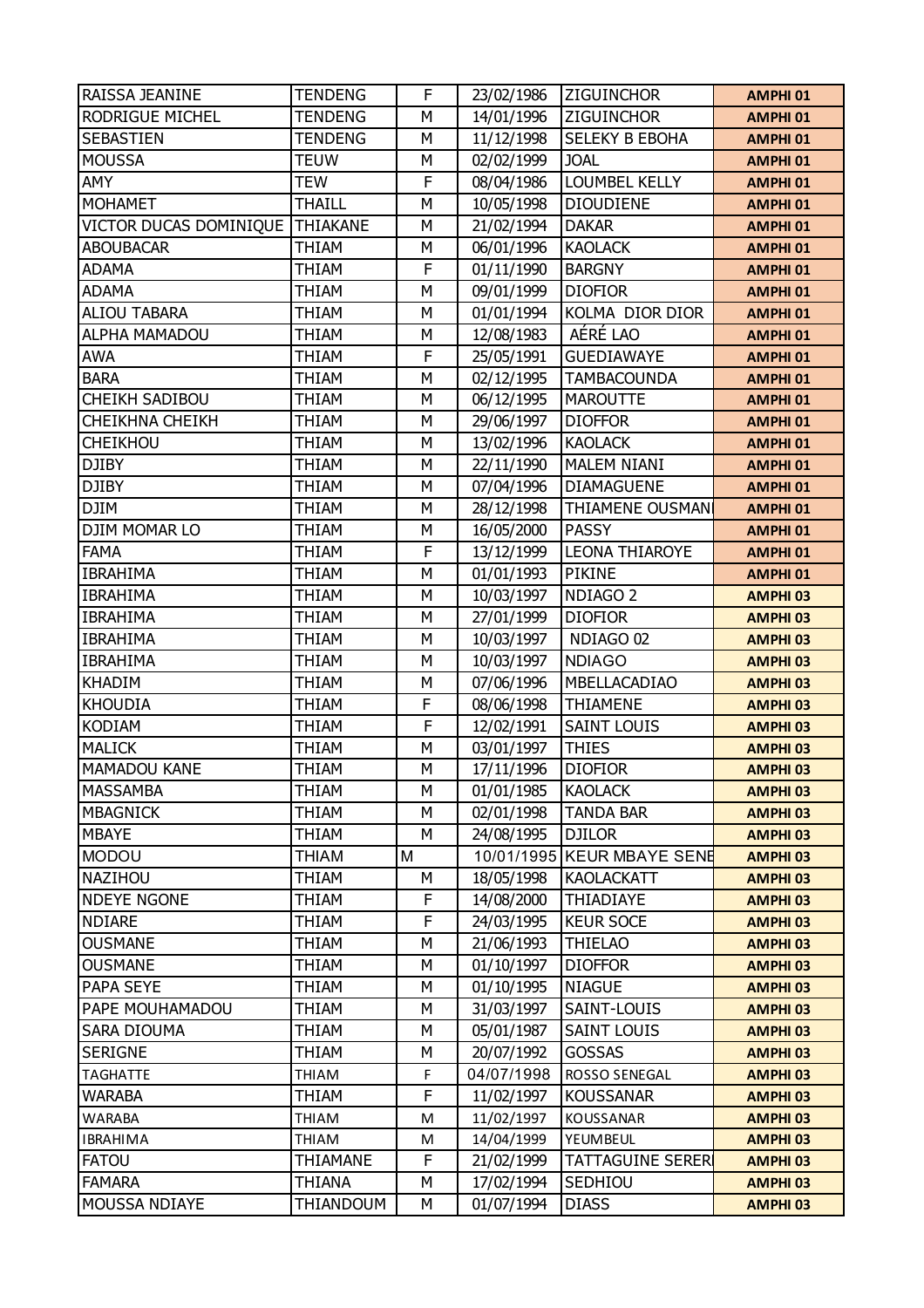| <b>NDIOM</b>             | THIANDOUM        | M | 12/06/1999 | <b>GATE</b>             | <b>AMPHI 03</b>     |
|--------------------------|------------------|---|------------|-------------------------|---------------------|
| <b>BABA</b>              | <b>THIANE</b>    | M | 18/06/1999 | <b>MELAKH</b>           | <b>AMPHI 03</b>     |
| <b>IBRAHIMA</b>          | <b>THIANE</b>    | M | 12/01/1992 | <b>DIOULOULOU</b>       | <b>AMPHI 03</b>     |
| MAMADOU DIOGO            | <b>THIANG</b>    | M | 15/05/1987 | <b>DIOFIOR</b>          | <b>AMPHI 03</b>     |
| <b>MOUSTAPHA</b>         | <b>THIANG</b>    | M | 07/01/1999 | <b>MBOULOUM</b>         | <b>AMPHI 03</b>     |
| <b>BERNARD</b>           | <b>THIAO</b>     | M | 12/01/1999 | <b>MBOUR</b>            | <b>AMPHI 03</b>     |
| <b>FASSAR</b>            | <b>THIAO</b>     | M | 05/07/1998 | <b>BACCOBOOF</b>        | <b>AMPHI 03</b>     |
| <b>FATIME</b>            | <b>THIAO</b>     | F | 19/11/1994 | <b>TATTAGUINE SERER</b> | <b>AMPHI 03</b>     |
| <b>NDEYE YACINE</b>      | <b>THIAO</b>     | F | 22/09/1999 | <b>THIES</b>            | <b>AMPHI 03</b>     |
| PAPE ABDOULAYE           | <b>THIAO</b>     | M | 10/03/1996 | <b>NGAPAROU</b>         | <b>AMPHI 03</b>     |
| <b>SEYNABOU</b>          | <b>THIAO</b>     | F | 13/11/1997 | <b>NGANGARLAM</b>       | <b>AMPHI 03</b>     |
| <b>CHEIKH</b>            | <b>THIARE</b>    | M | 26/09/1996 | <b>GOSSAS</b>           | <b>AMPHI 03</b>     |
| <b>CHEIKH MBACKE</b>     | <b>THIARE</b>    | M | 20/10/1994 | <b>FATICK</b>           | <b>AMPHI 03</b>     |
| FULGENCE BADARA          | <b>THIARE</b>    | M | 10/08/1998 | <b>DIOUROUP</b>         | <b>AMPHI 03</b>     |
| <b>GNIMA</b>             | <b>THIARE</b>    | F | 18/01/1992 | <b>DAGA BABOU</b>       | <b>AMPHI 03</b>     |
| <b>IBRAHIMA</b>          | <b>THIARE</b>    | M | 28/05/1999 | <b>FATICK</b>           | <b>AMPHI 03</b>     |
| <b>ISABELLE</b>          | <b>THIARE</b>    | F | 11/04/1999 | WAKHALDIAM              | <b>AMPHI 03</b>     |
| <b>MOUSTAPHA</b>         | <b>THIARE</b>    | M | 01/12/1999 | <b>NDIONGOLOR</b>       | <b>AMPHI 03</b>     |
| <b>ABACAR SADIKH</b>     | <b>THIAW</b>     | M | 29/10/1998 | <b>DAKAR</b>            | <b>AMPHI 03</b>     |
| ABDOU                    | <b>THIAW</b>     | M | 01/01/1991 | <b>NDIOBENE</b>         | <b>AMPHI 03</b>     |
| <b>ABDOU MOUSTAPHA</b>   | THIAW            | M | 28/05/1992 | <b>DIAREKH</b>          | <b>AMPHI 03</b>     |
| <b>ABSA</b>              | <b>THIAW</b>     | F | 09/08/1996 | <b>NDOFFANE</b>         | <b>AMPHI 03</b>     |
| <b>ADAMA</b>             | <b>THIAW</b>     | F | 08/05/1998 | <b>DACK</b>             | <b>AMPHI 03</b>     |
| <b>ADIOUMA</b>           | <b>THIAW</b>     | M | 06/05/1995 | <b>NGALAGNE</b>         | <b>AMPHI 03</b>     |
| <b>AISSATOU</b>          | <b>THIAW</b>     | F | 20/01/1994 | <b>BAMBEY SERERE</b>    | <b>AMPHI 03</b>     |
| <b>ASSANE</b>            | <b>THIAW</b>     | M | 12/10/1995 | <b>KAOLAKATTE</b>       | <b>AMPHI 03</b>     |
| <b>CHEIKH</b>            | <b>THIAW</b>     | M | 29/11/1997 | <b>THIES</b>            | <b>AMPHI 03</b>     |
| <b>DJIBRIL</b>           | <b>THIAW</b>     | M | 12/05/1994 | <b>DIAMAGUENE</b>       | <b>AMPHI 03</b>     |
| <b>GUEDJI</b>            | <b>THIAW</b>     | M | 01/10/1995 | SEKHELAKOLANE           | <b>AMPHI 03</b>     |
| JOSEPH MARIE DEMBA       | <b>THIAW</b>     | M | 15/08/1993 | <b>KAFFRINE</b>         | <b>AMPHI 03</b>     |
| <b>MBAGNICK</b>          | <b>THIAW</b>     | M | 25/03/1997 | <b>KAOLACK</b>          | <b>AMPHI 03</b>     |
| MBISSANE                 | <b>THIAW</b>     | M | 04/04/2000 | <b>KHAOUL GODAGUEN</b>  | <b>AMPHI 03</b>     |
| MOUHAMADOU AHMED         | THIAW            | M | 21/04/1993 | <b>DAKAR</b>            | <b>AMPHI 03</b>     |
| <b>NDIOGOU</b>           | <b>THIAW</b>     | M |            | 06/06/1999 TAIBA NDIAYE | <b>AMPHI 03</b>     |
| <b>NGOR</b>              | <b>THIAW</b>     | M | 07/01/1996 | NDIOSMONE               | <b>AMPHI 03</b>     |
| ORTAL JOEL SAMBA         | THIAW            | M | 24/01/1997 | <b>KAFFRINE</b>         | AMPHI <sub>03</sub> |
| OUSMANE                  | THIAW            | M | 21/03/1986 | <b>SANGUE DIO</b>       | <b>AMPHI 03</b>     |
| SERIGNE SIDY             | THIAW            | M | 04/09/1995 | <b>KEUR ALIOU GUEYE</b> | <b>AMPHI 03</b>     |
| <b>BASSIROU</b>          | THIENE           | М | 03/05/1998 | <b>KEUR M L SERE</b>    | AMPHI <sub>03</sub> |
| <b>OUSMANE</b>           | <b>THIONGANE</b> | M | 14/11/1993 | <b>PODOR</b>            | <b>AMPHI 03</b>     |
| <b>ELIMANE</b>           | <b>THIOR</b>     | M | 30/06/1996 | <b>THIES</b>            | <b>AMPHI 03</b>     |
| <b>FATOU</b>             | THIOR            | F | 18/09/1995 | <b>FATICK</b>           | <b>AMPHI 03</b>     |
| MAMADOU                  | THIOR            | М | 10/06/1988 | <b>FOUNDIOUGNE</b>      | <b>AMPHI 03</b>     |
| <b>ROKHAYA</b>           | THIOR            | F | 26/10/1983 | PIKINE                  | <b>AMPHI 03</b>     |
| <b>CHEIKH</b>            | <b>THIOUNE</b>   | М | 12/02/1994 | <b>TAIBA NDIAYE</b>     | AMPHI <sub>03</sub> |
| <b>FATOU BINETOU</b>     | <b>THIOUNE</b>   | F | 03/05/1997 | <b>LOUGA</b>            | <b>AMPHI 03</b>     |
| MICHEL BOUCAR            | <b>THIOUNE</b>   | M | 09/10/2000 | <b>DIOUROUP</b>         | <b>AMPHI 03</b>     |
| PAPE                     | <b>THIOUNE</b>   | М | 05/08/1996 | <b>DIOUROUP</b>         | <b>AMPHI 03</b>     |
| <b>SIMON PIERRE</b>      | <b>THIOUNE</b>   | М | 02/05/1996 | <b>DIOUROUP</b>         | <b>AMPHI 03</b>     |
| <b>ALOYSE DEMBA</b>      | <b>TINE</b>      | M | 24/11/1995 | <b>FANDENE THIATHIE</b> | <b>AMPHI 03</b>     |
| EL HADJI                 | TINE             | М | 08/08/1988 | <b>DIOUNGANE</b>        | AMPHI <sub>03</sub> |
| <b>JEAN MARIE SOMBEL</b> | <b>TINE</b>      | М | 13/11/1989 | NDIANDIAYE              | <b>AMPHI 03</b>     |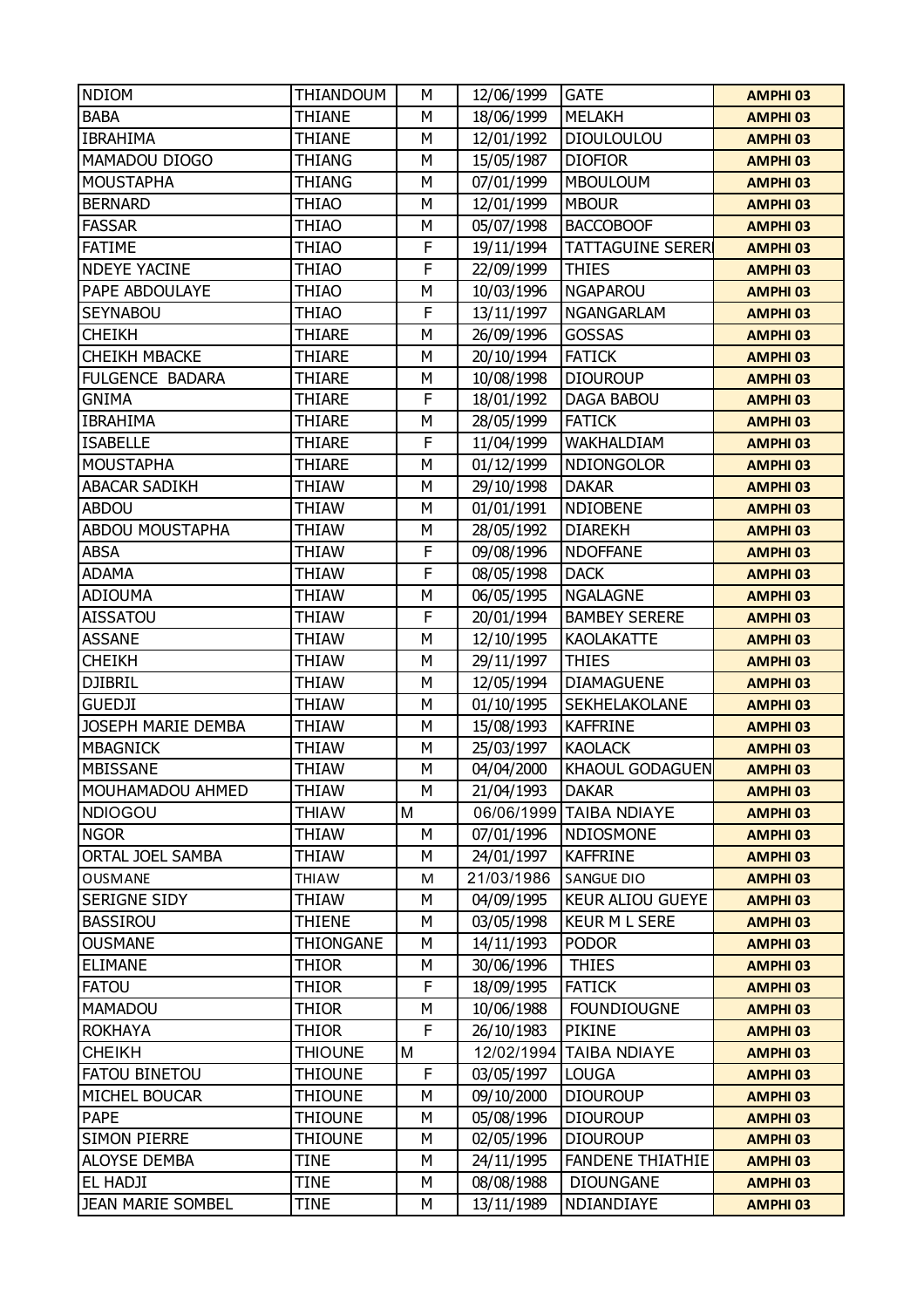| <b>KHADY</b>                  | <b>TINE</b>     | F | 31/12/1998 | <b>KOUTHIE</b>          | <b>AMPHI 03</b> |
|-------------------------------|-----------------|---|------------|-------------------------|-----------------|
| <b>MBAYE</b>                  | <b>TINE</b>     | M | 12/12/1998 | <b>SESSENE</b>          | <b>AMPHI 03</b> |
| <b>MBAYE</b>                  | <b>TINE</b>     | M | 31/12/1999 | <b>BOTH ESCALE</b>      | <b>AMPHI 03</b> |
| SALIOU                        | TINE            | M | 30/06/1998 | POUT NDOFF              | <b>AMPHI 03</b> |
| SALIOU                        | <b>TINE</b>     | M | 02/01/2000 | <b>SESSENE</b>          | <b>AMPHI 03</b> |
| SALIOU                        | <b>TINE</b>     | M | 20/02/1996 | <b>MBOUSNAKH GOTTE</b>  | <b>AMPHI 03</b> |
| THOMAS ATHANASE G             | <b>TINE</b>     | M | 11/07/1997 | <b>FANDENE THIATHIE</b> | <b>AMPHI 03</b> |
| ALIOU                         | <b>TOP</b>      | M | 14/06/1995 | SADIO                   | <b>AMPHI 03</b> |
| <b>ASSANE</b>                 | <b>TOP</b>      | M | 10/04/1993 | <b>PODOR</b>            | <b>AMPHI 03</b> |
| <b>DAOUDA</b>                 | <b>TOP</b>      | M | 05/03/1997 | <b>GASSANE</b>          | <b>AMPHI 03</b> |
| <b>MAME SETTE</b>             | <b>TOP</b>      | M | 24/02/2000 | <b>DAGAYE</b>           | <b>AMPHI 03</b> |
| <b>MAMOUD</b>                 | <b>TOP</b>      | M | 15/03/1998 | <b>THIARE</b>           | <b>AMPHI 03</b> |
| <b>ABDOULAYE</b>              | <b>TOUNKARA</b> | M | 19/01/1990 | <b>BIGNONA</b>          | <b>AMPHI 03</b> |
| <b>ALASSANE</b>               | <b>TOURE</b>    | M | 10/05/1998 | <b>TAMBACOUNDA</b>      | <b>AMPHI 03</b> |
| ALIOU                         | <b>TOURE</b>    | M | 22/09/1998 | NIORO DU RIP            | <b>AMPHI 03</b> |
| <b>ASSANE</b>                 | <b>TOURE</b>    | M | 08/06/1995 | <b>BAGHAGHA</b>         | <b>AMPHI 03</b> |
| <b>BABACAR</b>                | <b>TOURE</b>    | M | 03/02/1995 | <b>DAKAR</b>            | <b>AMPHI 03</b> |
| <b>CHEIKH TIDIANE</b>         | <b>TOURE</b>    | M | 10/01/1990 | <b>TOURECOUNDA</b>      | <b>AMPHI 03</b> |
| EL HADJI M ABIBOU             | <b>TOURE</b>    | M | 09/08/2000 | NIORO DU RIP            | <b>AMPHI 03</b> |
| EL HADJI MOUHAMED LAMIN TOURE |                 | M | 11/11/1987 | <b>KOLDA</b>            | <b>AMPHI 03</b> |
| <b>FALLOU</b>                 | <b>TOURE</b>    | M | 22/01/1997 | <b>KEUR S KANE</b>      | <b>AMPHI 03</b> |
| FATMA MINT MOUHAMED           | <b>TOURE</b>    | F | 25/02/1984 | <b>LOUGA</b>            | <b>AMPHI 03</b> |
| <b>IMAM ASSANE</b>            | <b>TOURE</b>    | M | 18/08/1997 | <b>KAOLACK</b>          | <b>AMPHI 03</b> |
| MADJIGUÉNE                    | <b>TOURE</b>    | M | 26/05/2000 | <b>THIÉS</b>            | <b>AMPHI 03</b> |
| <b>MALANG</b>                 | <b>TOURE</b>    | M | 15/03/1992 | MEDINA SAMBEL           | <b>AMPHI 03</b> |
| <b>MALICK</b>                 | <b>TOURE</b>    | M | 02/11/1997 | <b>PANE SADER</b>       | <b>AMPHI 03</b> |
| <b>MAMADOU</b>                | <b>TOURE</b>    | M | 17/09/1998 | <b>CAYAR</b>            | <b>AMPHI 03</b> |
| <b>MAMADOU</b>                | <b>TOURE</b>    | M | 12/04/2000 | <b>KAOLACK</b>          | <b>AMPHI 03</b> |
| MAMADOU LAMINE                | <b>TOURE</b>    | M | 29/08/1996 | <b>BAMBEY</b>           | <b>AMPHI 03</b> |
| <b>MAME FATOU</b>             | <b>TOURE</b>    | F | 20/02/1990 | <b>KAOLACK</b>          | <b>AMPHI 03</b> |
| <b>OUSMANE</b>                | <b>TOURE</b>    | M | 10/11/1993 | SAMAKO BAMBARA          | <b>AMPHI 03</b> |
| PAPA MEISSA                   | <b>TOURE</b>    | M | 22/10/1995 | <b>FATICK</b>           | <b>AMPHI 03</b> |
| PAPA NDIAGA                   | <b>TOURE</b>    | М | 13/11/1999 | <b>PIKINE</b>           | <b>AMPHI 03</b> |
| PAPA THIERNO                  | <b>TOURE</b>    | M | 20/12/1988 | <b>THIES</b>            | <b>AMPHI 03</b> |
| <b>SANOUSSY</b>               | <b>TOURE</b>    | M | 15/08/1992 | <b>KEDOUGOU</b>         | <b>AMPHI 03</b> |
| <b>SEYNABOU</b>               | <b>TOURE</b>    | F | 21/01/1998 | <b>FOUGNOUGNE</b>       | <b>AMPHI 03</b> |
| <b>THIEKOURA</b>              | <b>TOURE</b>    | М | 31/12/1986 | SINDIANE SELLICK        | <b>AMPHI 03</b> |
| <b>ARONA</b>                  | <b>TRAORE</b>   | M | 30/08/2000 | <b>DAKAR</b>            | <b>AMPHI 03</b> |
| <b>BOUBA</b>                  | <b>TRAORE</b>   | M | 01/01/2000 | <b>KAOLACK</b>          | <b>AMPHI 03</b> |
| <b>CHEIKH OMAR</b>            | <b>TRAORE</b>   | M | 10/01/1986 | <b>TAMBACOUNDA</b>      | <b>AMPHI 03</b> |
| EL HADJI BABA                 | <b>TRAORE</b>   | М | 14/07/1995 | <b>GUINGUINEO</b>       | <b>AMPHI 05</b> |
| <b>FATOU</b>                  | <b>TRAORE</b>   | F | 16/04/1995 | <b>DAKAR</b>            | <b>AMPHI 05</b> |
| <b>KADIATOU</b>               | <b>TRAORE</b>   | F | 01/01/1998 | MADINA MABOUBE          | <b>AMPHI 05</b> |
| <b>MOUSSA</b>                 | <b>TRAORE</b>   | M | 30/01/1996 | <b>DAKAR</b>            | <b>AMPHI 05</b> |
| <b>SAMBA</b>                  | <b>TRAORE</b>   | M | 23/02/1998 | <b>KAOLACK</b>          | <b>AMPHI 05</b> |
| <b>SIDY</b>                   | <b>TRAORE</b>   | М | 07/11/1996 | <b>BAKEL</b>            | <b>AMPHI 05</b> |
| CHEIKH OMAR                   | <b>TRAORE</b>   | M | 10/10/1986 | <b>TAMBACOUNDA</b>      | <b>AMPHI 05</b> |
| <b>ABOUBACRY</b>              | <b>WADE</b>     | M | 17/04/1997 | <b>RICHARD TOLL</b>     | <b>AMPHI 05</b> |
| <b>AMADOU</b>                 | <b>WADE</b>     | М | 06/01/1995 | NDIAR TIDIANE           | <b>AMPHI 05</b> |
| <b>BIRAHIME</b>               | <b>WADE</b>     | М | 06/03/2000 | <b>PATAR</b>            | <b>AMPHI 05</b> |
| <b>FATOU</b>                  | <b>WADE</b>     | F | 10/02/1987 | <b>NIANDANE</b>         | <b>AMPHI 05</b> |
| MAMADOU                       | <b>WADE</b>     | М | 11/01/1997 | <b>GANDON</b>           | <b>AMPHI 05</b> |